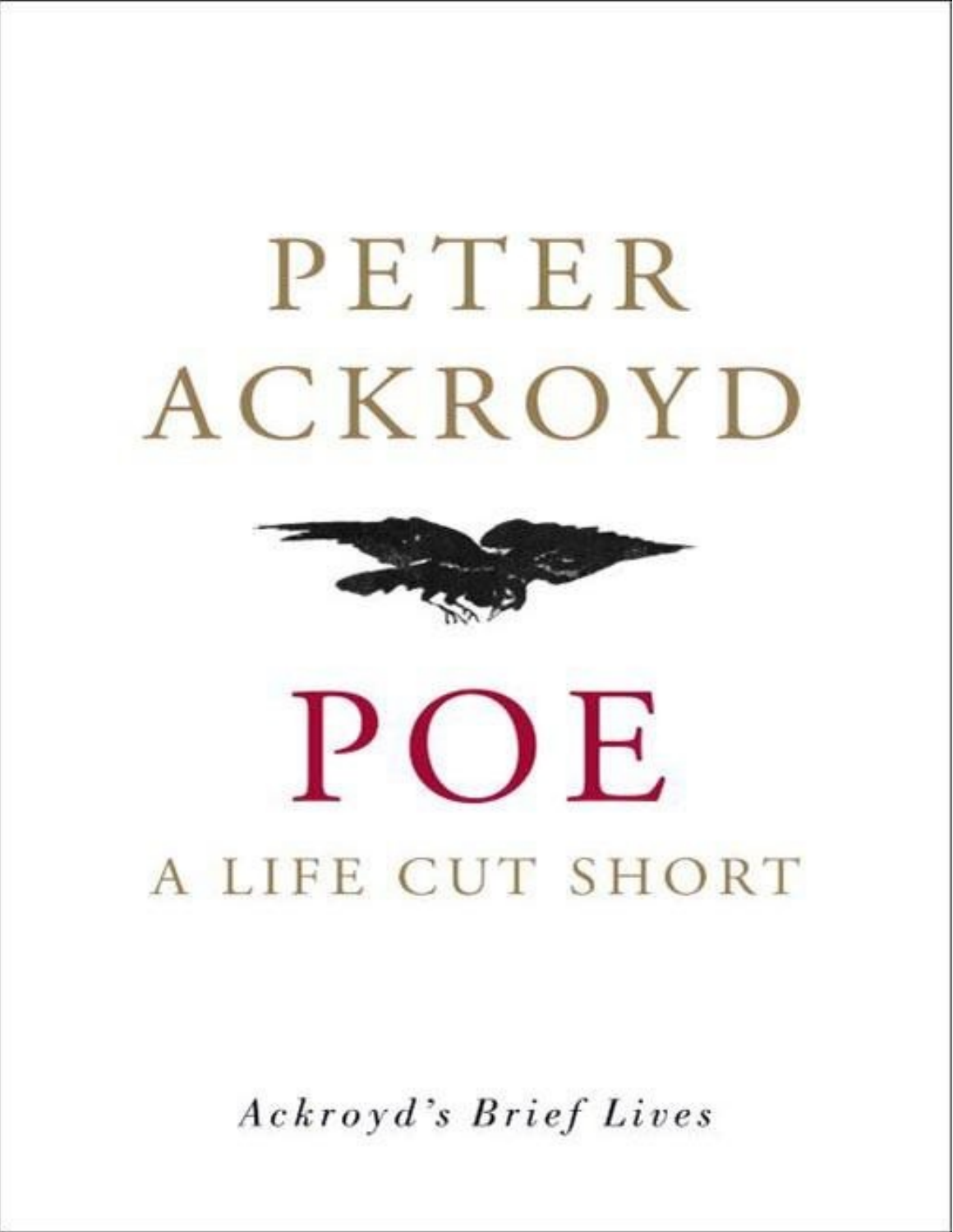# POE A LIFE CUT **SHORT**

# Peter Ackroyd

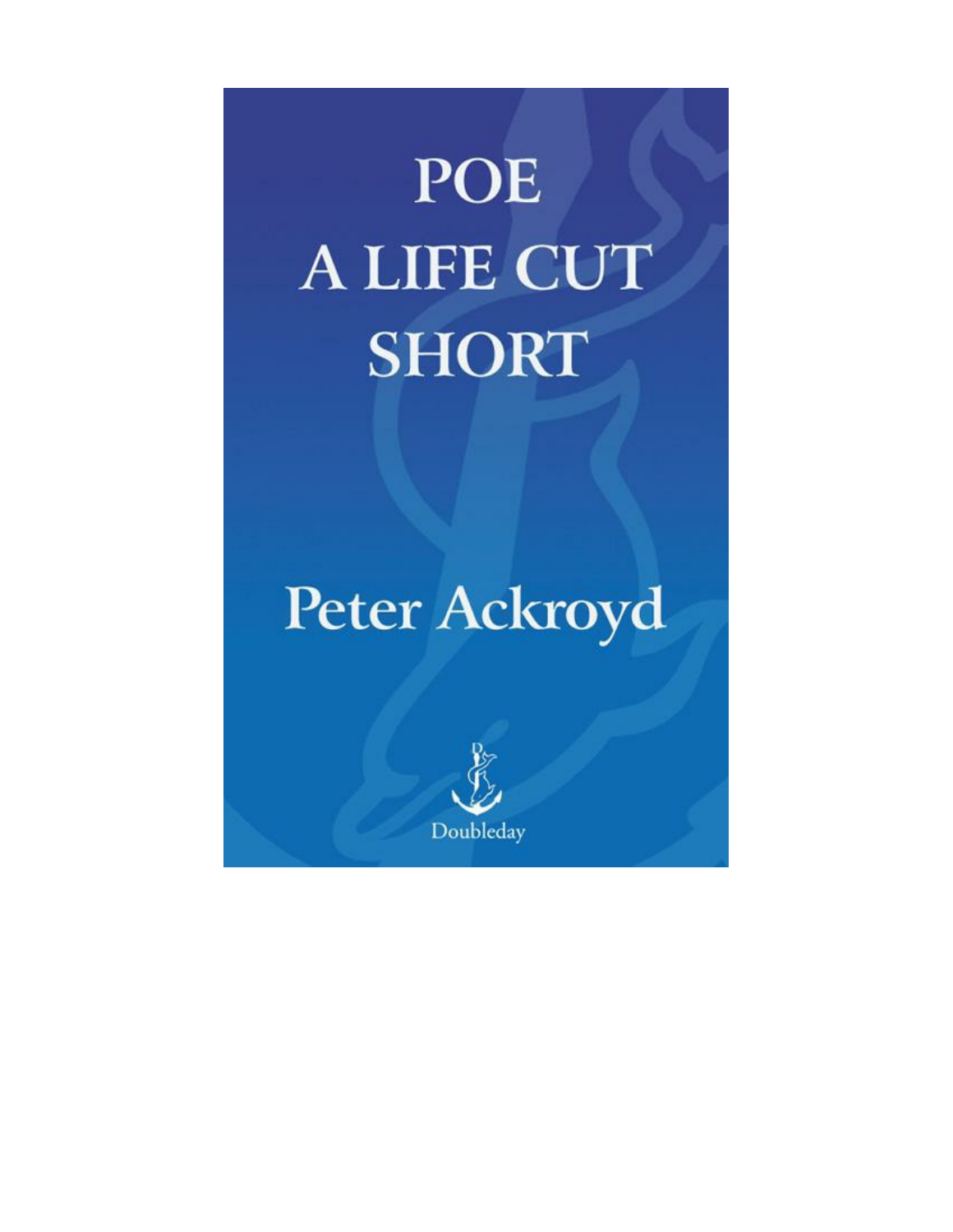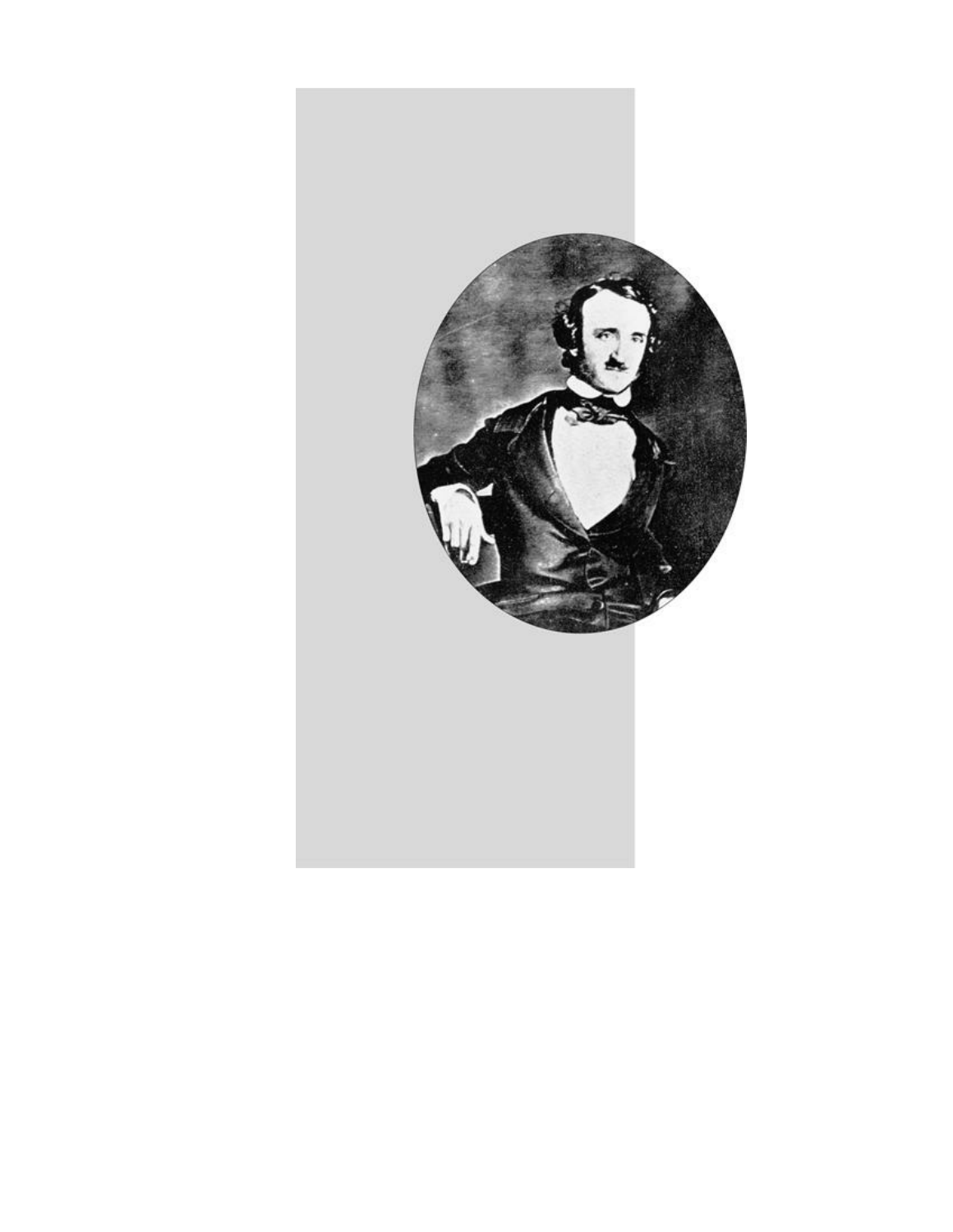#### *ALSO IN PETER ACKROYD'S BRIEF LIVES*

Chaucer J.M.W. Turner Newton

#### *ALSO BY PETER ACKROYD*

#### **Fiction**

The Great Fire of London The Last Testament of Oscar Wilde Hawksmoor Chatterton First Light English Music The House of Doctor Dee Dan Leno and the Limehouse Golem Milton in America The Plato Papers The Clerkenwell Tales The Lambs of London The Fall of Troy

#### **Nonfiction**

Dressing Up: Transvestism and Drag: The History of an Obsession London: The Biography Albion: The Origins of the English Imagination Thames: The Biography

#### **Biography**

Ezra Pound and His World T S. Eliot Dickens Blake The Life of Thomas More Shakespeare: The Biography

#### **Poetry**

Ouch! The Diversions of Purley and Other Poems

#### **Criticism**

Notes for a New Culture The Collection: Journalism, Reviews, Essays, Short Stories, Lectures (edited by Thomas Wright)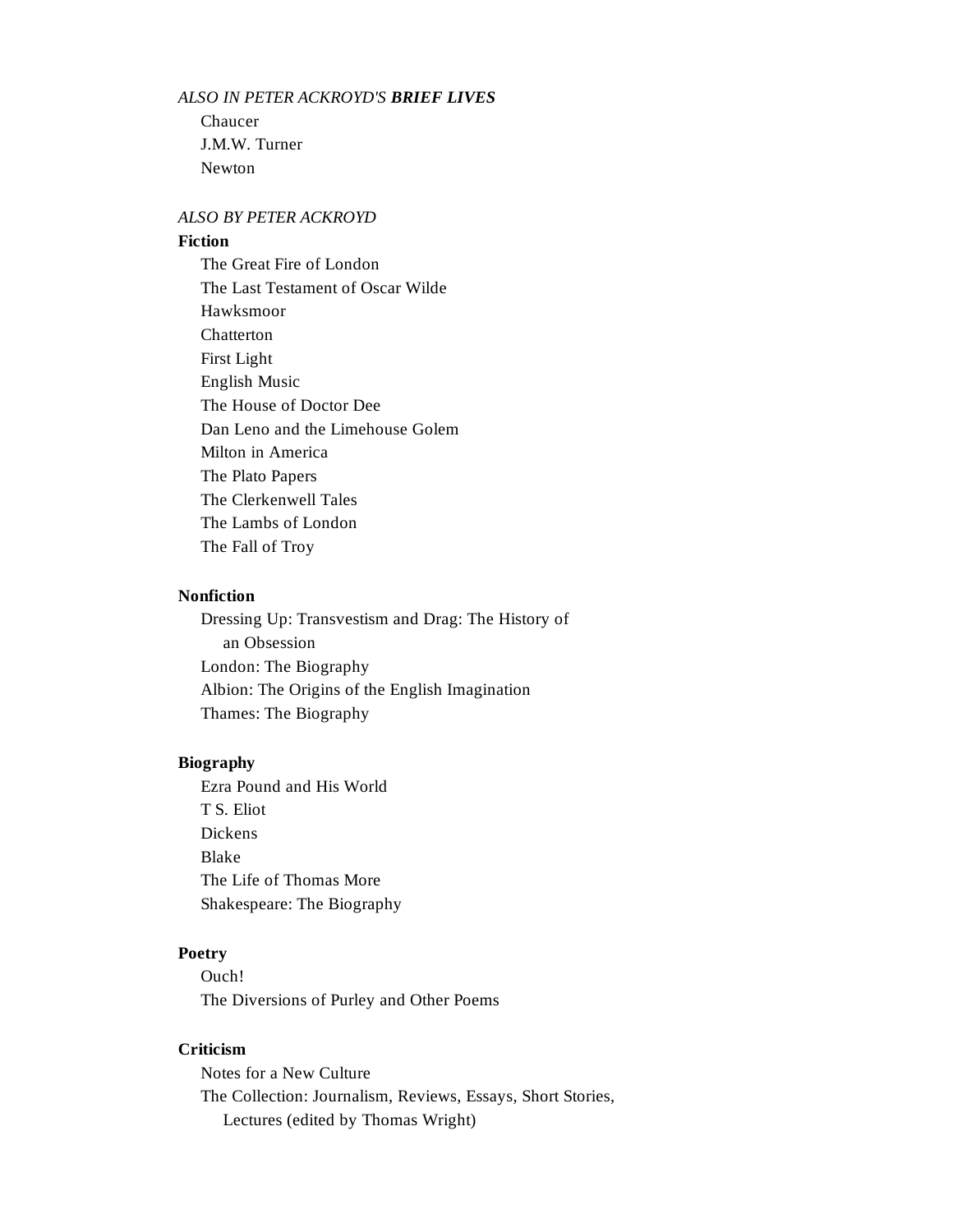#### ACKROYD'S BRIEF LIVES

## Peter Ackroyd

 $Poe$ A Life Cut Short  $\longrightarrow$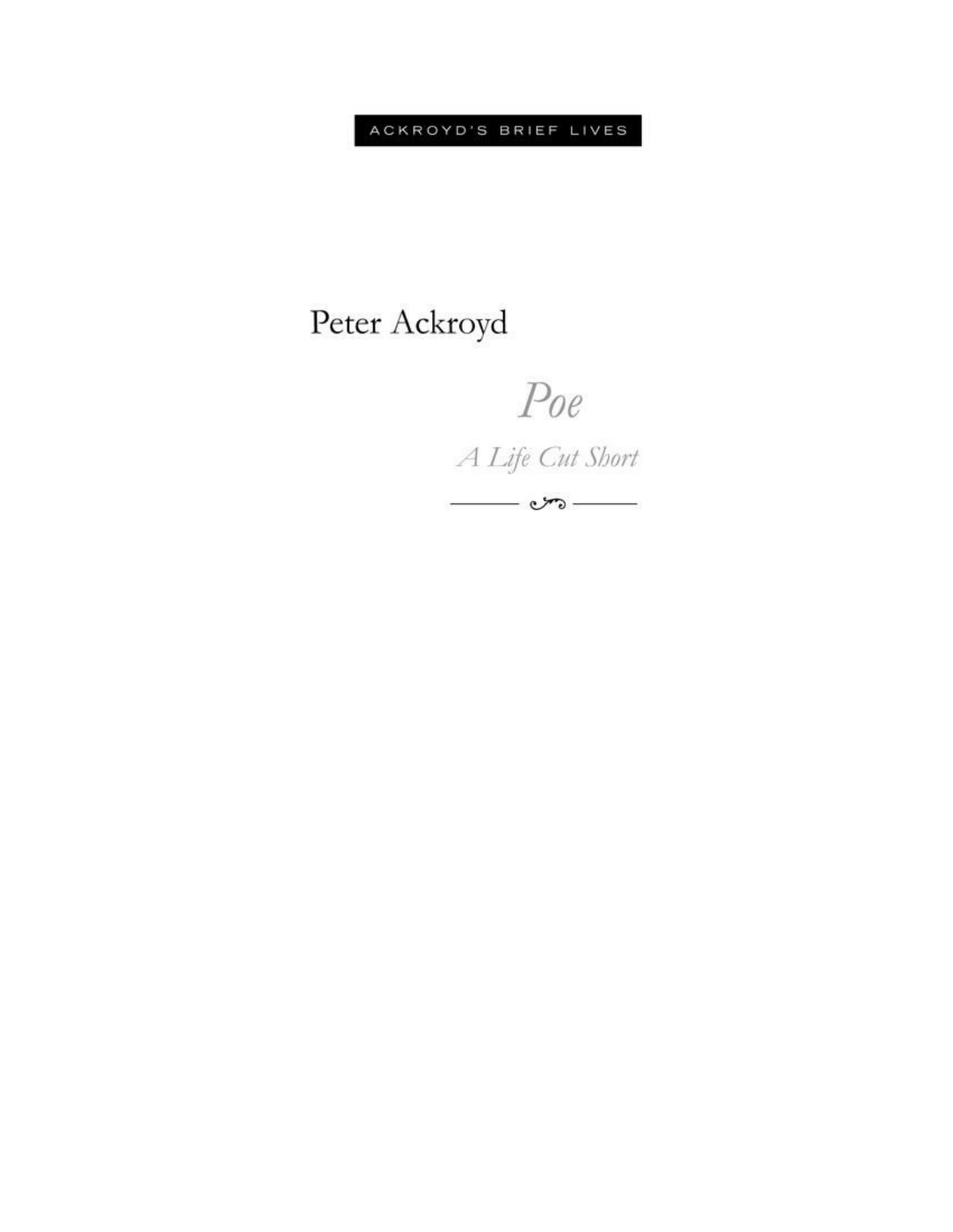#### CONTENTS

*List of [Illustrations](#page-6-0)*

- 1. The [Victim](#page-7-0)
- 2. The [Orphan](#page-11-0)
- 3. The [Schoolboy](#page-16-0)
- 4. The [Soldier](#page-26-0)
- 5. The [Journalist](#page-35-0)
- 6. The [Editor](#page-49-0)
- 7. The Man Who Never [Smiled](#page-60-0)
- 8. The [Bird](#page-73-0)
- 9. The [Scandal](#page-86-0)
- 10. The [Women](#page-100-0)
- 11. The Last [Year](#page-108-0)
- Poe's Principal [Publications](#page-115-0)
- **[Bibliography](#page-116-0)**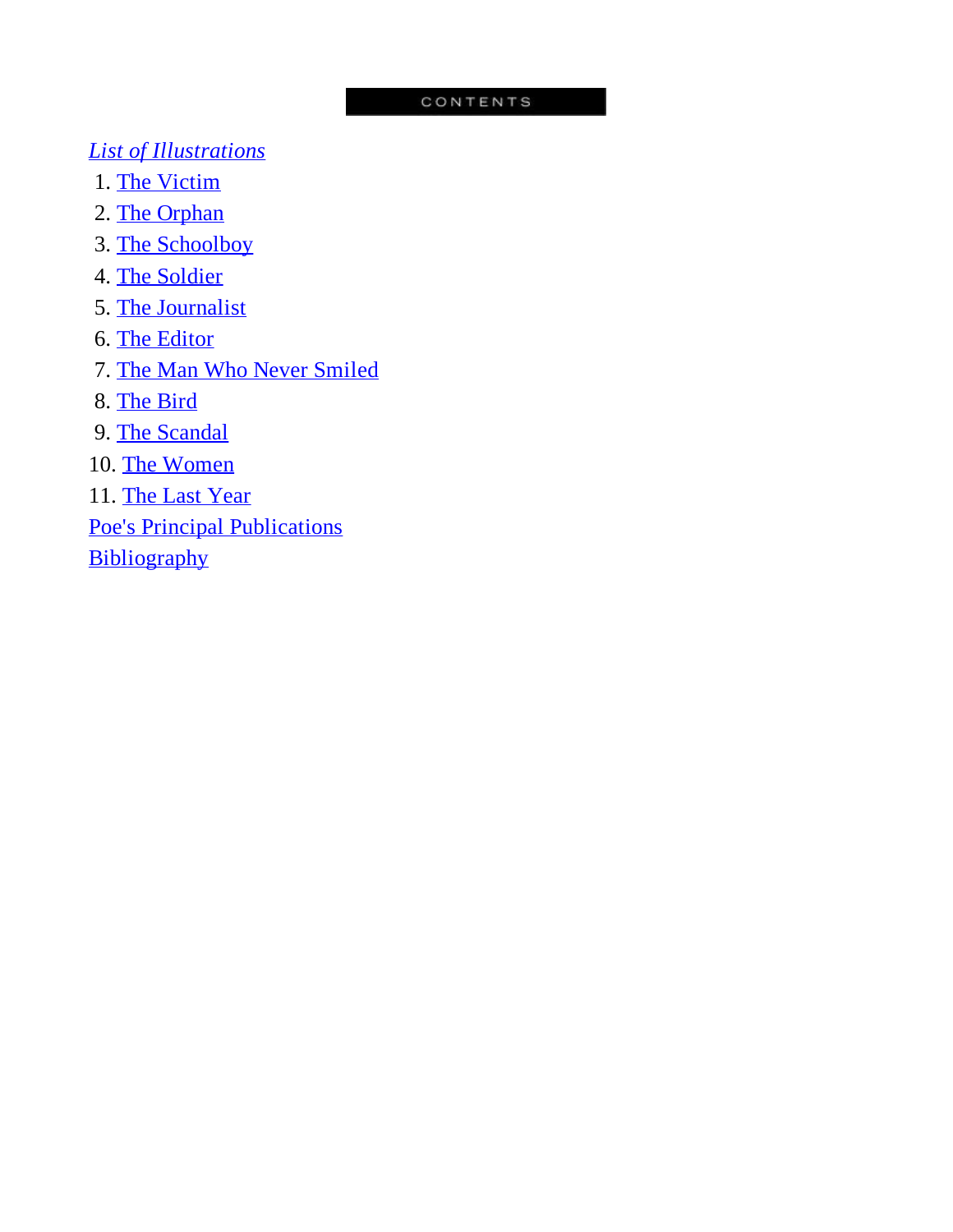#### LIST OF ILLUSTRATIONS

<span id="page-6-0"></span>Eliza Poe, Poe's mother *(The Valentine Museum, Richmond, Virginia)* Fanny Allan, Poe's adoptive mother *(The Valentine Museum, Richmond, Virginia)* John Allan, Poe's adoptive father *(Edgar Allan Poe Shrine, Richmond, Virginia)* Manor House School at Stoke Newington "Moldavia," home of the Allan family, in Richmond, Virginia Elmira Royster, aged fifteen *(Edgar Allan Poe Shrine, Richmond, Virginia)* Elmira, now the widowed Mrs. Shelton *(The Valentine Museum, Richmond, Virginia)* Watercolour miniature of Poe *(Henry E. Huntington Library)* Maria Clemm, Poe's aunt and mother-in-law *(Ingram-Poe, University of Virginia, Richmond, Virginia)* Poe in the early 1840s *(Harvard College Library/Maryland Historical Society)* Street scene in Baltimore *(Maryland Historical Society)* Title page of *Burton's Gentleman's Magazine (Maryland Historical Society)* Illustration for "The Gold Bug" *(Maryland Historical Society)* The Philadelphia Market Fanny Osgood *(New York Historical Society)* Poe, aged thirty-nine *(Brown University Library)* An early steamboat on the New York to Albany route *(Pennsylvania Historical Society)* The cottage at Fordham *(Bronx County Historical Society)* Likeness of Virginia Poe, painted immediately after she died *(Humanities Research Center, University of Texas, Austin)* Annie Richmond *(University of Massachusetts, Lowell)* Helen Whitman *(The Providence Athenaeum)* Poe in 1848 *(The Library of Congress)*

Every effort has been made by the publishers to trace the holders of copyrights. Any inadvertent omissions of acknowledgement or permission can be rectified in future editions.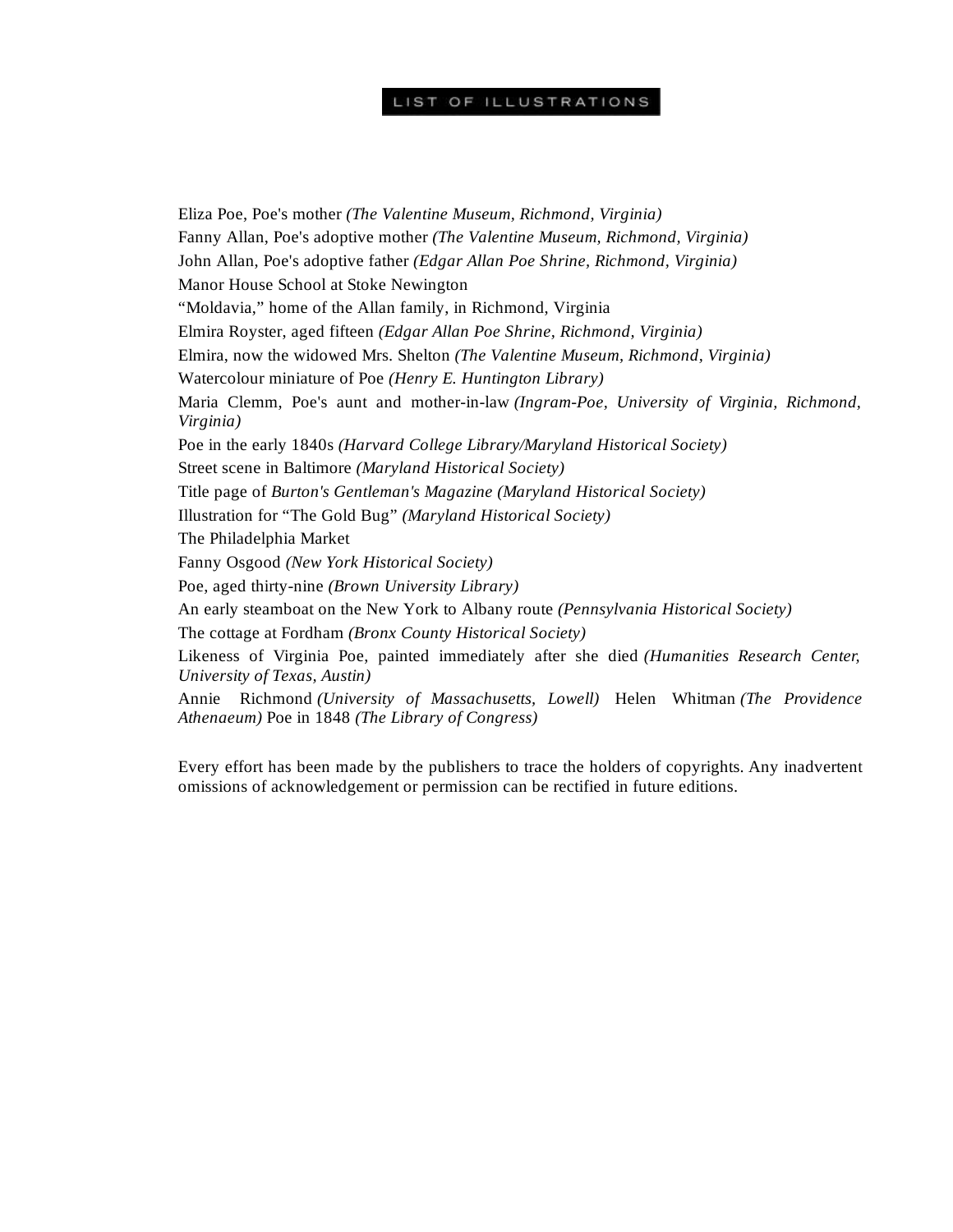#### CHAPTER ONE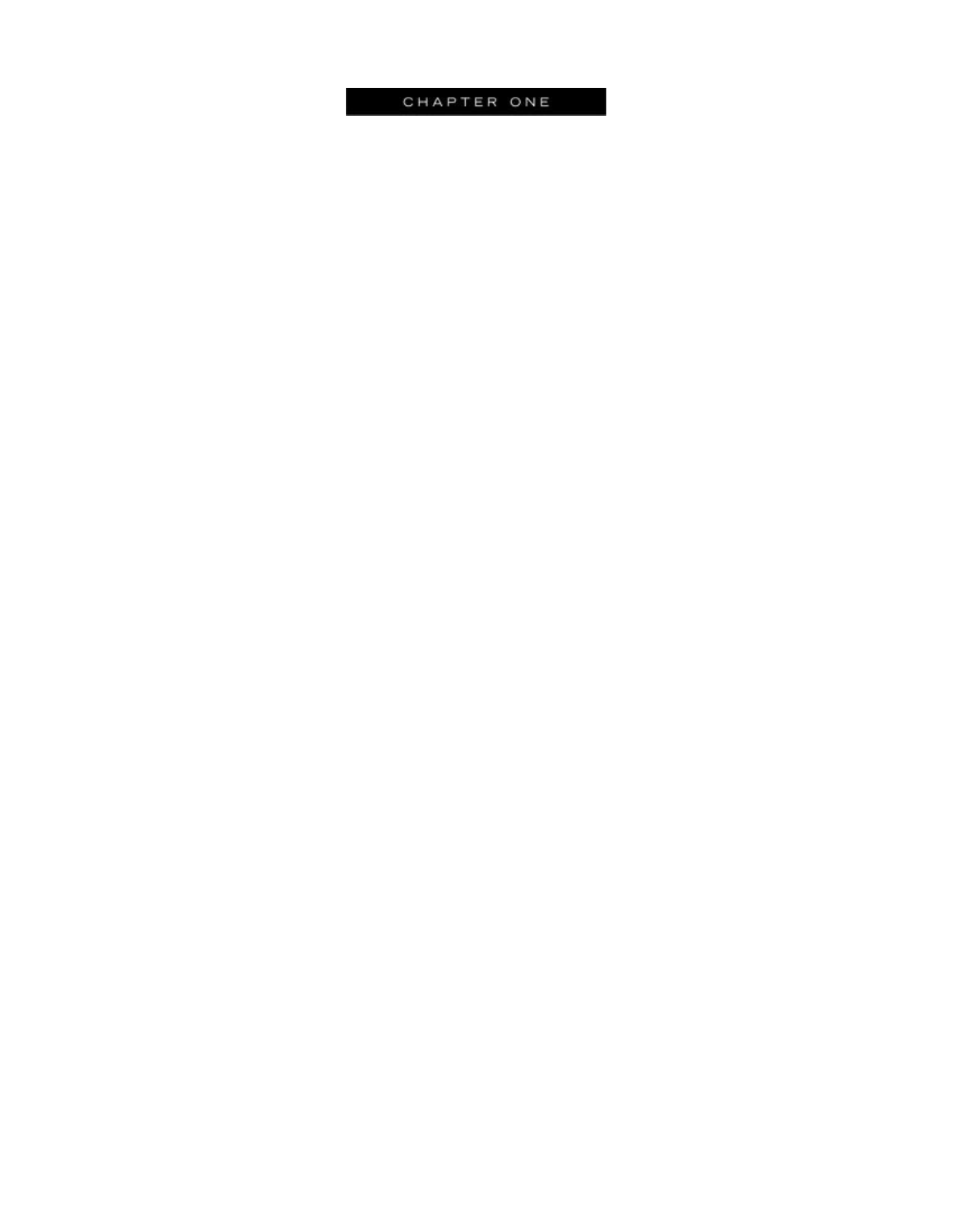### **The Victim**

 $\bigcirc$  On the evening of 26 Sep tember 184 9, Edgar O Allan Poe stopped in the office of a physician in Richmond, Virginia—John Carter—and obtained a palliative for the fever that had beset him. Then he went across the road and had supper in a local inn. He took with him, by mistake, Dr. Carter's malacca sword cane.

Poe was about to embark on the steamboat to Baltimore. This was the first stop on his way to New York, where he had business to transact. The boat was to leave at four o'clock on the following morning, for a journey that would last approximately twenty-five hours. He seemed to the friends who saw him off to be cheerful and sober. He expected to be away from Richmond for no more than two weeks. Yet he forgot to take his luggage with him. This was the last verifiable sighting of Poe until he was found dying in a tavern six days later.

He arrived in Baltimore on Friday, 28 September. He lingered in this city, instead of making his way to Philadelphia, the next stop on his way to New York, and there are accounts of his drinking. He may have been drinking to ward off the effects of the fever. He may have feared a precipitate heart attack. He had been told, by the doctors in Richmond, that his next seizure would prove fatal.

• • •

It is possible that he then travelled by train to Philadelphia. He visited some friends in that city, and became drunk or ill. On the following morning, in his bewildered state, he declared that he was going on to New York. But in fact, by accident or design, he returned to Baltimore. There are unsubstantiated reports that he then tried to return once more to Philadelphia but was found "insensible" on the train. The conductor took him back to Baltimore. The truth is lost. Everything is in a mist.

Neilson Poe, his cousin, later wrote to Poe's mother-in-law and unofficial guardian, Maria Clemm, that "at what time he arrived in the city [Baltimore], where he spent the time he was here, or under what circumstances, I have been unable to ascertain." Despite much research and speculation, no further light has been thrown upon the matter. He may have been wandering through the streets, or making his unsteady way from tavern to tavern. All that is known for certain is that, on 3 October, a newspaper printer sent a message to Joseph Evans Snodgrass: "There is a gentleman, rather the worse for wear, at Ryan's 4th ward polls, who goes under the cognomen of Edgar A. Poe, and who appears to be in great distress, & he says he is acquainted with you, and I assure you, he is in need of immediate assistance." Snodgrass had been the editor of the *Saturday Visiter,* to which Poe had contributed.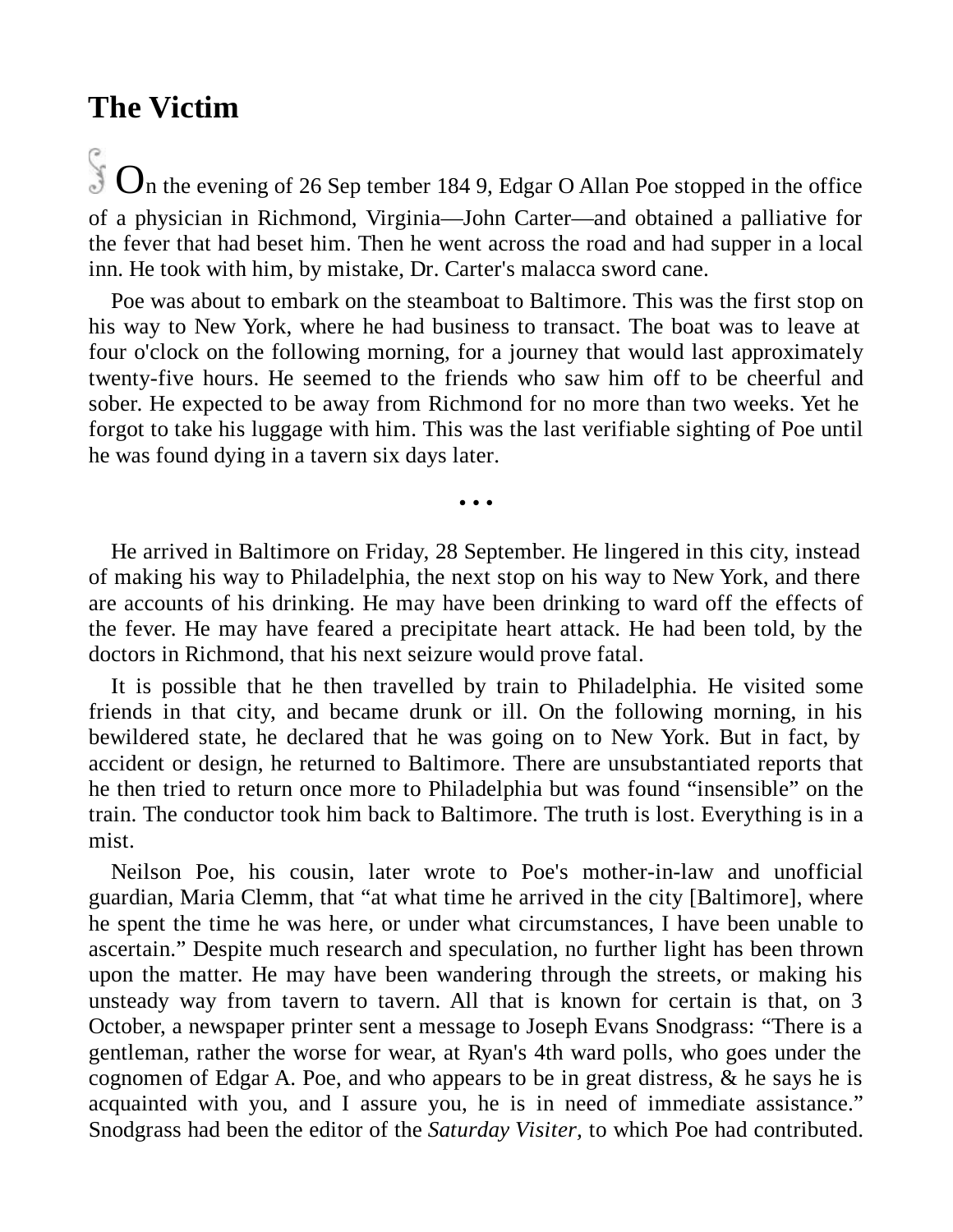"Ryan's 4th ward polls" refers to a tavern that was being used as a polling place for Congressional elections taking place that day; Ryan was the name of the proprietor of the tavern.

The printer's note was sufficiently serious to summon Snodgrass. He entered the barroom and found Poe sitting, stupefied, with a crowd of "drinking men" around him. His odd clothes caught Snodgrass's attention. He was wearing a tattered straw hat, and a pair of badly fitting trousers. He had a secondhand coat, but no sign of waistcoat or neckcloth. With the possible exception of the straw hat, these were not the clothes with which he had left Richmond. Yet, surprisingly, he still held Dr. Carter's malacca cane. In his inebriated and beleaguered state, it might have seemed to him an instrument of defence.

Snodgrass did not approach him, but ordered a room for him in the same tavern. He was about to send word to Poe's relatives in Baltimore, when two of them coinciden-tally arrived. One was Poe's cousin Henry Herring, who had come to the tavern on electoral business. He was related to a local politician. Snodgrass recalled that "they declined to take private care of him" on the grounds that he had in the past been abusive in this state of intoxication; instead they advised that Poe be removed to a local hospital. They managed to get him into a carriage, carrying him "as if a corpse," and he was admitted to Washington College Hospital.

The resident physician, John Moran, later reported that Poe remained "unconscious of his condition" until early the following morning. His stupor was then succeeded by "tremor of the limbs" as well as delirium with "constant talking —and vacant converse with spectral and imaginary objects on the walls." Only on the second day after his admission, Friday, 5 October, did he recover his tranquillity. He began to talk, but he was not coherent. He told the doctor that he had a wife in Richmond, which was not true, and that he did not know when he had left that city. The doctor then reassured him that he would soon be in the company of friends, at which point he broke out in an agony of self-reproach at his degradation, protesting that the best thing a friend might do for him was to blow out his (Poe's) brains. Then he fell into a slumber.

On waking he passed into delirium. On the Saturday evening he began to call out "Reynolds," and did so continually until three on the following Sunday morning. "Having become enfeebled from exertion," the doctor wrote, "he became quiet and seemed to rest for a short time, then gently moving his head he said *'Lord Help my poor Soul'* and expired." This is the testimony of Dr. Moran, written to Maria Clemm five weeks after the events he related. Despite later embellishments by the doctor it is the closest approximation to the truth now available.

• • •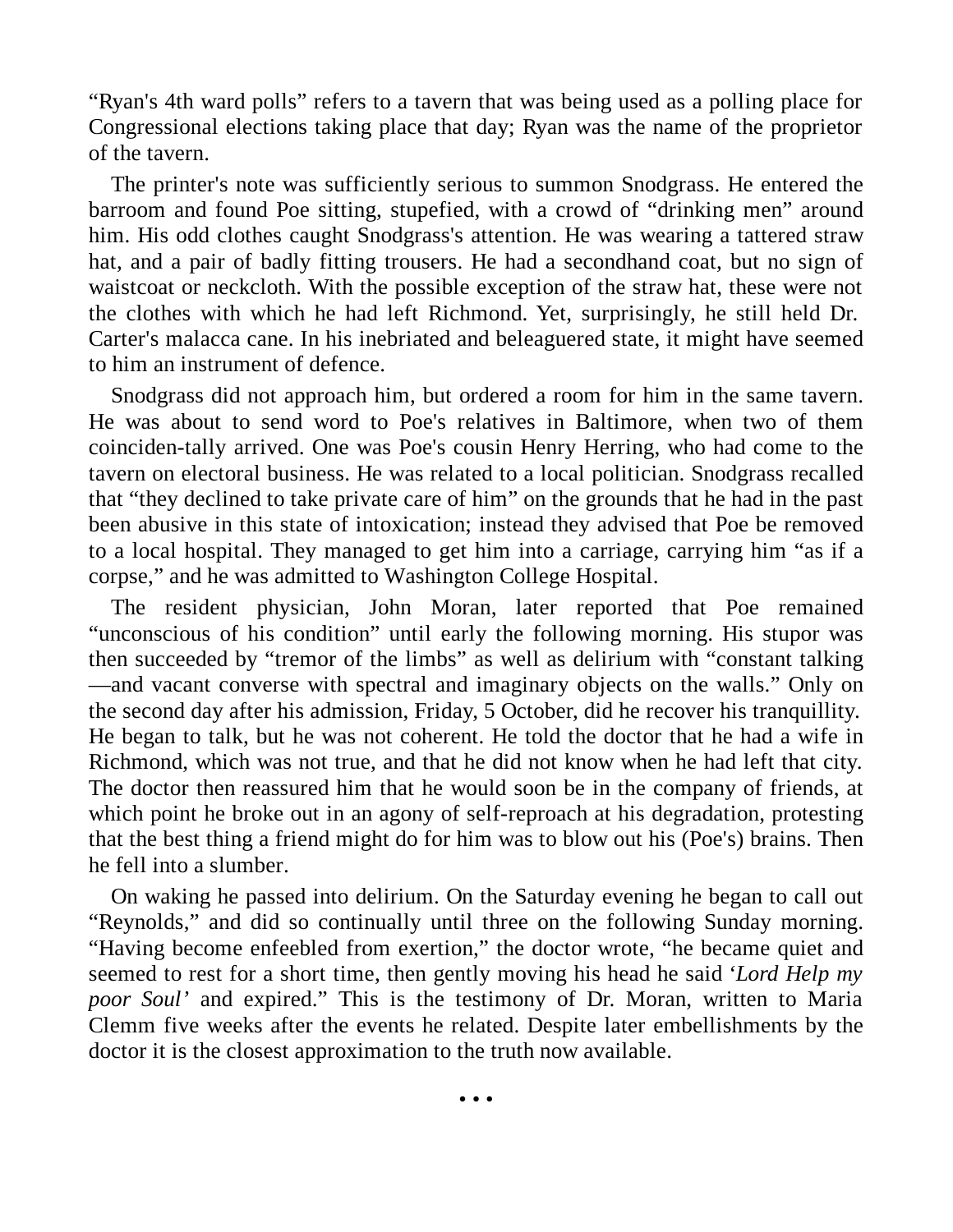What had Poe been doing for the lost days in Baltimore? The most commonly accepted theory is that he was used as a "stooge" for polling purposes, being dressed up in someone else's clothes so that he might vote more than once for a particular candidate. These false voters were held in "coops" or inns, where they were nursed with alcohol. It also transpired that "Reynolds," the name Poe continued to repeat in his final delirium, was the surname of one of the voting officials at Ryan's tavern.

It is a possible explanation but not the only one. It has been suggested, for example, that he had a large amount of money from subscriptions to the *Stylus,* a magazine that he was preparing, and that as a consequence he was robbed. There are also many explanations for an early death, including delirium tremens and tuberculosis, "lesion of the brain" or a brain tumour, and diabetes. The well is too deep for the truth to be recovered.

A funeral was held on Monday, 8 October, with only four mourners. Among these were Henry Herring and Neilson Poe. The ceremony lasted for no more than three or four minutes. Like his narratives and fables, Poe's own story ends abruptly and inconclusively; it is bedevilled by a mystery that has never been, and probably can never be, resolved.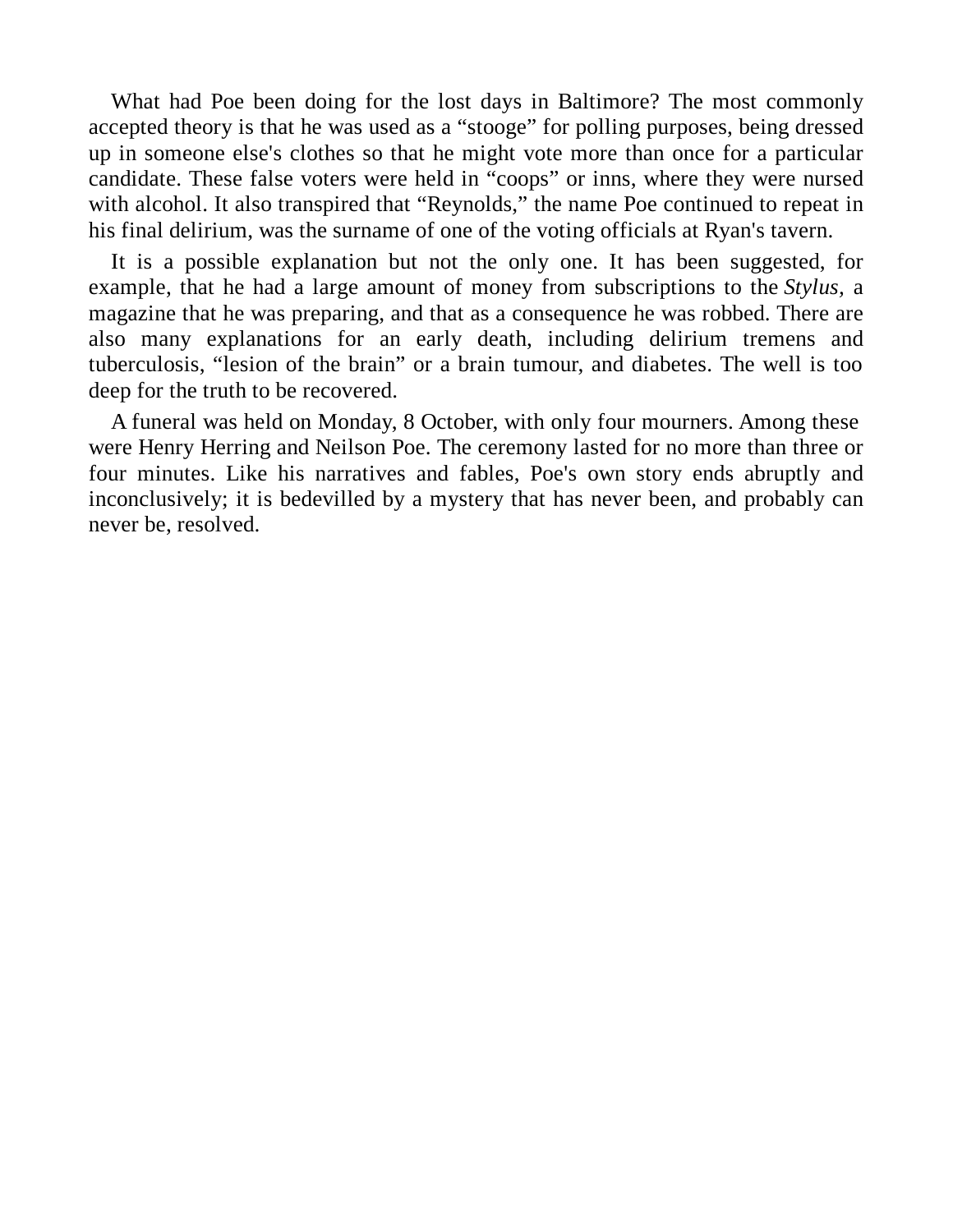#### CHAPTER TWO

#### <span id="page-11-0"></span>**The Orphan**

Edgar Allan Poe has become the image of the *poète maudit,* the blasted soul, the wanderer. His fate was heavy, his life all but insupportable. A rain of blows descended on him from the time of his birth. He once said that "to revolutionise, at one effort, the universal world of human thought" it was necessary only "to write and publish a very little book. Its title should be simple—a few plain words—'My Heart Laid Bare.' But—this little book must be *true to its title*." Poe never wrote such a book, but his life deserved one.

His torment—a mixture of insatiable anxiety and no less helpless longing—began early. His mother had already contracted tuberculosis before his birth, and it may be surmised there was some loss or lack of nourishment in the womb. The perils of a confined space, in which a victim lies panting, play a large part in his fictions. Both his parents, David and Eliza Poe, were also labouring under a heavy weight of anxiety exacerbated by poverty. Circumambient tension affects the unborn child. So the haunted life of Poe began before his birth. "I do believe God gave me a spark of genius," he said a few weeks before his death, "but He quenched it in misery."

He was born on a cold day, 19 January 1809, in a lodging house in Boston. A storm had filled Boston Harbor with icedrifts. In later reports Poe changed the year of his birth, almost at whim, as if he did not wish to look at the event too closely. His parents were both actors, travelling players whose status was just a little higher than that of vagabonds. He may have been named after Mr. Edgar, the manager of the theatrical troupe with which the Poes were associated. Certain of his contemporaries noticed that, in later life, Poe manifested a theatrical or histrionic air. "The world shall be my theatre," he once wrote. "I must either conquer or die."

There is an old theatrical adage that the show must go on. Three weeks after Poe's birth a Boston newspaper wrote that "we congratulate the frequenters of the theatre on the recovery of Mrs. Poe from her recent confinement." She was playing the part of Rosalinda in a play entitled *Abaellino the Great Bandit.* But the wandering life of the Poes had an immediate effect upon their infant son, since soon after his birth he was dispatched to the care of his paternal grandparents in Baltimore, Maryland, for some months. It was the first of many rejections suffered by Poe. Yet, perhaps in consequence, he venerated his mother. He once wrote in a newspaper article that he was "the son of an actress, had invariably made it his boast, and no earl was ever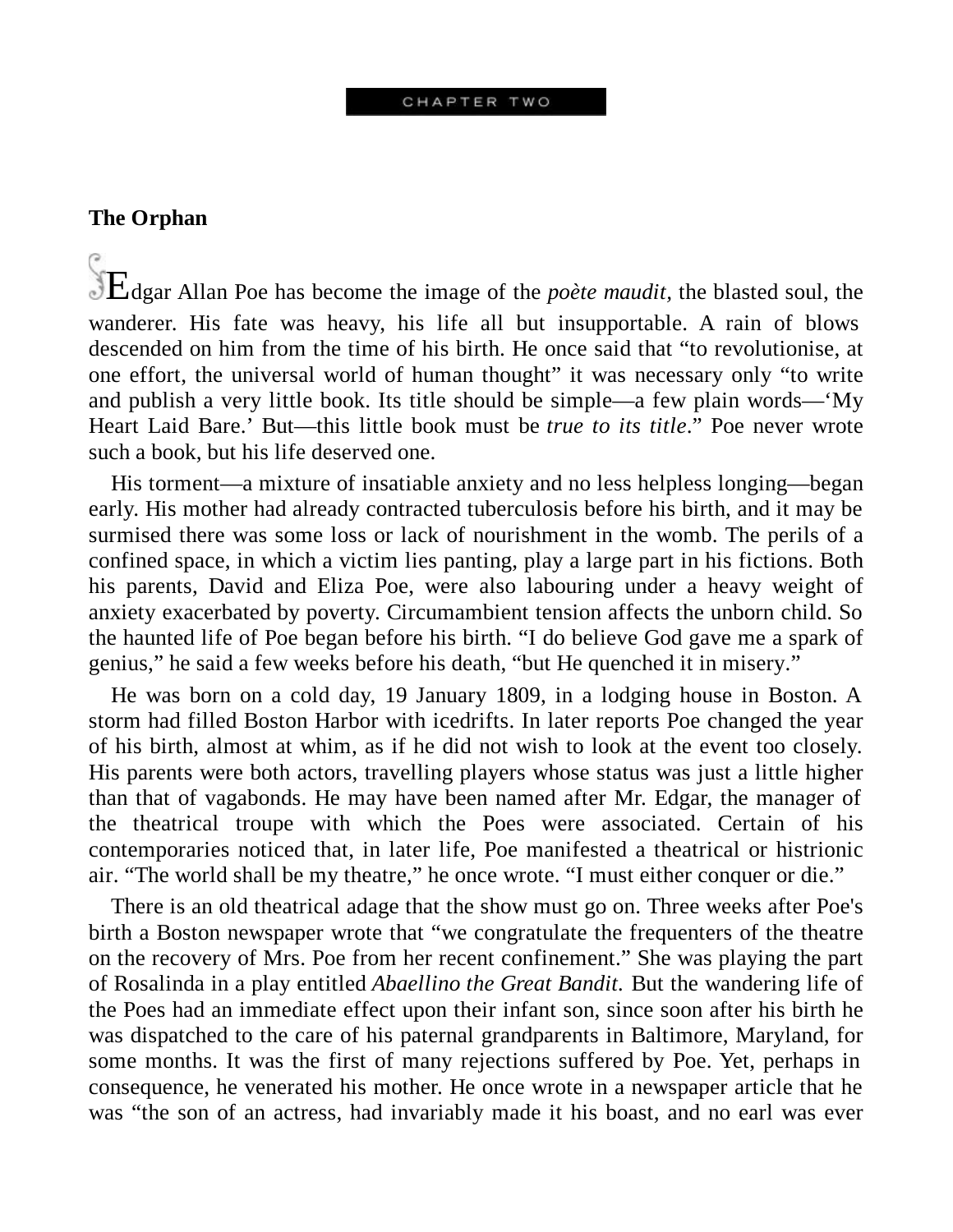prouder of his earldom than he of his descent from a woman who, although well born, hesitated not to consecrate to the drama her brief career of genius and of beauty." He was putting the best possible interpretation upon his mother's behaviour.

• • •

Of course Eliza Poe was not well born at all. She had sailed in 1796 from England to America in the company of her mother, an actress of Covent Garden, in the hope or expectation that there would be greater opportunities for the dramatic arts in the new country. She was only nine at the time of her migration, but she soon became a practised artiste. Within three months of her arrival in the United States, she was performing on stage. There is one extant portrait of her in her early maturity. It shows a pretty if slight young woman, with fashionable ringlets; she has a lively expression, only slightly spoiled by somewhat protuberant eyes. She wears an Empire-line robe and a pert little bonnet. She must have been a competent and pleasing actress, since she gained many plaudits in the newspapers of the time. She was also versatile, sometimes sustaining three roles in the same evening. In the course of her relatively short career she assumed some 201 different parts. One of her fellow players was Mr. Luke Usher, whose name has since come down to posterity.

In 1802, at the age of fifteen, she married a fellow actor, Charles Hopkins, who died three years later. On 14 March 1806, six months after the death of her first husband, the young actress married David Poe in Richmond, Virginia, in what seem to have been hasty circumstances. David Poe had to borrow money for the occasion. He was intended for a legal career, but was diverted from it by theatrical ambitions. They were only partly fulfilled, however, and the newspaper reports suggest that he was no match for his pretty young wife. One magazine decided that he "was never destined for the high walks of drama." He was twenty-two at the time of the marriage, three years older than his wife. But he was already an impetuous and extravagant young man, much given to drinking. Performances were cancelled at short notice because of what the manager called Mr. Poe's "sudden indisposition," a euphemism for total intoxication. It is a matter of debate whether the propensity for heavy drinking, or for alcoholism (which is not the same thing), can be inherited. The only extant letter in David Poe's hand is a desperate plea for money, with the assurance that "nothing but extreme distress would have forc'd me to make this application." It is precisely the kind of letter his son was obliged to write in later years. It might be said that Poe became an echo of his father, as eerie a connection as any in his own fictions.

Henry, the first child of David and Eliza Poe, was born in January 1807. Two years after his birth he was consigned to the care of David Poe's parents, Elizabeth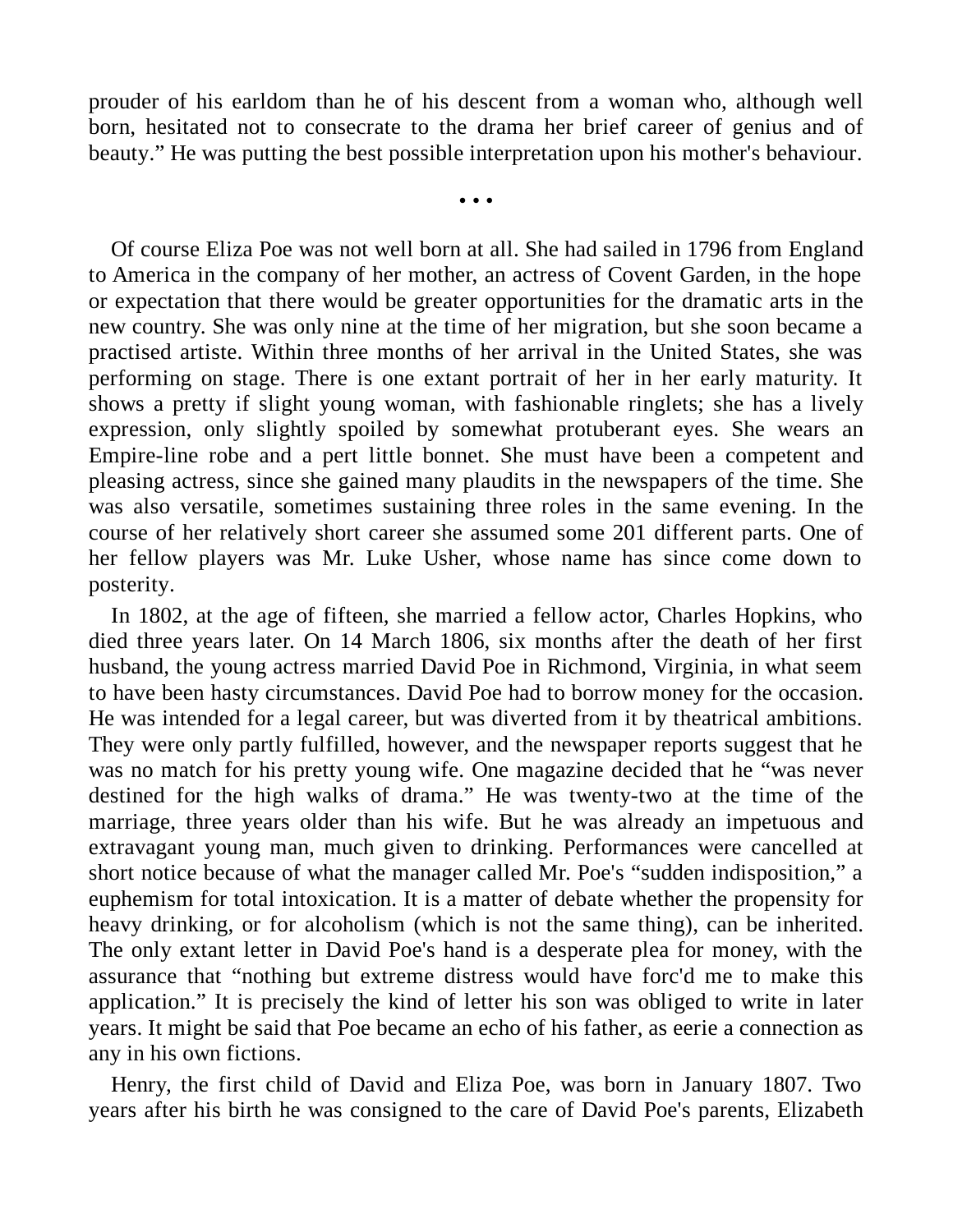and "General" Poe. The wandering life of the theatrical Poes, travelling up and down the East Coast from New York to Boston, from Baltimore to Philadelphia and Richmond, and back again, had proved too tiring for mother and infant alike.

"General" Poe was not a general at all but a former maker of spinning wheels; at the time of the United States War of Independence he was appointed as Deputy Quartermaster General for the city of Baltimore, and was later promoted to the rank of major. Yet he was an enterprising and successful officer, later earning the commendations of the Marquis de Lafayette. He must also have been successful in the no less challenging role of parent, since in all but name he adopted Henry and he cared for Edgar in the earliest months of his life.

In the summer of 1809 David and Eliza returned to Baltimore for little Edgar. But it was not a happy family reunion. Husband and wife were both tubercular, their condition made infinitely worse by poverty and uncertain livelihood. In December 1810, another child was born, Rosalie, or "Rosie" as she was known, and stretched the resources of the young family still further. There are reports that the two youngest children were placed in the care of an old Welsh woman who "freely administered to them gin and other spirituous liquors, with sometimes laudanum" to render them "strong and healthy." Or, perhaps, simply to keep them quiet.

Then, at some point in the spring or early summer of 1811, David Poe disappeared. He never came back to his wife and family. The *Norfolk Herald* of 26 July reported that Mrs. Poe was "left alone … friendless and unprotected."

In later life, according to a colleague, Edgar Poe "pretended" not to know what had become of his father. There may not have been any pretence involved. The reasons for David Poe's flight are unknown. There were rumours of a quarrel with Eliza, and persistent gossip that Rosalie was not his child. It has even been suggested that he abandoned his family as early as 1810, perhaps before the birth of Rosalie.

Eliza was at the same time slipping into the final stages of her tubercular illness. The infant Edgar must have been acutely aware of the loss of his father and of the fading of his mother. He may not have been able to understand these things, but in these earliest years he was enveloped in an air of menace and fatality. Anxiety was his childhood bedfellow. He would have seen, too, the gradual wasting of her form with the painful spasmodic coughs and the effusion of blood. These images never left him. He resurrects the consumptive form of the beloved female in many of his tales.

Throughout July and October 1811, Eliza Poe still appeared on the stage at a theatre in Richmond. Then, in November, she retreated to her bed for ever. At the beginning of the month it was reported by one citizen of Richmond that she was "sick" and "destitute." By the end of November the *Richmond Enquirer* announced that *"Mrs. Poe,* lingering on the bed of disease and surrounded by her children, asks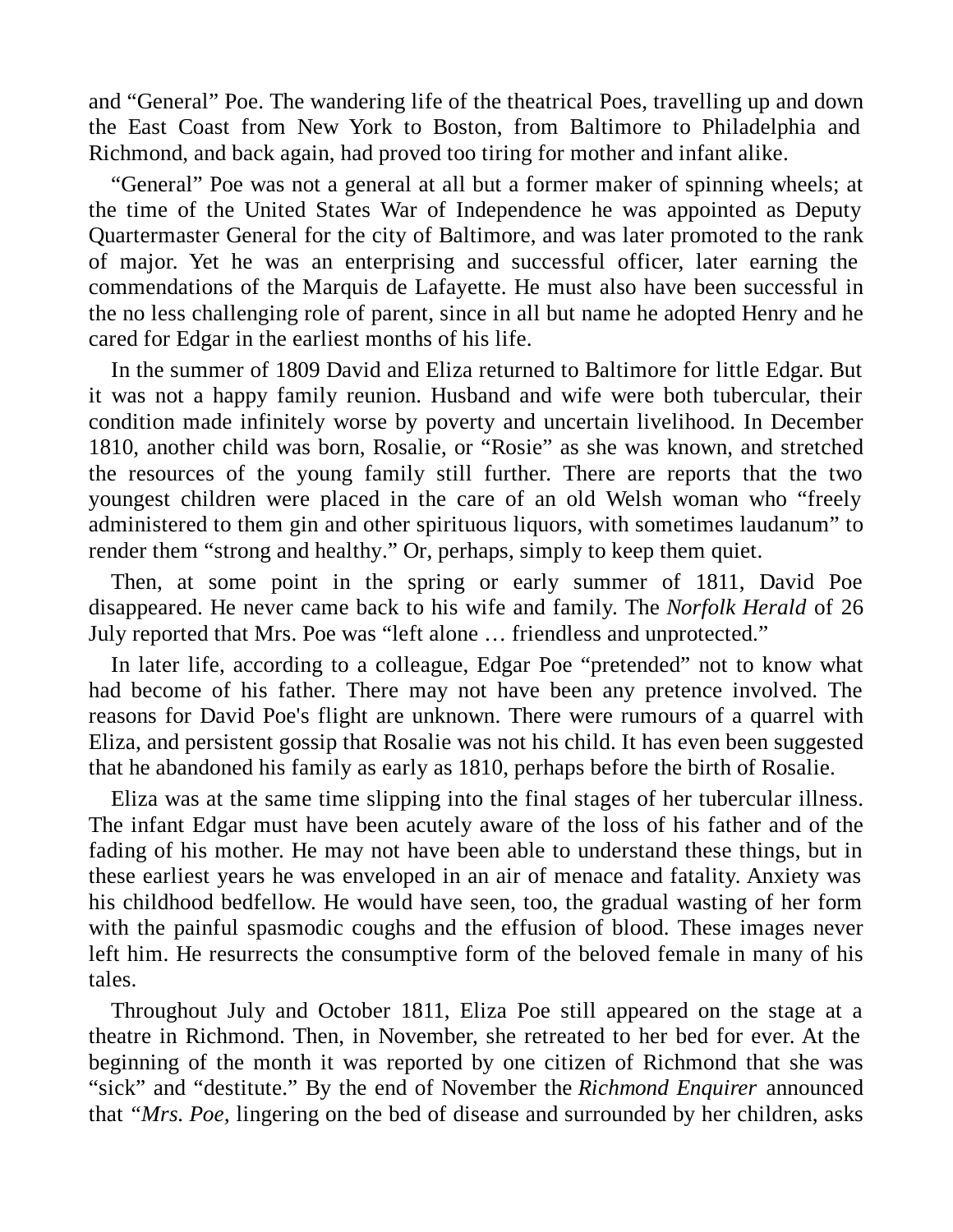for your *assistance;* and *asks it perhaps for the last time*." Nine days later she was dead. The two small children were held up for a last view of the waxen corpse of their mother. Rosalie was given an empty jewel box, one of Mrs. Poe's few remaining possessions, and Edgar was given a miniature of his mother together with two locks of his parent's hair sealed in a pocketbook. On the back of the miniature she had painted a view of Boston Harbor, with the admonition to her infant son to "love Boston, the place of his birth." He never did obey that injunction. She was carried to St. John's churchyard, with her son and daughter in attendance.

In a letter written some twenty-four years later, Poe said of his mother, "I myself never knew her—and never knew the affection of a father. Both died … within a few weeks of each other. I have many occasional dealings with Adversity, but the want of parental affection has been the heaviest of my trials." It seems unlikely that the father died so soon after the mother. Poe was keen upon theatrical effect, even concerning those matters closest to him. But the other claim may be genuine. It is possible, even plausible, that he did not remember knowing his mother. Overwhelming grief may lead to the blessing of amnesia. Those early years may have remained quite obscure to him.

But they were understood by him in another sense. He hardly knew what the death of his mother meant at the time but, as the years passed, the sense of grief and of loss grew larger and more oppressive. There was something missing. Something precious had gone. He was a perpetual orphan in the world. All the evidence of his career, and of his writing, suggests that he was bound by ropes of fire to the first experiences of abandonment and of loneliness. The image of the dead or dying woman, young and beautiful and good, fills his fictions. We may recall here the lines of Exeter in *King Henry V:*

> And all my mother came into mine eyes, And gave me up to tears.

And what of these unfortunate children, deserted first by a father and then unwillingly abandoned by a mother? In her last days, lying upon a straw mattress in a rented room, Eliza Poe had been visited and comforted by what were known in the newspapers as "ladies of the most respectable families." Among these was the wife of a merchant and businessman, John Allan, who had migrated from Scotland to the land of financial promise. Frances, or "Fanny," Allan had formed an attachment to the young Poe. She was then twenty-five years old but had no children of her own, and the sight of the forlorn infant had awakened strong sensations within her. She persuaded her husband that little Edgar should be given a home, while Rosalie was taken into the care of another Scottish mercantile family, the Mackenzies. So Edgar, then a small child, was removed to a house of strangers on the corner of Thirteenth Street and Main Street, above the business premises of Ellis and Allan. At his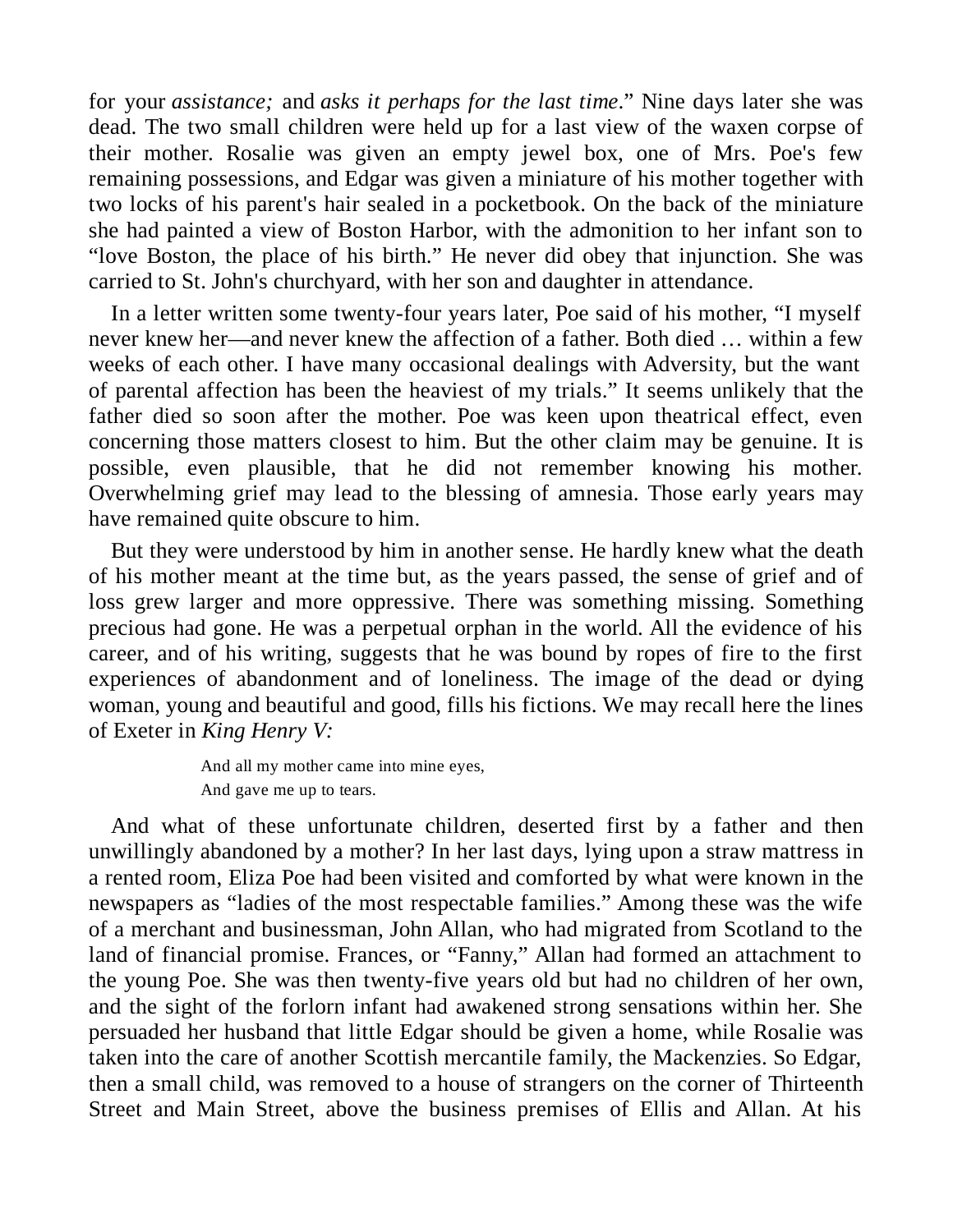christening on 7 January 1812 he was given the name of his surrogate parents: he became Edgar Allan Poe.

• • •

The descriptions of the young boy, during these early years in the Allan household, are uniformly favourable. Neighbours in Richmond recalled him as "a lovely little fellow, with dark curls and brilliant eyes, dressed like a young prince;" he was characterised by charm and cleverness, blessed with an affectionate and generous temperament, noted for a frank and vivacious disposition. It sounds almost too good to be true. Little Lord Fauntleroy was nothing compared to him. He danced on the table, to the delight of Fanny Allan's female companions, and recited *The Lay of the Last Minstrel.* He toasted "the ladies" with a glass of sweet wine and water. He was petted, and dressed up, by Mrs. Allan. He seems also to have gained the affection of her husband. John Allan was thirty-one when Edgar joined the family. He was a man of business, but neither dour nor hard; on the contrary he seems to have been keen to the delights and pleasures of life. He already had two illegitimate children, living in Richmond. He must also have had some fellow feeling with the young Poe, since he himself was an orphan.

Other figures in the Allan family remain anonymous and elusive: they comprise the household of slaves who lived in partitioned quarters. Among them was the "mammy" deputed to care for the young Poe whenever Fanny Allan was elsewhere. We know that in the household lived a young slave called Scipio, and an older slave called Thomas. There were no doubt others. Poe always defended the institution of slavery, for which he seems to have harboured affectionate memories. He owed a larger debt, too, to the small black community in which his imagination was awakened by stories of graves and charnel houses.

Poe's maternal grandmother, Eliza Poe, described him as "the Child of fortune" in being fostered by such a kindly couple. But there is of course no record of *his* feelings on the matter. He must have been aware, however, that he was living on the charity and kindness of those who had no true relationship to him; this instilled in him a sense of uncertainty, or of defensiveness. It made him fearful. There is a childhood story of his being driven past a log cabin surrounded by graves, at the sight of which he screamed out, "They will run after us and drag me down!"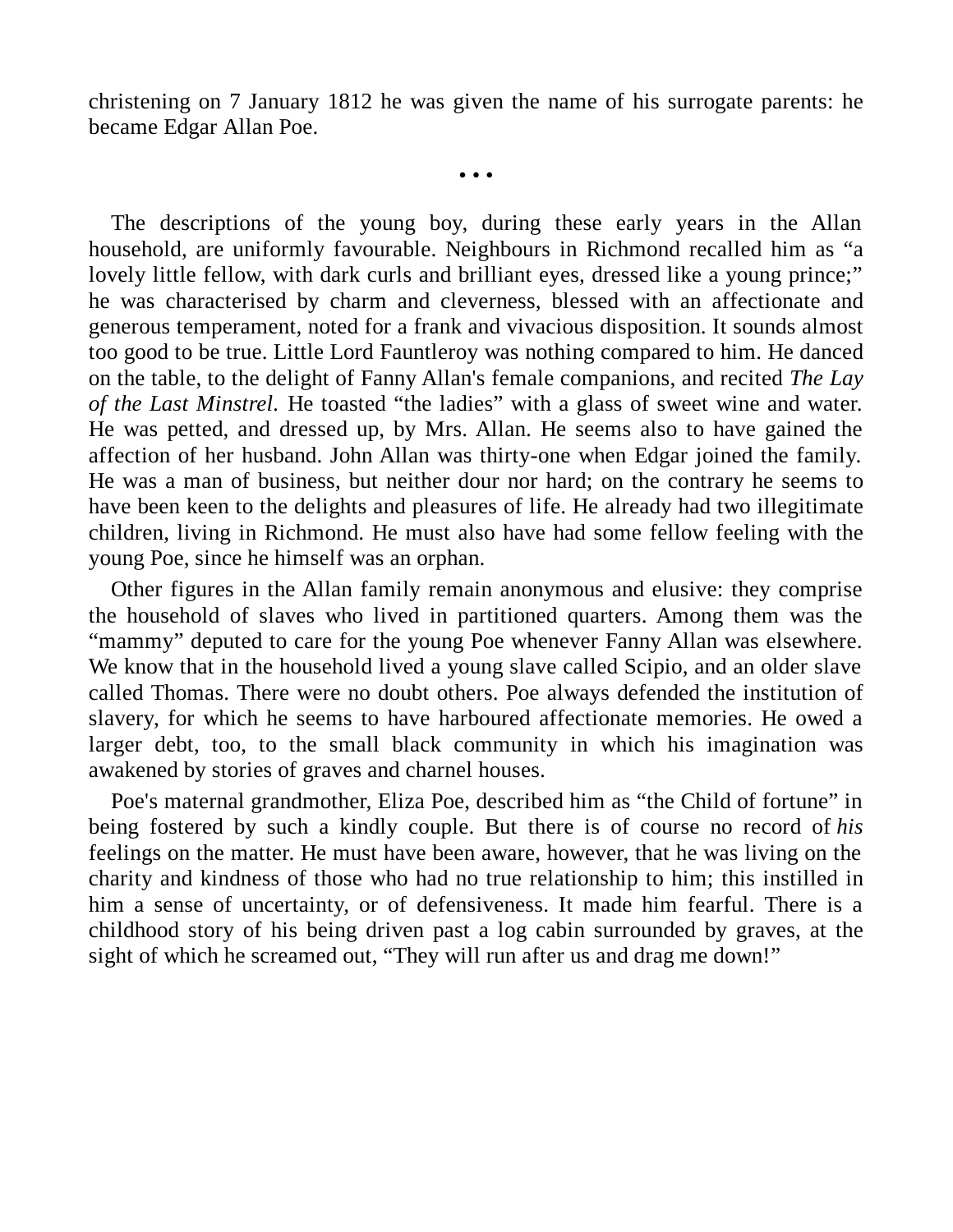#### CHAPTER THREE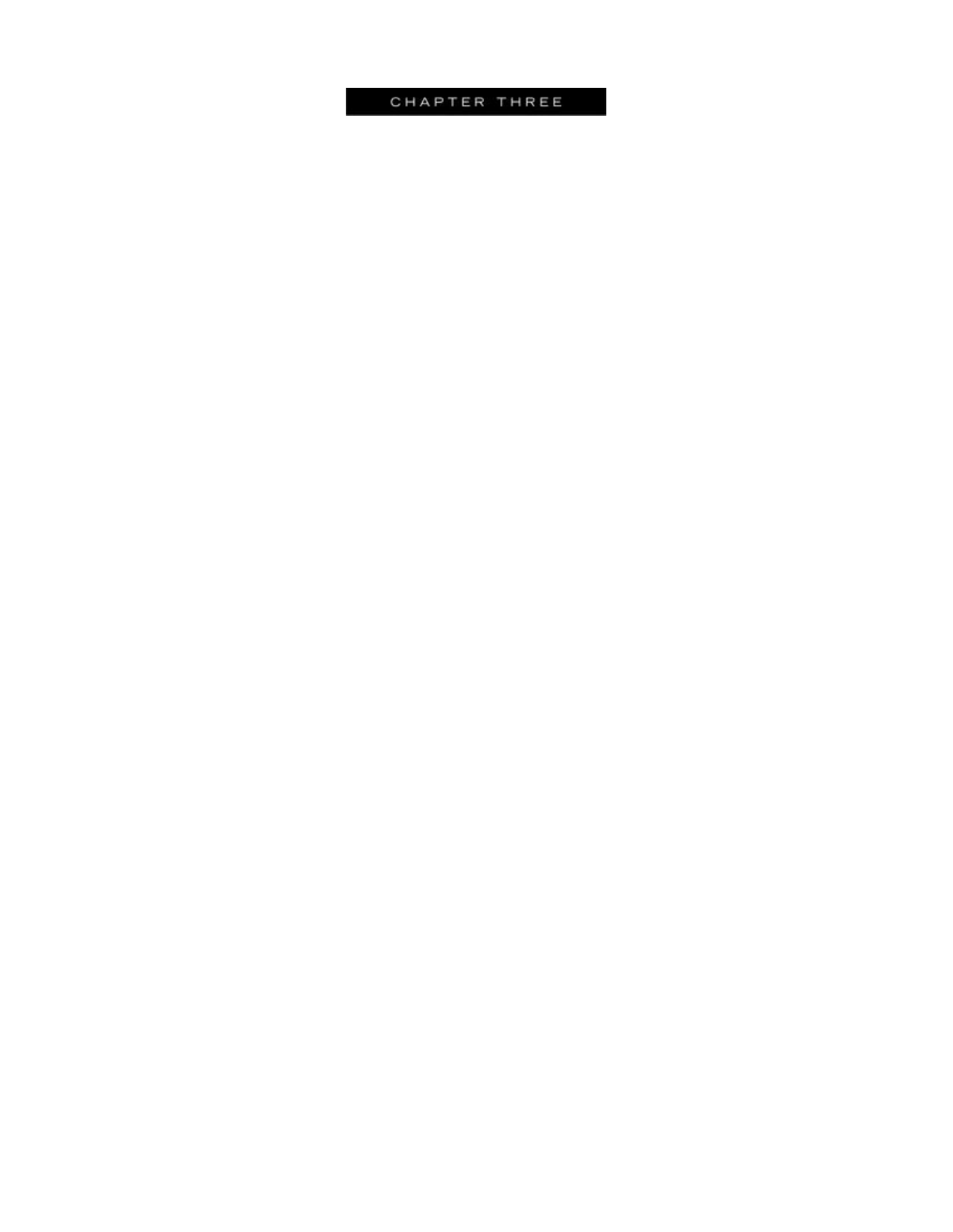## **The Schoolboy**

 $\prod_{n=1}^{\infty}$  In the late spring of 1815 John Allan decided to remove himself and his family to E ngland. There had been a slump in the fortunes of his business in Richmond, and the mercantile climate of London seemed more propitious. He wanted, in particular, to renew trading relationships with the tobacco importers of the capital. So at the end of June the Allans set sail on the *Lothair* for Liverpool, a journey that would take almost five weeks. The party consisted of John Allan, Frances Allan, Anne Moore Valentine in her capacity as sister and companion of Frances, and the black slave known only as Thomas. They took their small charge with them.

Poe was on the ocean for the first time. On the pilot boat, riding out to sea, John Allan reported that "Ned [Edgar] cared but little about it, poor fellow." But the sight of the waves and of the rolling horizon impressed itself upon the imagination of the boy who was to return to it in his future writing. When they arrived on the other shore Allan reported the six-year-old as asking "Pa say something for me: say I was not afraid coming across the Sea." This suggests that he was trying to conceal his fear.

They docked in Liverpool on 29 July, but did not travel directly to London. Instead John Allan decided to visit his relations in Scotland; there were sisters at Irvine and Kilmarnock, and other relatives in Greenock, from where they travelled on to Glasgow and Edinburgh. The Scottish grand tour lasted for some two months, and at the beginning of October the Allans took a carriage to London. They rented lodgings in Southampton Row, just south of Russell Square, where they all soon caught cold from the damp and heavy London air. There is a picture of the household, given by John Allan in a letter, where he describes "Edgar reading a little Story Book." It may be the book that Poe mentioned in an essay some years later, when he remarked on "how fondly do we recur in memory to those enchanted days of our boyhood when we first learned to grow serious over Robinson Crusoe!"

There was, however, more exacting reading. In early April 1816, Poe was enrolled at a boarding school in Sloane Street superintended by two sisters known as the "Misses Dubourg." An extant bill from this establishment includes such items as a "Separate Bed," a "Seat in Church," "Mavor's Spelling" and "Fresnoy's Geography." The rest of the curriculum is unknown, but Poe prospered under its regimen. In June 1818, John Allan told a correspondent that "Edgar is a fine Boy and reads Latin pretty sharply."

His progress was such that, a month later, "Edgar Allan" was enrolled for tuition in another school. He became a pupil of the Manor House School, in Stoke Newington, under the aegis of the Reverend John Bransby. It was located in what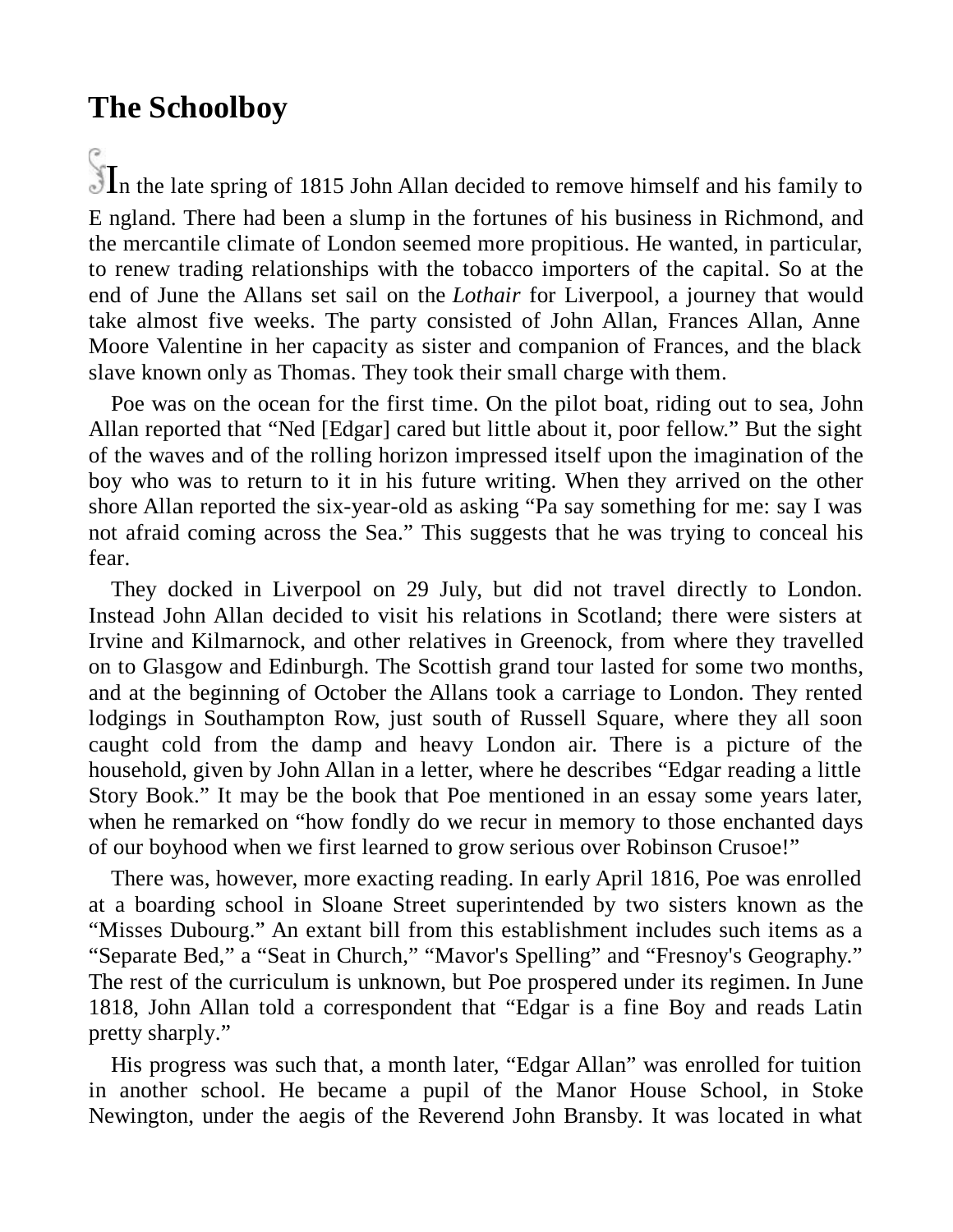was then a country village, with an ancient church and a number of fine old houses; Daniel Defoe had once lived in the same street as the school. Here Poe studied Latin, among other orthodox subjects, and took dancing lessons. At a later date Bransby recalled his erstwhile pupil as "a quick and clever boy and would have been a very good boy if he had not been spoilt by his parents; but they spoilt him, and allowed him an extravagant amount of pocket money, which enabled him to get into all manner of mischief..." On another occasion he described the boy as "intelligent, wayward and wilful." These were all characteristics that would also be applied to Poe in later life. It was no doubt Fanny, rather than John, who pampered the child; the pocket money may have been "extravagant," however, by English rather than American standards.

Poe left his own account of the school, in heightened form, in "William Wilson," where he describes it as a ponderous and roomy establishment with innumerable floors and chambers and "no end to its windings." Poe was always acutely sensitive to buildings, and this "quaint" and "Gothic" structure gave him cause for much imaginative contemplation. He recalled the "dusky atmosphere" of this "mistylooking village," too, so Stoke Newington helped to inspire his first reveries. They were not, however, necessarily pleasant ones. He told a friend, in later years, that his school days in England had been "sad, lonely and unhappy."

His unhappiness was fully shared by Frances Allan. She was never able to reconcile herself to life in London, and as a consequence suffered from a number of unspecified ailments in the five years of residence. John Allan described "Frances complaining as usual" and, at later date, "complaining a good deal;" a female relative wrote that she is "very Weak—and is afraid she will feel much too fatigued to write." She went down to Cheltenham to sample the waters, but nothing could alleviate her distress. Her husband was of more sanguine temperament. In the autumn of 1818 John Allan reported that "Edgar is growing wonderfully and enjoys a reputation as both able and willing to receive instruction." A year later he remarks that Poe "is a very fine Boy and a good scholar."

His optimism did not perhaps extend to his own affairs, since in 1819 a sudden collapse in the price of tobacco on the London market threatened his business with ruin. His debts grew ever larger, and he determined to give up the mercantile life in order to become a farmer or planter. He prepared to leave England, and to return with his family to his adopted country. So, on 16 June 1820, they set sail from Liverpool on the *Martha.* They docked in New York almost six weeks later, and then took the steamboat to Richmond.

• • •

In this period Richmond was a slow-moving, sleepy, sultry place with a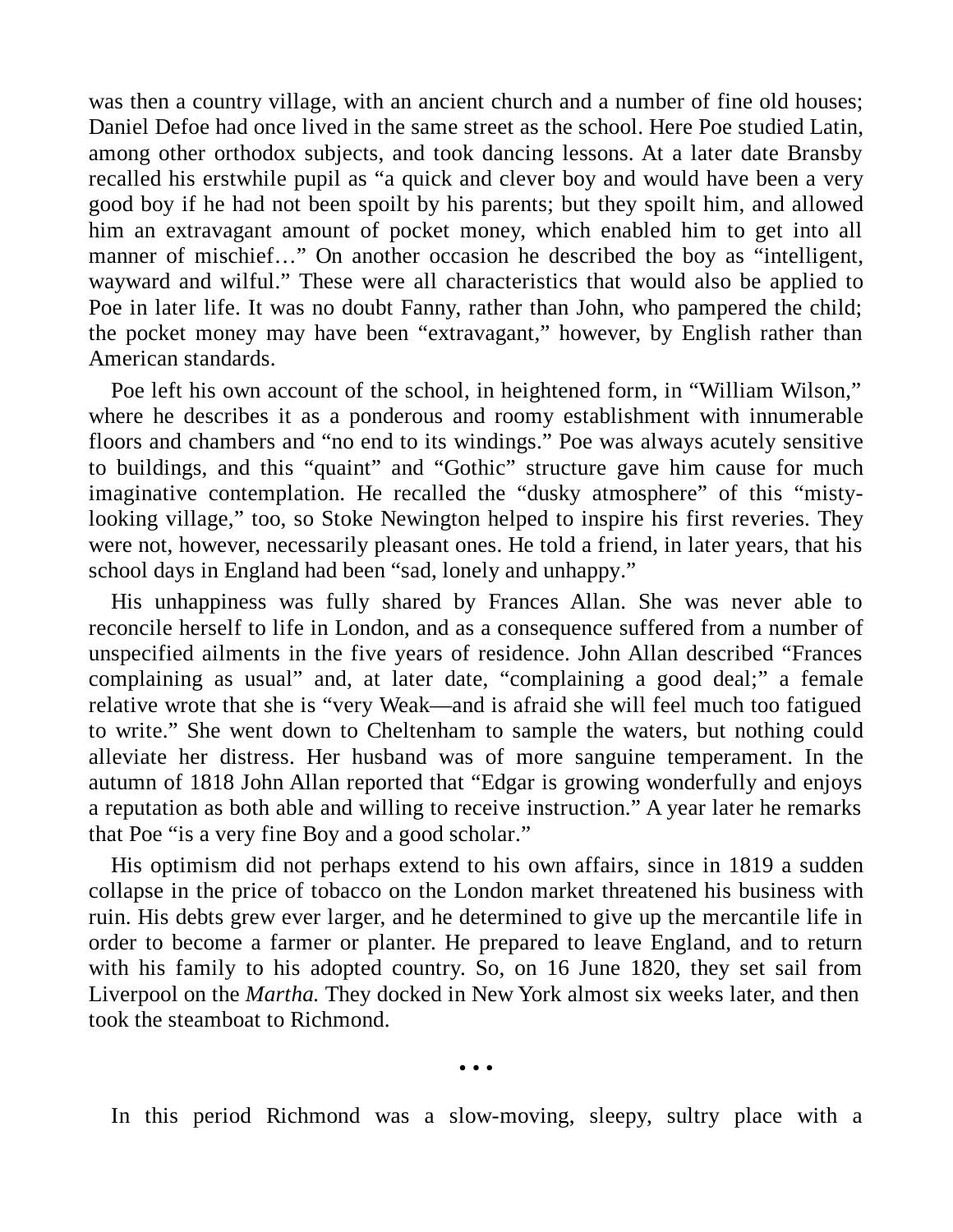population of 10,000. It was in large part an industrial city, but half of its population were slaves. The American South was then a land of servitude, with all the torpor and casual violence associated with that condition. The city was built on eight green hills overlooking the James River, the houses clustered on the sides of the hills; the river was a consolation in what was often an oppressive climate, making its way past small islands and over broken boulders. The landscape at the height of summer, when the Poes returned, was decorated with the peach tree and the magnolia. There were many fine and well-built houses along the main streets of the town, with large gardens filled with roses and linden trees, myrtle and honeysuckle. There was a legislature, and a splendid public library; there were assembly rooms and white wooden churches. But, close to them, were the crumbling tenements and sheds where some of the black population lived.

The streets were filled with goats, and pigs, and horses. There were still cows grazing in Capitol Square as late as the middle of the nineteenth century. There were stage coaches, and carriages, with their black footmen and coachmen. The larger plantation houses were very spacious, with cool verandahs and rooms shielded from the glare of the sun by linen blinds. The men sat in rocking chairs, smoked their cigars and chewed on the local crop of tobacco. Elsewhere there were cabins for the slaves, where black children sprawled and played in the dust. There would always be a sense of settled dejection in such a place, lifted only by the constant supply of sherry cobblers and mint juleps. Drying tobacco poisoned the air.

The Allan family stayed at first in the house of John Allan's partner, Charles Ellis, and perhaps at his urging and instigation it was determined that Allan would remain at his mercantile post in order to steer the business to success. At the beginning of the autumn Poe was sent to a local school, Richmond Academy, where his master remembered him as "ambitious to excel, and although not conspicuously studious, he always acquitted himself well in his classes. He was remarkable for self-respect, without haughtiness;" he also described him as of "a very excitable temperament" with "a great deal of self-esteem." So he was sometimes a difficult and wilful child.

From this age, too, he was writing poetry. His schoolteacher described him as "born poet" who wrote verses *"con amore* and not as mere tasks." John Allan shared the master's high opinion, and showed him a manuscript of young Poe's poems with a view to eventual publication. This was deemed inadvisable, since it might lead to excessive flattery for an already over-excitable young boy. Allan's enquiry, however, emphasises the fact that he took his young charge's literary ambitions very seriously. He was not the authoritarian and distant figure of some biographers' invention.

At school Poe studied the standard classical authors, among them Ovid and Virgil and Cicero. But he also excelled in less scholastic pursuits. He was a good swimmer, and once swam six miles against the tide of the James River watched by masters and pupils alike. He was athletic, wiry and strong; he boxed, and excelled in field sports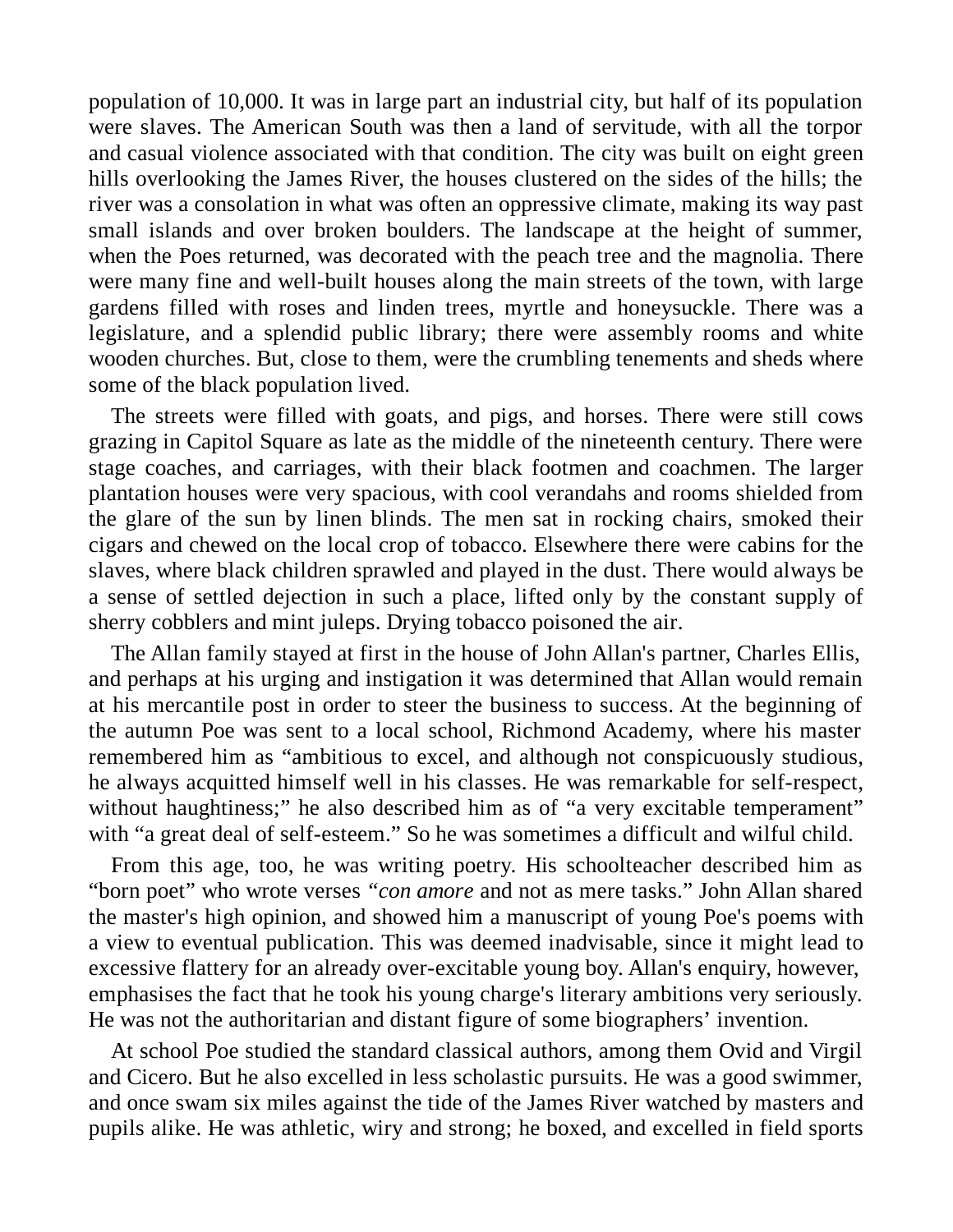such as running. This is in marked contrast to the debility and almost continual ill health of his adult years. He was reported to be of "a very sweet disposition … always cheerful, brimful of mirth and a very great favourite with his schoolmates." He won prizes for elocution, and excelled at the declamation of the Latin poets and the Elizabethan dramatists.

But, as is invariably the case in the accounts of anyone's life, there were conflicting reports. One fellow pupil described him as "self-willed, capricious, inclined to be imperious, and though of generous impulses, not steadily kind, or even amiable." So the young Poe harboured a grudge against the world. His schoolfellows had learned, by some means or other, that he was the orphaned child of travelling players and that he had been "adopted" by the Allan family. For this reason the other boys "declined his leadership." The rejection encouraged a "fierceness" in him, taking the form of pride, or hauteur, but also rendered him sensitive and vulnerable to every slight. These were also the characteristics of the older Poe. Another contemporary recalled that the young Poe was "retiring in disposition and singularly unsociable in manner." It was remarked, in particular, that he never took any of his friends to his home after school. When he left the school grounds, his departure marked "the end of his sociability" for that day.

The schoolboy Poe went on long and sometimes solitary "tramps" through the woods above Richmond; with his friends he organised raids on the local orchards and turnip patches; he planned "fish-fries" by the banks of the James River. One schoolfellow recalls that "he taught me how to shoot, to swim, and to skate, to play bandy etcetera," bandy being a game much like ice hockey. He had one other interest. With two or three companions he joined the local Thespian Society, held in a neighbourhood hall, where for a small charge they entertained the audience with plays or sketches or declamations. Reportedly John Allan did not approve of his theatrical activities; it may have been too disconcerting a reminder of Poe's dead parents.

Throughout these years, too, Poe continued to write poetry. He claimed to have written some of the poems published in his first book at the age of fourteen; despite his native tendency for exaggeration, there is no reason to question the assertion. His earliest known lines, scrawled on a sheet of John Allan's financial calculations in a neat hand, were composed at the age of fifteen:

> Last night with many cares and toils oppress'd Weary … I laid me on a couch to rest.

The wistful tone of the couplet is interesting, as is the fact that it was written above Allan's sums of compound interest.

The boy soon found a subject for his romantic melancholia. One of his schoolfellows, Robert Stanard, invited him to his house, where he met Jane Stanard,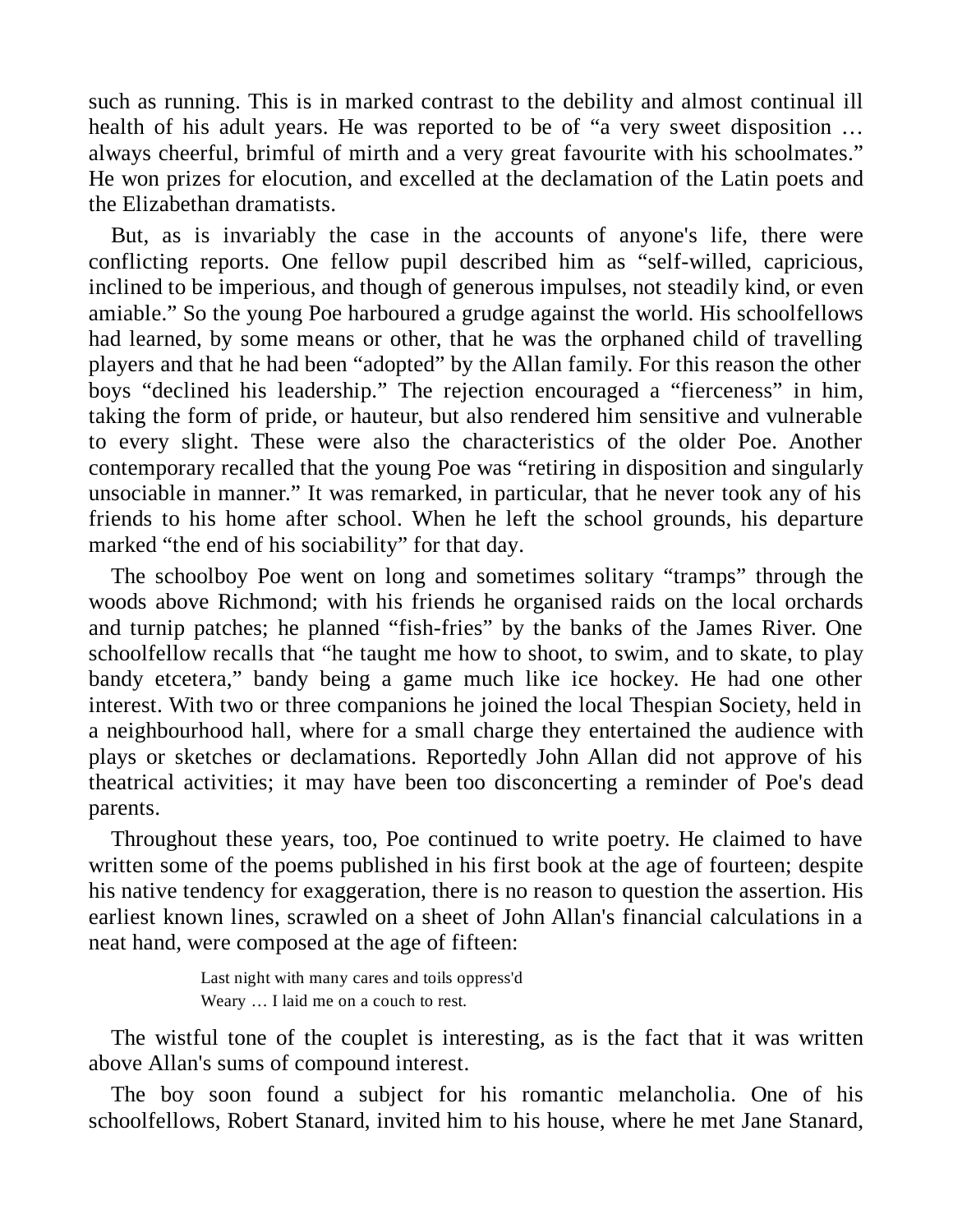the thirty-year-old mother, who "took his hand and spoke some gen-tle and gracious words of welcome." He became smitten, and "returned home in a dream." She might have been his own mother revived.

Jane Stanard has the distinction of being the first motherly young woman to whom Poe became devoted. He had an abiding need for female sympathy and protection. It may be the characteristic of the orphan. In one of his journalistic "marginalia" he wrote later that "the boyish poet-love is indisputably that one of the human sentiments which most nearly realises our dreams of the chastened voluptuousness of heaven."

The pleasure was indeed chastened. Poe possessed an unerring ability to choose frail, or in some way damaged, women, thus revisiting the experience of his fading mother. In the spring of 1824, a year after they had first met, Jane Stanard died insane.

Poe visited her grave in Shockoe Hill Cemetery, and he told a female admirer that he shed tears by the freshly dug earth. All his life he liked to wander through cemeteries. Death and beauty were, in his imagination, inextricably and perpetually associated. "No more" was his favourite phrase. The secret chambers and the mouldering mansions, in which his fictions loved to dwell, are to be construed as those of the mind or of the grave.

He had a more immediate concern for the dead; however. He told a friend, John Hamilton Mackenzie, that "the most horrible thing he could imagine as a boy was to feel an ice-cold hand laid upon his face in a pitch dark room when alone at night." That was not his only fantasy. He feared that he might awake in semi-darkness, only to find an evil face staring closely at him. He became so afraid of his own imagined horrors that he would keep his head beneath the sheets until he practically suffocated himself. He seems to have taken a perverse delight in frightening himself, as well as others. Even in later life he admitted to a dislike of the dark. Here can be found the origins of his obsession with death, or deathlike states. Before his twentieth year he wrote a significant couplet:

> I could not love except where Death Was mingling his with Beauty's breath.

Yet soon enough he found another thwarted and difficult love. He always said that he was "devoted" to Fanny Allan, although that attachment had not precluded his attraction to Jane Stanard. The love and comfort of one woman were not enough for him. In the year of Mrs. Stanard's death he met, and became attached to, a fifteenyear-old girl. Elmira Royster lived in a house opposite Poe's school, and so the possibilities of chance encounter were immense. Under the supervision of the girl's parents, they met in the parlour of Royster House; she played the piano, and he sang and played the flute. He made a sketch of her that survives only in a copy.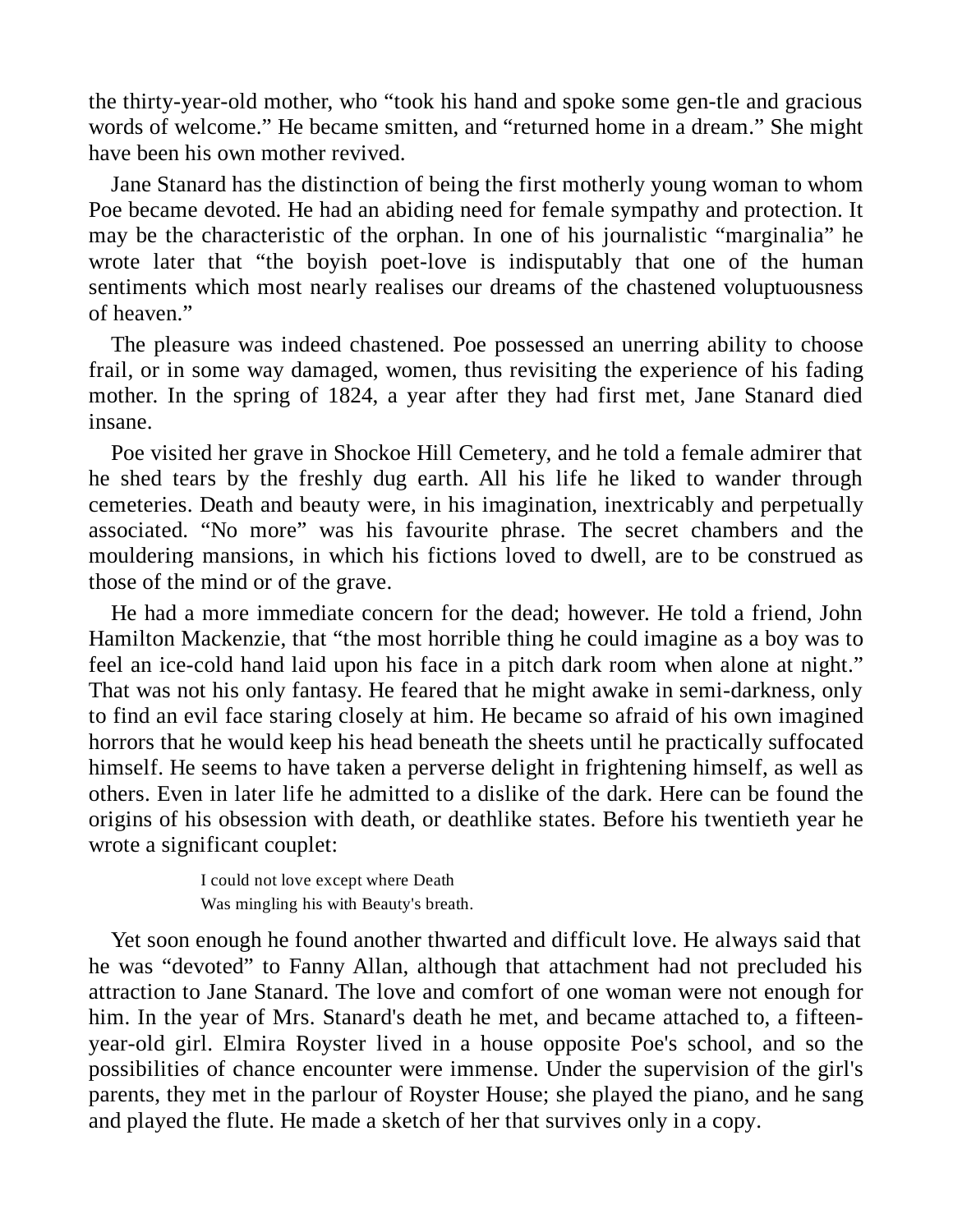She recalled the young Poe remonstrating with her for her friendship with one young woman whom he considered to be "unladylike." "He had strong prejudices," she said after his death. "Hated anything coarse and unrefined." She described his grand manner, and his slight shyness in company. He was already growing into the model of a Southern gentleman, but he was not in the conventional mould. Elmira, or "Myra" as he used to call her, recorded that he was "very enthusiastic and impulsive" but that "his general manner was sad."

That sadness had to do with domestic unhappiness. All was not well in the Allan household. Frances Allan may have been exhibiting some of the symptoms of consumption that carried her to the grave five years later. But there were more immediate discontents. Poe and John Allan had begun to quarrel. It is possible that Allan reminded his young charge that he was in effect an object of charity. In November 1824, Allan wrote to Poe's older brother, Henry, that Edgar "does nothing & seems quite miserable, sulky and ill-tempered to all the Family. How we have acted to produce this is beyond my conception …" He added that Edgar "possesses not a Spark of affection for us, not a particle of gratitude for all my care and kindness towards him." This would be a complaint about Poe in later years. He could not bring himself to appear humble to anyone or thankful for anything.

In the same letter to Henry Poe, Allan refers to "your poor Sister, Rosalie," who was living with the Mackenzies in Richmond, and writes that "at least She is half your sister & God forbid dear Henry that We should visit upon the living the Errors & frailties of the dead." The meaning of "half your sister" is clear enough. Allan supposed that Rosalie had a different father and that she was, as a consequence, illegitimate. If Allan mentioned this to Henry Poe, he would no doubt have suggested it to Edgar. For a boy who seems to have held his mother in particular reverence, this would have been unpardonable. Poe's hatred of anything "unrefined" has been noticed. What could be more coarse than to accuse his mother of bearing the child of a man who was not her husband?

How did the argument develop? Poe knew of Allan's illegitimate children, living in Richmond, and may have ascribed Frances Allan's weakened health to that cause. If then he upbraided Allan for siring illegitimate offspring, what more natural rejoinder from Allan than that Poe's own mother was guilty of a similar sin? This is the most likely to have been the primary cause of an increasingly bitter conflict. Poe was heard on several occasions wishing that he could escape from the Allan household and thus make his own way in the world. He expressed the desire to the Mackenzies, Rosalie's guardians, that he might run away to sea.

• • •

He did not go to sea. He attended university instead.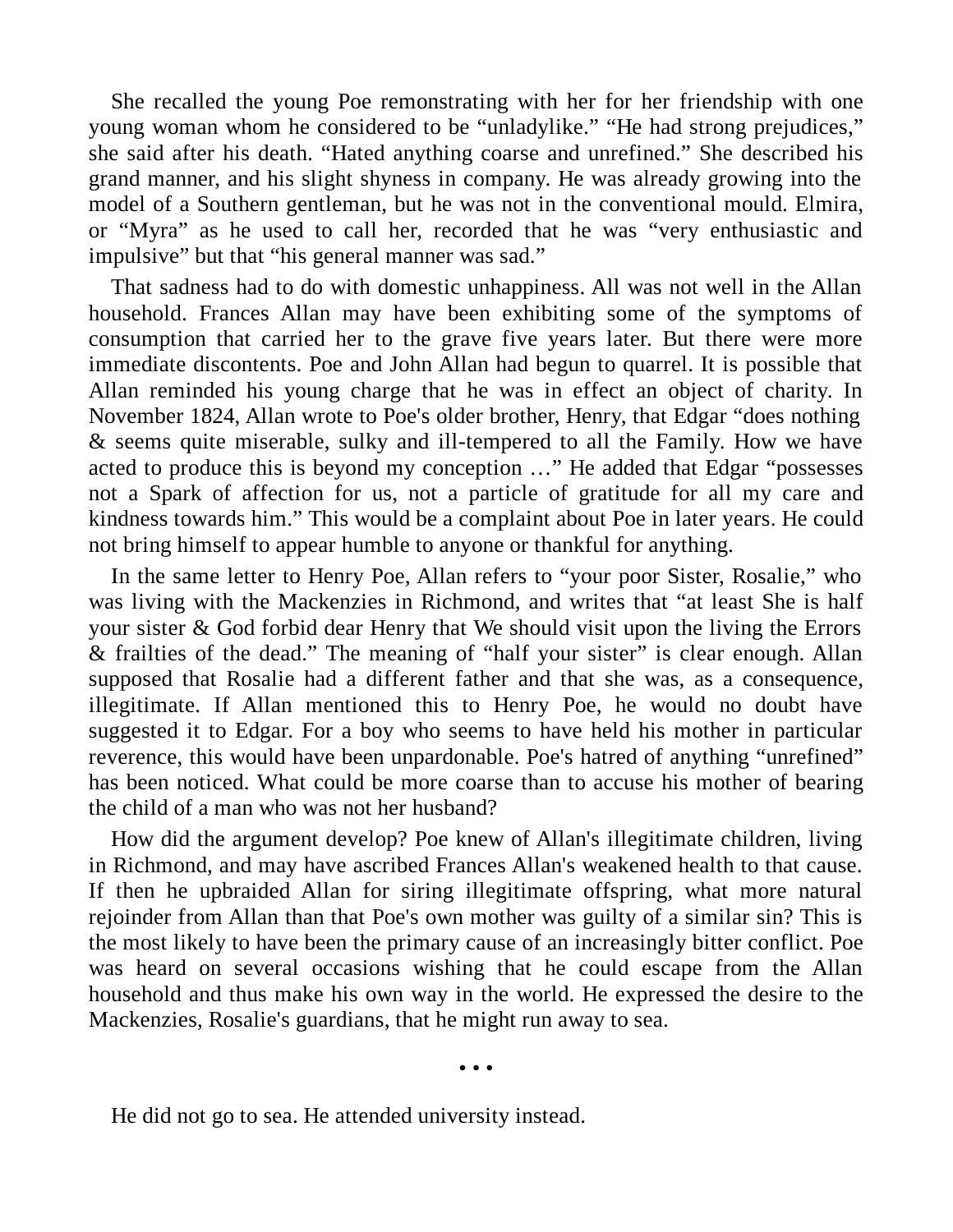In February 1826, at the age of sixteen, he was enrolled at the new University of Virginia in Charlottesville. The cornerstone had been laid nine years previously, but the establishment had been in operation for only a year. Its founder and guiding spirit, Thomas Jefferson, had wished "to develop the reasoning faculties of our youth, enlarge their minds, cultivate their morals," in which ambitions he was not wholly successful. Poe was lodged at number thirteen in the West Range of the new buildings, on the west side of a central lawn, where he roomed alone. Roused by a servant at 5:30 each morning, he began his first classes at 7:00 a.m. in the Schools of Ancient Languages and of Modern Languages. He proved to be a model pupil, adept at translation from Latin as well as Italian. At the end of the year he was recorded as "excelling" in the senior Latin class and the senior French class. He said in a letter to John Allan that he expected to perform well in end of term examinations "if I don't get frightened," an indication of the nervous anxiety that seems to have been his constant companion. He became secretary of the debating club, and was preeminent in the gymnastic exercises of running and jumping.

One fellow student remembered "a sad, melancholy face always, and even a smile, for I don't remember his ever having laughed heartily, seemed to be forced." No one ever really knew him well. He was too defensive, or too proud, to encourage intimacy. He would also "put himself under the influence" of drink in order to "quiet the excessive nervous excitability under which he laboured." The drink in question is likely to have been the ubiquitous "peach [brandy] and honey," a sweet if lethal concoction. This is the first reference to his partiality for alcohol. It is significant that it should have manifested itself at such a relatively early age. He was born, not made, a drinker.

Another fellow student recalls that "Poe's passion for strong drink was as marked and as peculiar as that for cards." Poe loved gambling. When he and a local clerk vied over the purchase of an edition of William Hogarth's prints, Poe proposed that they gamble for the book with dice. Poe lost. He played cards endlessly, often losing large sums of money. In such matters, according to a contemporary, he "plunged with a recklessness of nature which acknowledged no restraint." This "recklessness" was apparent in later life, too, with his increasingly heavy drinking and his sometimes extreme behaviour. Yet it was accompanied, at university, by a steady attention to his studies.

His life at university should in any case be seen in context. The young gentlemen of Virginia did not necessarily obey Thomas Jefferson's injunctions, at least in terms of moral cultivation. There were frequent fist fights, and most students owned a pistol that was readily drawn and fired. The culture of the South still harboured the traditions of the duelling code. Some students came from rich plantation families, and were accompanied by slaves. Some arrived with horses or with hunting dogs. There were drunken forays into the local towns, and inveterate gambling. Poe was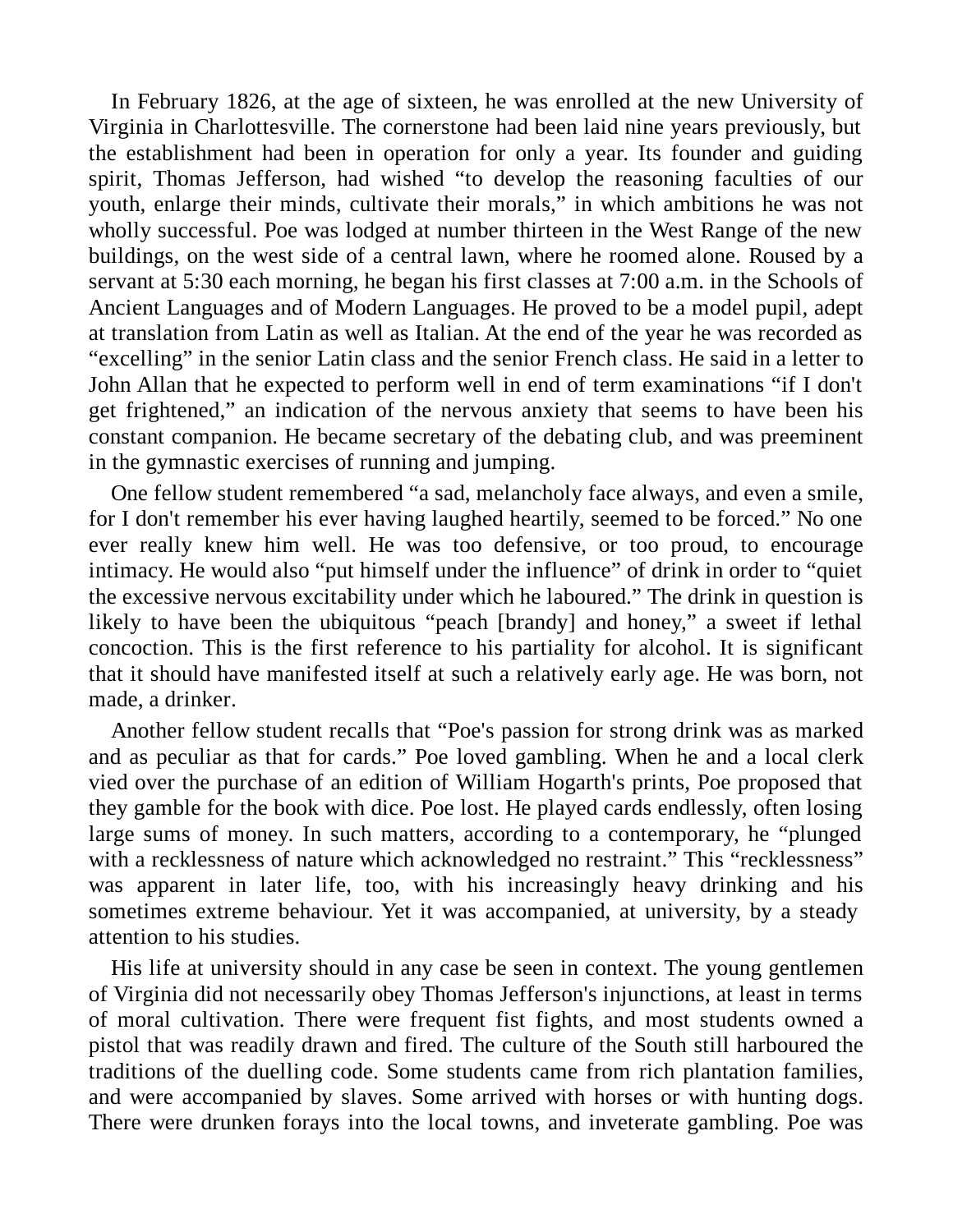not unique in his weaknesses. But he was unusual in not being able to pay for them. He appealed to Allan for money, who sent too little of that commodity too late.

Allan was generally parsimonious in his provisions for the young Poe. In one letter Poe calculated the expenses of life at the university, including board and tuition, at \$350 per annum. Allan had dispatched him to Charlottesville with \$110 in his pocket. As a result Poe had enrolled in only two of the three schools open to him, thus saving \$15. Allan sent him further sums, but they were never enough to allow him to pay his bills. They were certainly insufficient to cover his gambling debts, and according to Poe's complaint he "was immediately regarded in the light of a beggar." There was no apparent reason for Allan's lack of generosity. Only the year before, Allan had inherited a large estate from the will of a wealthy Scottish relative who had also emigrated to America.

It is not surprising that Allan harboured contradictory feelings towards his surrogate son. At a later date Poe himself characterised his foster father to a friend "as a man of gross & brutal temperament though *indulgent to him* at times & at *times* profusely lavish in the matter of money—at others, penurious and parsimonious." It seems likely that Allan came increasingly to resent his young charge. Poe had already appeared to him, as he had to others, arrogant and unthankful. Poe may even have assumed that Allan's wealth would one day be bequeathed to him. This would have been the most hazardous assumption of all.

• • •

When Poe returned to Richmond at the end of 1826, Allan refused to finance any further period of study. Despite dunning letters from the young Poe's creditors, he also refused to pay any more of the debts, which amounted to some \$2,000. Poe had expected to spend two years at the university; he would not have acquired a degree in the modern sense, but it would have been formally recorded that he had completed certain courses. He had an immoderate thirst for reading, but any future world of learning was now foreclosed. He told Allan in a subsequent letter that "in a moment of caprice you have blasted my hope." It was a bitter homecoming in another sense: he learned that his letters to Elmira Royster had been kept from her by her father, and that she was about to be married to another man. There were frequent and sharp arguments between Allan and Poe. Any residual love between foster father and foster son had disappeared.

In the middle of March 1827, Poe left the Allan household forever. He went to the Courthouse Tavern, from where he wrote to his surrogate father that "I have heard you say (when you little thought I was listening, and therefore must have said it in earnest) that you had no affection for me." He added that his guardian "was continually upbraiding me with eating the bread of Idleness." He also objected to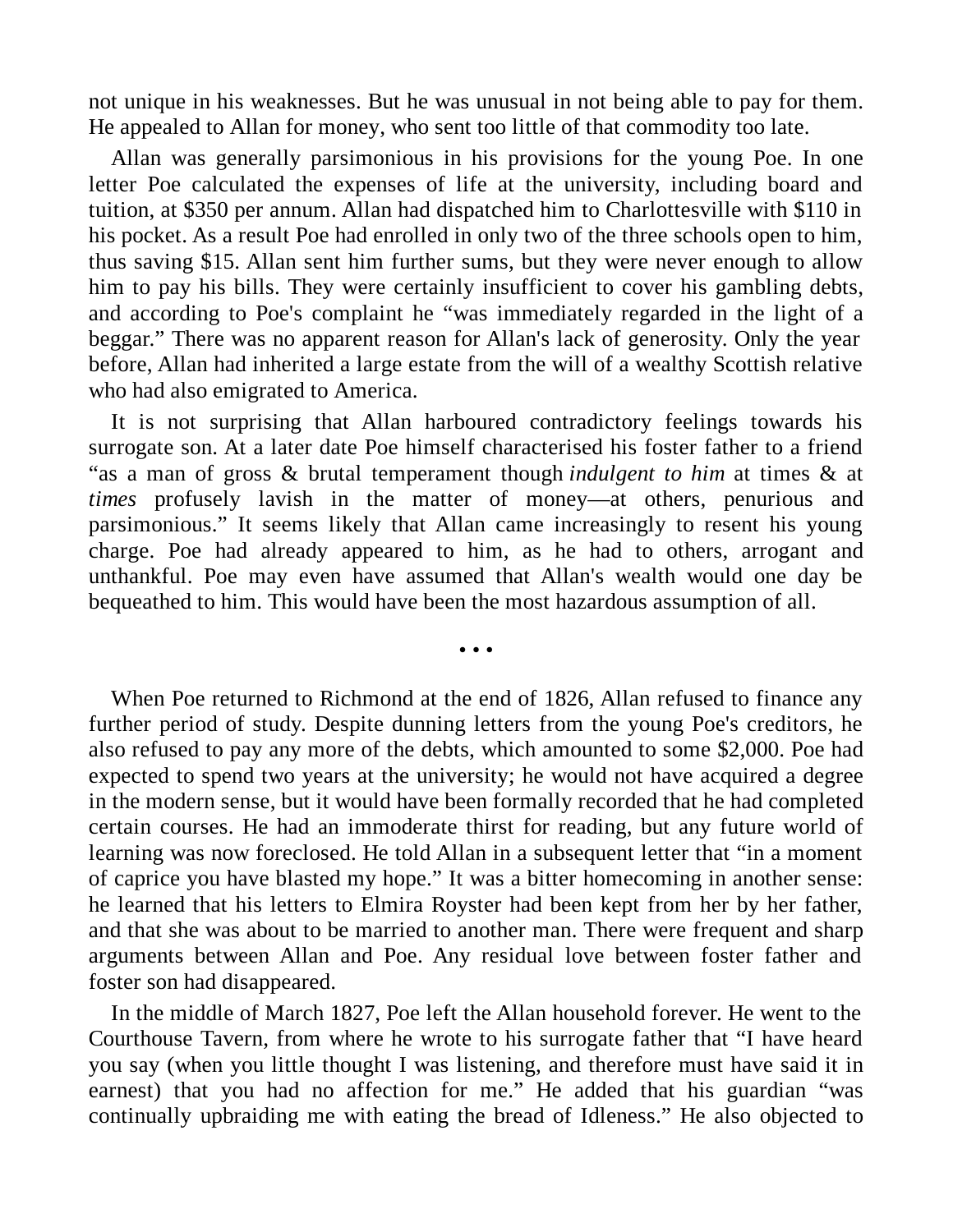being under "the complete authority of the blacks," by which he meant that the slaves had adopted their master's manner and attitude towards him. He asked for his trunk, containing his clothes; he was determined to travel north, where in one of the great cities he might earn enough money to complete his studies at university.

But then, in a letter written on the following day, he declared that "I am in the greatest necessity, not having tasted food since Yesterday morning. I have no where to sleep at night, but roam about the Streets—I am nearly exhausted …" This is the piteous tone that he would adopt in much of his later correspondence. Allan wrote on the back, "Pretty letter."

• • •

Four days later Edgar Allan Poe was on a coal vessel to Boston. He was on his way back to the place of his birth. It must have been a surprise, after the casual languor of Richmond, to find himself in a city that prided itself on plain living and high thinking. Boston was a city of red brick and white wood. The principal sources of delight were the church and the lecture hall. There were no slaves. The citizens of Boston got up earlier and worked harder than the people of Richmond.

It was not easy, however, for a penniless and failed student to obtain employment in Boston. There are reports of Poe working in a wholesale merchandise house on the waterfront, and even of trying his hand at casual journalism. His first attempt to make his way in the world had foundered. He had no money, and in his desperation he decided to enlist.

Allan wrote to Poe's sister, Rosalie, that "Edgar has gone to Sea to seek his own fortunes," but in fact he was to be found much closer to home. On 26 May he visited Castle Island in Boston Harbor and, under the assumed name of Edgar A. Perry (Perry had been the name before his own in the entrance records of the university), he enlisted in the United States Army for the next five years. He gave his age as twenty-two, rather than the actual eighteen. Minors were accepted into the Army, so there was no practical reason for him to lie: he just wanted to disappear, and to lose the burden of his identity. In any case, lying came naturally to him.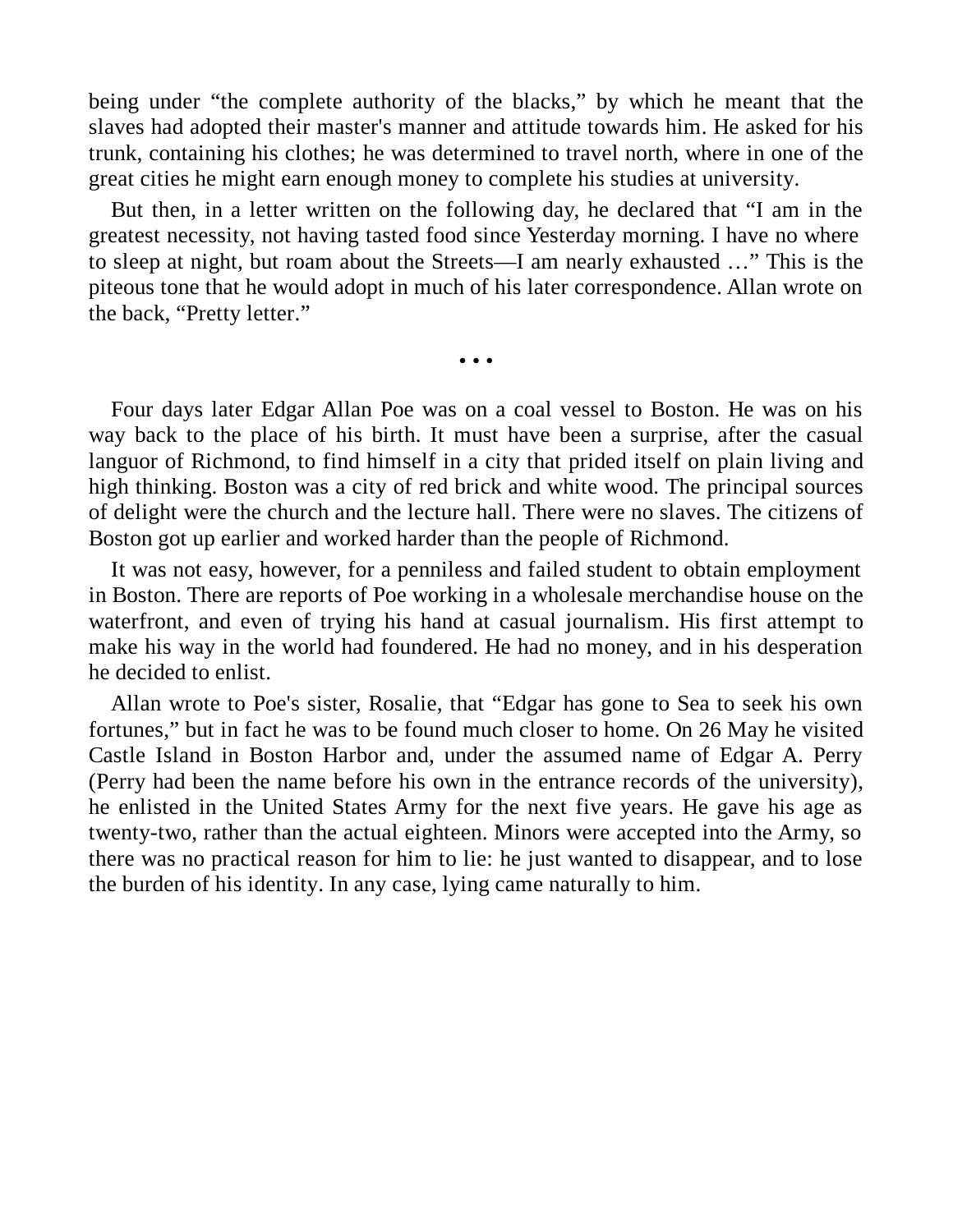#### CHAPTER FOUR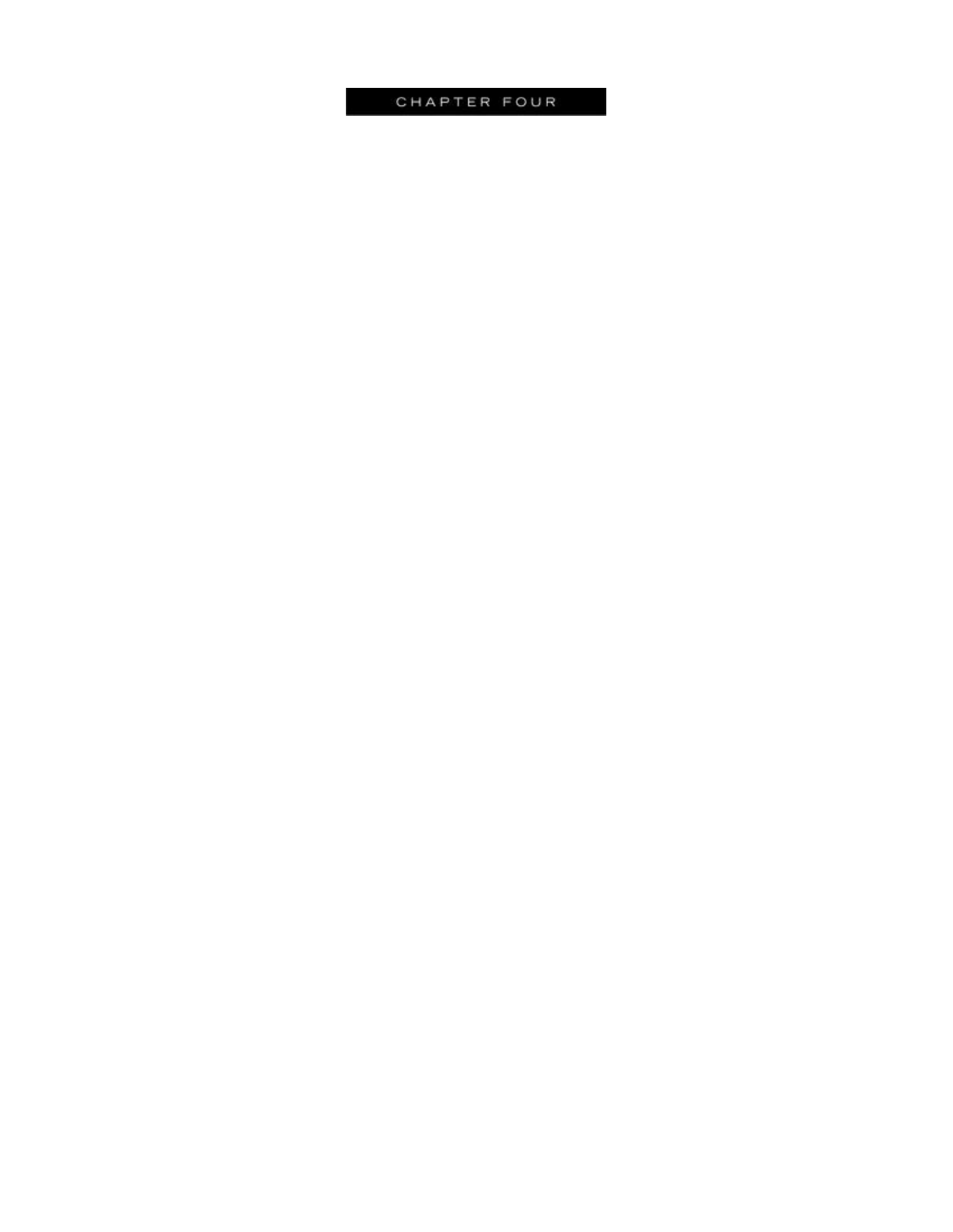### **The Soldier**

 $\int_{0}^{\infty}$ It was not altogether a surprising or even unexpected decision. As a boy he had been appointed lieutenant in the Richmond Junior Volunteers, and at university, too, he had chosen to take part in a course of training in military drill. He needed the constraints of a formal order, no doubt as a counterweight to his pronounced "recklessness." He deliberately sought restraint. He required external discipline in order to balance the miseries and longings of his private nature.

That nature, however, was expressed in an enduring form. During his months in Boston he had become acquainted with an eighteen-year-old printer, Calvin Thomas, who had agreed to publish a selection of Poe's poems. So in the early summer of 1827 fifty copies of *Tamerlane and Other Poems,* written by "a Bostonian," came off Thomas's press. It included poems that Poe had been writing for the last four or five years, comprising the title poem and a number of shorter poems. They evince a strong sense of form, cadence, and metre, equally balanced with a powerful inner mood of mournfulness and introspection. "Tamerlane" itself is a monody on the delights and dangers of ambition, couched in seventeen melancholy stanzas filled with pride and resentment, self-disgust and disillusion. In a preface to the volume Poe claimed that "failure will not at all influence him [Poe] in a resolution already adopted;" that resolution was none other than his aspiration to poetic greatness. His attempt to disarm criticism succeeded admirably. There were no reviews, and only two pre-publication notices, of *Tamerlane.*

When the volume appeared, the young poet was busily engaged in artillery practice. As soon as he had enlisted he had been assigned to duty in an artillery battery off Boston Harbor. Six months later he was moved to Fort Moultrie on Sullivan's Island off the coast of South Carolina; from there, after a further year, he was moved to Fortress Monroe on the tip of the Virginia peninsula. His regimen in these establishments was unchanging, with a wake-up call at 5:30 introducing a day that included infantry drill and exercises at the guns. His own conduct was a model of military discipline. He worked as an assistant and company clerk in the quartermaster's department before being promoted through the various noncommissioned grades. His superiors considered him to be "exemplary in his deportment" and "highly worthy of confidence." Then at the beginning of 1829 he was appointed regimental sergeant major at Fortress Monroe, the highest rank to which he could aspire. It is perhaps difficult to imagine the author of "The Raven" and "The Fall of the House of Usher" in uniform. Yet it is an aspect of Poe's life, and character, that cannot be overlooked. Just as he could express his passionate and morbid nature in verses that are strictly controlled, so he could define himself in terms of rigid military identity.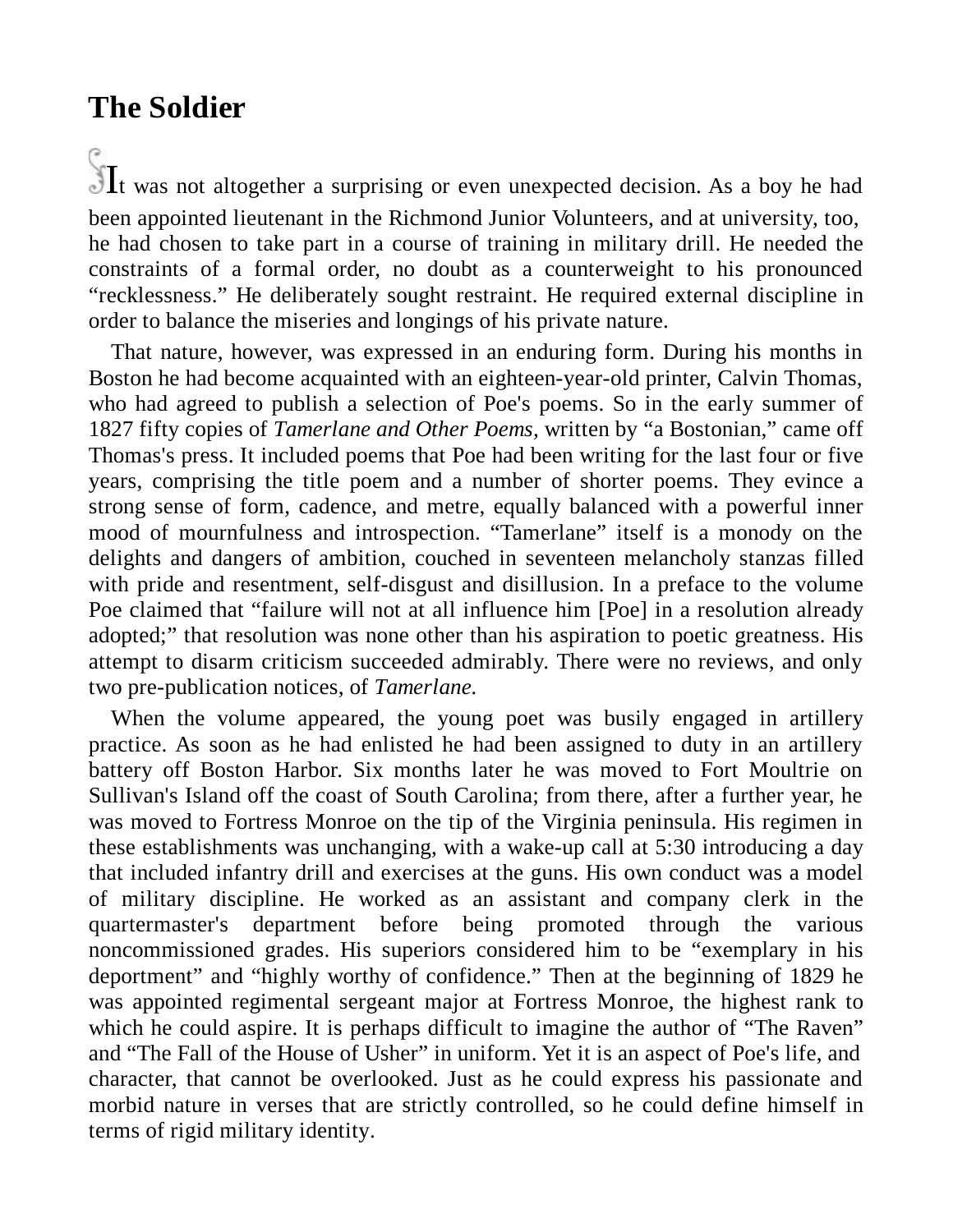By the time of his promotion to sergeant major, however, he had already had enough of army life. He did not wish to serve the remaining three and a half years of his enlistment, and petitioned his commanding officer, Lieutenant Howard, for release from uniform. He must also have revealed his true identity, because Howard acquiesced on condition that Poe—no longer "Perry"—was reconciled with John Allan. Howard then wrote to Allan, only to be sent the reply that Poe "had better remain as he is until the termination of his enlistment." The fact that Poe was in the army at all must have come as an unwelcome surprise to Allan. But he showed no remorse at effectively driving him away from home. So on 1 December 1828, Poe wrote him a letter stating that "I could not help thinking that you believed me degraded & disgraced" by service in the army; he assured him that "at no period of my life, have I regarded myself with deeper satisfaction— or did my heart swell with more honourable pride." He took pride, among other things, in his capacity for self-discipline. But he did not wish to waste "the prime of my life" in further service. That life had only just begun. "I feel that within me which will make me fulfil your highest wishes," he added. "… I must either conquer or die—succeed or be disgraced." In a final paragraph he sent his love to "Ma," and expressed the hope that his "wayward disposition" would not disappoint her.

He received no reply from Allan, and wrote to him again three weeks later in a more clamant manner imploring, "My father do not throw me aside as *degraded*… If you determine to abandon me—here take farewell—Neglected, I will be doubly ambitious." The slightly histrionic tone is in accord with much of his later correspondence. Allan still remained silent. A month passed. Then, at the beginning of February, Poe tried another approach. He asked Allan to assist him in obtaining a cadet's appointment at West Point, the academy for the training of officers in the American army, which would then expedite "an honourable and highly successful course in my own country." There is no doubt that he was serious about his application. Completion of the course at West Point would allow him to become an officer in the army; it would grant him a measure of financial independence as well as much needed social status. His enlistment as a common soldier might otherwise have left him, as he put it, "degraded & disgraced."

His letter arrived at Richmond in a most unhappy time. Frances Allan was dying and, in the final stages of what a local newspaper described as a "lingering and painful" illness, she asked to see the young Poe to hold and kiss him for the last time, but, if she died before he could reach her, she requested that her foster son have the opportunity of seeing her body before she was buried.

On the day of Frances Allan's death at the end of February, Poe was still on the muster roll of his regiment. John Allan had left it to the last minute.

Poe heard of the death on 1 March and left on the afternoon stage from Norfolk to Richmond. When he arrived, on the following day, Fanny had already been buried.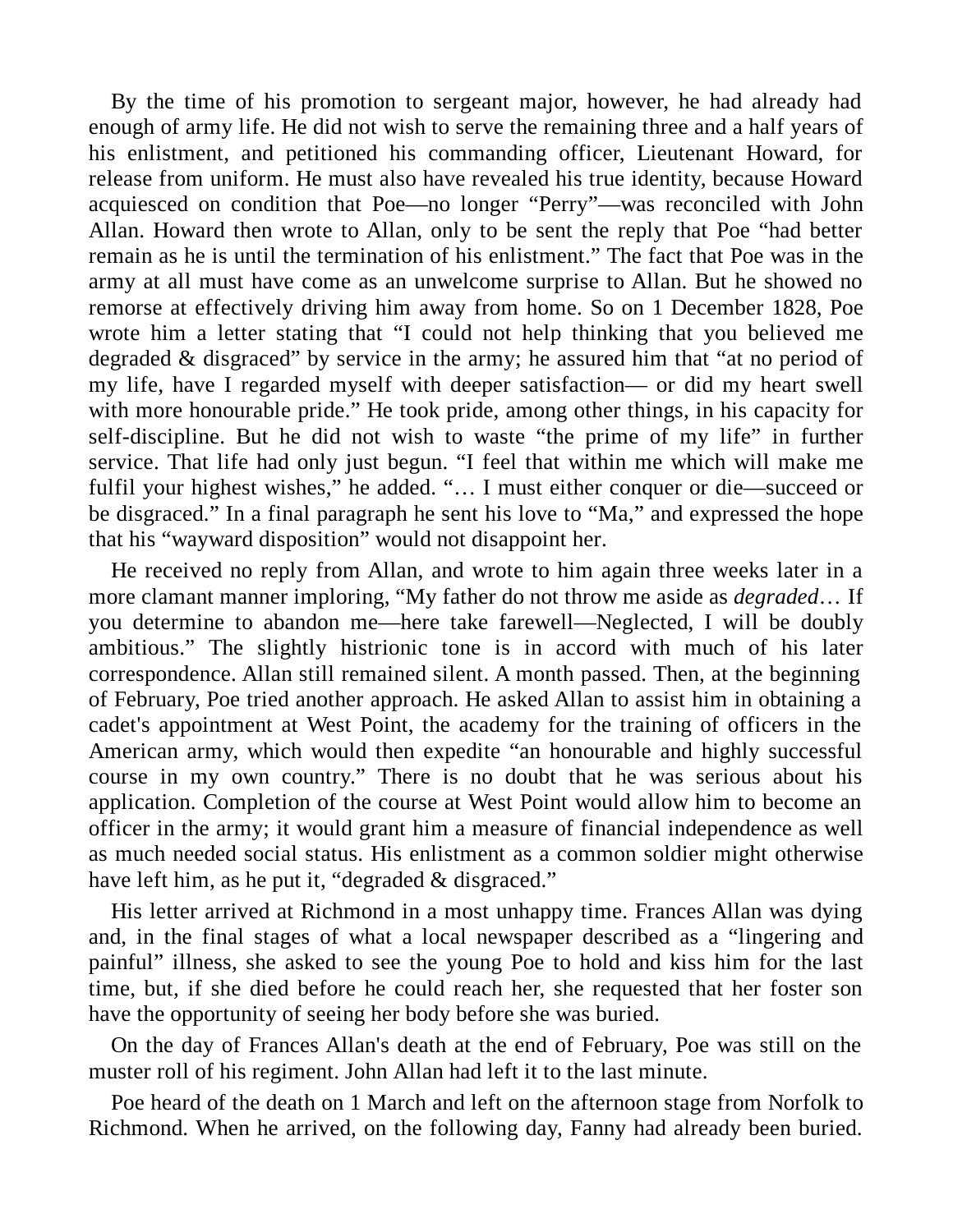His surrogate father had purchased for Poe a suit of mourning clothes. In that dress he visited the new grave in Shockoe cemetery. He collapsed upon the spot, and was helped back into the carriage by the family's slaves. *"Your love* I never valued," he wrote to John Allan at a later date, when all seemed hopeless, "but she I believed loved me as her own child." Another mother had been taken away from him, a double orphanhood that increased the burden of his woe. It is worth noting that the Shockoe cemetery was the resting place of Jane Stanard, his schoolfriend's young mother to whom Poe had been devoted.

His relationship with John Allan entered a new phase. It seems that his guardian had been softened by the death of Fanny, and that the presence of Poe was no longer objectionable to him. Poe related his plans to enroll at West Point, and he obtained Allan's consent. The way was now open for him to be honourably discharged. He left Richmond a week later, and on his return to Fortress Monroe he sent a letter to Allan as "My dear Pa" rather than as the "Dear Sir" of his previous correspondence.

• • •

At the end of March the process of discharging Poe began. He was obliged to find a substitute for his service, and informed the colonel of the garrison that he was "one of a family of orphans whose unfortunate parents were the victims of the conflagration of the Richmond theatre," a flagrant lie designed to cover up what he considered to be his dubious origins. The explanation was accepted, however, and in the following month he returned to Richmond.

The path to West Point, however, was not easy. In the first weeks of his return Poe set about gaining political referees to bolster his application, among them a local major and the representative in Congress for his district. Allan must have materially assisted him, but wrote a reference that was curiously impersonal: "Frankly, sir," he wrote to the Secretary of War, "I do declare that he is no relation to me whatever … but I do request your kindness to aid this youth in the promotion of his future prospects." Allan did have some interest, however, in dispatching Poe to West Point; he would be out of the house and, more important, no longer a financial burden.

Poe submitted a formal application to West Point in May and, with a gift from Allan of fifty dollars in his pocket, travelled to Washington in order to present in person his letters of recommendation to the Secretary of War. He learned that there were some forty-seven candidates already on the list of appointments, but that it still might be possible for him to enroll in September. He then travelled thirty miles north to Baltimore. He wanted to be reunited with his older brother, Henry, who had been living with General Poe and his family since infancy; this visit would also allow Poe to become acquainted with his paternal relatives. Now that his substitute family had been fragmented, he was happy to be embraced by what might be called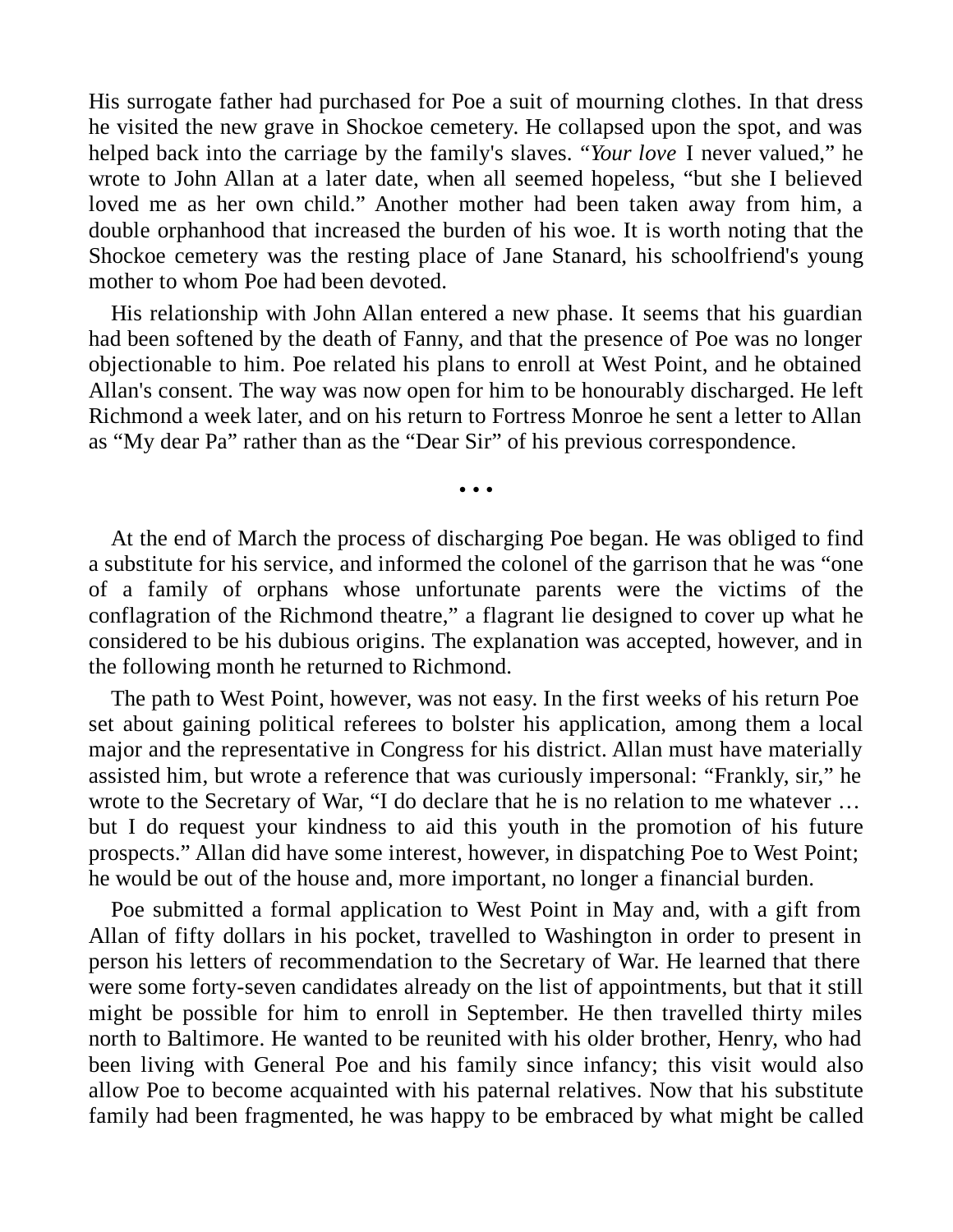his true relations. It was also possible that some erstwhile colleague of General Poe might help his enlistment at West Point.

Baltimore was the third largest city in the United States, but still at the very beginning of its fortunes. The Baltimore & Ohio Railroad had just been completed. The Patapsco river-front was lined with warehouses. Baltimore was becoming a centre for manufacturing as well as for shipping, an energetic and serious city with broad streets and a skyline made memorable by buildings and churches. Two years before, John Quincy Adams had called it "Monument City." The earliest photographs depict the busy area of the port, behind which, in the distance, can be seen the Basilica of the Assumption, the steeples of Saint Paul's Episcopal church and the German Reformed Church, and the Washington Monument. It was also the first city of slavery for those travelling south. In that sense, at least, Poe felt at home.

Poe had a further purpose in coming to Baltimore. He was eager to publish another volume of poetry. He had the abiding dream of literary success but, in addition, he possessed an almost visceral need to be seen by the eyes of the world. He yearned for distinction. Soon after his arrival he took the steamboat to Philadelphia and presented his manuscript of poems to a likely publisher, Carey, Lea & Carey. Mr. Lea seemed to be interested in the volatile and no doubt voluble young poet, and promised to study the manuscript carefully with a view to publication. Much encouraged, Poe returned to Baltimore. A few weeks later Lea sent him a standard and disheartening letter. The poems might be published if the publishers were guaranteed against loss.

Poe had very little money of his own. So he wrote to Allan, asking him to furnish the financial subsidy for the book. This was a surprising and perhaps foolish action. Nothing was more calculated to arouse Allan's anger. He had considered Poe to be on the way to a distinguished military career—but here the young man was, pursuing an insecure and even reprehensible destiny. Poetry was not at a premium in earlynineteenth-century America. Allan scribbled at the end of Poe's letter that he had replied, "strongly censuring his conduct & refusing any aid."

Allan had meanwhile been supporting Poe at the least possible cost. He sent his young charge a further fifty dollars in the summer of 1829, upon which sum he was supposed to live for the next three months. It amounted to a daily allowance of some fifty-three cents. Poe decided to move out of lodging houses and into the home of his relatives, situated in the business district, "down-town" from the wealthier and more fashionable quarter.

General Poe was dead, survived by his widow; in her little house in Mechanics Row, Milk Street, was also Maria Clemm, Poe's aunt, together with her small daughter, Virginia. And here lived Poe's brother, Henry. It was not necessarily a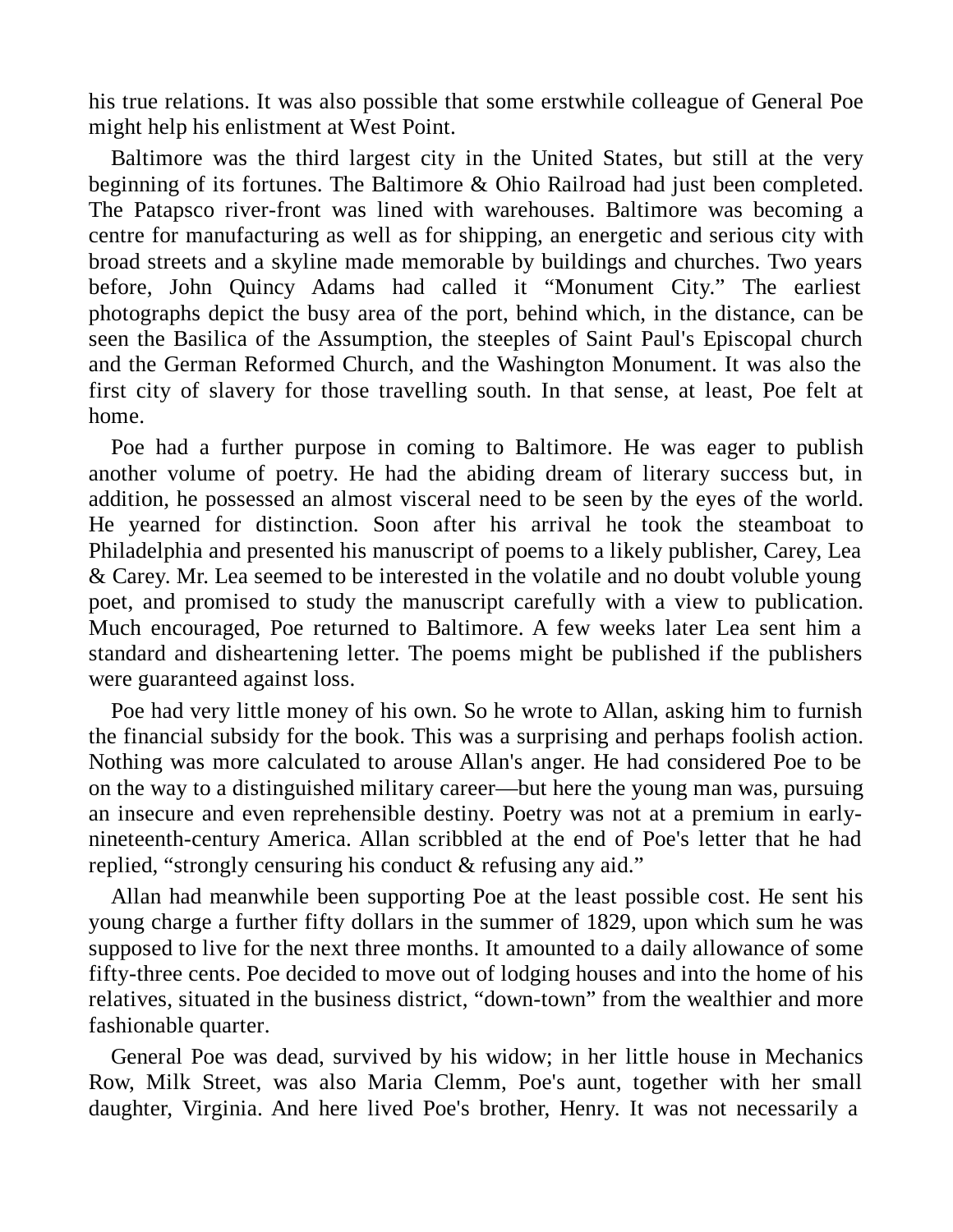happy family: old Mrs. Poe was paralysed, and Mrs. Clemm also in a poor state of health; Henry was dying of tuberculosis, and according to Poe, "entirely given up to drink & unable to help himself, much less me." There was real poverty in Mechanics Row, where Poe experienced a life very different from that of the Allan household in Richmond. Yet his entrance into the family marked a decisive change in his life. He became attached to Maria Clemm, and to her young daughter. In succeeding years these two women would become the lodestones of his life, the harbour into which he crept from the wild waves of the world.

Poe's poetic ambitions left everything in doubt. Allan was now not at all convinced that the young man was serious about a military career, and accused him of shiftiness and prevarication. He was also enraged by Poe's requests for more money, in order to procure a substitute for his service at Fortress Monroe. Poe wrote that, while in Baltimore, one of his cousins had stolen money from his pockets. It must have seemed to Allan that his demands would never cease. In a letter to him of this period, Poe declared that "I would have returned home immediately but for the words in your letter 'I am not particularly anxious to see you.' "

• • •

He was happy to remain in Baltimore for a specific reason. He had retrieved the manuscript of his poetry from Carey, Lea & Carey, offering it instead to the Baltimore publishing firm of Hatch and Dunning. To his delight, it was accepted. *Al Aaraaf, Tamerlane and Minor Poems* by Edgar A. Poe was published in December 1829. In some respects it is a reprise of *Tamerlane,* published two years earlier. But there are many new poems, among them "Al Aaraaf" itself, which owes as much to Milton as to the Romantics. The newly published poems once more evince Poe's mastery of form and cadence; his characteristics are those of intensity aligned with indefiniteness, of lyricism melting into morbidity.

There was one particular person to whom he had yet to prove himself. Poe wrote to his foster father announcing the publication, and one of the publishers, Mr. Dunning, promised to present a copy of the volume to Allan in person.

For the first time, Poe received praise for his accomplishment. John Neal, the editor of the *Yankee and Boston Literary Gazette,* having been sent some poems in advance of publication, wrote that if he "would but do himself justice he might make a beautiful and perhaps a magnificent poem." Poe was always immensely susceptible to praise, and wrote a reply to Neal in which he stated that "I am young —not yet twenty—*am* a poet—if deep worship of all beauty can make me *one…*" He added that "I have no father—nor mother." This insistence upon his status as an orphan was another way of gaining sympathy and attention.

Poe probably wished to stay in Baltimore, but he was miserably poor. Poetry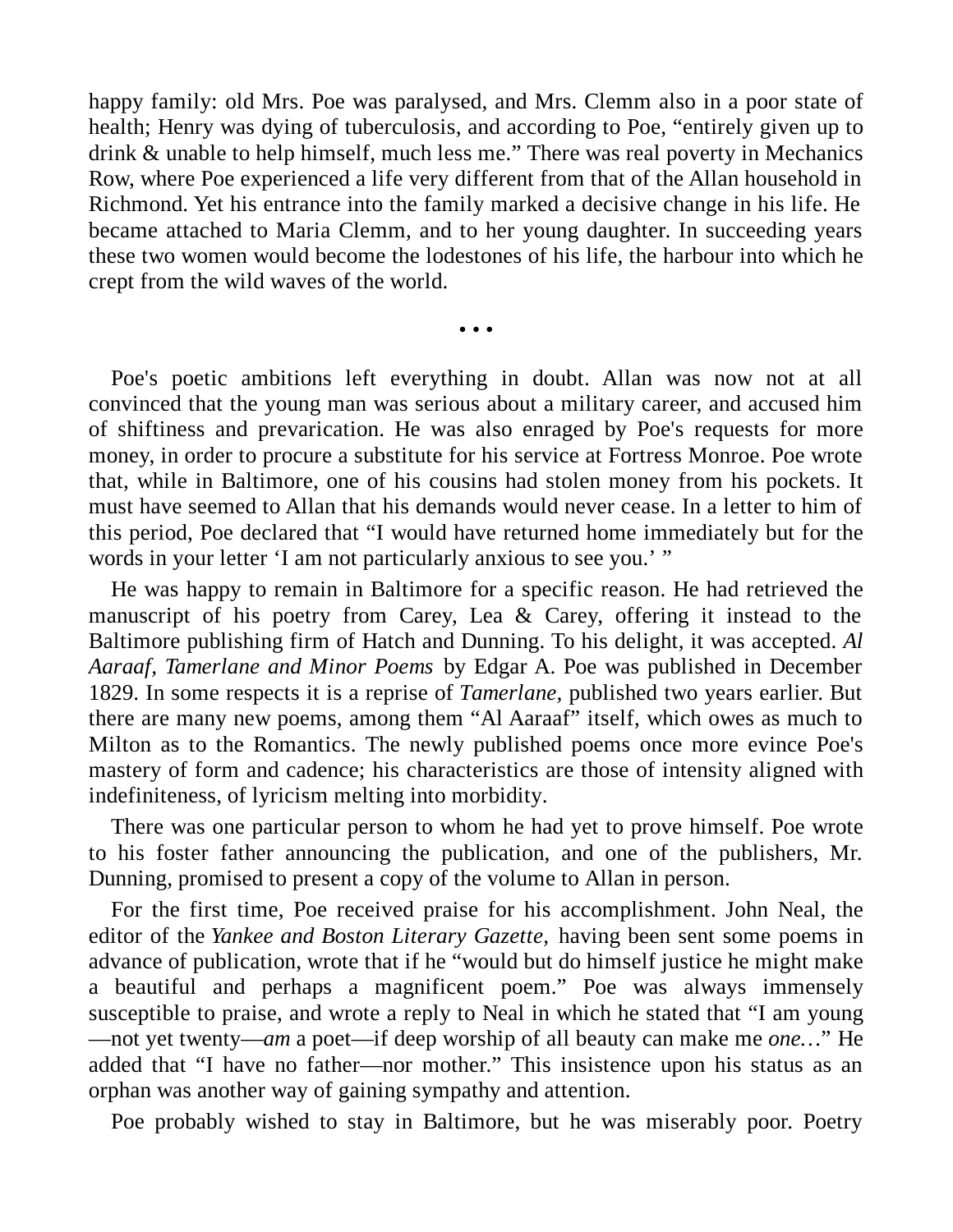could not save him from destitution. There is a record of his selling one of Mrs. Clemm's slaves in December 1829, but in the early months of 1830 he was forced to return to the Allan household. There was nowhere else to go except to Richmond. There he was tolerated rather than welcomed, with the clear understanding that he would be departing for West Point in a relatively short time. The atmosphere in the house was not pleasant, and in a letter to Sergeant Graves, one of his creditors, he confessed that "I have tried to get the money for you from Mr. A[llan] a dozen times —but he always shuffles me off." He also remarked that "Mr. A is not very often sober," an accusation that would later rebound against him.

Poe left Richmond in the middle of May 1830. He told Allan in a subsequent letter that "when I parted from you—at the steamboat, I knew that I should never see you again." He stopped at Baltimore for a day or so, and then went on to West Point. The United States Military Academy, built on a green plain, on high ground some two hundred feet above the Hudson River in New York State, had been established in 1804 for the training of officers. Charles Dickens in his *American Notes* described it as a "beautiful place: the fairest among the fair and lovely highlands of the river: shut in by deep green heights and ruined forts, and looking down upon the distant town of Newburgh, along a glittering path of sunlit water, with here and there a skiff…"

Poe was lodged with three other cadets at 28 South Barracks, and was paid an allowance of \$16 per month. The young poet wore a uniform of blue cloth, with a single-breasted coat; his cap sported a cockade; and he wore his sword in a frog belt under his coat. Reveille was at sunrise. Breakfast was followed by lectures; then at 4:00 p.m. there were various exercises and drills before the cadets were given their supper in a large mess hall and sent back to quarters for further study. The lights were dimmed at 9:30 p.m. There was little time for leisure.

There are contrary reports about Poe from his contemporaries. One cadet recalled him as "a slovenly, heedless boy, very eccentric, inclined to dissipation, and, of course, preferred making verses to solving equations." This does not ring altogether true. Poe was never "slovenly" in dress or demeanour. Another cadet more plausibly described him as "shy, proud, sensitive, and unsociable with the other cadets. He spent more time in reading than in study ..." Yet his study, brief though it may have been, was sufficient. He was always a quick learner. He attended the classes in French and mathematics; at the general examination in the following year, he was placed seventeenth in mathematics and third in French. He cannot have been altogether unsociable, either, since the cadets learned from him some interesting details about his past life. He told them that he had graduated from a college in England, had become one of the crew on a whaler, had visited South America as well as the East. He was a congenital fabulist, a mendacity that suggests insecurity and pride in equal measure.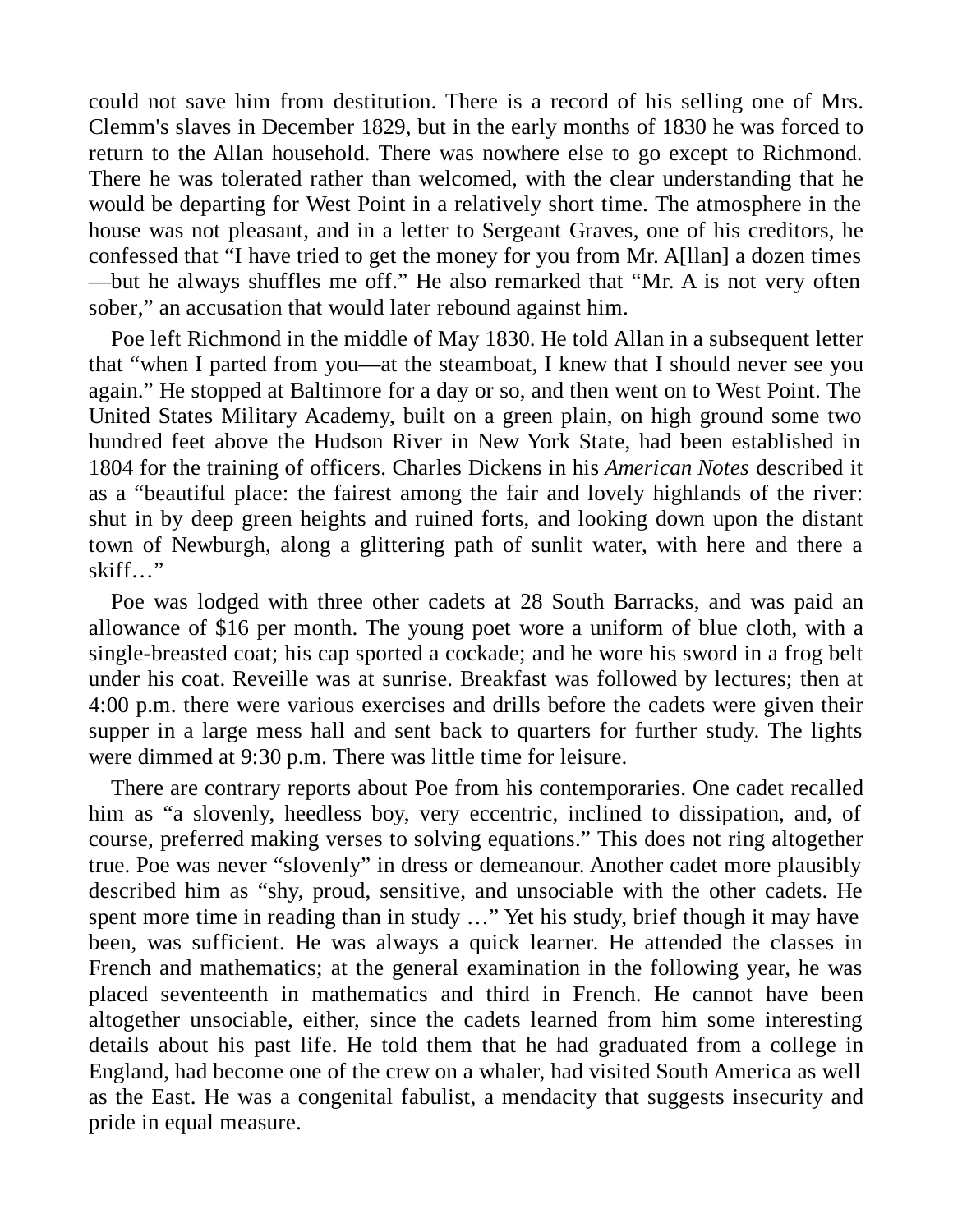The most complete description of him comes from one of his roommates, Cadet Gibson, who recorded "a worn, weary discontented look, not easily forgotten by those who were intimate with him. Poe was easily fretted by any jest at his expense … Very early in his brief career at the Point he established a high reputation for genius, and poems and squibs of local interest were daily issued from Number 28 …" Gibson also added that "I never heard him speak in praise of any English writer living or dead." On occasions Poe accused his contemporaries of plagiarism or, even worse, bad grammar. He always would be scornful of those who might rival him. He also had a reputation for "hoaxes" or practical jokes, a habit he was never really able to break in later life. These jokes tended to be of an eerie or bloody kind. On one occasion he insisted that the corpse of a strangled gander was in fact the severed head of an unpopular teacher. He enjoyed scaring his companions. In this respect, too, he would not altogether change.

Poe soon became weary of West Point life. One contemporary states that within "a few weeks" he "seemed to lose interest in his studies and to be disheartened and discouraged." This was not the life he had imagined for himself. He was also in debt again. So he set about resigning. Unfortunately, such a course could not be pursued without the permission of a parent or guardian; Poe wrote to John Allan asking for his consent, and was "flatly refused." It was clear to Allan that Poe had returned to a capricious and wayward life.

Something else had happened in the Allan household, however, which rendered Allan even less sympathetic than before. He had married again, and had before him the prospect of legitimate children. Why should he any longer help to sustain a scapegrace? The gossip that eventually reached Allan only added to the impression that Poe was malicious as well as mendacious; he had described his surrogate father to Sergeant Graves as "not very often sober."

Allan, in a letter now lost, asked Poe not to trouble him with any "further communication." In his reply Poe rehearsed the litany of complaints against his erstwhile guardian, and justified his previous behaviour at the University of Virginia on the grounds that "it was my crime to have no one on Earth who cared for me, or loved me." He seemed to have forgotten Fanny Allan for the moment, but the note of anguish and self-pity was never far from the surface. He added that "my future life (which thank God will not endure long) must be passed in indigence and sickness. I have no energy left, nor health." This is the first indication that the manifest strength and healthiness of his boyhood years had now left him forever, and it may be related to another observation of his roommate, Gibson, that "I don't think he was ever intoxicated while at the Academy, but he had already acquired the more dangerous habit of constant drinking." Yet Poe was determined. In the absence of express permission from his guardian, he would obtain his discharge from West Point by other means. He told Allan, "I shall neglect my studies and duties at the institution."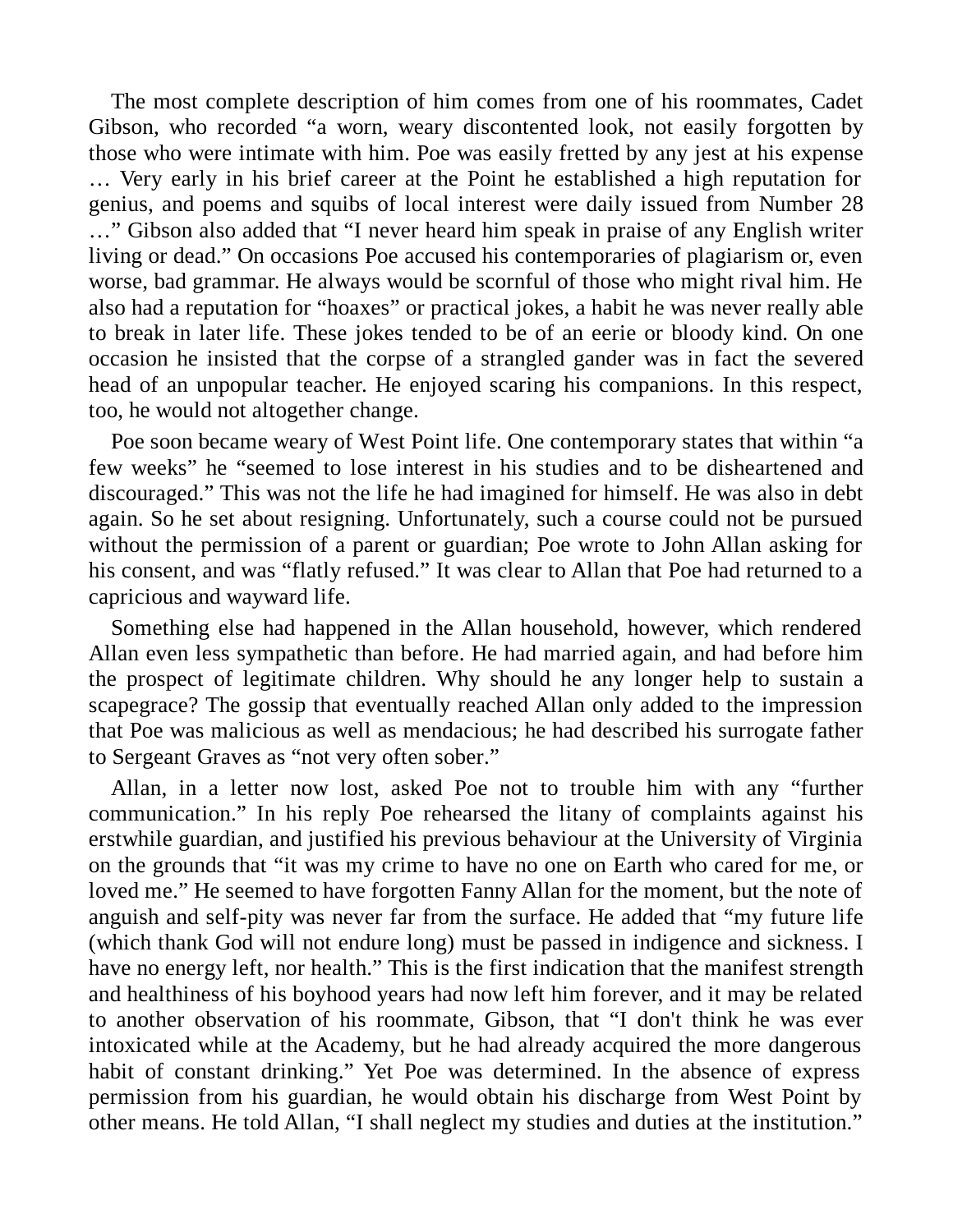On the back of this letter Allan scrawled, "I do not think the Boy has one good quality … I cannot believe a word he writes."

The subject of Poe's drinking has often been invoked as the cause of all his misfortunes. There is no doubt that he drank often and that he drank heavily; but the theory that he became intoxicated after only one drink does not stand up to scrutiny. He often had "just the one" and did not become inebriated. On the other hand, there are many reports of his drinking through the afternoon, through the night, or even through the week. And he did become very drunk indeed, with the urgent necessity of being rescued or assisted home. The police were sometimes called. He did not drink for the pleasure of it—there are reports of him downing a glass of wine or spirits in one gulp, as if he were in the thrall of some unconquerable need. Once he had started, he found it difficult to stop. As one friend put it, "if he took but one glass of weak wine or beer the Rubicon of the cup was passed with him, and it almost always ended in excess and sickness." Drink absolved him from fears of the future. Drink allowed him to forget his poverty and his sense of failure. Drink tempered his nervous disposition, and lent him confidence. Drink may perhaps have helped him to regain some state of infantile bliss, freed from the constraints and difficulties of the world. Yet, when he became drunk, he was aggressive and peremptory and ferocious. Since both his father and brother were heavy drinkers, there may have been an inherited disposition or tendency. Nevertheless he could abstain from drink for long periods without any noticeable ill effects. Yet there is no doubt that frequent intoxication severely damaged his physical, as well as his mental, health. From the time of West Point forward, he would never be wholly well.

His plan to leave the academy, through dereliction of duty, succeeded admirably. From the beginning of 1831 he absented himself from military exercises, and refused to attend the mandatory church services. He did not report for parades or for guard duty. At the end of January he was brought before a court martial, where he was charged with "gross neglect of duty" and "disobedience of orders." He pleaded guilty to all charges, and was therefore judged as such. Edgar Allan Poe was dismissed from the service of the United States and, on 19 February, took his place aboard a steamboat bound for New York. He told Allan that he had embarked with "no cloak" to protect him from the winter weather. That was not strictly true. He kept his cadet's overcoat for the rest of his life.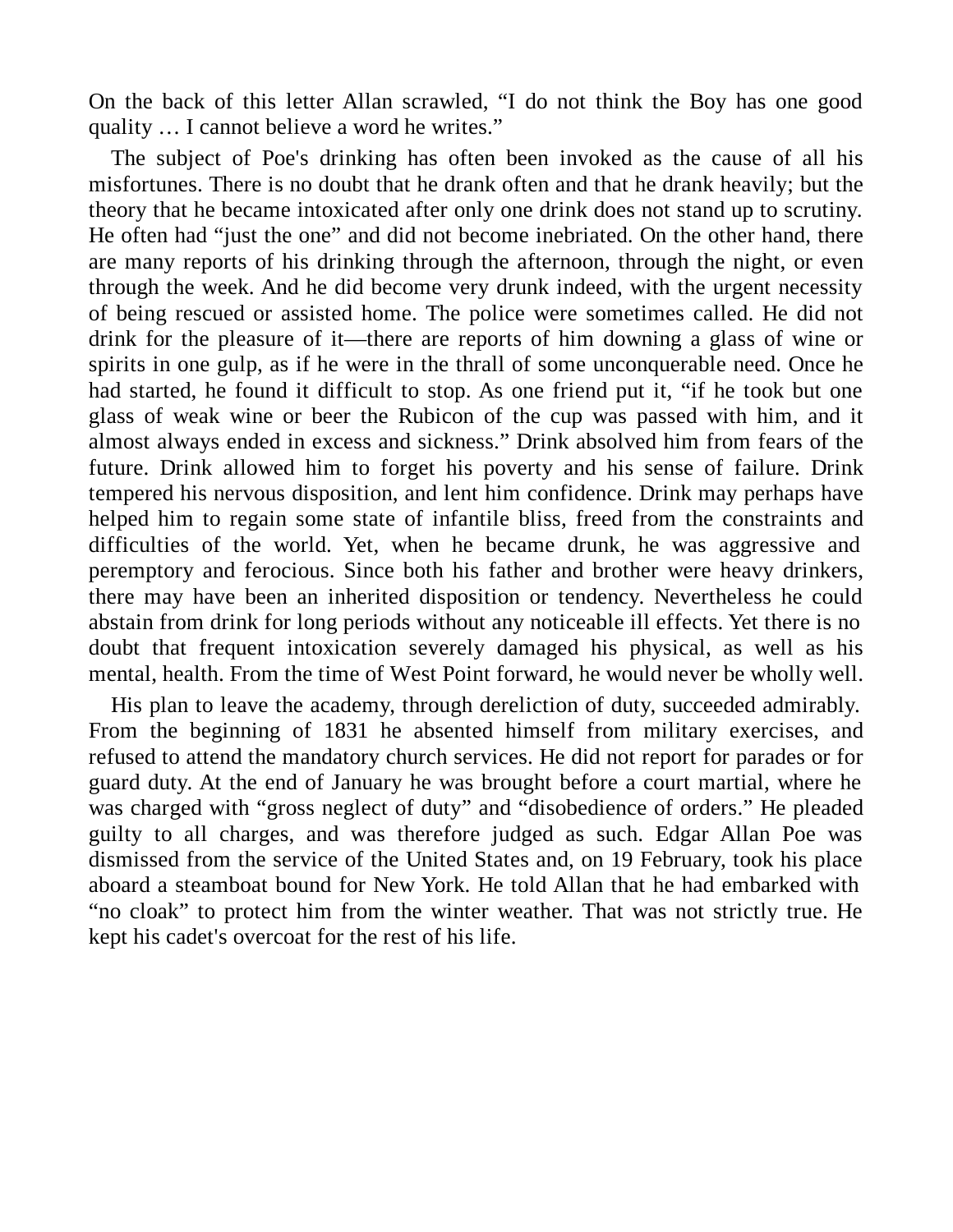#### CHAPTER FIVE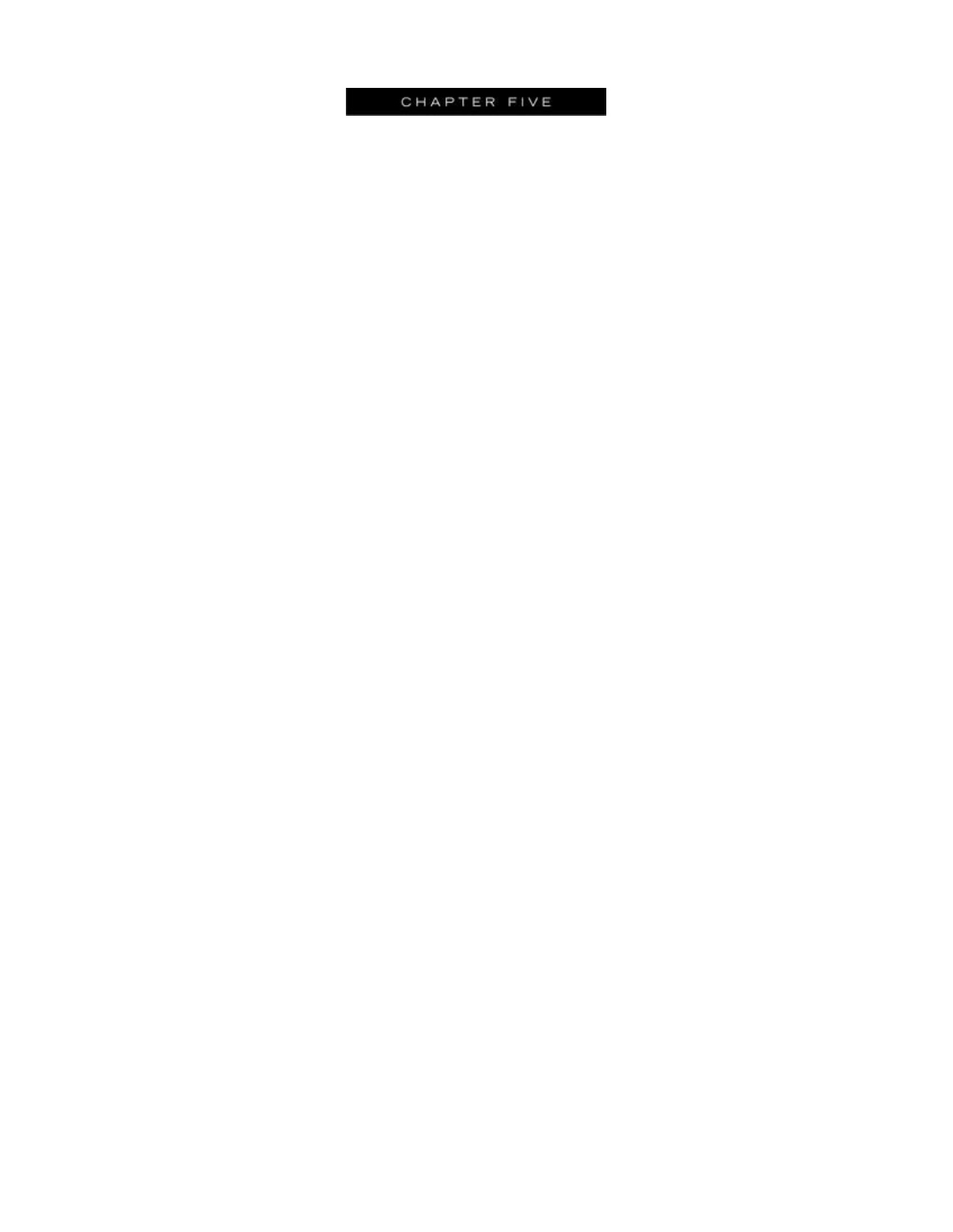### **The Journalist**

So Poe came to New York. He rented a poor lodging somewhere near Madison Square, but almost at once fell ill with an ear infection and a bad cold. The life of New York was in every respect different from that of Richmond and even of Baltimore. He had grown up in what was still primarily an agricultural society, with various gradations in rank and standing; he had come to a city that was beginning its industrial and mercantile career, with all the energetic and levelling forces unleashed by such enterprise. It was faster, and harder, than any city he had ever known. Henry James described it as "the old liquor-scented, heated-looking city," a city of pigs and horses, a city of flash money. In the year of Poe's arrival, the first street car made its way along Fourth Avenue.

The city was growing slowly and surely northward; with its seed in the old port neighbourhood, it had reached by the early 1830s the approximate point of what is now Canal Street. Above that line were small shanty towns of Irish squatters as well as the dwellings of labourers and builders clearing the ground for further construction. There were also large farms and farmhouses planted in what was once virgin territory. Now the smell of brick-dust was in the air as the growth of the city increased in momentum. It was a noisy, thriving, and sometimes bewildering place. Broadway and the Bowery were already in existence, exhibiting some of the characteristics that until recently they still possessed. Broadway was the home of retail shops and theatres, while the Bowery led a more penurious existence as the haven for slums and saloon bars.

From his sickroom, two days after his arrival, Poe told Allan that "I have no money—no friends … I shall never rise from my bed." Allan did not reply to this distressing letter, but he did preserve it. At a later date he wrote upon it, "it is now upwards of 2 years since I received the above precious relict of the Blackest Heart & deepest ingratitude alike destitute of honour & principle every day of his life has only served to confirm his debased nature." He was not, in other words, to be reconciled to Poe, however miserable the young man's circumstances. In the absence of any reply, Poe became desperate. He even wrote to the superintendent of West Point, from which he had just been dishonourably discharged, and asked for a reference. He professed a wish to join the Polish army. The superintendent, Colonel Thayer, did not reply.

Poe remained in New York for only three months. His finances were, to say the least, uncertain. He had taken up a subscription among his fellow cadets at West Point, for the publication of a book of poems. They expected a volume of satires, in the style with which he had entertained them before, but they were to be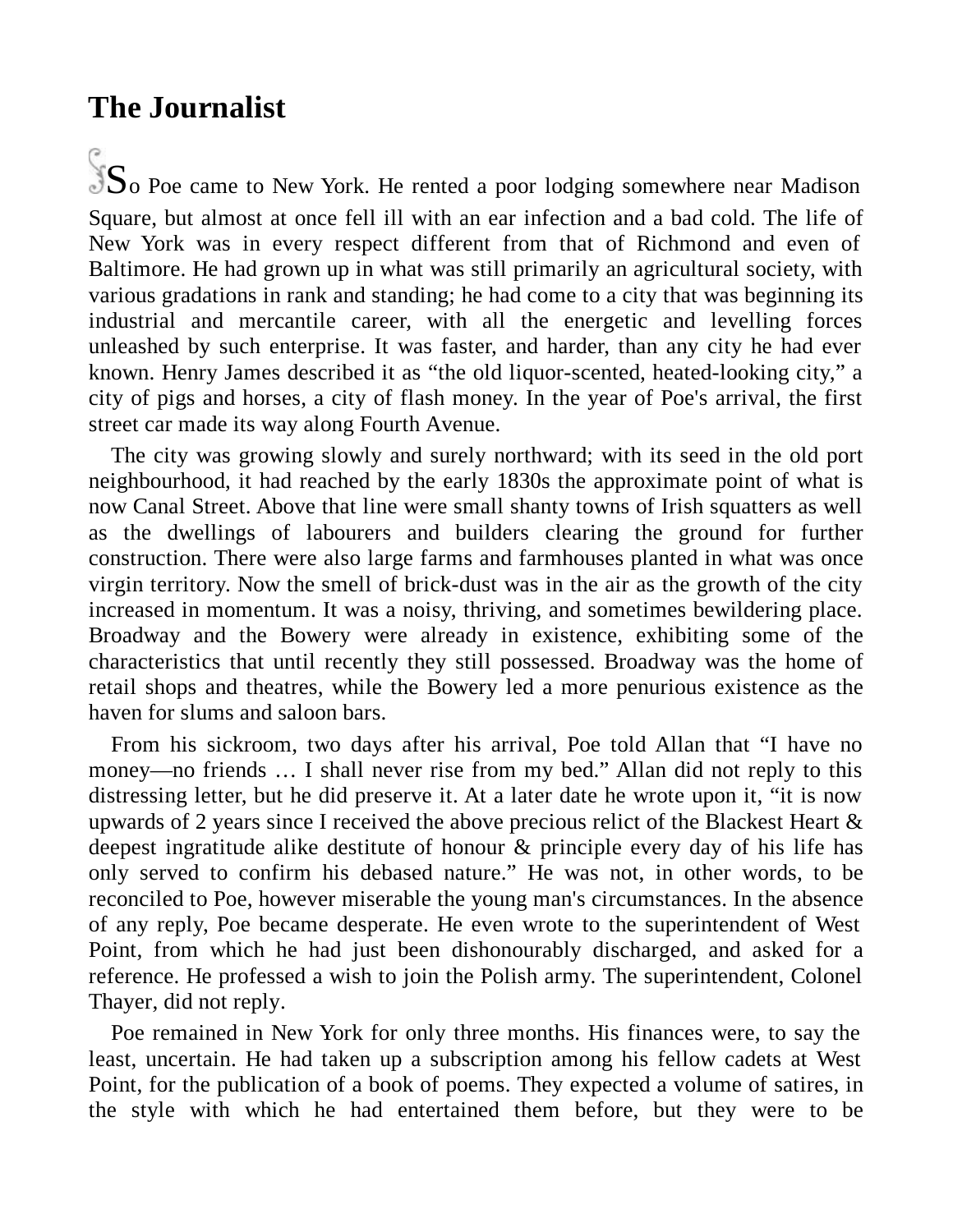disappointed. In April 1831, *Poems by Edgar A. Poe* was published, dedicated to "The U.S. Corps of Cadets." But it was not written with young soldiers in mind. Poe included new poems, such as "Israfel," "To Helen," and "The Doomed City," poems that confirmed his imaginative interest in forlorn and mournful introspection; it was as if he sensed that he would never be happy on this earth. There is a tendency to apostrophise death as a place of repose and consolation. There are other passages of poetry which also offer remarkable intimations of his future writing:

> Be silent in that solitude Which is not loneliness, for then The spirits of the dead who stood In life before thee are again In death around thee, and their will Shall overshadow thee: be still.

This is fine writing, at once forceful and melodic with a sure sense of cadence and an unforced immediacy of meaning. It is one aspect of Poe's misfortune on earth that the quality of his poetry was never recognised in his lifetime He was in a literal sense doomed to be misunderstood. He would not publish another volume of poetry for fourteen years.

He wrote a preface for the volume, entitled "Letter to Mr.—," in which he stated the poetic creed by which he would be guided for the rest of his life. "A poem in my opinion," he wrote, "is opposed to a work of science by having, for its *immediate* object, pleasure, not truth; to romance by having, for its object, an *indefinite* instead of a *definite* pleasure." He went on to claim that poetry is concerned "with *in*definite sensations, to which end music is an *essential,* since the comprehension of sweet sound is our most indefinite conception." This is one of the first statements of the belief in art for art's sake that, through Poe's agency, would have such a profound effect upon the course of nineteenth-century French poetry; his connection of poetry and music here predates Walter Pater's similar sentiments by forty-six years.

• • •

Since life in New York had become insupportable, in May he travelled back to his Baltimore relations. Life in Mechanics Row was no less poor and disorderly than before, but the situation was rendered even more hopeless by the spectacle of his brother dying of consumption. It was the family disease. Poe shared the rear attic room with the invalid, where, in August, Henry Poe died of "intemperance" at the age of twenty-four. In a letter written two years earlier, Poe had confessed that "there can be no tie more strong than that of brother for brother—it is not so much that they love one another as that they both love the same parent." The singular parent here can only mean his mother. In the death of Henry, another part of Eliza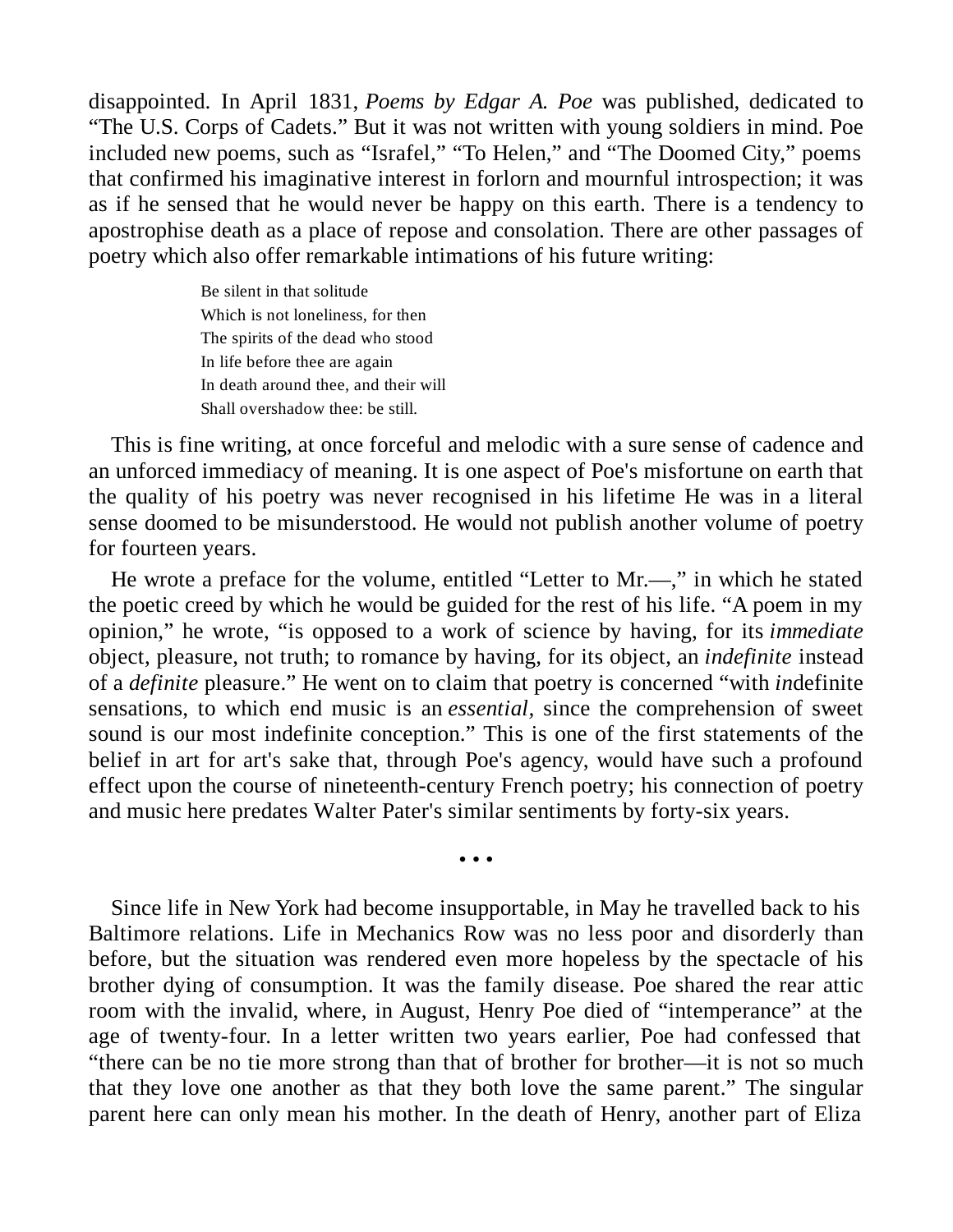Poe had also died.

His aunt, Maria Clemm, an ambiguous figure, was the one who tried to sustain the household throughout this difficult period. She was adept at eking out small means, whether in terms of stitching and sewing or in terms of food and cooking; she kept her family, of which Poe soon became an integral part, together at all costs. Poe came to depend upon her wholly, for all the necessities of his life. But she inevitably gained a reputation as something of a beggar or cadger. She was forty-one when Poe joined the household and was considered to be somewhat masculine in appearance, with a large forehead and a firm chin. And, for obscure reasons, she was given the nickname of "Muddy."

Maria Clemm's daughter, Virginia, was nine years old when Poe came back to Baltimore. Poe called her "Sis" or "Sissie." She was childlike, or doll-like, with a very pale complexion. She was a little plump, but had the large eyes and raven hair to which Poe was instinctively attracted.

He called her "Sissie" even after he married her.

• • •

In his first months in Baltimore he tried to gain work as an usher in a local school, but was turned down. In his financial distress he decided as a last resort to live by his pen. He began writing stories, and may even have tried his hand at "penny a line" journalism in the provincial newspapers. But he was always desperately poor. In November he wrote to Allan telling him that "I was arrested eleven days ago for a debt which I never expected to have to pay" and asked for money. Two weeks later Maria Clemm seconded his appeal with a letter of her own, in which she claimed that "he is extremely distressed at your refusal to assist him." There is, however, no record of Poe's arrest or imprisonment at this time. If it were in fact an elaborate subterfuge to acquire funds from Allan, then it is clear that Mrs. Clemm was deep in Poe's confidence. He wrote two further letters to his erstwhile guardian at the end of the year. In the first he stated that "sickness and misfortune have left me not a shadow of pride. I own that I am miserable and unworthy of notice, but do not leave me to perish without leaving me still one resource." Two weeks later he wrote again to Allan, imploring him for aid, "for the sake of the love you bore me when I sat upon your knee and called you father." At the beginning of the following year, Poe received a belated gift of twenty dollars from his guardian. It would keep him from starving. There are some reports that Poe travelled back to Richmond in the summer of this year, either to confront or to placate Allan. But there is no firm evidence for such a visit.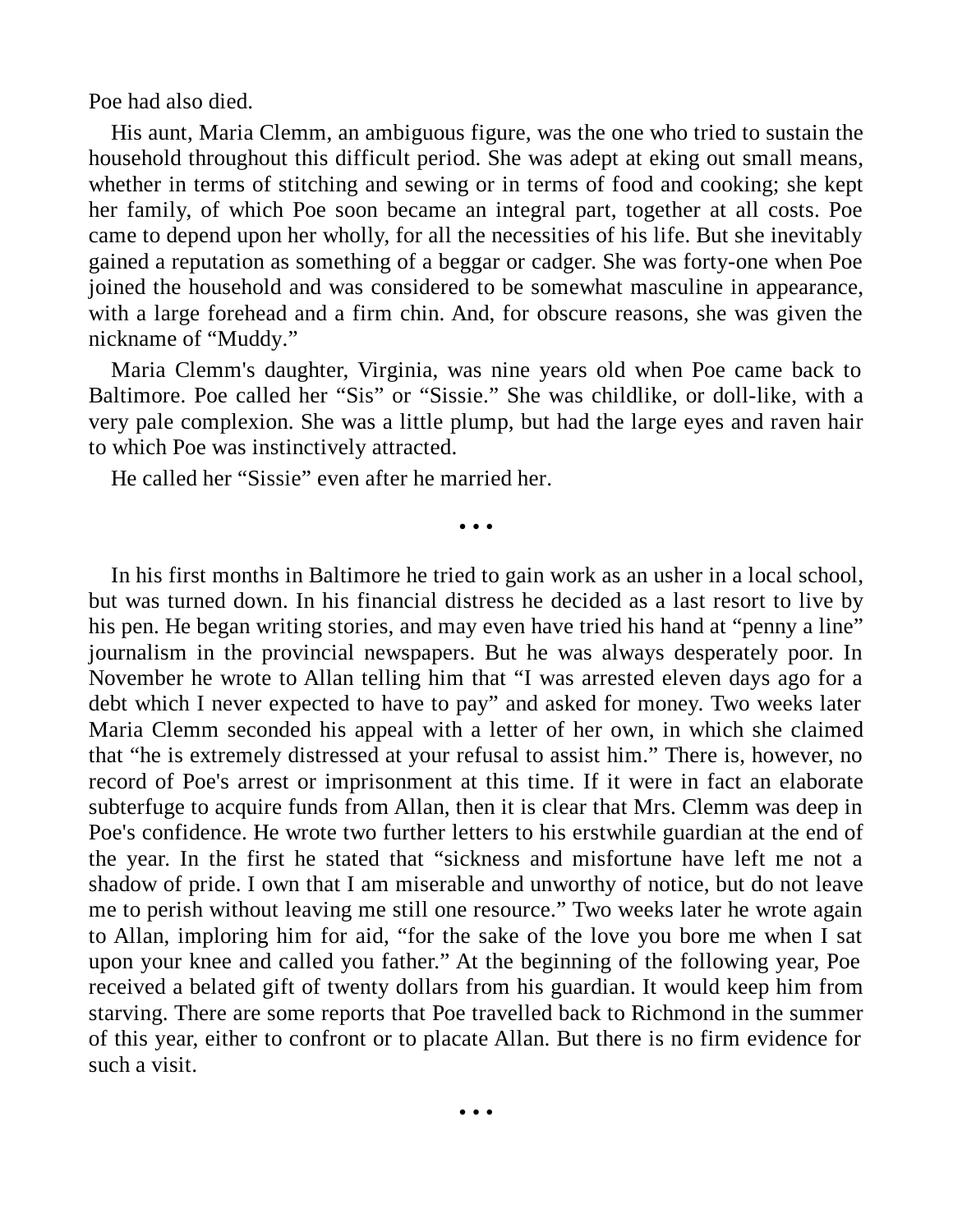In January 1832, the *Saturday Courier* of Philadelphia had the distinction of printing Poe's first published tale. It was entitled "Metzengerstein," and was written in the style of a Germanic tale of horror. During that year the same magazine would print four other stories by Poe, "Duke de L'Omelette," "A Tale of Jerusalem," "A Decided Loss," and "The Bargain Lost." Although these are tales of the horrid or of the supernatural, they are couched in a satirical or parodic vein. He had been reading journals such as *Blackwood's Magazine,* and had quickly learned how to couch a tale of "sensation." But this was not for him the serious work of poetry; it was a way of earning a living, and something of his scorn is conveyed in these adept but deeply ironic exercises in the flesh-creeping genre. Yet, in the garret in Mechanics Row, he had found his true vocation.

We may take the first published of them, "Metzengerstein," as representative. It is a high-spirited and engaging, and at the same time a well-calculated, story of horror and metempsychosis set in Hungary. It concerns the young Baron Metzengerstein who, having lost both of his parents in quick succession, enters upon a stupendous inheritance; here we may, if we wish, see the stirrings of wish fulfilment. In his dissipated career, however, it seems that there are already hints "of morbid melancholy, and hereditary illhealth." The baron burns down the stables of a particular enemy but then, apparently in retribution, a horse stitched within a tapestry of his apartments comes alive with its "sepulchral and disgusting teeth." Eventually the baron rides upon it to his doom. It is all very strident and colourful, and of course not to be taken seriously—except for the fact that its purpose was to thrill and to surprise a large audience of somewhat credulous readers. This was to become the central paradox of Poe's literary career.

• • •

Poe's life in Baltimore is relatively well documented. He attended the Baltimore Library, where he continued what was essentially a course in self-education, and frequented a bookstore on Calvert Street and an oyster parlour on Pratt Street. He courted a young lady who lived in his neighbourhood, Mary Devereaux, who has left a short description of her young beau. Poe "didn't like trifling and small talk. He didn't like dark-skinned people … He had a quick, passionate temper, and was very jealous. His feelings were intense, and he had but little control of them. He was not well balanced; he had too much brain. He scoffed at everything sacred and never went to church … He said often that there was a mystery hanging over him he never could fathom." For all its ingenuousness, this sounds like an accurate remembrance. He would quote Burns to her on their rambles through the city and its adjacent hills. "The only thing I had against him," she added, "was that he held his head so high. He was proud and looked down on my uncle whose business did not suit him."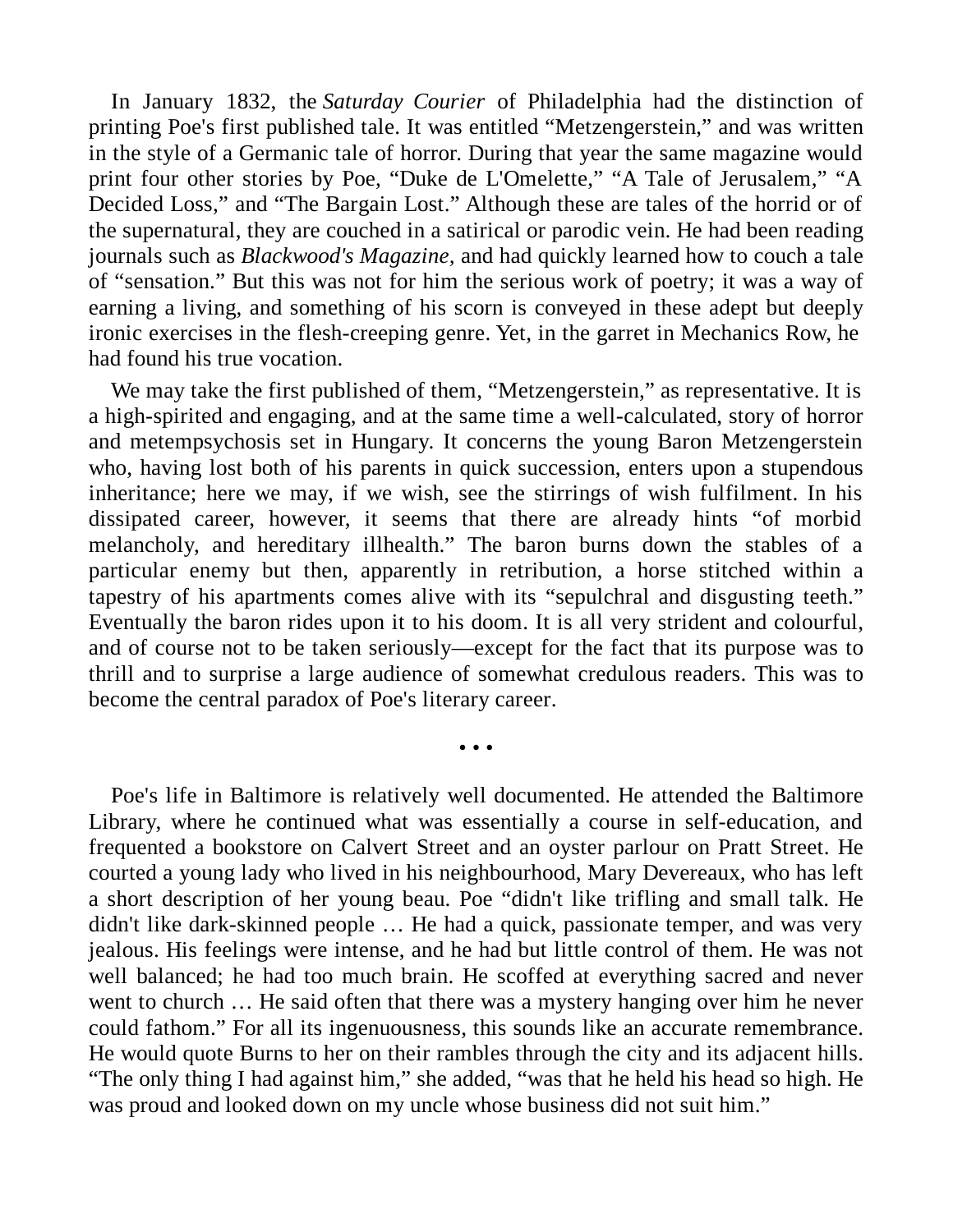His quick temper and ready passion were evident in one story Mary Devereaux recounted. She tells how, after a lovers' quarrel, she had retreated to her house. Poe followed her, and peremptorily ordered her mother to allow him to see her. On another occasion he is supposed to have "cowhided" her uncle for the offence of sending him a "cutting" letter. This is all highly characteristic of Poe's later, and even more erratic, behaviour. A Baltimore contemporary provides a more objective account. Poe's "figure was remarkably good, and he carried himself erect and well, as one who had been trained to it. He was dressed in black, and his frockcoat was buttoned to the throat, where it met the black stock, then almost universally worn." He would dress in black for the rest of his life. It was his colour.

The publication of his early stories, and the composition of "hack work" which has yet to be discovered in the columns of now defunct local periodicals, did not materially affect his poverty. In April 1833, he wrote another despairing letter to John Allan in which he declared that he was "without friends, without any means, consequently of obtaining employment, I am perishing—absolutely perishing for want of aid … For God's sake pity me, and save me from destruction." Allan did not reply. There was no further correspondence between them.

But Poe had not been idle. In the following month he sent a short story to the *New England Magazine,* one of a sequence of narratives that he proposed to publish under the title of "Eleven Tales of the Arabesque." He offered to send the complete works and added, in a postscript, "I am poor."

His fortunes improved in the autumn of 1833, however, after he had submitted various stories for a competition set up by the *Baltimore Saturday Visiter.* A prize of fifty dollars was to be awarded to the best story. The editorial committee of the *Visiter* unanimously decided that "MS Found in a Bottle" was "so far, so very far, superior to anything before us" that the prize had to be given to the young and unknown author. Poe had also submitted a poem, for the poetry prize of twenty-five dollars. He would have won that, too, if the committee had not thought that the benefaction of two prizes was excessive. The story, of a supernatural voyage complete with phantom crew and "chaos of formless water," was published at the beginning of October. It is a variant of the "Flying Dutchman" legend but imbued with Poe's fascination with the maelstrom and the wild abyss.

It was one of the few triumphant moments in Poe's literary career. For the first time he had been afforded recognition. His prospects of fame and fortune had been transformed. On the Sunday and Monday after the award had been announced in the journal, he called upon the members of the editorial committee. One of them, Mr. Latrobe, recalled that "his manner was easy and quiet, and although he came to return thanks for what he regarded as deserving them, there was nothing obsequious in what he said or did." He noted that Poe's "forehead was high, and remarkable for the great development of the temple. This was the characteristic of his head, which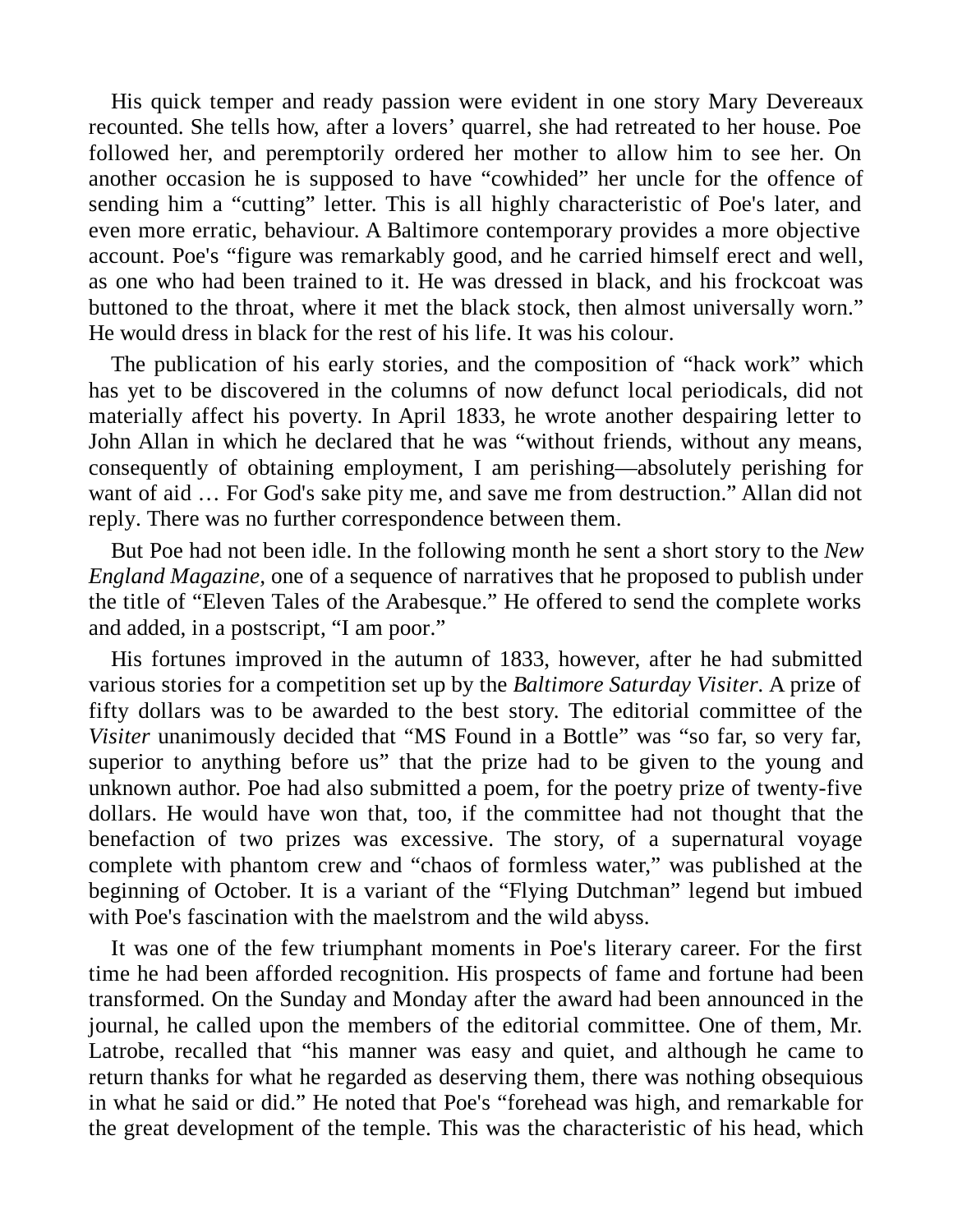you noticed at once, and which I have never forgotten." This was a frequent remark about him—that there was something about his appearance that was indeed unforgettable. He went on to tell Latrobe that he was presently engaged on a story about a voyage by balloon to the moon, and in the course of his explanation "he clapped his hands and stamped with his foot by way of emphasis." Afterwards he laughed and apologised for his "excitability."

One of the other editors whom he met on that Sunday, John P. Kennedy, became his unofficial patron. On a later occasion he recalled to Kennedy "those circumstances of absolute despair in which you found me" and "how great reason I have to be grateful to God and yourself." In a diary written after Poe's death, Kennedy recorded that "I found him in Baltimore in a state of starvation."

Yet Poe now had some reason for hopefulness. In October the *Visiter* announced that "a volume of tales from the pen of Edgar A. Poe" was to be published by subscription. The intended book was to be entitled *Tales of the Folio Club,* and comprised some seventeen stories. Each of these stories was narrated by a member of the club, and there were general critical discussions among them after every contribution. It was a showcase, in other words, for Poe's heterogeneous talents. The stories were, in Poe's words, "of a bizarre and generally whimsical character;" more significantly they were largely designed as satires on a range of literary styles, from the Germanic sensationalism of *Blackwood's Magazine* to the snappy journalistic style currently fashionable. He caricatured writers as diverse as Walter Scott and Thomas Moore, Benjamin Disraeli and Washington Irving. The tales ranged from "The Spectacles," a story in which the narrator falls in love with his own grandmother, to the necrophiliac "King Pest," and the narrators themselves were given names such as Horribile Dictu and Convolvulus Gondola. It was indeed a convoluted humour, but it is important to note that Poe embarked upon his fictional career as a predominantly satirical writer. There was always a trace of vaudeville in his performance.

Poe's humour was, at the best of times, somewhat laboured. He often verged upon facetiousness, and delighted in what can only be called gallows humour. He only ever approached wit in his scathing reviews of other writers, where an almost Wildean note emerges. His principal gift was for sarcasm, an effortless tone of superiority not unmixed with contempt. He also enjoyed "hoaxing," with accounts of imaginary voyages to the icy regions and of trips to the moon; there is in fact a serious argument that he was "hoaxing" in his tales of horror, deliberately piling the terror onto a gullible public. "The Black Cat" and "The Tell-Tale Heart" are also exercises in burlesque.

• • •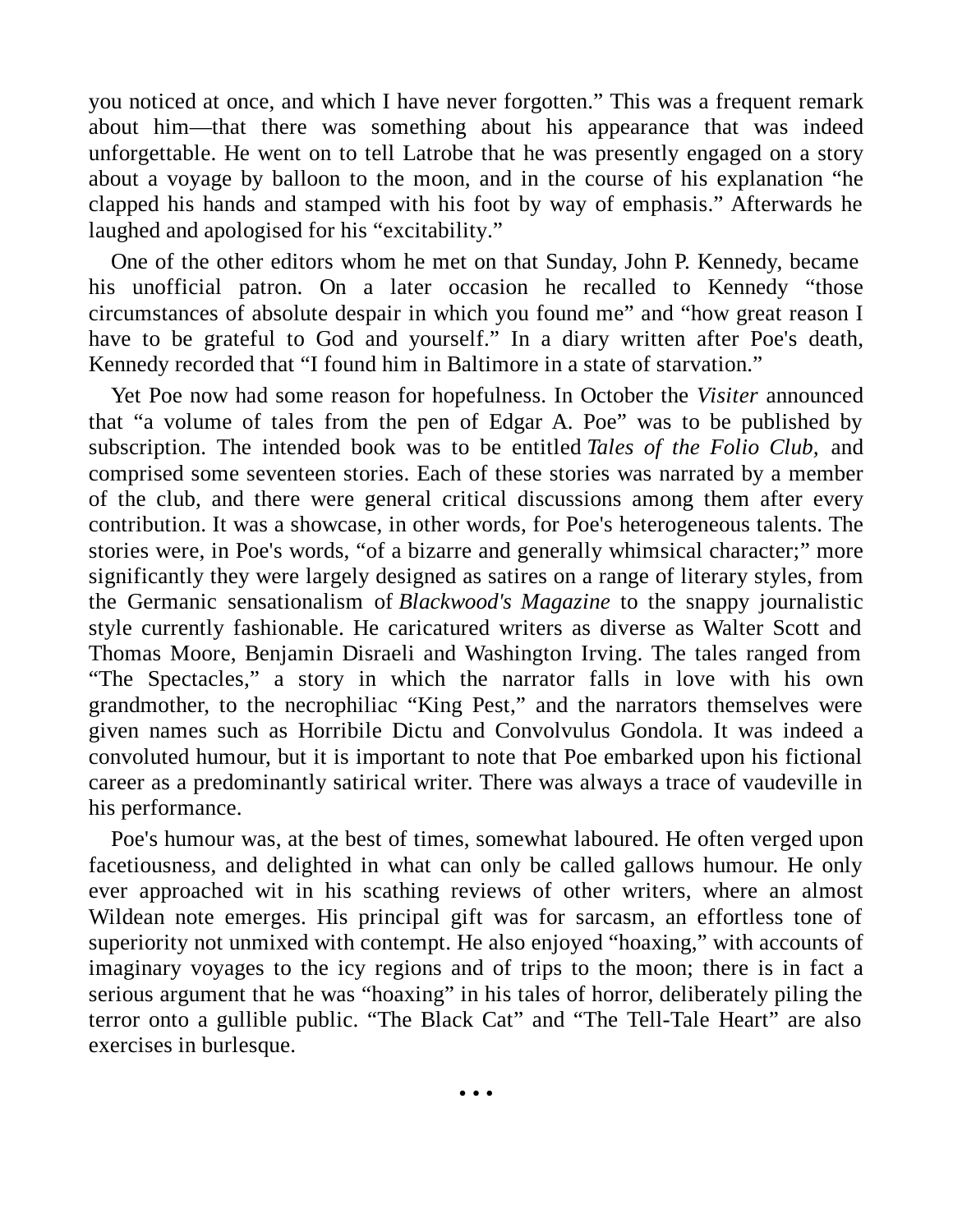In March 1834 John Allan died and, as Poe expected, left nothing in his will to his erstwhile foster child. Yet anticipation did not necessarily soften the blow. "I am thrown entirely upon my own resources," he told Kennedy, "with no profession, and very few friends." Throughout his life Poe continually complained about friendlessness, as if somehow it emphasised his orphan status. There had been a time when Poe had hoped, or even expected, to receive a large inheritance from his guardian. If Frances Allan had lived, he might have gained the entire estate. But in fact he was consigned to a life of penury and, as always, he harboured grief and resentment at being so unluckily and unnaturally cast away.

In addition the publication of *Tales of the Folio Club* had come to nothing, foundering on the reluctance of publishers to take on a volume of short stories by an American writer. Indigenous writers were at a grave disadvantage during this period. They survived only by taking other professions, such as diplomacy and education, or by relying upon an independent income. The cultural palm was given to the English, but, more important, books from England could be pirated and reprinted at no cost at all. There was no copyright legislation in existence. To pay a native writer, for what could be appropriated free of charge from another country, seemed to many publishers to be an unnecessary expense. So Poe suffered. He was one of the first truly professional writers in American literary history, but he was in a marketplace where none came to buy. It has been estimated that the total income from all of his books, over a period of twenty years, was approximately three hundred dollars.

In the unhappy year of 1834, when Poe was twenty-five, there were reports of his suffering a heart attack, of his being incarcerated in a local jail, and of his being employed for a time as a bricklayer or as a lithographer. None of these stories can be substantiated. It can be confirmed, however, that he applied for a post as schoolteacher in the spring of 1835.

A letter to Kennedy, asking for assistance, survives. Kennedy, still one of the editors of the *Baltimore Saturday Visiter,* invited Poe to dinner, after receiving his letter of solicitation, but Poe had to decline on the very good grounds that he had nothing suitable to wear. He only had the one shabby black suit that he donned on all occasions. Kennedy realised at once the extent of the young man's penury. He gave him clothing, afforded him free access to his table, and even lent him a horse for periodic exercise. He lifted him "from the very verge of despair."

Kennedy performed a further favour for Poe in the spring of 1835. He gave him what Poe called "my first start in the literary world," without which "I should not at this moment be among the living." Kennedy recommended him to the editor of the newly established *Southern Literary Messenger,* Thomas Willis White, whose offices were in Richmond. It was the best possible introduction for an aspiring writer. Kennedy advised White that Poe was *"very* poor," and he counselled the editor to accept articles from the talented young man. Poe sent one of his tales of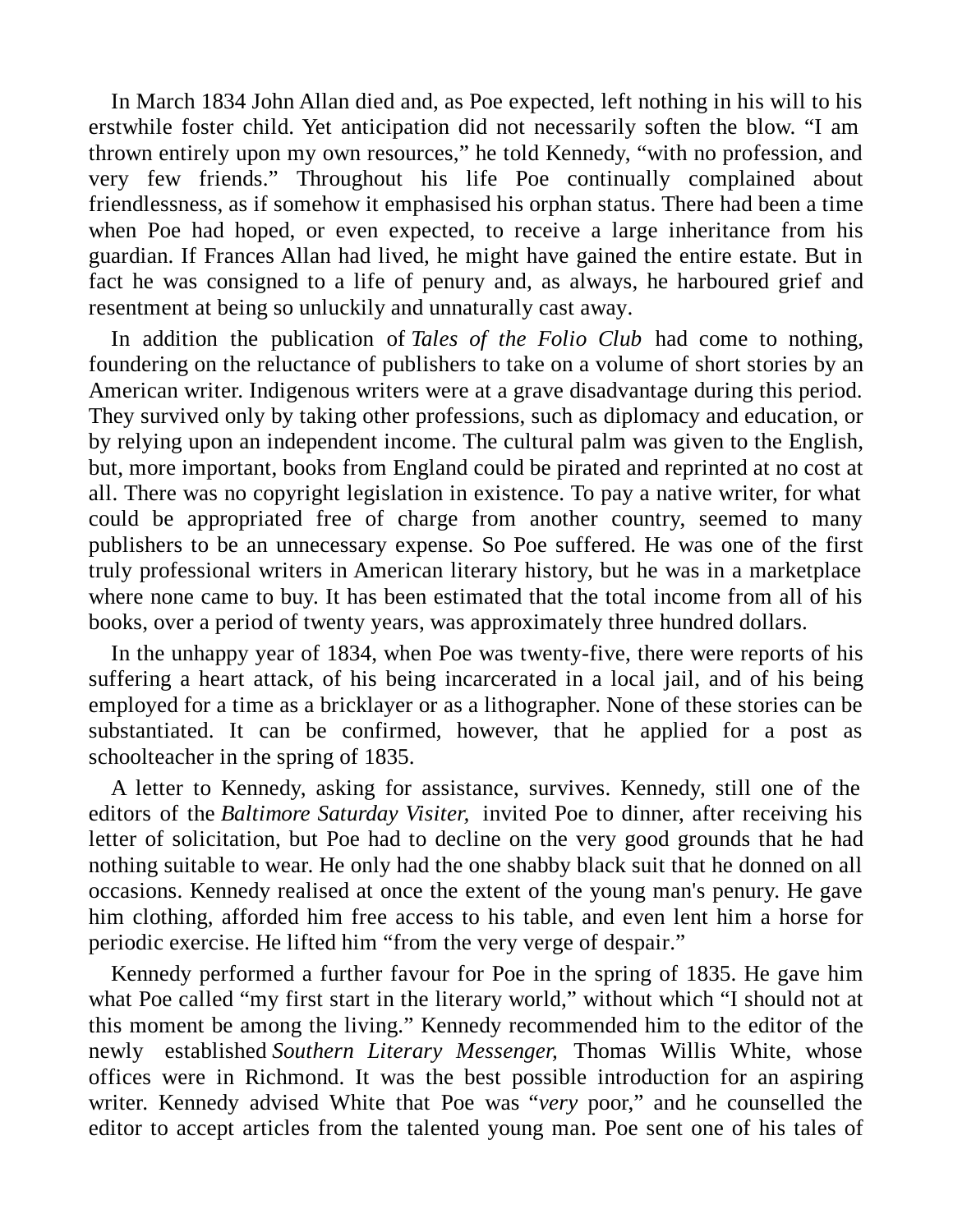terror, "Berenice;" it was promptly accepted. Then he entered into a correspondence with White in which he advised the new editor on journalistic principles. He recommended changes in typeface, and also in style. "To be appreciated," he told him, "you must be read." White had criticised aspects of "Berenice" as "too horrible," and Poe admitted the impeachment. But he went on to say that the most successful stories contained "the ludicrous heightened into the grotesque: the fearful coloured into the horrible: the witty exaggerated into the burlesque: the singular wrought out into the strange and mystical. You may say all this is bad taste." This was Poe's journalistic credo, the principles of which he followed for the rest of his writing career. He had an instinctive understanding of what would attract, and hold the attention of, a newly formed reading public. He understood the virtues of terseness and unity of effect; he realised the necessity of sensationalism and of the exploitation of contemporary "crazes." In his lifetime he was sometimes condemned as a mere "Magazinist," but that perilous and badly rewarded profession would be the cradle of his genius.

As a result of Poe's unasked-for advice on editorial matters, White wrote to him in June, 1835, offering him a post on the journal. His acceptance would mean that he would be obliged to move to Richmond. But the prospect of work, and money, triumphed over any local inconvenience. Poe replied at once, promising his services to the *Southern Literary Messenger* and professing that he was "anxious to settle myself" in his hometown. So in the summer of 1835 Poe returned to the scenes of his childhood.

He rented a room in a boarding house and, after a period of prevarication in which he applied unsuccessfully for a post as a schoolteacher at Richmond Academy, he joined White's periodical at a salary of sixty dollars per month. It was his first prospect of prolonged paid employment. Quite by chance the headquarters of the *Messenger* were beside the offices of Ellis and Allan, John Allan's erstwhile business, so he was offered daily reminders of his change of status or what he used to call "caste." He was engaged, after all, in what was essentially hack work. With White abroad gathering subscriptions, Poe was obliged to write most of the periodical himself. He contributed book reviews and squibs and heterogeneous "copy," all against an advancing deadline; he was also engaged in binding up and addressing the numbers of each edition. Printer's ink was the air he breathed. The periodical came out monthly, at a subscription price of five dollars a year, and comprised some thirty-two double-columned octavo pages. There was a great deal of space to fill.

• • •

In August, however, the delicate balance of his nature was entirely overthrown.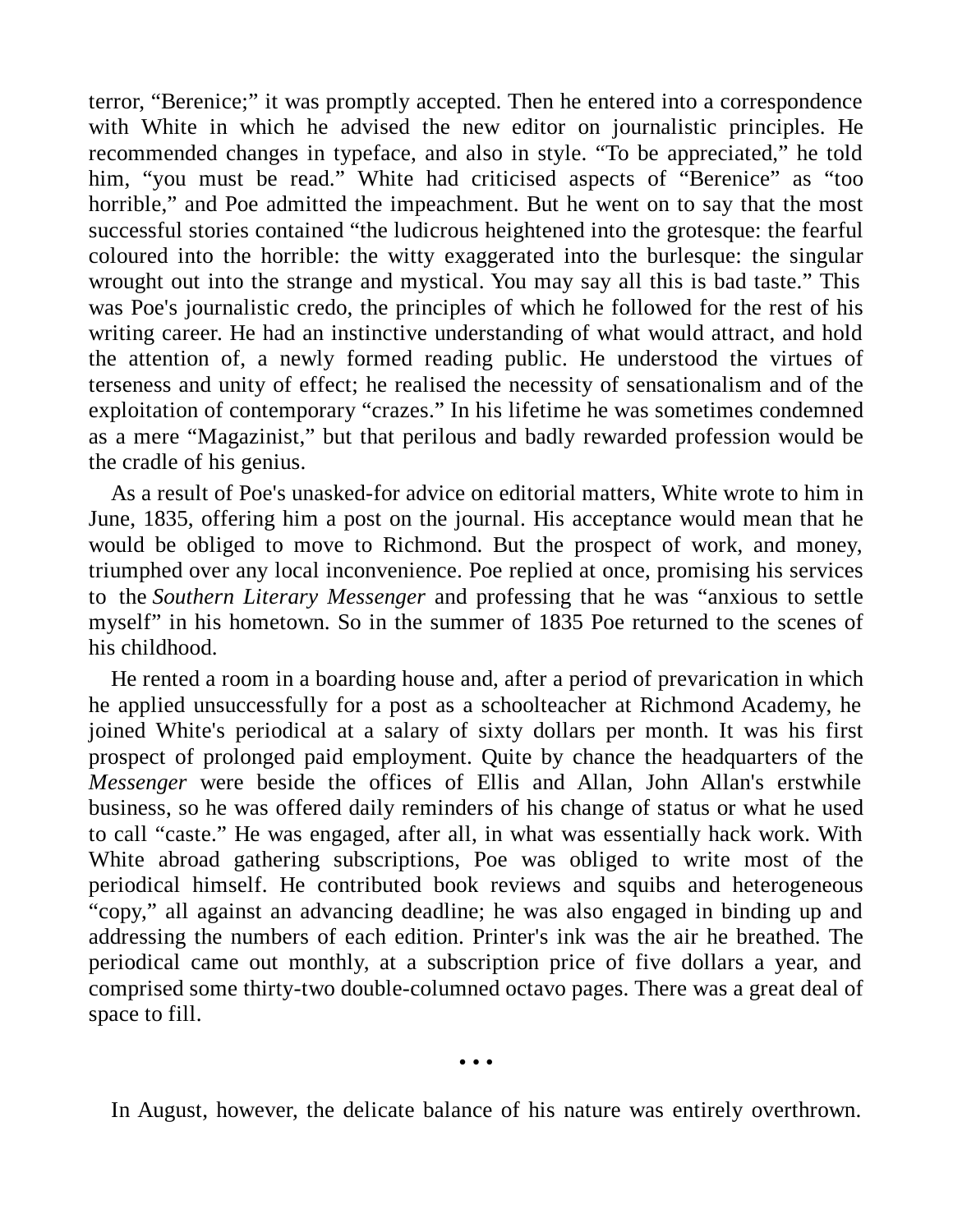Maria Clemm wrote to inform him that his cousin Neilson Poe was ready to take in and educate her daughter Virginia at his own expense. There was already some presumption that Poe would one day marry Virginia, and he replied with an hysterical communication which opened "I am blinded with tears while writing this letter." In the course of it he declared that "I have no desire to live and *will not*," while adding that "you know I love Virginia passionately devotedly." The prospect of losing another young female, just as he had lost his mother and Jane Stanard, rendered him almost helpless with grief. "Oh God have mercy on me. What have I *to live for?* Among strangers with *not one soul to love me*." He also enclosed a letter to Virginia in which he called her "my own sweetest Sissy, my darling little wifey" and implored her not to "break the heart of your cousin. Eddy."

He invited Mrs. Clemm and her daughter to leave Baltimore in order to live with him in Richmond, and lied that he had "procured a sweet little house in a retired situation." The house's "situation" was only in his imagination. He had the propensity of believing that anything he wrote down somehow became true.

There was no immediate resolution to this crisis, and in the following month Poe became deeply melancholic. In a letter from Richmond he told Kennedy that "I am wretched, and know not why." This is an odd admission, since he knew that the reason for his depression lay in the possibility of losing Virginia forever. It can only be attributed to the fact that he was constantly demanding the sympathy of others; he was always desperately in need of love and attention. But he also began drinking heavily. White wrote to one friend that Poe "is unfortunately rather dissipated, and therefore I can place very little reliance upon him." One of the printers in the office of the *Messenger* recalled that "Mr. Poe was a fine gentleman when he was sober. He was ever kind and courtly, and at such times everyone liked him. But when he was drinking he was about one of the most disagreeable men I have ever met."

In September Poe suddenly vacated his desk. He "flew the track," as White put it; he added that "I should not be at all astonished to hear that he has been guilty of suicide." Poe did not kill himself, however. He returned to Baltimore, where it is surmised that he secretly married Virginia. The evidence for this is uncertain, but it is clear that some arrangement was reached. Marriage may have been the only way of retaining Virginia for himself. Since she was only thirteen years old, some element of secrecy was obviously considered desirable.

• • •

At the end of that month he wrote to White, asking to be reinstated at the *Messenger.* White consented on the understanding that Poe would refrain from drinking. "No man is safe who drinks before breakfast," he told him. "No man can do so, and attend to business properly." So Poe had been drinking very deeply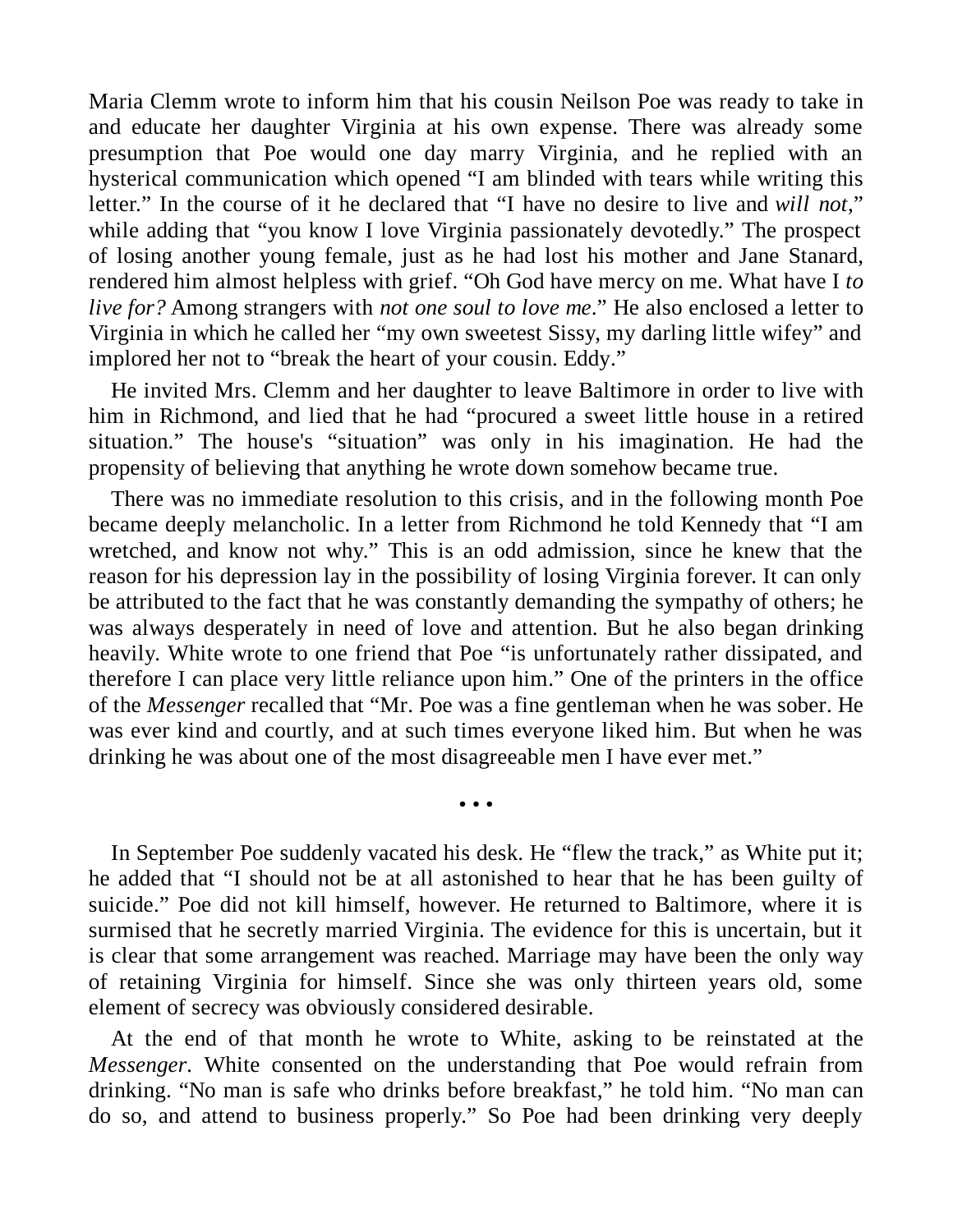indeed. Two or three of his tales from this time, among them "Shadow" and "King Pest," offer visions of men sitting around a table drinking even as death is a guest among them. Their drinking parlours are enclosed and shrouded from view, lit by lamps or torches: it is the nightmare vision of a tavern, where drink and death are part of the same lurid and fitfully lit reality. He had seen such taverns, in New York as well as in Richmond, where a flight of steps from the street led down to a room with a packed dirt floor. It was little more than a converted cellar, with a wooden counter and wooden benches. Poe knew these leprous places very well.

At the beginning of October Poe returned from Baltimore to Richmond. With him he brought Maria Clemm and Virginia. They took rooms in a boarding house, rather than the "sweet little house" he had promised to them. The three of them maintained the appearance of a bachelor cousin, and a mother, caring for a girl. Almost as soon as they arrived Maria Clemm wrote to a relation that "we are entirely dependent on Edgar. He is, indeed, a son to me & has always been so …"

White appointed Poe editor of the *Messenger,* retaining his own role as proprietor, and at first he prospered in his new role. He gave up drinking, now that the cause of his unhappiness had been removed, and told Kennedy in a letter that he had "fought the enemy manfully." He went on to state that "my health is better than for years past, my mind is fully occupied, my pecuniary difficulties have vanished, I have a fair prospect of future success …"

He had also been writing steadily. Ever since the *Southern Literary Messengerhad* published "Berenice," he had contributed other tales and essays to the periodical. The December number, for example, contained "MS Found in a Bottle," an uncompleted drama entitled "Politian," two or three "fillers" and critical reviews of no less than nineteen books. In the previous nine months he had published six new stories, among them "Hans Phaall—A Tale," "Morella," and "King Pest."

His reviews provoked immediate attention, since he brought to them a fine critical mind tempered with satire and mordant wit. The reputations of some of the most fashionable writers of the time did not emerge unscathed from the inflictions of Poe's pen. He was irritable and even savage in his criticisms. His dissatisfaction with the world was part of his dissatisfaction with himself. Jung's remarks about Paracelsus are apposite here: "… when one unconsciously works against oneself, the result is impatience, irritability, and an impotent longing to get one's opponent down whatever the means." Poe certainly enjoyed causing trouble, or what he called "kicking up a bobbery," especially when it was at the expense of New York or New England writers. He was already a defiantly Southern writer, or Southern journalist, not at all ready to bow to the literary claims of his Northern neighbours. He also wanted reputation; he wanted fame; he needed to make an impression, at whatever cost.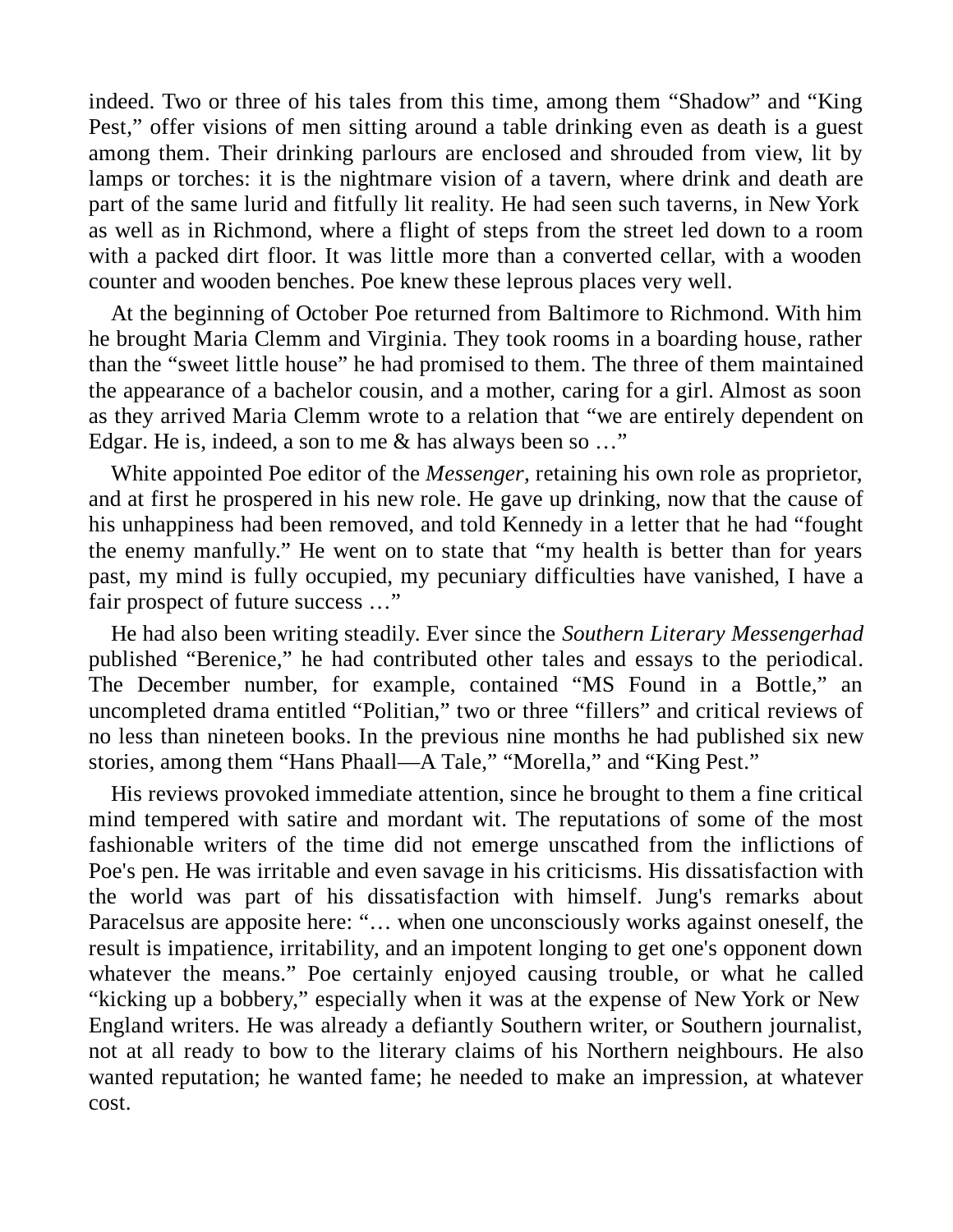The journalism has passed, but the stories survive. "Berenice" in a sense sets the tone for many that followed. It is both morbid and macabre, with more than a dash of sensationalism to season the characteristic mixture of death and perverse passion. The melodies of Poe's prose linger, too, with his consummate control of cadence and of open vowel sounds. His is the lingering prose of extremity. The opening tolls like a funereal bell—"Misery is manifold. The wretchedness of earth is multiform"—and in the succeeding pages we learn that the unhappy and unfortunate narrator, Egaeus, will marry his cousin, Berenice, who in the interim becomes emaciated and infirm through the affliction of some unknown disease. They marry, but Egaeus falls victim to an even more insidious disorder. He becomes obsessed with her teeth. In one of Poe's standard motifs, Berenice is buried prematurely. Egaeus wakes from his delirium of sorrow at her apparent death, and then realises that he has torn out the teeth of his bride, while she was yet palpitating in the grave. So the story ends. Poe relied largely upon brevity for effect. All of his endings are abrupt and inconclusive, thus prolonging a mood of uncertainty and even of anxiety. There is always some undertow of meaning, which the reader shares with the author; they are both in the same condition of growing awareness.

It is of course a tale in the Gothic mode, but one that is striated by Poe's own preoccupations. Poe reinvigorated the Gothic tradition of horror and morbid sensationalism by centering it upon the human frame. The image of teeth, perhaps derived from those of his own wasted and emaciated mother, plays some part in his other fictions; the notion of premature burial can be interpreted as a denial of death or as a necrophiliac longing for the moulderings of the grave. Somewhere, among these conflicting interests, Poe's imagination is to be found. In his work death and beauty are powerfully aligned. He was drawn instinctively to the macabre; but for him it was a holy place full of strange scents and echoes. He, of course, might have scorned any such inferences. Poe nicely calculated his effects, and always maintained tight technical control over his narrative. It is significant that he revised continually, making detailed as well as general changes; it may also be worth noting that his handwriting was a model of calligraphy, transcribed on neatly rolled manuscripts, as if all were brought into exquisite order.

There is a point where irony and decay meet, and it is not at all clear whether Poe is laughing or weeping at his own inventions. But there is no necessary disparity between calculation and the expression of the deepest fears and obsessions. He had some intimate connection with his own unconscious anxieties—indeed they guided his life— so he was able instinctively to stir those of his readers. Yet only in disciplined circumstances can those fears be properly formulated. It is the difference between an inchoate wail and a threnody.

• • •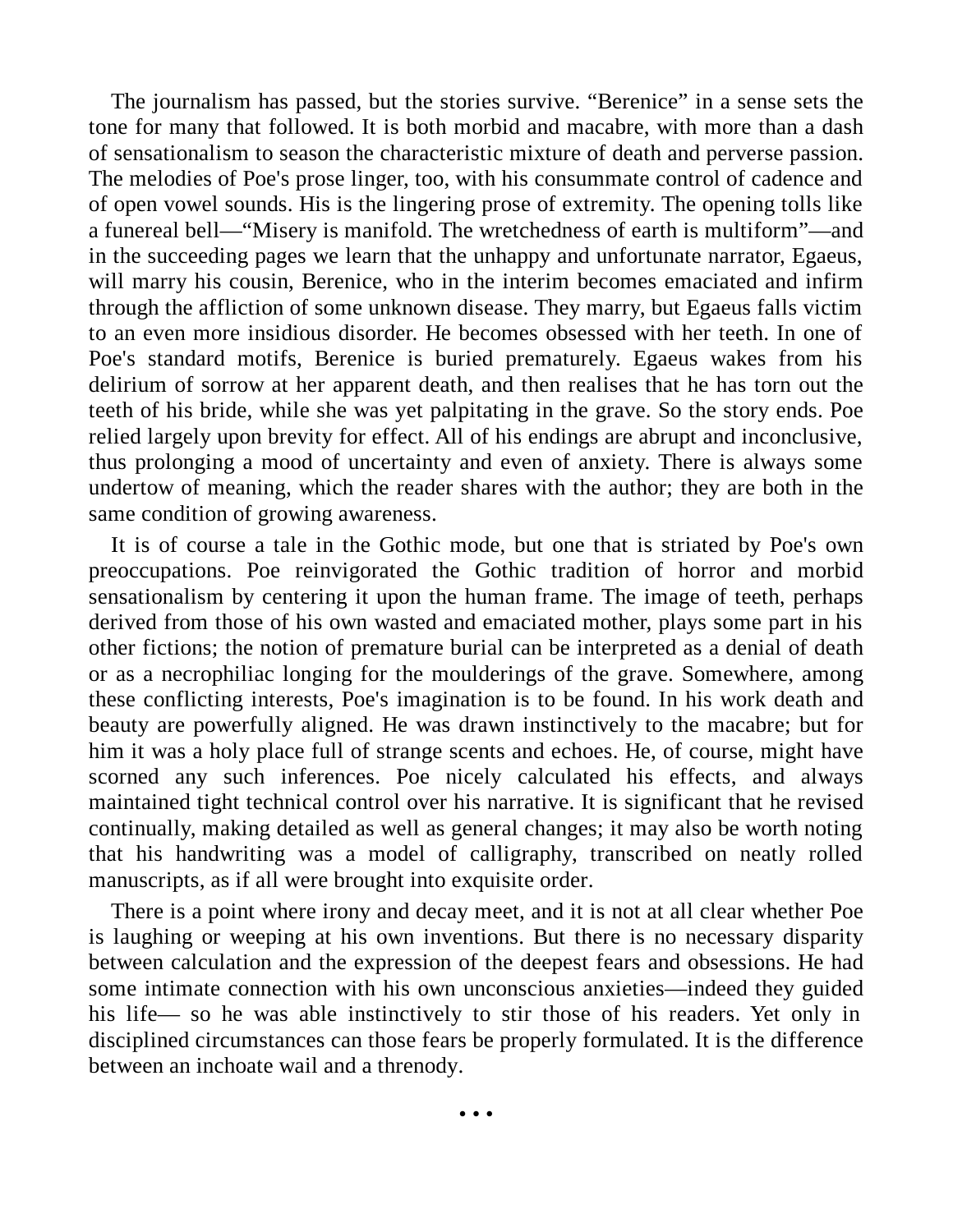In the spring of 1836 Poe married Virginia in a formal ceremony; presumably he made no reference to a former secret marriage, if such a union ever in fact took place. A witness to the formal marriage, Thomas W. Cleland, declared on oath that the girl was "of the full age of twenty one years." Since Cleland was a pious Presbyterian, he is hardly likely to have sullied the marriage service with an outright fabrication. So Poe lied to him about Virginia's age. Maria Clemm, the mother, must also have lied. Virginia was seven years younger than her stated age, and was in any case regarded as being small for her years. It was a most unlikely union. It was not exactly illegal, but it was unusual.

The newly married Poes seem to have ventured on a short honeymoon, in Petersburg, Virginia, although it is unlikely that their marriage was consummated at the time. He characteristically regarded his relationships with his chosen women as ideal or spiritual in temper. As a result it has been surmised that he was averse to sexual relations of any kind, and even that he was impotent. We can only speculate that physical intimacy with his child bride, if it occurred at all, came at a subsequent date. Some years later, he declared that "I married for another's happiness, when I knew that no possibility of my own existed." This, however, was the self-pity of hindsight.

• • •

In this relatively peaceful period, he grew ever more ambitious for his writing. He dispatched a manuscript of *Tales of the Folio Club* to a New York publisher, but then was advised by a literary friend "to undertake a Tale in a couple of volumes, for that is the magical number." And that is what Poe promptly decided to do. If there was a market, he would address it. He began writing a novel, *The Narrative of Arthur Gordon Pym,* the first instalment of which was published in the *Southern Literary Messenger* for January 1837. Even before it appeared, however, he had been removed from the staff of the periodical. The problem once more arose from his drinking. In September 1836, White had given him notice but was persuaded to reemploy him on certain "conditions"—which conditions, in December, "he has again forfeited." A contemporary in Richmond reported that "when occasionally drinking (the habit was not constant) he was incapacitated for work." He went on "binges," in other words, in the course of which he became incapable. On his own admission he would then be obliged to spend several days in bed, recovering from what was inevitably described as an indisposition.

So Poe "retired" at the beginning of 1837. Three weeks later White wrote to a friend that the *Messenger* "shall outlive all the injury it has sustained from Mr. Poe's management." But it had not sustained any injury at all. Under Poe's direction the magazine attracted more notice, and more praise, than at any time in its subsequent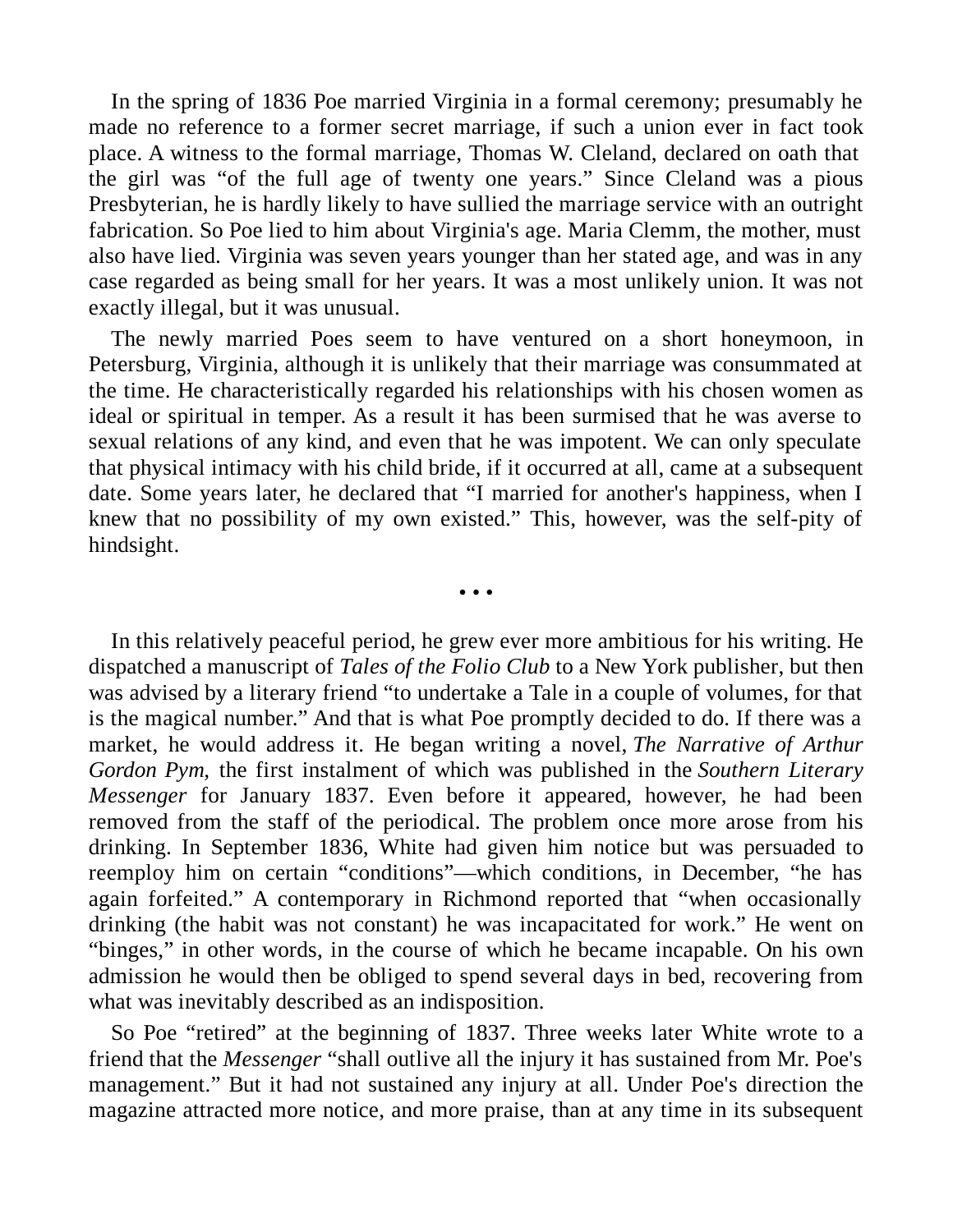history. Under his management, too, its circulation had risen from 700 to 3,500 subscribers. In addition it had published some of the finest American stories ever written. Poe was already the greatest prose writer in the country. But only a few critics noticed at the time.

Poe remained in Richmond for the rest of January, and wearied White with his importunity. "He is continually after me for money," White wrote. "I am as sick of his writings, as I am of him." And so, at the end of February, Poe and his little household left for New York. He had spent a few months in that city, six years before, but his experience of poverty and misery there had not dissuaded him from returning. It should have done. The opening of "Siope" is suggestive. " 'Listen to *me*,' said the Demon, as he placed his hand upon my head."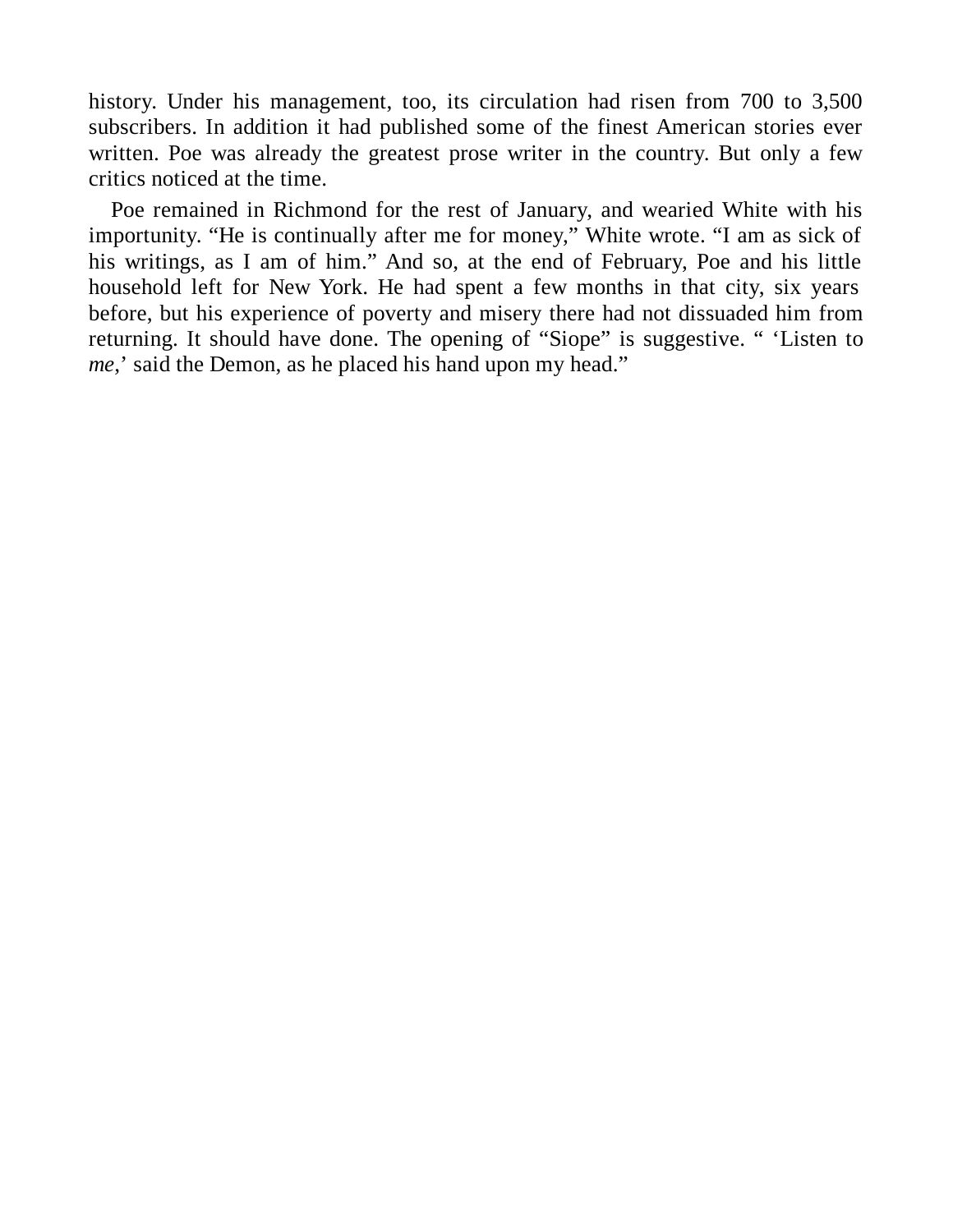### **CHAPTER SIX**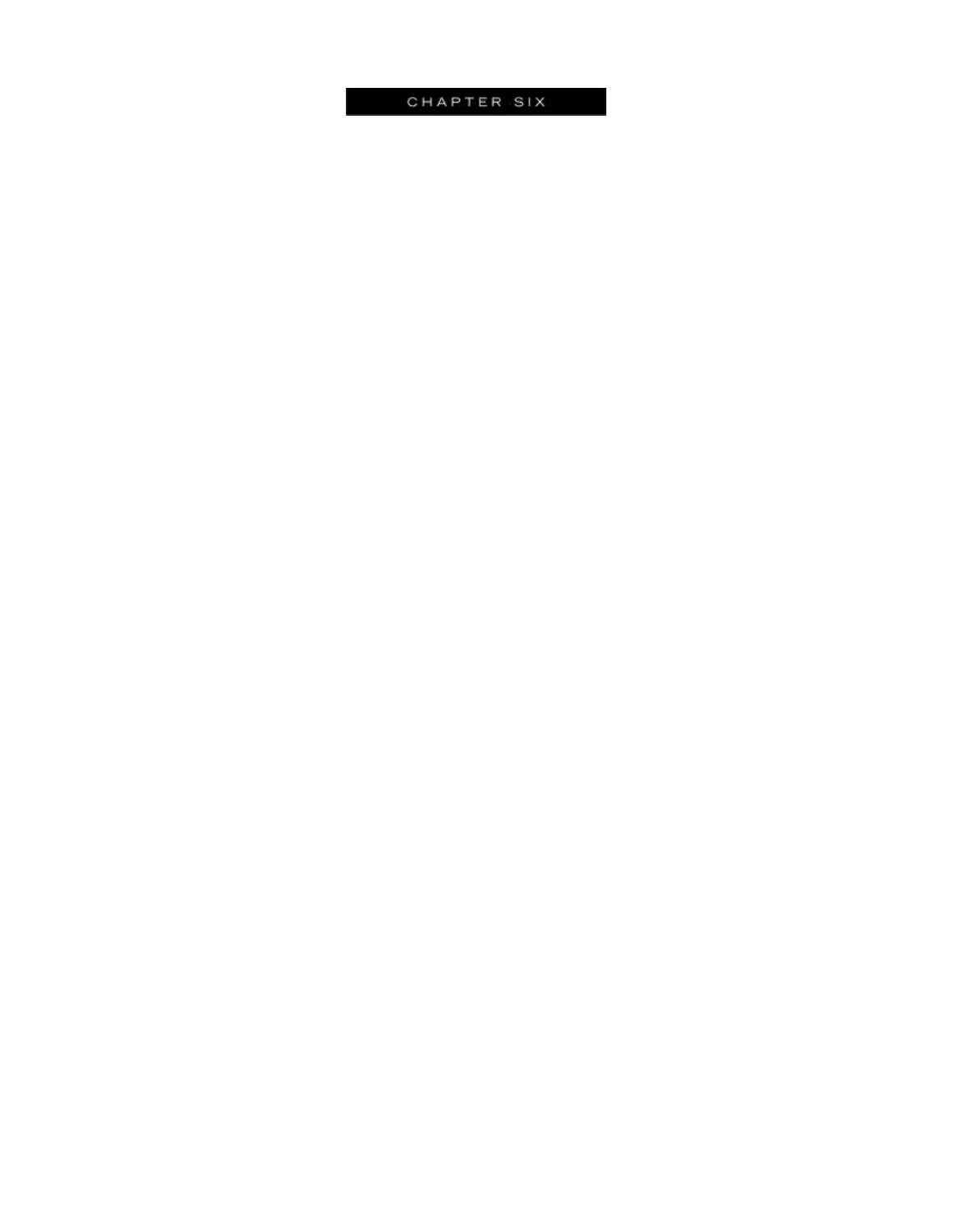# **The Editor**

 $\int_{0}^{\infty}$ The Poes and Maria Clemm went first to a lodging house at Waverly Place, in Greenwich Village, and then later in 1837 moved a few blocks to Carmine Street. A fellow lodger at Waverly Place described Poe as "one of the most courteous, gentlemanly, and intelligent companions I have ever met with;" he added that "I never saw him the least affected with liquor." Yet it was a difficult time, compounded by the fact that in the spring there was a great financial collapse and subsequent panic. In these unpromising circumstances Poe tried to find work as an occasional journalist or reviewer. There is little evidence of any success. Only two of his tales, "Von Jung, the Mystific" and "Siope," were published in this year. The *Messenger* had also given up the serialisation of *The Narrative of Arthur Gordon Pym,* after two instalments. It is not easy to see how Poe and his family survived. It is possible that Mrs. Clemm ran a small boarding house in Carmine Street—a print shows that it would have been just about large enough to accommodate paying guests— but no other sources of income are known. This was a period, after the "crash," when many people literally starved to death. One of the few extant records concerning Poe reveals that, in the winter of 1837, he called at the Northern Dispensary in Greenwich Village to obtain medicine for a severe cold.

It is not surprising, therefore, that at the beginning of 1838 the little family made its way to Philadelphia. Poe had a habit of moving on, wandering from one city to the next in search of good fortune. He never felt at home anywhere.

Philadelphia was built in gridiron fashion and looked like a chessboard stretched out between the rivers Schuylkill and Delaware; it was one of the oldest, and was still the largest, city in the United States. It was booming. It was expanding. But it was not exhilarating. Poe may have considered himself to be a small piece on the board.

The Poes and Maria Clemm lodged once more in a rooming house. They were poor. They may even have been desperate. The landlord reported that they were "literally suffering for want of food" and were "forced to live on bread and molasses for weeks together." They moved to another lodging house a few weeks later, and then at the end of the year moved again. Poe's employment is not known, except for a reference in a letter to "the miserable life of literary drudgery to which I now, with breaking heart, submit." He had obtained some work as a journalistic hack, writing paragraphs and criticisms to order. He was addressing the new Secretary of the Navy, from whom he begged an appointment as a clerk—*"any thing, by sea or land,"* but nothing was forthcoming.

Yet he was writing. He may have moved to Philadelphia precisely because it was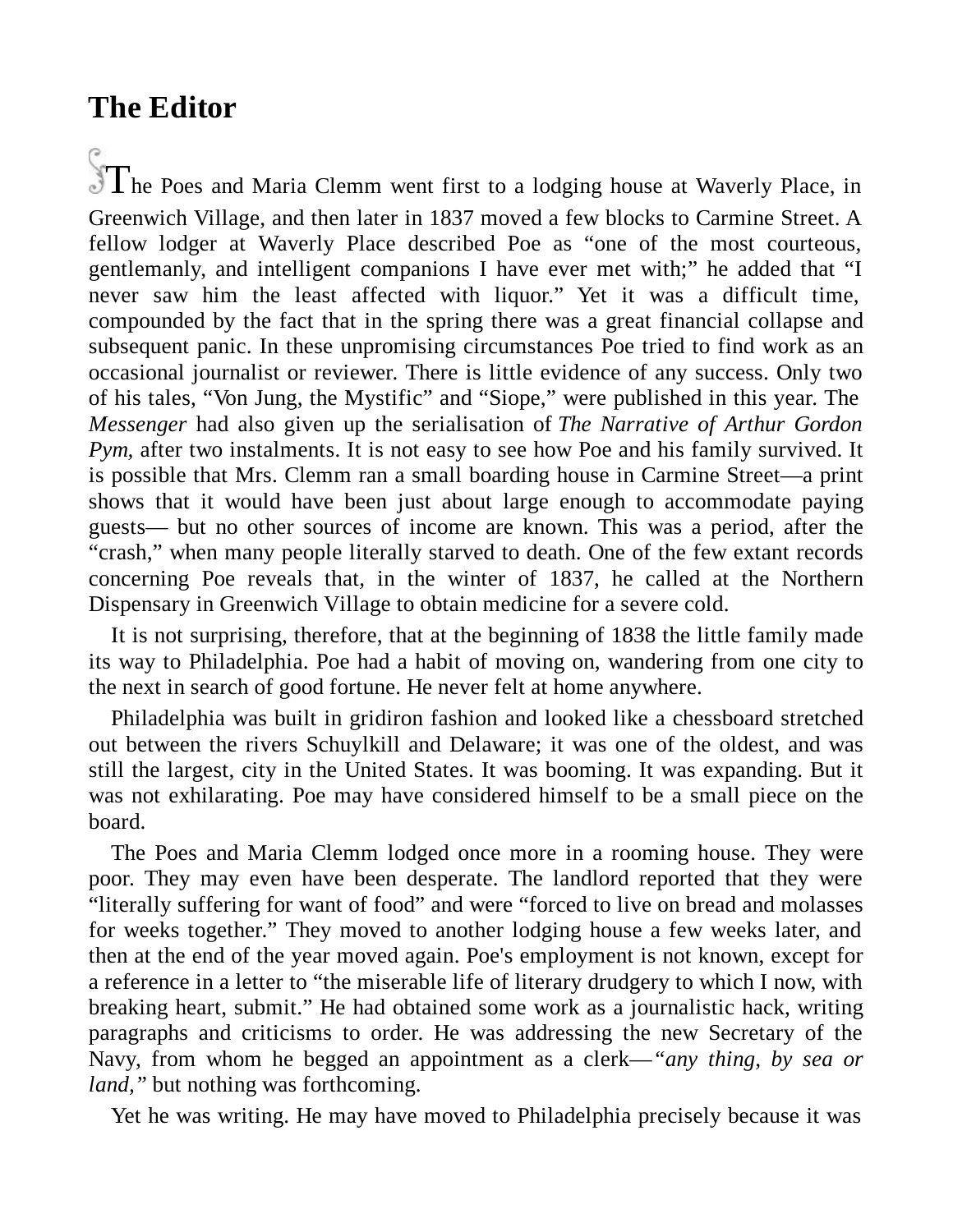still the publishing centre of the country, with journals such as the *Saturday Evening Post* and the *Gentleman's Magazine.* The city also sustained seven daily morning papers and two daily evening papers. But he was not at first successful in finding employment. Some comfort may have been drawn from the publication by the New York firm of Harpers, that summer, of *The Narrative of Arthur Gordon Pym* in volume form. Yet he never seemed much impressed by his first, and last, novel. Two years after its publication he described it as "a very silly book." That was too harsh a verdict. It was a story that certainly strained credulity, filled with what, on the title page, were called "incredible Adventures and Discoveries," but it was possessed by the strange excitement that issued from Poe's own restless and morbid nature. He had also learned from Daniel Defoe's narratives: he tried to maintain the utmost verisimilitude in order to encompass the wildest improbabilities.

The first chapters concern Arthur Gordon Pym's confinement in a crawl space of a ship, between decks, a subject that elicits all the intensity of Poe's own nature. He thrills to, and yet suffers from, the experience of enclosure. His is the poetry of extremity and of morbidity. In succeding chapters Arthur Gordon Pym is the victim of a callous mutiny, is shipwrecked, suffers from famine, is captured by cannibals and generally reduced to a parodic reen-actment of contemporary travellers' adventures. Poe is an artist of the improbable. In one incident Pym attempts to lower himself down a steep precipice, but cannot resist glancing down into the abyss that attracts him; whereupon "my whole soul was pervaded with *a longing to fall;* a desire, a yearning, a passion utterly uncontrollable." This is pure Poe; the unutterable nightmare becomes earnestly wished for. He is the greatest exponent of fantasy fiction in the English language, because he manages to touch upon the most universal or deeply rooted fears. The narrative ends as Pym's boat is drawn towards "the embraces of the cataract," one of the central images of his art. But then there emerges a shrouded being, larger than any human form, whose skin "was of the perfect whiteness of the snow." Poe is drawn to the wildness and mystery of desolation, but he puts no name to it at the end.

The book received what are generally known as "mixed" reviews and was not a financial success. Poe was in such straitened circumstances that he was forced to collude in a slightly shady piece of hack work. He agreed to supply his name, as author, to what was in fact an abbreviated version of a book already in print. *The Conchologist's First Book,* by Edgar A. Poe, was nothing more than a shortened version of Thomas Wyatt's *Manual of Conchology;* Wyatt had hired Poe for the job, because he could not persuade his original publisher to sell an abridgement. It is ironic that it is the only book under Poe's name that ever went into a second edition in his lifetime.

In this year, too, he managed to publish a short story, "Ligeia," in the *American Museum of Literature and the Arts.* It is a tale of metempsychotic horror in which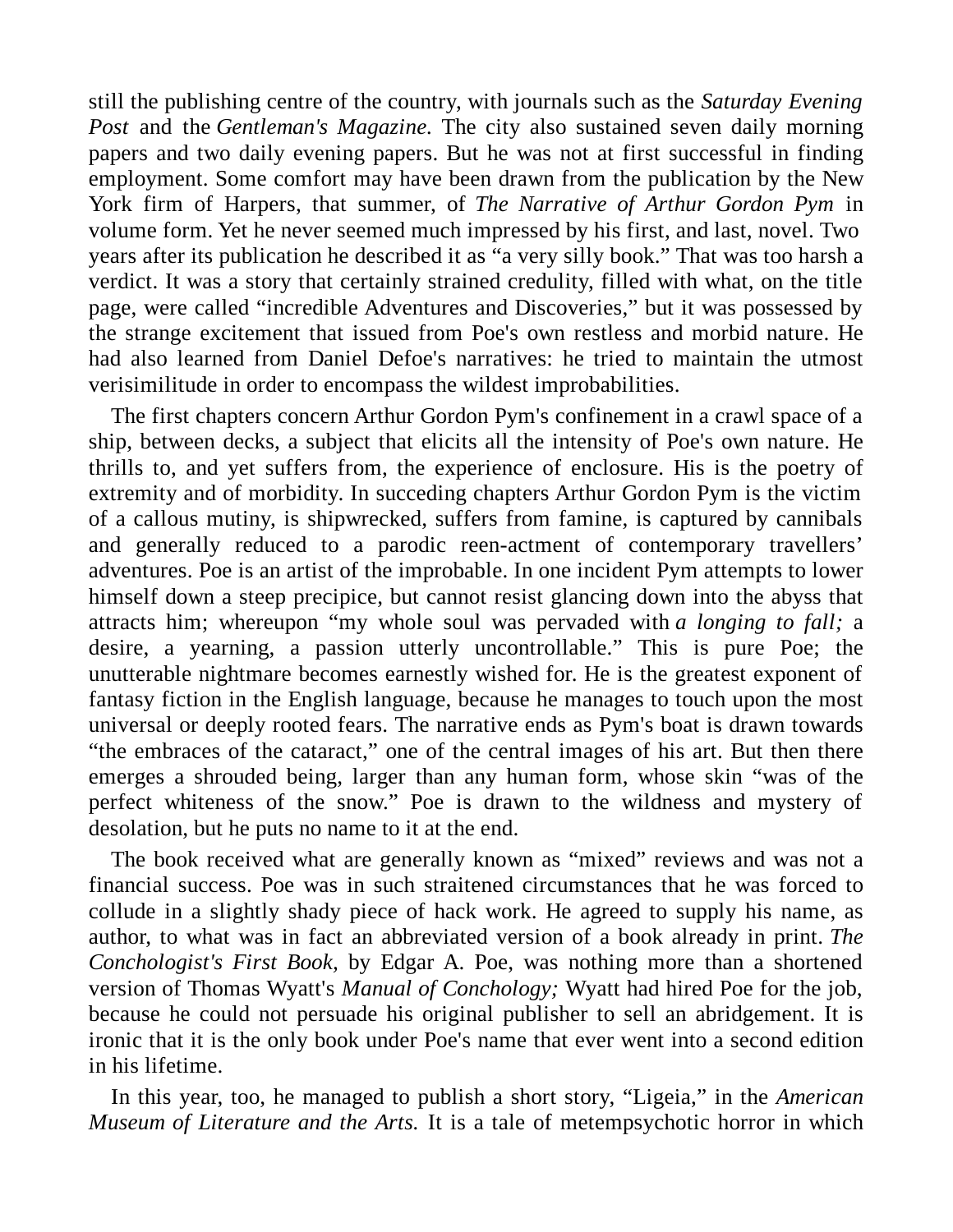the narrator is devoted to a wife, Ligeia, characterised by "gigantic volition" and "immense" erudition. He is preoccupied by her eyes, dark eyes, *"large eyes;"* in fact Poe claimed that the tale was inspired by a dream in which he saw nothing but female eyes. On Ligeia's death the narrator is besieged by "feelings of utter abandonment." This is the leitmotif, if that is the word, of Poe's art. In this bereft state the narrator marries an Englishwoman for whom he has neither affection nor respect. His loathing materially affects the health of his second wife, and after her death Ligeia herself reemerges within the bandages and draperies of the corpse. So he cries aloud, "These are the full, and the black, and the wild eyes—of my lost love —of the lady— of the LADY LIGEIA." The dead are never wholly dead, and Poe comforts himself with these dreams of the revenant. At a later date he described "Ligeia" as "my *best* tale," its excellence lying in his belief that it most clearly and formally enshrined his purpose. He was the most calculating of authors, never to be confused with his disturbed and even psychotic narrators. Poe the writer strived carefully after the most extreme effects.

• • •

By the end of 1838 he professed himself once more to be desperately poor. Only "by making the most painful sacrifices," by his own account, was he able to pay the rent of his previous lodgings. The Poe household had already moved to a smaller house on Sixteenth Street. Yet, in a life apparently governed by chance or haphazard fate, there was relief at hand. In the late spring of 1839 he proposed himself as an editorial assistant on the staff of the *Gentleman's Magazine.* The editor, William E. Burton, replied that "I wish to form some such engagement as that which you have proposed, and know of no one more likely to suit my views than yourself." In his original letter Poe may have outlined his plans for an "ideal" literary journal that might spread its influence over the entire country. Burton then offered the not princely sum of ten dollars a week, assuring Poe that his duties would only consume two hours a day and leave him time for "any other light avocation" he might wish to pursue; "light avocation" may have referred to Poe's own writing. It was not a promising start. Burton himself was an unusual editor. He was an English comic actor, specialising in the Dickensian roles of Micawber and Captain Cuttle, who had travelled to the United States in order to acquire a reputation as a literary man. Poe was later to describe him as a "buffoon."

Poe began by writing for the *Gentleman's Magazine* (sometimes known as *Burton's Magazine* or, more clumsily, *Burton's Gentleman's Magazine)* an acid review of a Baltimore poet, Rufus Dawes, which Burton then refused to publish on the ground of its severity. Poe wrote to Burton in a state of some dejection, to which the editor replied that "the troubles of the world have given a morbid tone to your feelings which it is your duty to discourage." Nevertheless in the following month,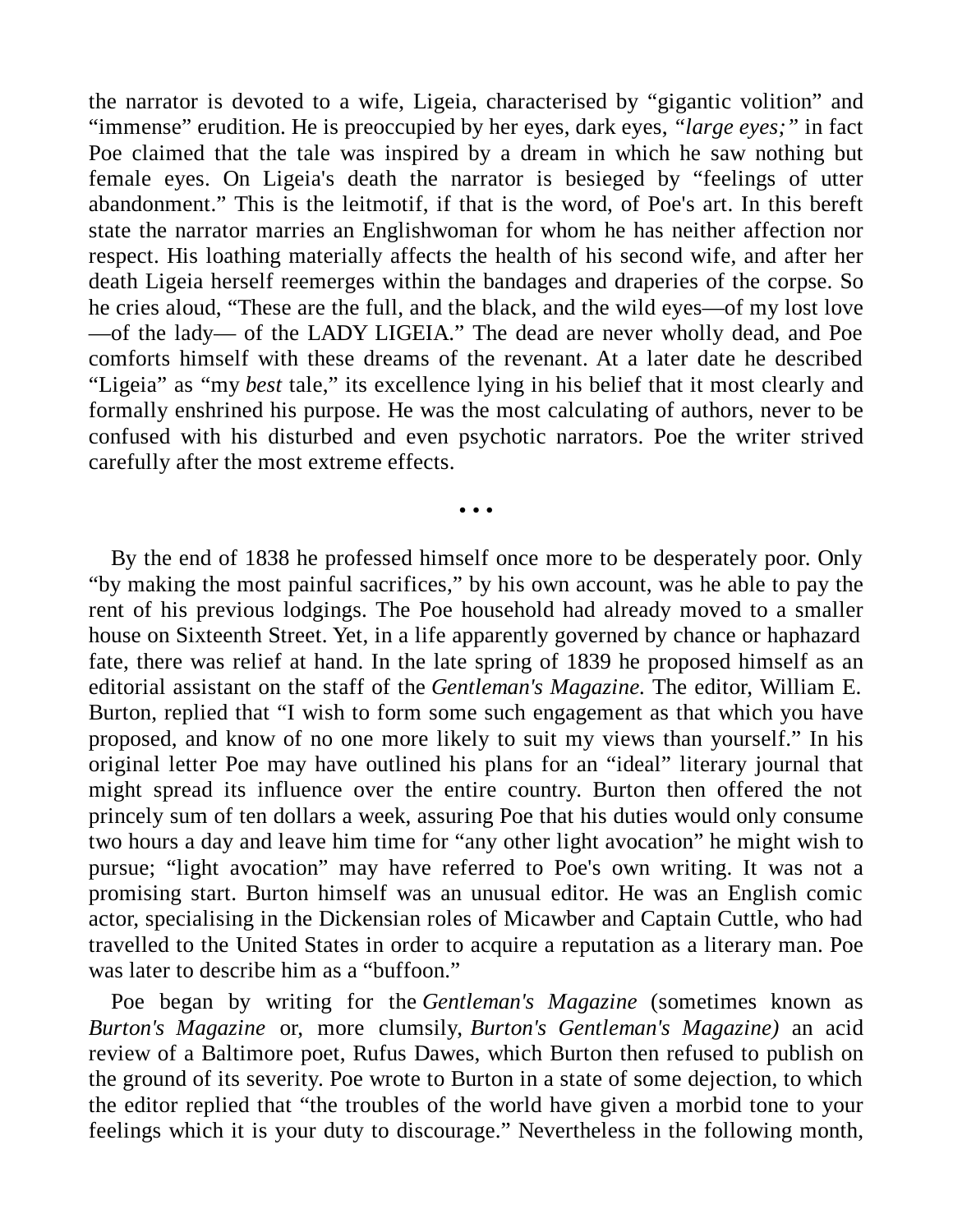June 1839, Poe formally joined the periodical as assistant editor. Thomas Dunn English, a young poet who used to frequent the offices of the magazine, recalled Poe as always "clad in a plain and rather worn suit of black." He noted, too, that "his eyes at that time were large, bright and piercing, his manner easy and refined, and his tone and conversation winning."

His prose was not so "winning," at least to the contemporary writers whom he despised, and he declared that in his reviews "I intend to put up with nothing that I can *put down*." He was aware of his own powers. He was aware of his own genius. To see others ranked before him, and praised where he was castigated, aroused all of his combative fury. He could not bear it. So by degrees he acquired a reputation as a querulous and acerbic critic. Undoubtedly this caused him injury among the *literati* of Boston and New York, but his defiance was another sign of his singularity. He knew, too, that he was disliked. "You speak of 'enemies,' " he wrote to one Baltimore journalist, "—could you give me their names?"

But he was also being praised. An article in the *St. Louis Bulletin* remarked that "there are few writers in this country—take Neal, Irving, and Willis away and we would say *none*—who can compete successfully, in many respects, with Poe." Poe was always avid for approval, and liked to advertise the fact that he had been favourably mentioned. So he wrote to the then editor of the *American Museum,* Joseph Evans Snodgrass, asking him to include this notice in any review of the *Gentleman's Magazine.* On a later occasion he told Snodgrass that Washington Irving himself "has addressed me 2 letters, abounding in high passages of compliment." One contemporary noted that "no man living loved the praises of others better than he did; whenever I happened to communicate to him anything touching his abilities as a writer, his bosom would heave like a troubled sea." For all his apparent pride, he had a deep longing to be applauded and recognised. It might have been part of his orphan status in the world.

He had indeed deserved praise. Some of his finest tales were even now being reproduced in the *Gentleman's Magazine,* among them "The Fall of the House of Usher" and "William Wilson." These stories, together with twenty-three others, were published by Lea and Blanchard at the end of 1839 in two volumes entitled *Tales of the Grotesque and Arabesque.* In a short preface to the collection Poe replied to those critics who accused him of "Germanism" or "gloom." "If in many of my productions terror has been the thesis," he wrote, "I maintain that terror is not of Germany but of the soul."

The story of the soul's "terror" that gained most attention, of course, was "The Fall of the House of Usher." It has become one of the classics of the short story or, rather, of the prose poem. It is one of the reasons why Poe was venerated as a master by writers as diverse as Baudelaire and Maeterlinck. It is a story of unnameable perversities in a house of the mind, a place not of this earth. It is a setting for blood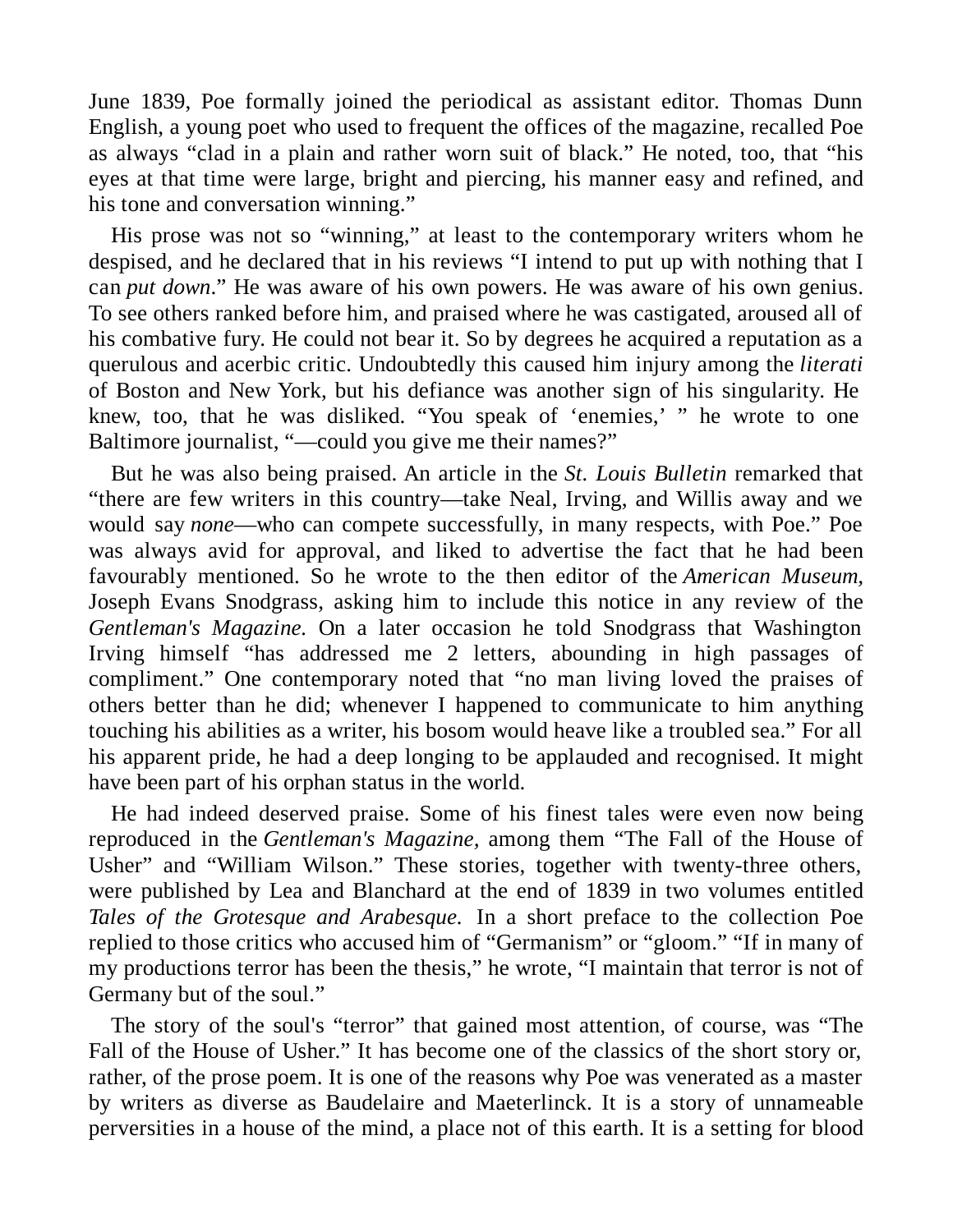and darkness and mystery.

Roderick Usher is the remnant of a dark and decayed race, living within a mansion imbued with "a pestilent and mystic vapour, dull, sluggish, faintly discernible, and leaden-hued." He lives there, in fear and trembling, together with a sister, the Lady Madeline, who suffers from a "severe and long-continued illness" that no physician can remedy. She expires, even while the narrator of the story remains in the house, and Roderick Usher determines to preserve her corpse for two weeks in one of the vaults within the walls of the ancient mansion. There then follow scenes of turbulence and clangour, in which can be discerned a "most unusual screaming or grating sound." It is the Lady Madeline rising from her interment, emaciated and bloody in her shroud. She has been prematurely buried, but, on seeing her brother, she dies and pulls him down with her on the floor. Thereupon the narrator flees. The house itself is riven and falls into a dark tarn or meer pool beside it, organic and inorganic life dissolving one with another. The morbid and obsessional material here, worked over with infinite finesse, is susceptible to various interpretations, psychic or psychotic. That is why it has endured.

There were many reviewers who derided the material of *Tales* as "slipshod" or "trash," but there were also others who noticed the uniqueness of Poe's prose writing. The commentator in the *American Museum,* for example, believed that the "impress of genius is marked upon them all," and the reviewer of *Alexander's Weekly Messenger* concluded that Poe "has placed himself in the foremost rank of American writers;" the *Saturday Courier* compared him to Coleridge. It is sometimes asserted that Poe was isolated and neglected throughout his writing career. But that is emphatically not the case. He was praised, and celebrated, in many quarters. He was in his own lifetime considered to be one of the most important American writers. That recognition, however, did not mean that he was to be spared a life of poverty and deprivation.

He was given no payment for the newly published *Tales,* for example, and had to be content with a few copies for his own distribution. Nor did the two volumes sell well, and the publishers, two years later, informed Poe that they had not yet "got through" the edition of 750 copies.

Poverty obliged the Poe household once more to move, but in the right direction. They decamped from Sixteenth Street to a three-storey brick house close to the Schuylkill River. It was at the other end of the town, and was a cheaper rent. But Poe felt freer by rivers; he could still swim, and he enjoyed boating expeditions. He often floated on the river, in a small craft, lost within a waking dream. Mrs. Clemm was busy about the housework, and Virginia tended to the garden.

But if this was a refuge from the world, it was not an inviolable one. Thomas Dunn English recalled that "I was passing along the street one night on my way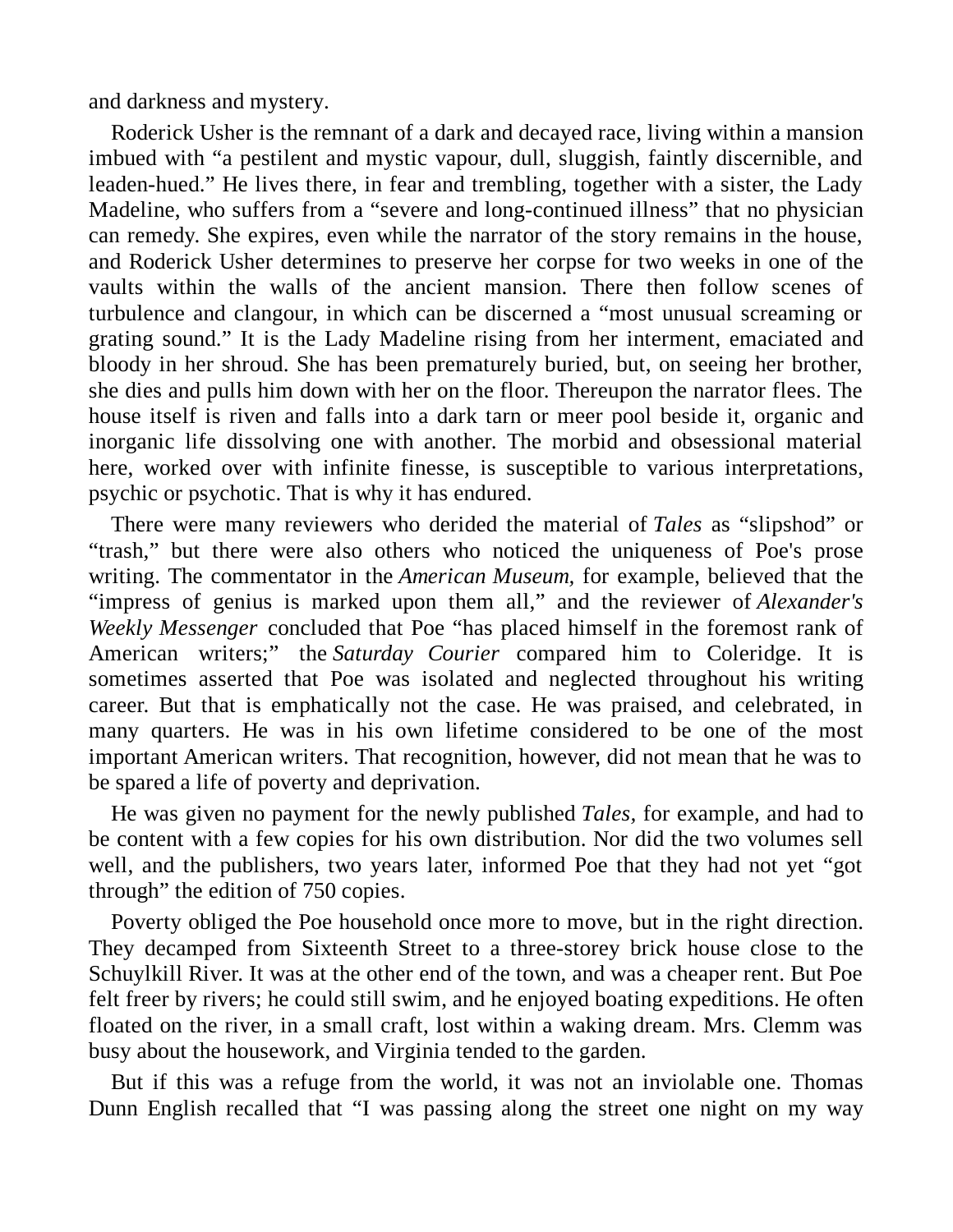homeward, when I saw someone struggling in a vain attempt to raise himself from the gutter. Supposing the person had tripped and fallen, I bent forward and assisted him to arise. I found it was Poe." English volunteered to assist him home, a wayward progress as a result of Poe's "apparent desire to survey the sidewalk by a series of triangles." Charles Dickens described Philadelphia as "a handsome city, but distractingly regular. After walking about it for an hour or two, I felt that I would have given the world for a crooked street." Poe found his own way of making straight roads crooked.

When eventually Poe and English arrived, Maria Clemm opened the door and cried out, "You make Eddie drunk, and then you bring him home." Poe did not return to the office for two or three days and, when next he saw English, "he was heartily ashamed of the matter." He assured English that it was an "unusual thing" and would never occur again. Several weeks later, however, English learned that Poe had been "found gloriously drunk in the street after nightfall." He did not drink regularly, in other words, but, when he did, he could not stop. The red mist fell upon him. There are reports, too, that he was getting into "bad company." These were no doubt the printers and hack journalists and poetasters who frequented the offices of the local journals. Poe's employer, William Burton, was becoming steadily disenchanted with his assistant editor, and complained to anyone who would listen that Poe had been getting drunk when he should have been working.

Burton was in any case losing interest in the magazine. He was engaged in the construction in Philadelphia of a grandly named National Theatre, and in May 1840 he advertised the *Gentleman's Magazine* for sale. Poe, learning of his intentions, decided to announce the imminent arrival of his own journal under his own editorship.

The separation of owner and assistant editor was inevitable. At the end of the month Poe was dismissed from the *Gentleman's Magazine;* or, rather, he claimed that he had retired "in uncontrollable disgust" at Burton's "chicanery, arrogance, ignorance and brutality." He had been writing a serial of adventure for the magazine, "The Journal of Julius Rodman," but he broke it off practically in mid-sentence. It remained unfinished. In the pages of the *Gentleman's Magazine* itself Burton retaliated by printing an apologetic letter to a subscriber whose name had been "erased from our list by the person whose 'infirmities' have caused us much annoyance." In turn Poe described Burton as a "felon" as well as a "buffoon." A brief partnership had once more ended in disaster.

Poe was serious, however, about the alternative journal under his own editorship. He had been contemplating the idea for some time, and in June he composed a prospectus for what he entitled the *Penn Magazine;* the name was a pun on "pen" and the abbreviation of Pennsylvania. He anticipated the "versatility, originality and pungency" of its contributions; he declared that it would soon become known as a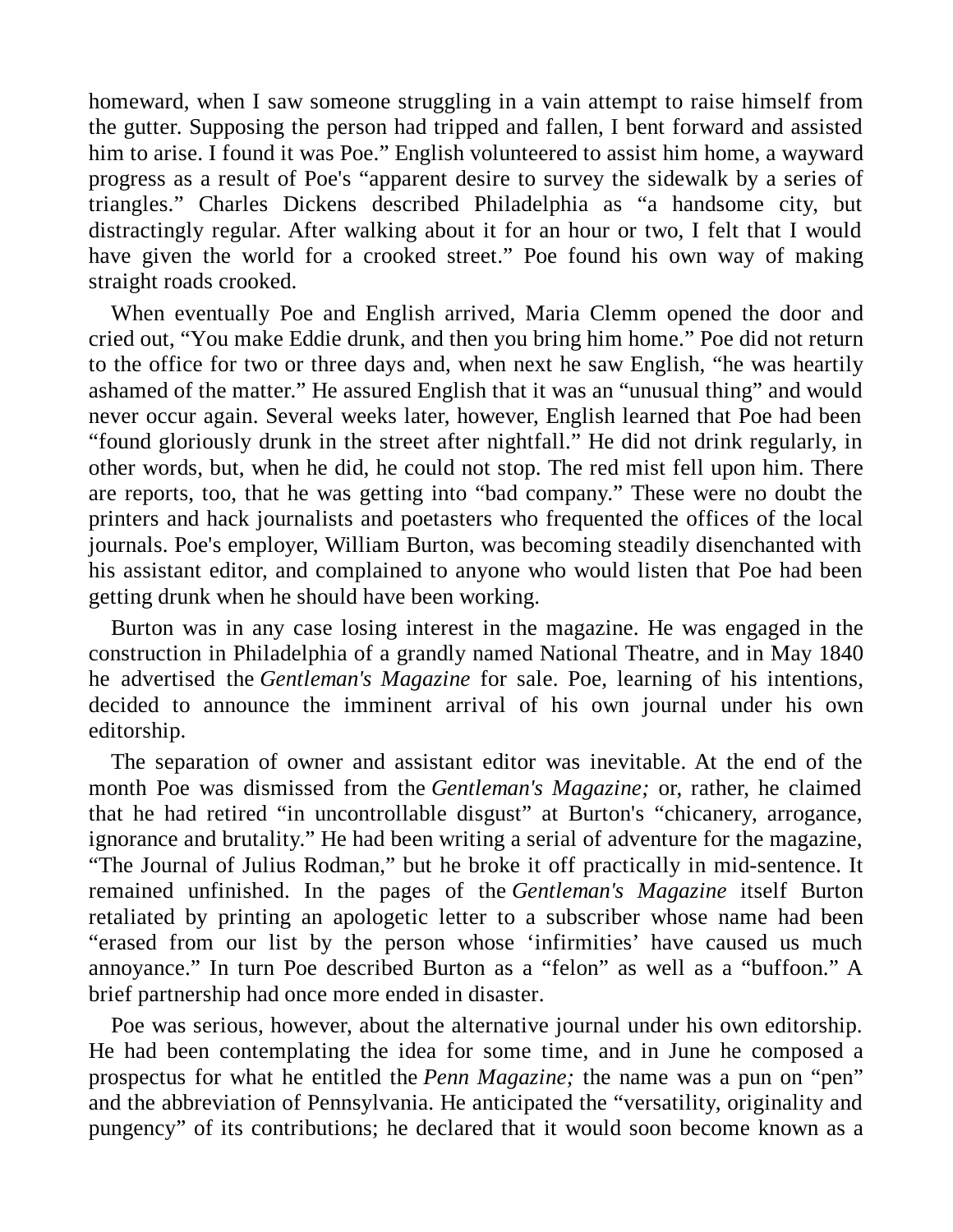periodical "where may be found, at all times, and upon all subjects, an honest and a fearless opinion;" it would belong "to the loftiest regions of literature." And it would cost five dollars per annum. He was convinced that it would make his fortune, and at one stroke remove him from the importunities of any employer. He was sure of his ability to reshape or to reformulate American letters.

Almost at once he began to write to editors, publishers, and journalists in the hope of acquiring a subscription list. He wanted to gather five hundred names by the beginning of December, thus putting his enterprise on a secure foundation. He even wrote to other members of the Poe family in search of financial contributions. He was also gathering material for the first number, which he confidently predicted would be ready by the beginning of 1841. Yet his ambitions, at this stage, outran his achievement. He found the preliminary work "difficult and most arduous," and towards the end of the year he contracted some unspecified ailment that consigned him to bed for a month. This "severe illness," as he called it, effectively delayed his plans for publication. He altered the date of the first issue from January to March 1841. But then in February there was another financial crash or panic in which the major banks in Philadelphia, and the South, were forced to close their doors. It was the worst possible moment for Poe's venture. It collapsed. It was a part of the ill fortune that followed him everywhere.

So how was he now to live? In a life of unrest and poverty he depended upon the merest chance to rescue his family from devastation. That chance returned in the shape of the erstwhile *Gentleman's Magazine.* William Burton had sold the journal to a young lawyer from Philadelphia, George Rex Graham. Graham promptly changed the title to *Graham's Lady's and Gentleman's Magazine,* but, with little journalistic or literary experience, he needed someone to assist him. Burton himself might have recommended the assistant editor whom he had fired eight months previously. Animosities, in this world, rarely endured for long. And so, in the spring of 1841, Graham offered Poe a salary of eight hundred dollars a year as editor of the book reviews. Poe accepted immediately—with "great pleasure," as he put it—and once more set to work on another's behalf.

A somewhat sentimental and saccharine affair, with well-meaning verses and tame "thrillers" and illustrations of pets and children, it was not the ideal literary journal of his prospectus. Yet Poe dismissed any misgivings he might have felt, and over the next two years published in its pages some nine new stories, fifty-one reviews, and fifteen essays. Here appeared, for example, "The Murders in the Rue Morgue" and "A Descent into the Maelstrom."

He considered it a temporary appointment, however, designed to shield him from immediate hardship. Just five months after accepting the post he was actively seeking a clerkship in a political office in Washington. The intermediary was Frederick W. Thomas, whom he had met a year before at a convention in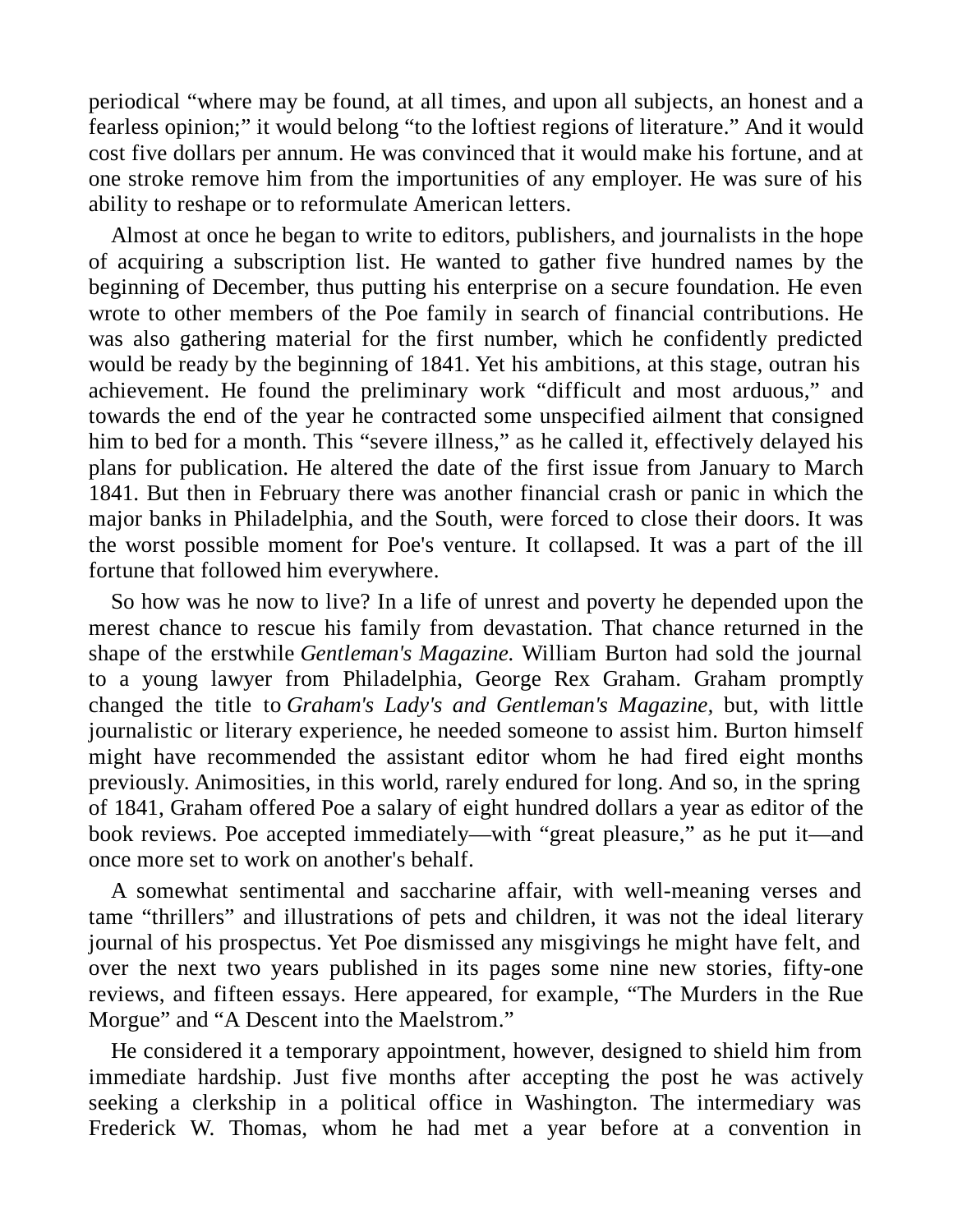Philadelphia. Thomas was a novelist and journalist who had known Poe's brother, Henry; he also drank a great deal, and had aspirations to literary fame. So a friendship was formed. Thomas was in fact one of the few close friends Poe ever made. Thomas had acquired a sinecure in Washington, sifting through applications to the department of the Treasury, and he held out to Poe the prospect of similar employment. Poe wrote back enthusiastically. He was "really serious about the office." He confided to Thomas that "notwithstanding Graham's unceasing civility, and real kindness, I feel more & more disgusted with my situation." He was a hired hand on a mediocre publication.

Yet he was earning the largest income he had so far enjoyed. He told one acquaintance that "I am temperate even to rigor," and for the first time in his adult life he was free of debt. He purchased some unaccustomed luxuries, including a four-poster bed, a porcelain dinner service, and, for Virginia, a piano and a harp. He attended literary dinners, mingling with other authors and other publishers, and was also a frequent visitor at Graham's own table. It is reported that Maria Clemm would wait in Graham's kitchen, with the express purpose of keeping Poe from excessive drinking and of accompanying him home.

The hope of a Washington post, like all of Poe's aspirations, came to nothing. But, in the autumn of 1841, he reached an agreement with Graham to stay at his editorial post through the following year. There is every reason why Graham would wish him to continue. The circulation of the periodical had climbed from five thousand to twenty-five thousand, and that rise had more than a little to do with the publication of Poe's tales and reviews. Through his agency *Graham's Magazine,* as it was universally called, would soon become the largest selling monthly magazine in America.

Poe once described himself as "essentially a Magazinist," and, in certain respects, he did have the sensibility of a journalist. He had an eye for effect, a predilection for novelty, an interest in contemporary crazes such as phrenology and ballooning, and a shrewd notion of the public taste for "sensation." He wrote to one correspondent that the whole tendency of the age was towards magazine literature—"to the curt, the terse, the well timed, and the readily diffused, in preference to the old forms of the verbose and ponderous …" It might almost be a definition of his fiction. He was always in the marketplace.

After Poe's death, Graham wrote a tribute to him in which he described him as "punctual and unwearied in his industry—*and the soul of honor,* in all his transactions … He kept his accounts, small as they were, with the accuracy of a banker." He also extolled him as a "polished gentleman" and a "devoted husband," even in "his high-hearted struggle with adverse fate." Graham left a small detail that helps to explain the nature of the Poe household: "What he received from me in regular monthly instalments, went di-rectly into the hands of his mother-in-law …"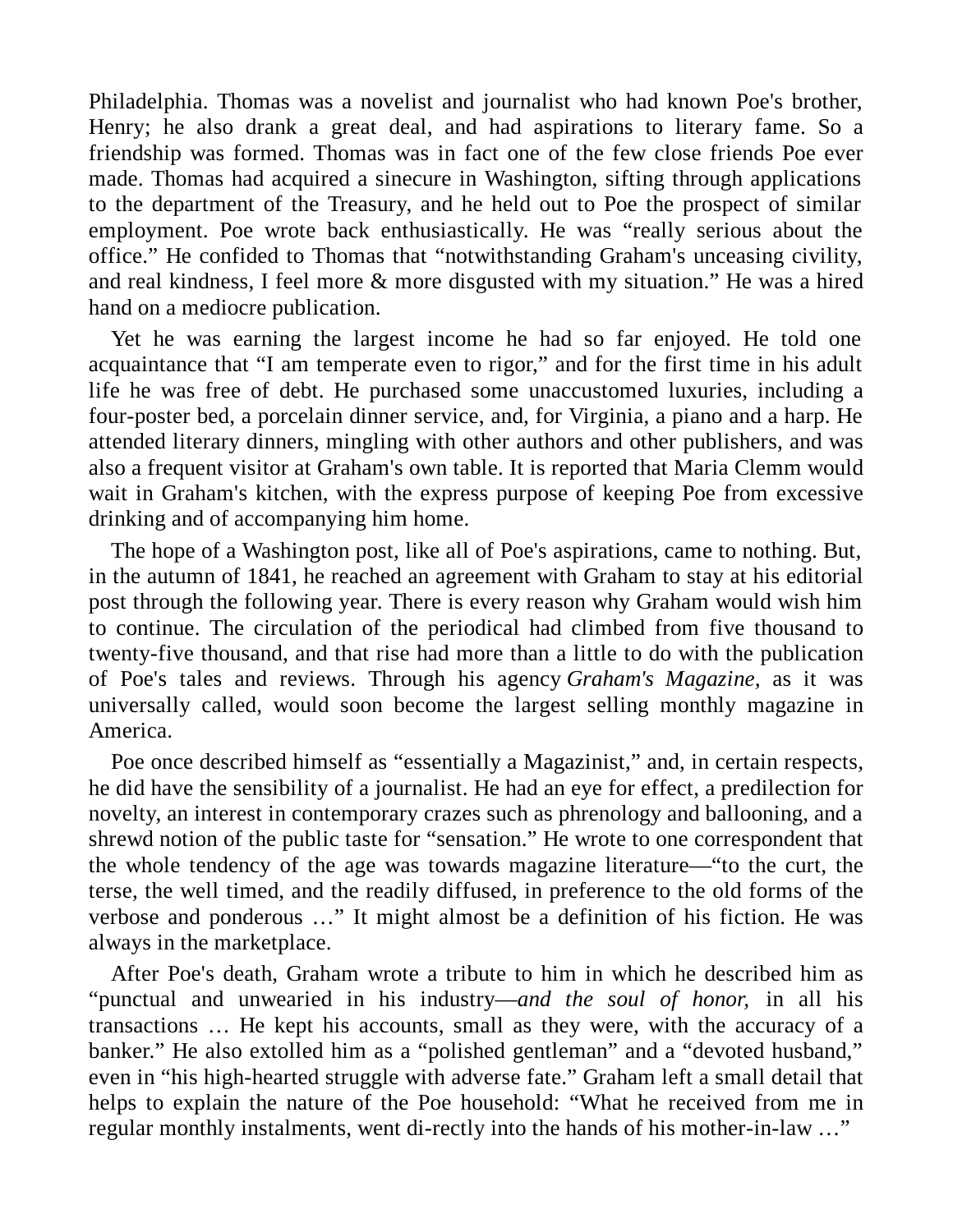Poe believed now that he had written enough new tales, in *Graham's Magazine* and elsewhere, to offer an expanded volume of them to Lea and Blanchard. He wished it to be called *Phantasy Pieces* and would include the tales already published by that firm under the title of *Tales of the Grotesque and Arabesque,* as well as eight more recently written tales. Lea and Blanchard refused the offer, on the grounds that they still had unsold stock of the previous publication.

Among the rejected tales was "The Murders in the Rue Morgue," which in later years was hailed as the harbinger of the modern detective story. It was fashioned around the character of C. Auguste Dupin, the French detective who resolves the most grotesque or ambiguous crimes with the keen logic of calculation. Dupin might be a version of his author. Poe prided himself on his intimacy with the secrets of cryptography, and successfully resolved the most apparently insoluble or enigmatic codes. He even started a series of papers in *Graham's Magazine* in which he challenged all exponents of "secret messages." He loved the idea of unravelling secret writings, of saying the un-sayable. Could the idea of the secret also be related to the mystery of his father's disappearance and of his mother's supposed disgrace? He boasted to a friend that "nothing intelligible can be written which, with time, I cannot decipher." And so it proved.

He said that "the *highest* order of the imaginative intellect is always preeminently mathematical" and that genius itself consisted of "method." But the assumption of analysis and calculation was in part artificial: he confessed that the power of his studies lay in their *"air* of method."

Poe evinced another form of calculation, too. He was often very sly, or subtle, in his dealing with other people. He was a great calculator in human relationships, ever watchful of himself and of others. He strove after certain effects with the brilliant ease of a born manipulator. In one letter he confessed that "the peevishness was all 'put on' as a part of my argument—of my plan:—so was the 'indignation' with which I wound up." Yet there is something almost childlike about this trait in his character. He suffered agonies after any drinking bout, in part because he hated the sensation of losing all sense of calculation.

Many of his most successful stories are, therefore, "tales of ratiocination." The word "detective" was not coined until 1843. Dupin is, perhaps, the first. As such he is the forerunner of such diverse "ratiocinators" as Sherlock Holmes and Father Brown. As Arthur Conan Doyle put it, Poe "was father of the detective tale, and covered its limits so completely I fail to see how his followers can find ground to call their own." Dupin is a bachelor, with an amanuensis who records the details of his investigation; he has only a provisional contact with the police, who come to solicit his help with the crimes they cannot solve. In "The Murders in the Rue Morgue," these concern the gruesome murders of a mother and young daughter. But Dupin subjects these events to impersonal and objective analysis. He is the Newton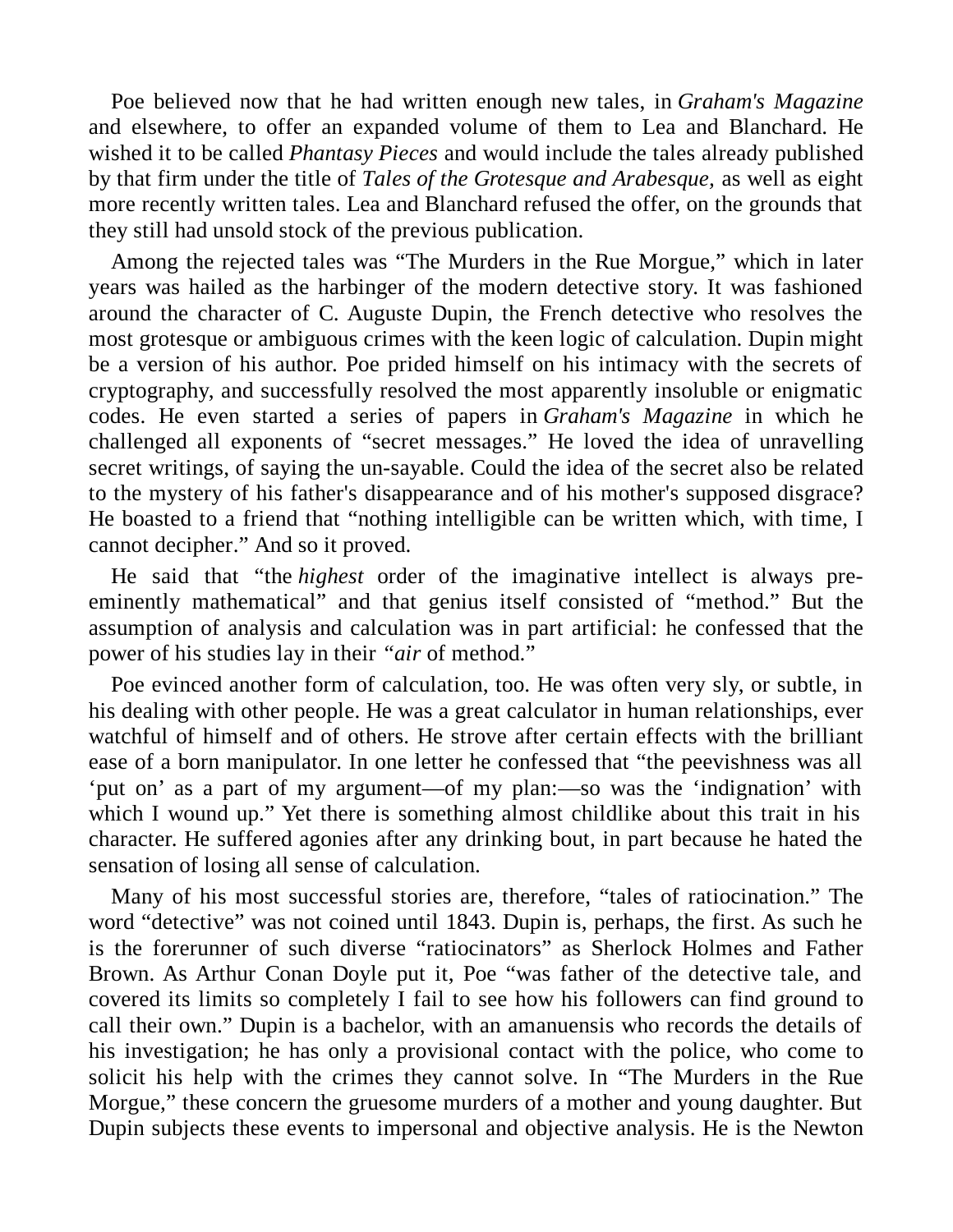of the criminal world. Through a process of deduction and elimination Dupin comes to the conclusion that the perpetrator was not a human being at all. So he sets a trap. Poe described the story as "something in a new key."

One of the other stories of this period, "Eleanora," has a curious resonance in Poe's life. The narrator, Pyrros, has married his fifteen-year-old cousin. "We lived all alone, knowing nothing of the world without the valley—I, and my cousin, and her mother." This is an image of Poe's own existence, of course, but in his imagination events take a fatal turn. The young bride dies of consumption. Before her death she wrings a promise from Pyrros that he will never love another woman. But, in that, he proves false to her. The rest of the story is not important, with its maladroit "happy ending," but there was another and more immediate parallel. A few months after this story was composed, Virginia herself succumbed to the first stages of consumption.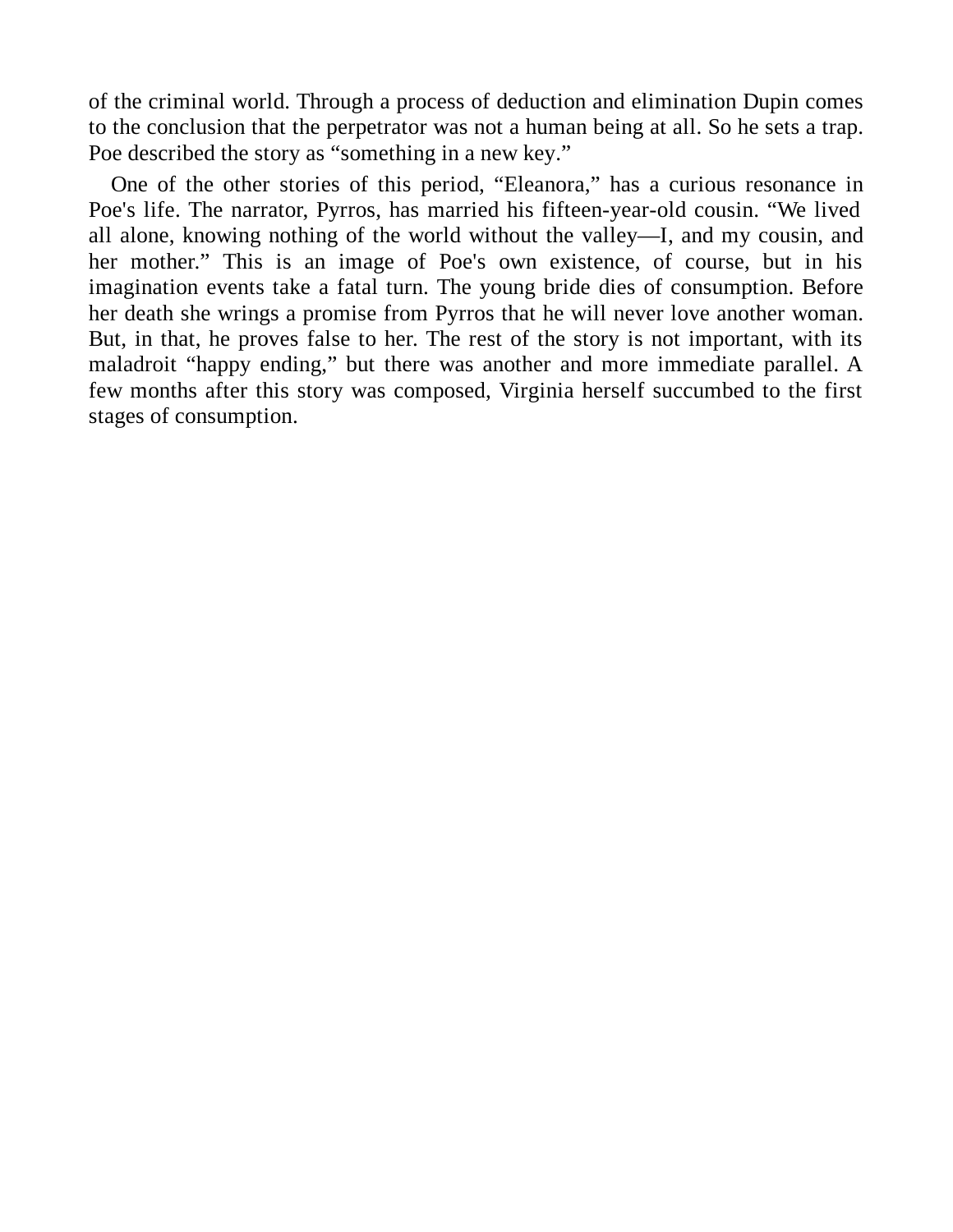### CHAPTER SEVEN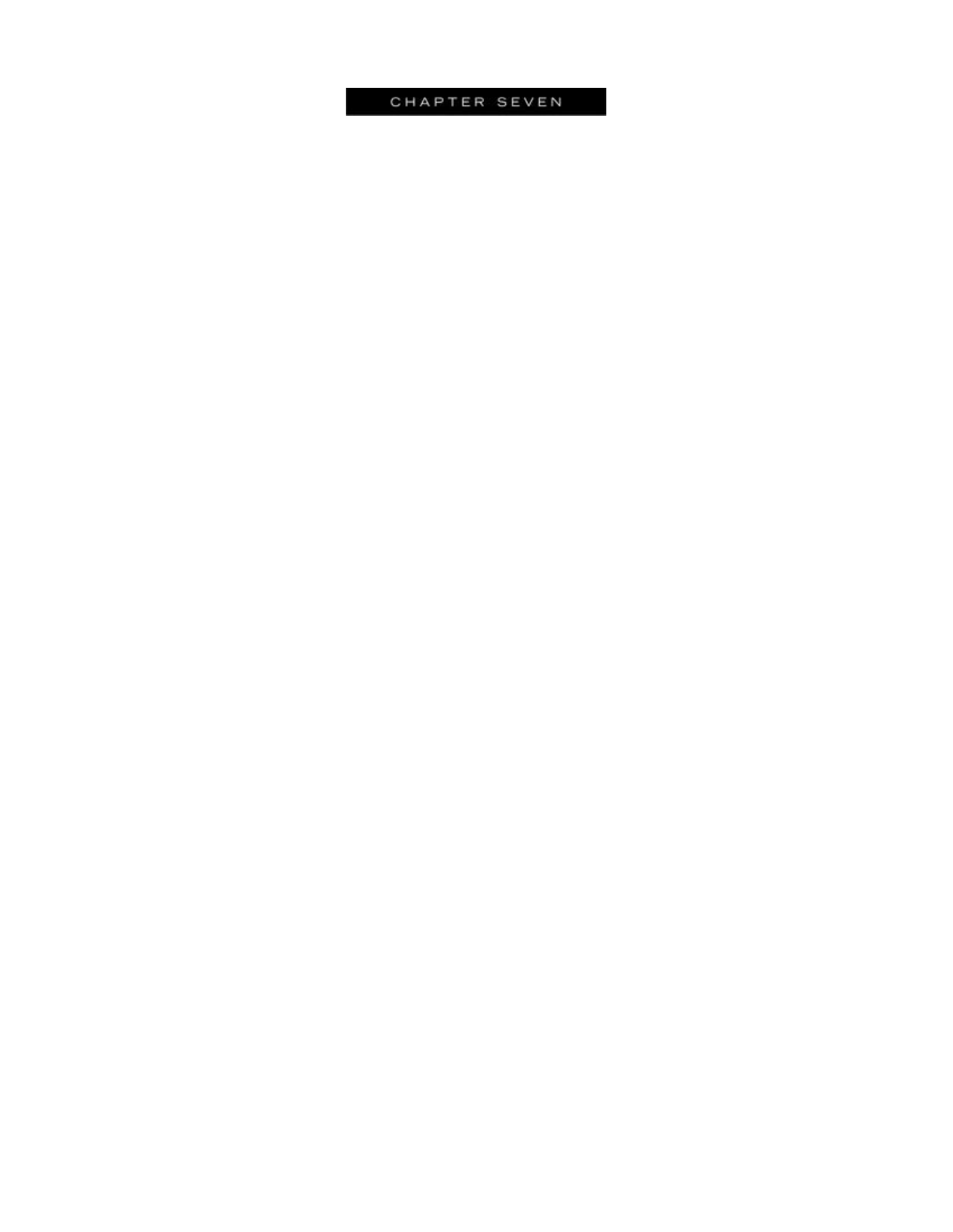# **The Man Who Never Smiled**

 $\prod$ n the middle of January 1842, Virginia Poe had been singing at the piano, one of her favourite pastimes, when she stopped suddenly; she began coughing up blood. Poe considered it to be the rupture of a blood vessel, but the effusion is more likely to have been from her weakened lungs.

After the irruption she required the utmost attention, but circumstances were far from ideal for the care of an invalid. One neighbour reported that she was obliged to lie in a narrow bed, in a tiny bedroom with a ceiling so low that her head almost touched it; here she suffered, hardly able to breathe. But no one dared to mention the cramped surroundings to Poe, who had become "oversensitive and irritable;" "quick as steel and flint" said one who knew him in those days. Graham recalled that he would hover about his wife's bed, alert to every tremor and cough with "a shudder, a heart-chill that was visible." And he would not allow a word about the danger of her dying—"the mention of it drove him wild."

Yet he still wrote about death endlessly. In "Life in Death," a painter wishes to portray his young bride; but, in the turret room which is his studio, she pines and sickens to death. By painting her, he kills her. In the same year Poe wrote "The Masque of the Red Death," a story of death and pestilence in which "blood was its Avatar and its seal—the redness and the horror of blood." He wrote "The Mystery of Marie Roget," in which a young girl is murdered by person or persons unknown. He wrote "The Tell-Tale Heart," a story of intolerable intensity told by a maniac; this close and almost suffocating narrative concludes with a cry of terror, "here, here! it is the beating of his hideous heart!" In this same year, too, he wrote "Lenore," an encomium upon a young woman and "A dirge for her the doubly dead in that she died so young."

He wandered about the streets for hours, in despair, until Mrs. Clemm became so alarmed by his absence that she would leave the house in search of him. At this time, too, he began once more to drink. In periods of the utmost distress and anxiety, it was for him the natural course. No force on earth could have prevented him. Of Virginia he wrote that "at each accession of the disorder I loved her more dearly and clung to her life with more desperate pertinacity." But then "I became insane, with long intervals of horrible sanity. During these fits of absolute unconsciousness, I drank—God only knows how often or how much." He related the drink to the insanity, but it is more likely that the temporary insanity emerged from the drink. He had an unusually nervous constitution, and any assault upon it had dangerous consequences.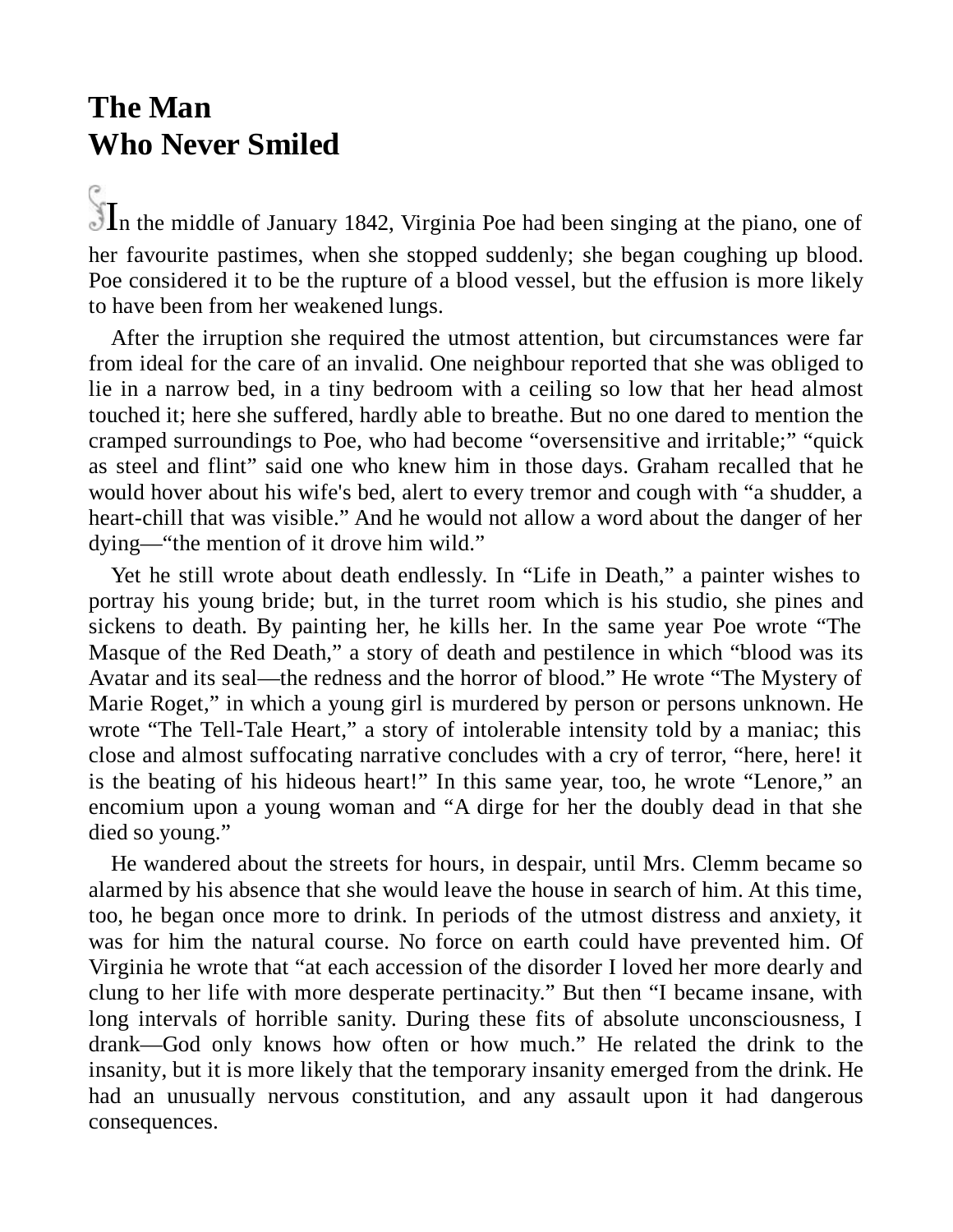In the spring of 1842 he resigned from *Graham's,* on the apparent grounds of his "disgust with the namby-pamby character of the Magazine … I allude to the contemptible pictures, fashion-plates, music and love tales." But the real reasons lie deeper. He had once more become "irregular" in his editorial habits. He and a colleague had quarrelled violently, no doubt when Poe was in drink. Then, after one forced absence of some days, he returned to the office only to find someone else occupying his chair. He had no choice but to leave. He would not willingly have forfeited an annual income of eight hundred dollars.

He told one acquaintance in a letter that in any case "the state of my mind" had forced him to abandon "all mental exertion." His wife's illness, his own ill health and poverty "have nearly driven me to distraction. My only hope of relief is the 'Bankrupt Act'… but the struggle to keep up has, at length, entirely ruined me." In the last sentences of this letter he wrote that "Mrs. Poe is again dangerously ill with haemorrhage from the lungs. It is folly to hope." It seemed that the world was closing in around him; nothing but darkness lay ahead of him. It was in this period that he wrote "The Pit and the Pendulum." Yet, against all the odds, he did hope. He hoped to obtain a clerkship in the Customs House at Philadelphia, again through the agency of Thomas. He hoped to revive the plans for his own journal, the *Penn Magazine.*

There was one curious incident, however, in the early summer of 1842 that throws a different light upon his high expectations. Poe had decided to travel to New York in order to find journalistic work, and to contact publishers likely to look favourably upon a new collection of his stories. But he drank himself into a state of inanition. He decided, in that condition, to call upon the old friend or "sweetheart" he had known in Baltimore eleven years before; Mary Devereaux, or "Baltimore Mary" as he called her in memory of happier times, had now become Mrs. Jennings. He had forgotten where she lived in Jersey City, and spent many hours crossing and recrossing the Hudson River on the ferry, accosting strangers and asking for her address. Eventually, by some miracle, he obtained it. He was fleeing from a sick wife to a young woman, one to whom he may once have been unofficially engaged. He was seeking some comfort, some recompense, in the memory of an earlier affection.

His unexpected arrival caused something of a commotion, and Mary recalled that "we saw he was on one of his sprees, and he had been away from home for several days." He was, in other words, disoriented and dirty and dishevelled. He reproached his hostess for her marriage, saying that in truth she loved him only. This is an odd remark, from a man whose own wife was fatally ill. He asked Mary to sing and play the piano, meanwhile becoming "excited in conversation." Poe then minced up some radishes with such fury that pieces of them flew about the room. He drank a cup of tea, and departed.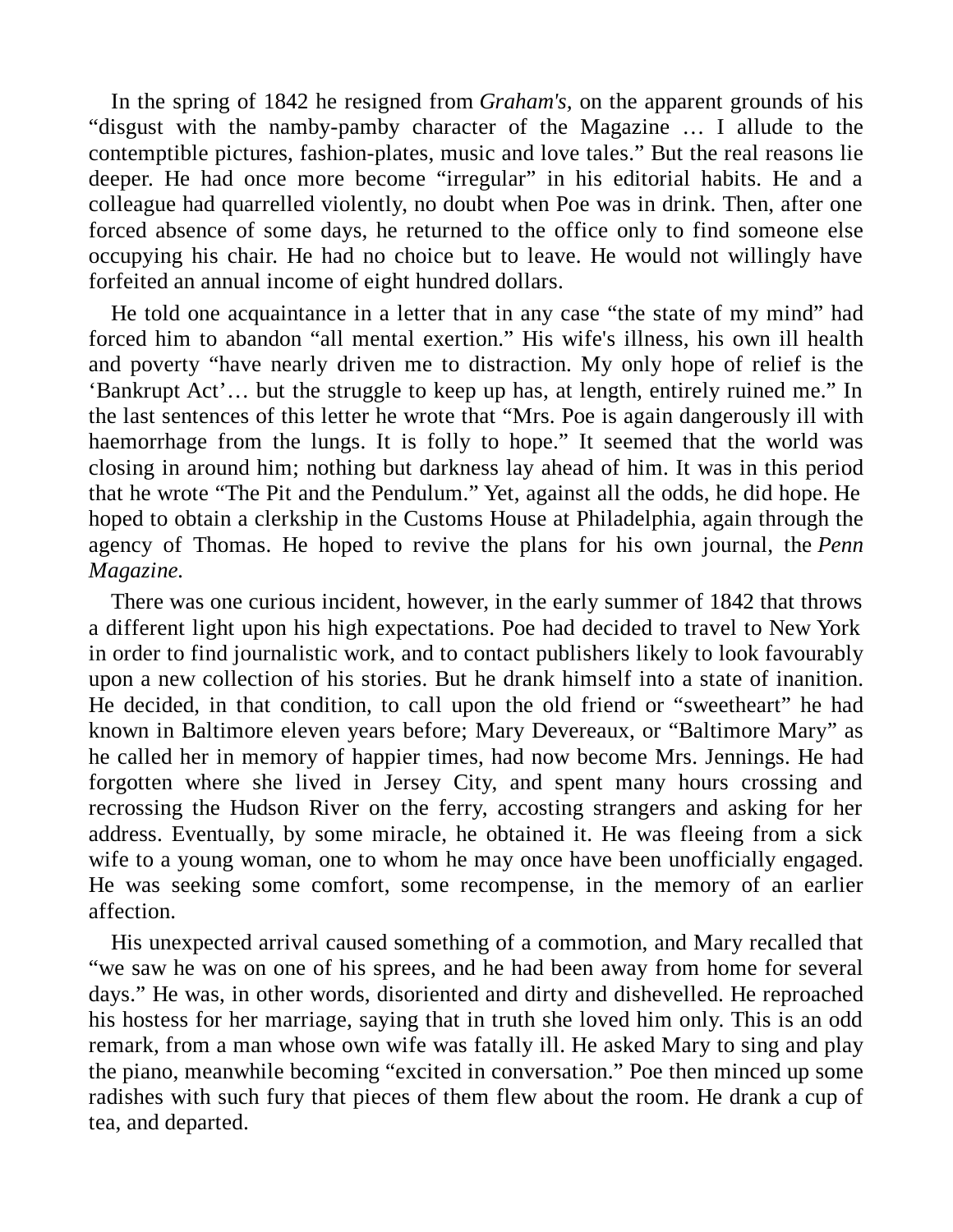Several days later Maria Clemm arrived at the same house, desperately looking for "Eddie dear." According to Mary, "a search was made, and he was finally found in the woods on the outskirts of Jersey City, wandering about like a crazy man." The story may have been elaborated, but the gist seems authentic enough. No one could have made up the detail about the radishes.

• • •

He visited New York on another occasion, when again he became incapacitated by drink. He wrote an apologetic letter to a friend there, asking him to be "kind enough to put the best possible interpretation upon my behaviour while in N-York? You must have conceived a *queer* idea of me—but the simple truth is that Wallace [a poet] would insist upon *the juleps,* and I knew not what I was either doing or saying." It was his habit to blame others for the extent of his drinking. It was, perhaps, the only way he could make sense of it.

By the following year the news of his drinking had become part of the gossip of Philadelphia. An acquaintance of his from Baltimore days, Lambert Wilmer, told a mutual friend that "he is going headlong to destruction, moral, physical and intellectual." Poe was in such straitened circumstances that he was offering his latest tale, "The Mystery of Marie Roget," at a low price to both the Boston *Notion* and the *Baltimore Saturday Visiter.* The loss of any regular income had consigned the Poe household to a state of real distress. They moved to a smaller house on the outskirts of Philadelphia, where Frederick Thomas visited them in the autumn of 1842. He noticed that "everything about the place wore an air of pecuniary want" and that "there was delay and evident difficulty in procuring the meal." Maria Clemm and Virginia expressed the wish to Thomas that "Eddie" might obtain some kind of steady work, but "I was not long in observing with deep regret that he had fallen again into habits of intemperance." They made an arrangement to meet the following day, but Poe did not keep the appointment; he wrote later to say that he had fallen ill. It was his usual excuse.

He was still actively pursuing the position of clerk in the Customs House at Philadelphia. He believed the post to be assured but, as so often in his life, his hopes were raised "only to be dashed to the ground." That was the phrase he used in a letter to Thomas, in which he detailed the insolence and hauteur of the petty official in whom he had placed his trust. It was always his fate to be thwarted. It cannot be said, however, that he had any interest in any form of government administration. He was wholly out of sympathy with American politics and questioned once "Is it or is it not a fact that the air of a Democracy agrees better with mere Talent than with Genius?" He was a proponent of slavery, and a believer in what he called "caste." He had no faith in progress, or in democracy, and so was in a real sense divorced from the life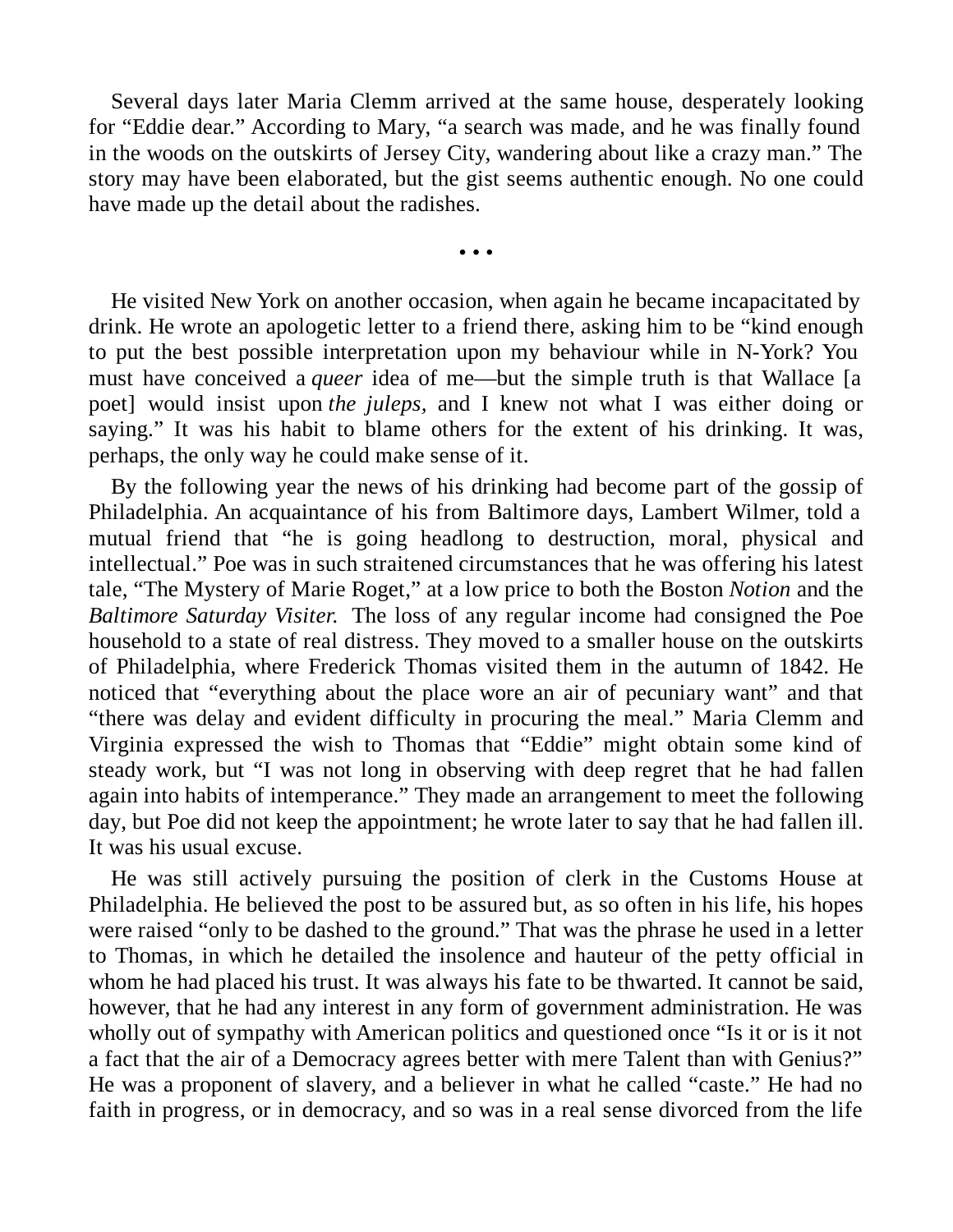of America—or at least of that spirit embodied by the Northern states.

Yet he had been hoping for the appointment, too, as a means of continuing his scheme for a literary journal under his direction. He had been confidently planning for the publication of the first number at the beginning of 1843; but in this, as in so many of the affairs of his life, he was disappointed. Even as he was dogged with ill luck, however, someone else turned up to rescue him. He became acquainted with the editor of the Philadelphia *Saturday Museum,* Thomas C. Clarke, who was the perfect partner in the enterprise. Poe had decided to rename the prospective journal, changing it from the *Penn* to the *Stylus.* Clarke had agreed to finance the venture, while allowing Poe a half-interest in it. At last Poe had achieved "the great object—a partner possessing ample capital, and, at the same time, so little self-esteem, as to allow me entire control of the editorial conduct." Was it too good to be true? Armed with a signed agreement, Poe distributed a new prospectus on the merits of a magazine that would be established upon "the purest rules of Art" and would "far surpass all American journals of its kind." He wished it to be "the great literary journal of the future," as he told one acquaintance. He also embarked upon a course of self-advertisement by arranging for a sketch of his life to be printed in the *Saturday Museum* itself. It was little more than a "puff," but he believed that it would materially assist the fortunes of the *Stylus.* He provided the material himself, of course, but it did not err on the side of veracity. It was revealed that Poe had travelled to Greece and to Russia, and that he had somehow returned from Europe on the night of Frances Allan's funeral. He was described as "somewhat slender, about five feet, eight inches in height, and well proportioned; his complexion is rather fair, his eyes are grey and restless, exhibiting a marked nervousness; while the mouth indicates great decision of character …"

The *Spirit of the Times,* another Philadelphian journal, noticed the biographical sketch and applauded Poe as one "of the most powerful, chaste and erudite writers of the day." The *Museum* in turn announced that Poe was to become its associate editor and that his fame "shall be placed beyond the reach of conjecture." It was a joint enterprise in log-rolling that no doubt appealed to Poe's vanity. In fact he never did join the staff of the *Museum.* It was another of the convenient fictions by which he chose to live.

His hopes for the *Stylus,* however, sent him to Washington in search of subscribers. He was also planning to renew his endless quest for a clerkship, and even entertained a fantasy of meeting President Tyler himself in order to plead for his cause. It was not, however, an auspicious journey. Almost as soon as he had taken a room at Fuller's City Hotel, he began to drink. On the first evening, according to an acquaintance, he was "over-persuaded to take some Port wine" and became "somewhat excited." Two days later he met a fellow journalist on the street who reported him to be "seedy in appearance and woebegone." He begged fifty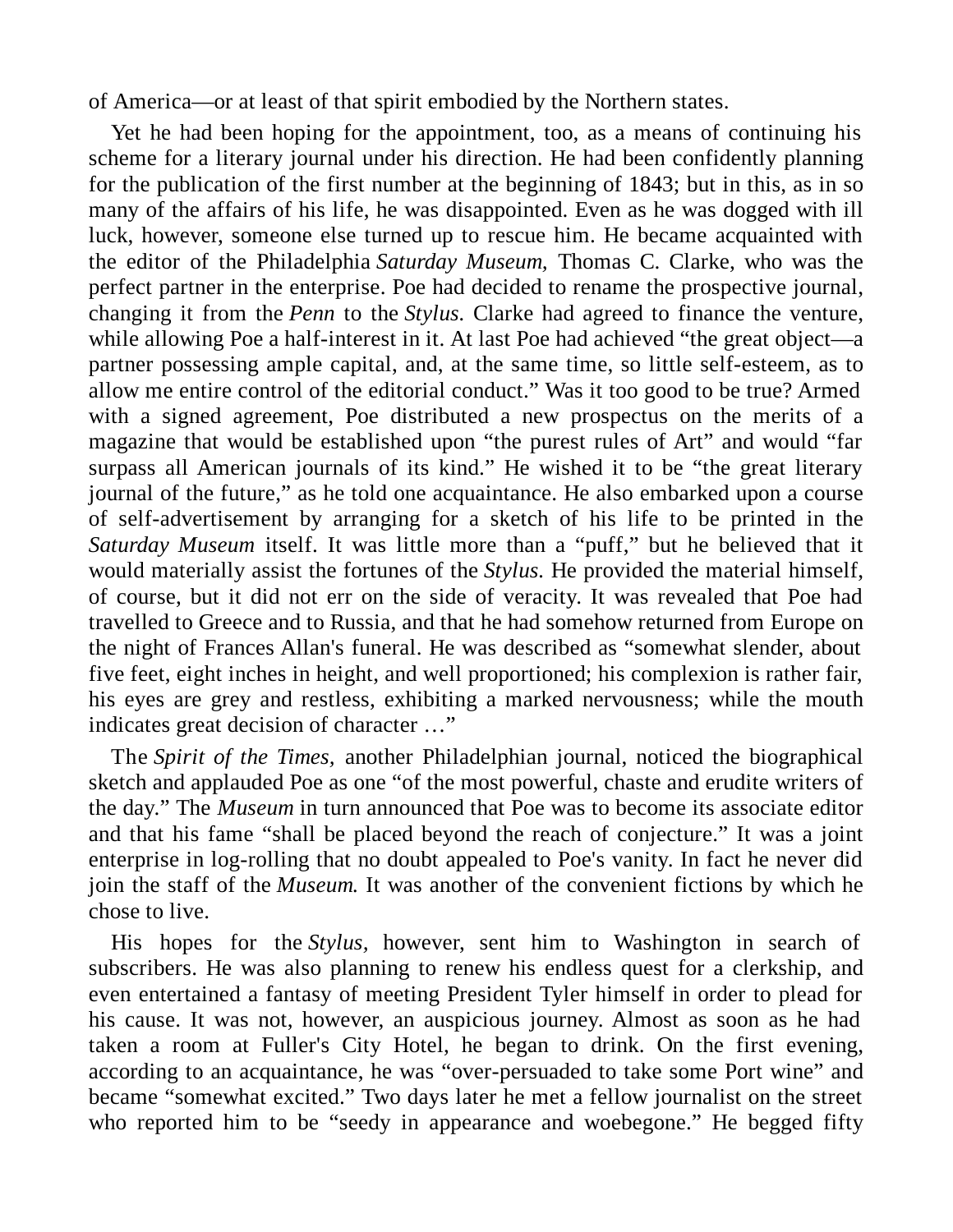cents, complaining that "he had not had a mouthful of food since the day previous." On the following day Poe himself wrote to his new partner, Thomas Clarke, with the news that "I believe that I am making a *sensation* which will tend to the benefit of the Magazine."

This was sheer self-delusion on his part, although he was perhaps creating a "sensation" in quite a different sense. He was once more drinking to excess. The editor of the Washington *Index,* Jesse Dow, had known Poe four years before. They had worked together on *Burton's* magazine in Philadelphia. Now he had the unenviable job of escorting Poe through the city. Dow tried to escape the responsibility by writing a solemn letter to Clarke, telling him that "I think it advisable for you to come on and see him safely back to his home." Dow added that "Mrs. Poe is in a bad state of health, and I charge you, as you have a soul to be saved, to say not one word to her about him until he arrives with you." Three days later Poe boarded the train from Washington to Philadelphia, where he found Maria Clemm anxiously waiting for him at the station. That evening he visited Clarke, no doubt in order to dispel any unfortunate impressions Clarke might have derived from Dow's letter. "He received me, therefore, very cordially & made light of the matter," he wrote to Thomas and Dow jointly. "I told him what had been agreed upon—that I was a little sick & that Dow, knowing I had been, in times past, given to spreeing upon an extensive scale, had become unduly alarmed etcetera …" So he had agreed upon a story with his intimates to cover his excesses.

But there is no doubt that he was once again mortified by his behaviour under the influence of drink. To Dow he wrote "thank you a thousand times for your kindness & great forbearance, & don't say a word about the cloak turned inside out, or other peccadilloes of that nature. Also, express to your wife my deep regret for the vexation I must have occasioned her." Then he asked Thomas to send his compliments "to the Don, whose mustachios I do admire after all… express my regret to Mr. Fuller for making such a fool of myself in his house …" So he had paraded through the streets wearing his cloak inside out, and had made fun of a Spaniard's moustache. He had also behaved badly in someone's house. These are not hanging offences, and may have been a source of amusement to those around him. But he had a deep sense of pride, as well as an instinctive sense of formality and control. When these were abrogated and injured, he fell into sickness and grief. His illnesses were caused not by physical overindulgence but by guilty self-laceration.

The result of the Washington debacle was, of course, that he did not gain an interview with President Tyler or retain any hope of obtaining the clerkship. It is also doubtful whether he enlisted many subscribers for the new periodical. Or, if he had, that he would be able to remember them. "Did you say Dow," he wrote to his friend in a postscript, "that Commodore Elliot had desired me to put down his name? Is it so or did I dream it?" Poe was completely unsuited to arranging the economic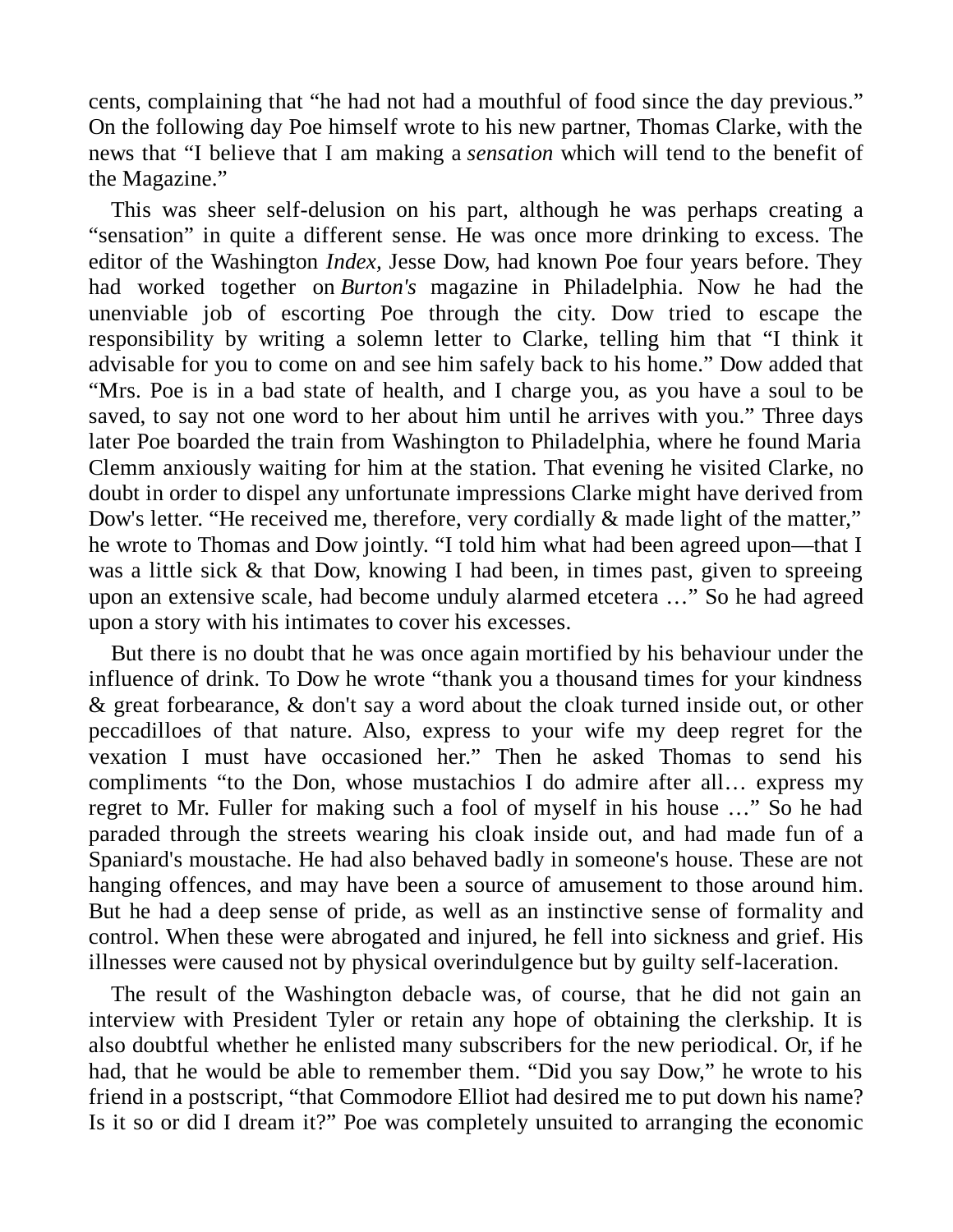management, or financial future, of any enterprise.

• • •

Soon after his return from Washington, the Poe household decamped once again. The pressure of debt kept them moving on. They had now arrived in a suburb of Philadelphia, in the district known as Spring Garden, and were lodged in a wooden plank-built "lean-to" of three rooms. This was the account of their dwelling given by a neighbour, Captain Wayne Reid, who became acquainted with them. Reid characterised Maria Clemm as "a woman of middle age, and almost masculine aspect." It seemed astonishing to him that she should be the mother of "a lady angelically beautiful in person and not less beautiful in spirit."

Reid also left a description of Maria Clemm's familial role. "She was the ever vigilant guardian of the home," he wrote, "watching it against the silent but continuous sap of necessity … She was the sole servant, keeping everything clean; the sole messenger, doing the errands, making the pilgrimages between the poet and his publishers … And she was also the messenger to the market; from it bringing back not 'the delicacies of the season,' but only such commodities as were called for by the dire exigencies of hunger."

Yet despite its privations, and Virginia's illness, the family appeared to others to be relatively contented. Another neighbour recalled that in the mornings "Mrs. Clemm and her daughter would be generally watering the flowers …They seemed always cheerful and happy, and I could hear Mrs. Poe's laugh before I turned the corner. Mrs. Clemm was always busy. I have seen her of mornings clearing the front yard, washing the windows and the stoop, and even white-washing the palings." Everyone remarked upon the neatness, and cleanliness, of the various Poe abodes. Maria Clemm also rented out the front room of the Spring Garden house to lodgers. This was one way of alleviating their endless poverty.

And what of Poe himself? Another neighbour, Lydia Hart Garrigues, a young girl who lived on the same street, recalled that he "wore a Spanish cloak." She noted that "I was always impressed with the grave and thoughtful aspect of his face … He, his wife and Mrs. Clemm kept to themselves. They had the reputation of being very reserved— we thought because of their poverty and his great want of success." Miss Garrigues added that "it was not until after 'The Raven' was published … that we knew him as a literary figure." It might have interested her to know that, in fact, Poe had already begun the writing of that famous poem while residing in Spring Garden. It had a long gestation, and by Poe's account it was accompanied by an amount of calculation and technical experiment that would have wearied Milton and Sophocles combined. He wanted the bird to be an owl, but then changed his mind. So here, in Philadelphia, was hatched the raven.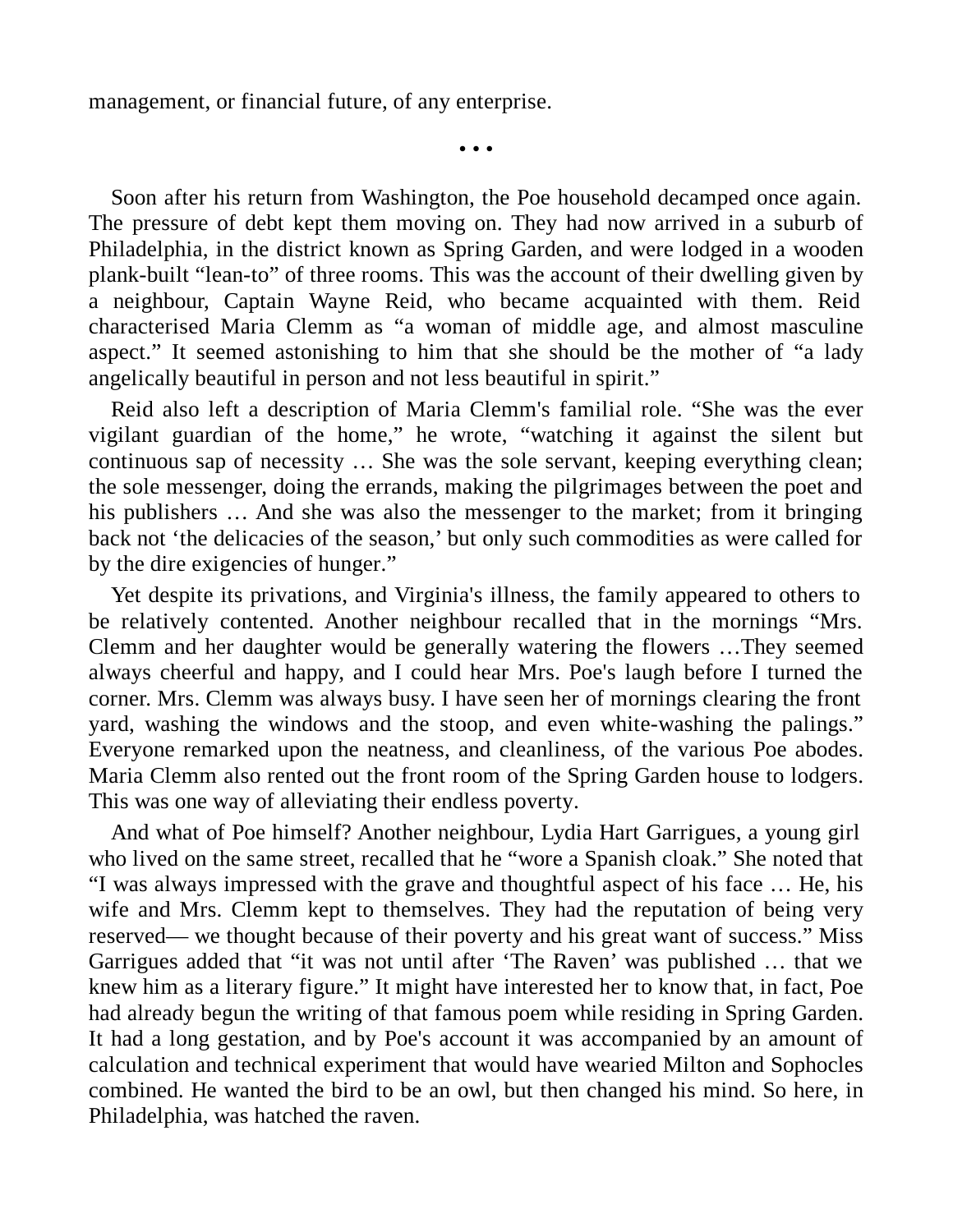There also emerged a prize-winning short story. Poe's tale of adventure and detection, "The Gold Bug," won a hundred dollar prize from the *Dollar Newspaper.* It is a story concerning the discovery of hidden treasure, set in the neighbourhood of Sullivan's Island, where Poe had been stationed as a private soldier fifteen years before. The subtropical beaches, with their "dense undergrowth of the sweet myrtle … burthening the air with its fragrance," provide the atmosphere for a tale of invisible ink and cryptography, enigmatic codes and secret instructions. "The Gold Bug" may not hold sufficient interest for a contemporary audience, but Poe's first readers deemed it "a production of superior merit" in which all the pleasures of verisimilitude were maintained within the context of a quest for fabled gold. Poe could quite rightly be construed as a second Defoe, whose *Robinson Crusoe* he had praised very highly for its constant pursuit of veracity and probability. The *Saturday Museum,* Poe's usual champion, described the story as "the most remarkable piece of American fiction that has been published within the last fifteen years." The edition of the *Dollar Newspaper* containing the first part was sold out.

There was one reader, however, who was not so impressed by what he called "unmitigated trash" and a piece of "humbug"—the "humbug" consisting of that very air of veracity cast over a series of remarkable events. The author of this attack, F.H. Duffee, then suggested that Poe had actually been paid only ten or fifteen dollars rather than the supposed full prize. So Poe sued him for libel, claiming that his "character for integrity" had been injured. He hired a lawyer, and signed an affidavit in the District Court. There were many who made fun of Poe's sudden sensitivity, noting that he had in the past published "severe and scorching criticisms" of his own. But the action came to nothing. A week after Poe's appearance in court, he and Duffee met, resolved their differences, and signed an agreement.

On hearing the news of the prize from the *Dollar Newspaper,* Poe's cousin, William Poe, sent him a congratulatory letter in which he hoped that the money would help to relieve "the sickness & despondency you were suffering when you last wrote." So Poe had been announcing his feelings even to members of his own family. William Poe also wished to caution his cousin against that "which has been a great enemy to our family." The enemy was, of course, a "too free use of the Bottle." The Bottle was the demon of the Poes. In the summer of 1843 Poe was satirised in print as a drunkard. He was lampooned in a novel by Thomas Dunn English, *The Drunkard's Doom,* in which he was characterised as "the very incarnation of treachery and falsehood." It was the first, but by no means the last, occasion that Poe entered a work of fiction.

His appearance was also the object of much comment and speculation. He was five feet eight inches in height, and held himself erect with an almost military bearing; he invariably wore black, with a black frockcoat and black cravat as if he were in perpetual mourning. He was of slender, or slight, build; he had dark brown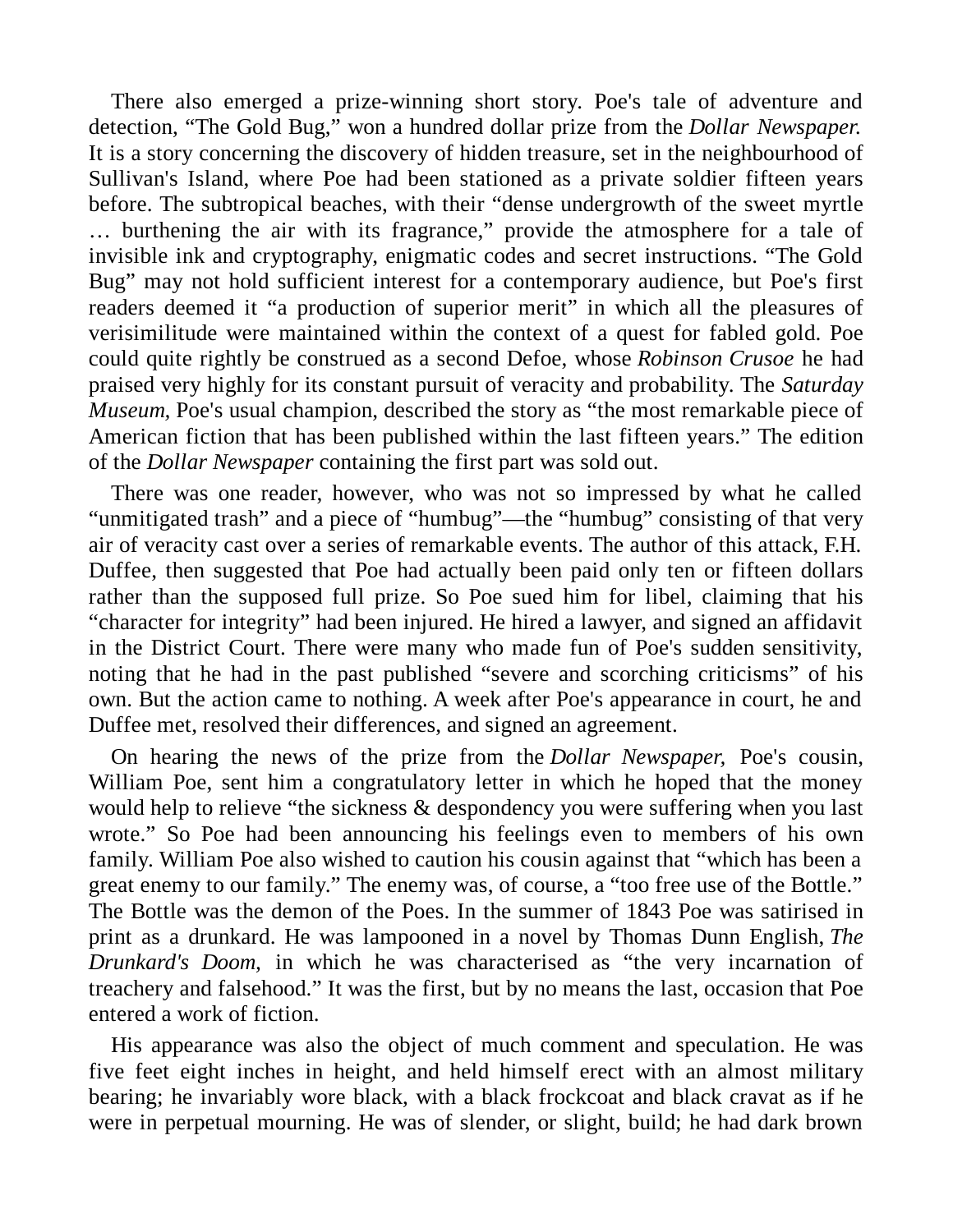hair, slightly curled, and grey eyes that were variously described as "restless" or as "large and liquid." His broad forehead was noticeable, emphasising what was known in the language of phrenology (in which he believed) as the "bump of ideality." His mouth was thin, and seemed to others to be expressive of scorn or discontent; sometimes it seemed even to form a sneer. His complexion was pale, his features very fine. In 1845 he grew a moustache, which was long rather than heavy. His manner was "nervous and emphatic," his visage prone to what one contemporary called the *"nervousness* of expression so peculiar to Poe." That expression was generally deemed to be sad or melancholy or sombre or grave or dreamy. A judicious mixture of these will give an approximate clue to his general appearance. But there was one other detail. In the extant photographs there was some contrast or disjunction between the right and left sides of the face, with slight but noticeable differences in the eye and mouth, brow and chin. One side was weaker than the other.

• • •

In the autumn of 1843 Poe told a fellow writer in Philadelphia that "his wife and Mrs. Clemm were starving." So fifteen dollars were promptly raised from journalists and others; an hour after the money had been given to Poe, "he was found in a state of intoxication in Decatur Street." This was the street that harboured the Decatur Coffee House, which advertised its "Mint Juleps, Cobblers, Egg Noggs etcetera."

He had in the meantime been disappointed with the sales of a new edition of his tales. Graham's brother had agreed to publish a "Uniform Serial Edition of the Prose Romances of Edgar A. Poe." It was to comprise a series of cheaply produced pamphlets, at a price of twelve-and-a-half cents, but the first of them included only "The Murders in the Rue Morgue" and "The Man that Was Used Up." It was noticed by two or three local journals, but the fact that no further pamphlets were issued is proof enough that the enterprise was not a success. There were several tales, now written but still not published—among them "The Premature Burial." "The Purloined Letter," and "Thou Art the Man." It can be said with some certainty that Poe's true genius was not recognised until after his death.

So with his authorial career in abeyance, his journalistic career in the doldrums, and his plans for the *Stylus* indefinitely postponed, he embarked upon a course of lectures. On 21 November 1843 he addressed an audience in Philadelphia on "American Poetry;" according to the *United States Gazette* "hundreds … were unable to gain admission" to the Julianna Street Church where the lecture was held. It was successful enough, in any case, for him to repeat the experience in the Temperance Hall in Wilmington, at Newark Academy in Delaware, at the Mechanics Institute in Reading, and at the Lecture Room of the Philadelphia Museum. He then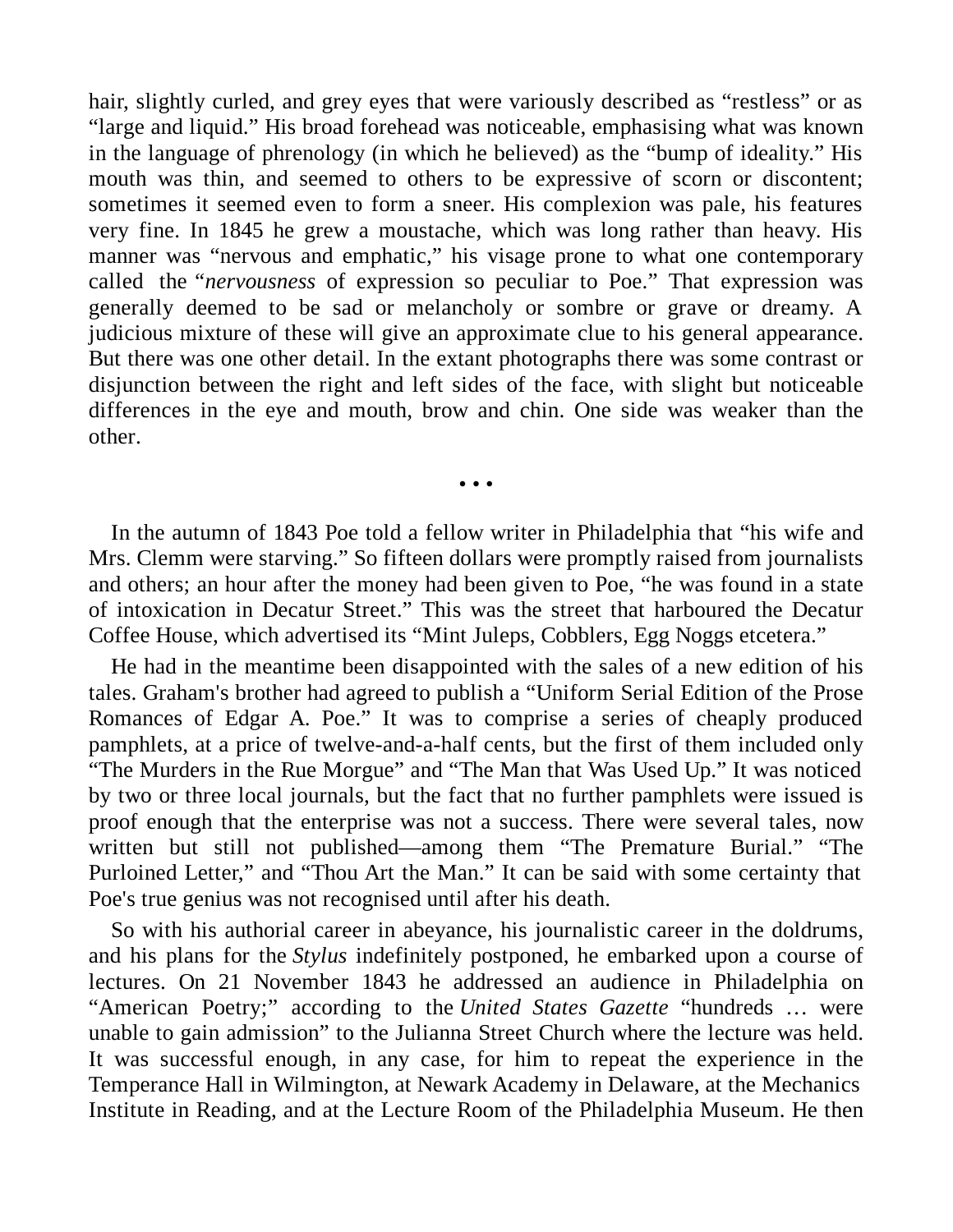went on to the Odd Fellows' Hall in Baltimore.

He was trenchant. He denounced the system of "puffery" then in vogue with the American press, and exposed the fraudulence of authors reviewing their own books or praising those of their friends. These were not faults from which Poe himself was free. He then went on to examine the merits of the American poets, concentrating largely upon the "collections," or anthologies, which were then highly popular. He singled out Rufus Griswold's *Poets and Poetry of America,* which he praised as the "best" of the current compilations, but then condemned Griswold, the editor, for "a miserable want of judgement—the worst specimens being chosen instead of the best —and an extravagant amount of space being allotted to personal friends ..."

Poe had met Griswold two years before, and they had circled each other in mutual suspicion masked by professed admiration. Griswold had succeeded Poe at *Graham's Magazine,* where he gained a reputation for literary chicanery. But the publication of his anthology in 1842 brought him a measure of success. Poe was ambivalent, describing it as "a most outrageous humbug" to a private correspondent while lauding it in print as "the most important addition which our literature has for many years received." The protestation was not enough. When a wholly and sarcastically negative review of Griswold's anthology appeared in the *Saturday Museum,* Griswold assumed (wrongly, as it happened) that Poe had composed it. Then there came Poe's animadversions upon the book in his series of lectures. But Griswold eventually had his revenge. After Poe's death he would be responsible for the most lethal character assassination in the history of American literature.

• • •

In April 1844 the Poe household was on the move again, its destination being once more New York. The fact that his previous experiences there had been almost uniformly unhappy did not deter him. What could be worse than poverty in Philadelphia?

Poe and Virginia went on ahead, travelling by train and steamboat, and the morning after their arrival Poe sent a long letter to Maria Clemm. "When we got to the wharf," he reported, "it was raining hard. I left her on board the boat, after putting the trunks in the Ladies' Cabin, and set off to buy an umbrella and bought one for 62 cents." He originally wrote "56," and then changed it to "62." The extra expense of six cents was important for one such as Maria Clemm.

Poe went up Greenwich Street, and soon found a boarding house that surpassed his expectations. "Last night, for supper, we had the nicest tea you ever drank …" Then he went on to expatiate upon the meats and cheeses and breads placed on the table before them. Virginia, or "Sis," "has coughed hardly any and had no night sweat. She is now busy mending my pants which I tore against a nail." For Poe, this letter is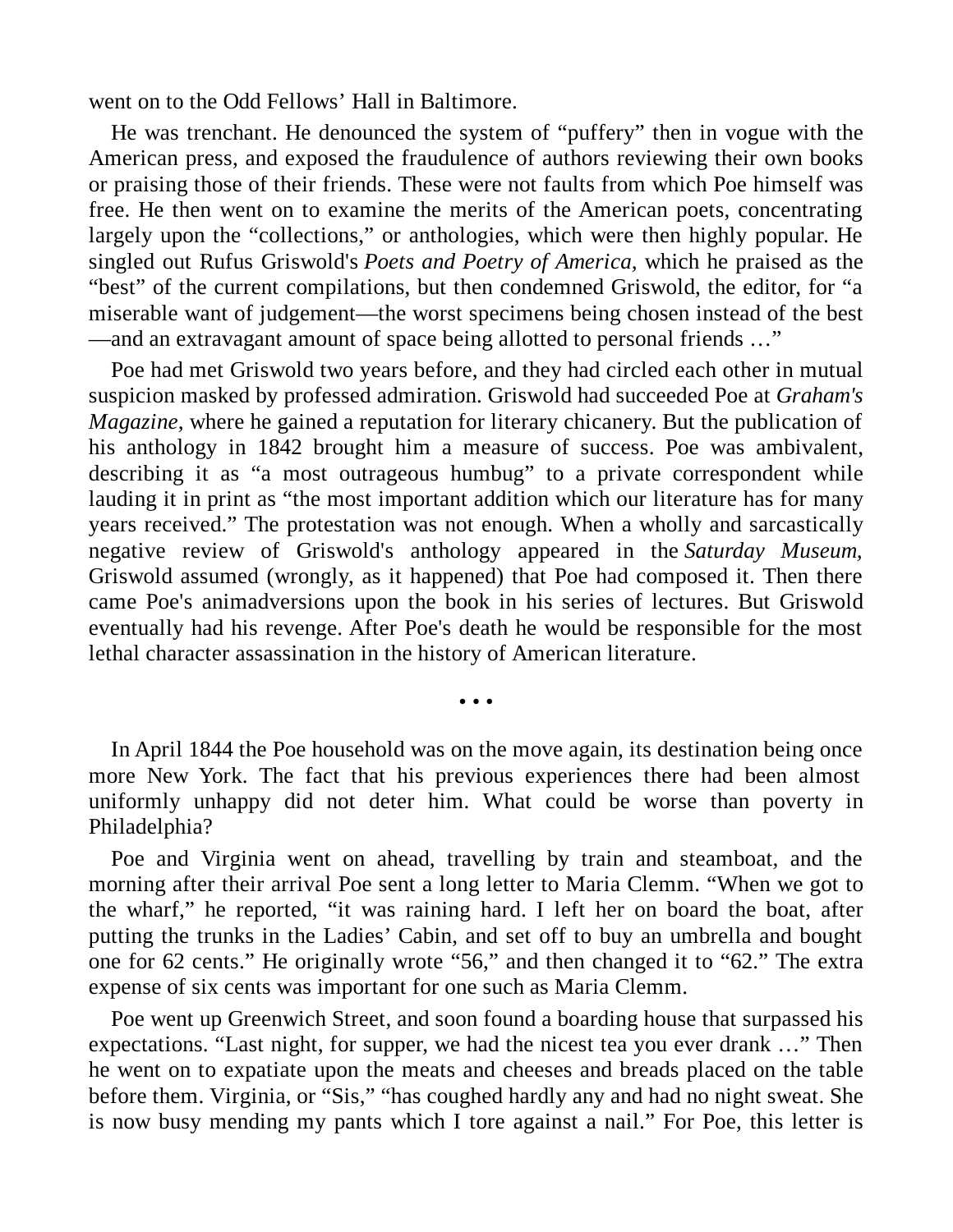remarkably unguarded. He added in a matter of fact manner that he was going out to borrow money—a sign of how common an occupation that had become for him and noted that "I feel in excellent spirits & haven't drank a drop—so that I hope so to get out of trouble." This is the clearest sign that Poe was an habitual drinker, and that Maria Clemm knew it. There was no need for obfuscation or excuse. If he stayed clear of drink, then he might also stay out of "trouble"—the trouble being general wretchedness, and an inability to work.

This time, he stayed true to his word. Within a week of his arrival he had sold a story of sensation to the *New York Sun.* On April 13 that newspaper carried the headline, ASTOUNDING INTELLIGENCE BY PRIVATE EXPRESS FROM CHARLESTON VIA NORFOLK! THE ATLANTIC OCEAN CROSSED IN THREE DAYS!! ARRIVAL AT SULLIVAN S ISLAND OF A STEERING BALLOON INVENTED BY MR. MONCK MASON!! It was one of Poe's most successful "spoofs" or "hoaxes," a game in which he delighted. It suited his propensity both for calculation and for comedy. The newspaper published an extra edition that afternoon, and it was rapidly sold out. Poe wrote that "I never witnessed more intense excitement to get possession of a newspaper." The newsboys were charging outrageous prices, and Poe himself could not get hold of a copy all that day. Two days later, after a chorus of disbelief and disapproval, the *Sun* retracted its "scoop." But the power of Poe's pen had been proved beyond doubt.

"The Balloon Hoax" is one of his most celebrated stories, not least because it opened the path for later writers of science fantasy including Jules Verne and H.G. Wells. It has even been suggested that Poe is the forerunner of nineteenth- and twentieth-century science fiction. If that accolade is placed beside his claim to be the originator of the detective story, then Poe left a distinguished legacy. "The Balloon Hoax" purports to be the journal of Mr. Monck Mason, a real aeronaut who had already flown by balloon from Vauxhall Gardens to Weilberg in Germany. So Poe adopts his name and contrives a fantastic adventure for him; Mason performs what was then considered an impossible feat and, by ingenious arrangement of valves and air, manages to steer his balloon across the Atlantic. Poe was a century ahead of the actual achievement, but there is nothing in his account that strains credulity. It is a thoroughly practical enterprise, narrated in a direct and unmediated style of journalistic reportage. Poe had perpetrated a similar hoax some nine years before in "Hans Phaall—A Tale," in which a journey by balloon to the moon is outlined in some detail; he had written this at the age of twenty-six. He always enjoyed these fantasies. They were a form of satire, directed against the "crazes" of the moment. But they were also a form of ratiocination, a challenge to create a suitable and perfectly plausible set of circumstances by which the impossible could be conveyed with the utmost verisimilitude.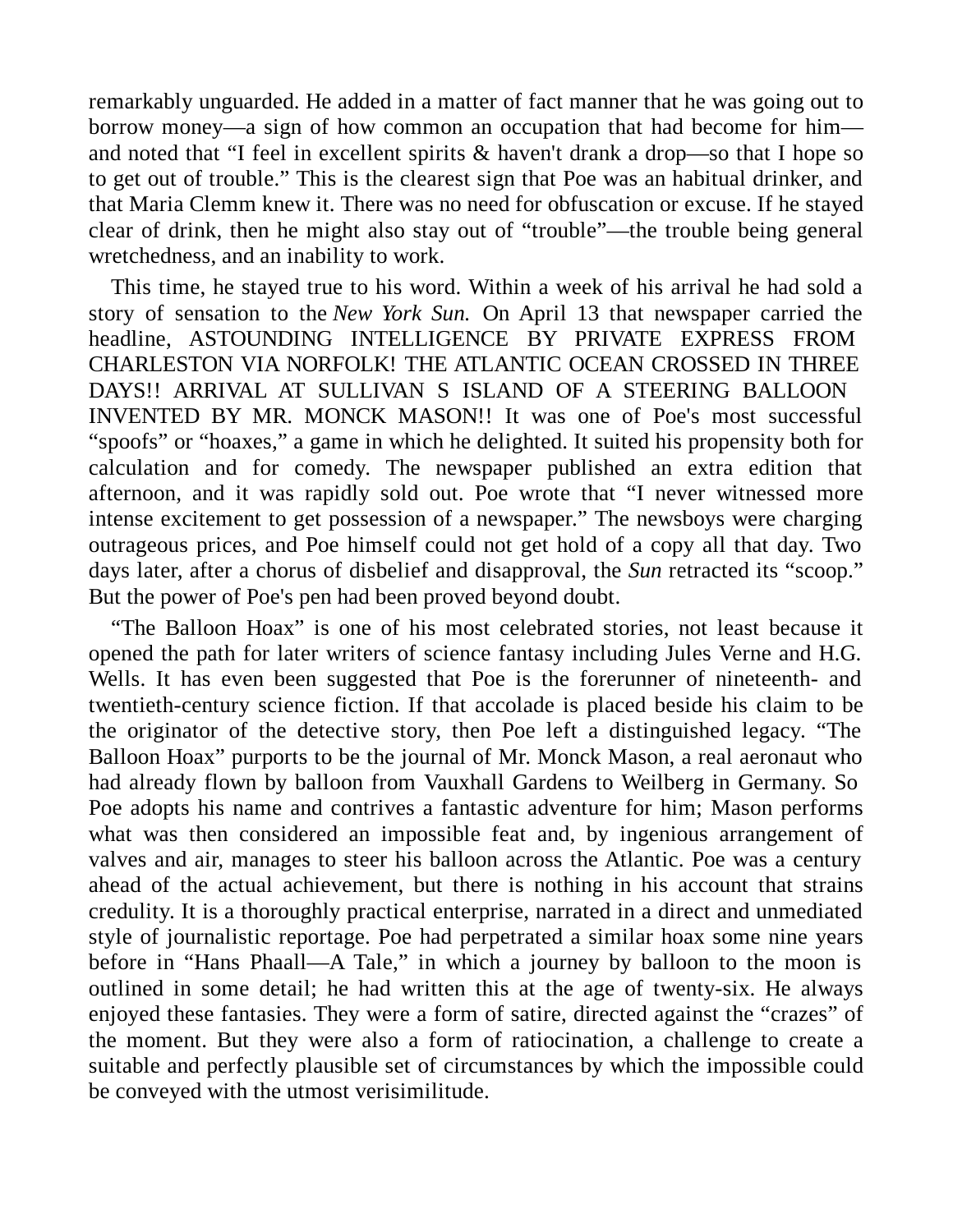In the spring of 1844 Maria Clemm, together with the black cat Catterina, joined her daughter in Greenwich Street, while Poe stayed temporarily in bachelor's quarters. But they were all soon on the move again. In early June the household took lodgings in a farmhouse some five miles outside New York, in a rural spot now to be identified as the corner of Eighty-fourth Street and Broadway. Here, in the words of a contemporary, was "a wilderness of rocks, bushes, and thistles with here and there a farm house." But the front windows looked down into the valley of the Hudson, and took in the sweep of the river. He described the place later as "a perfect heaven," and in these more tranquil surroundings it was to be hoped that his own nervous terrors would abate and that Virginia's malady might improve. The son of the landlord, Tom Brennan, later recalled that Poe would take walks into the country or beside the nearby river; then, in the afternoon, he would return and "work unceasingly with pen and paper until the evening shadows." Tom's sister, Martha Brennan, recalled the weakness of Virginia, who was sometimes so frail that Poe would have to carry her into dinner. There is one other significant point. The landlady, Mrs. Brennan, was an uncompromising supporter of the temperance movement. Perhaps Poe refrained from drinking during his stay in her farmhouse.

Dollars were, as usual, in short supply. He managed to pay Mrs. Brennan, but sometimes he did not have the cents to claim the letters waiting for him at the local post office. In this period the recipient, not the sender, paid for the mail. He liked life in the country so much, however, that he did not wish to return to the city to look for work. But, as usual, Maria Clemm took matters into her own hands. At the end of September she made one of her infrequent visits to the city and called upon Nathaniel P. Willis, the editor of a newly launched daily newspaper, the *Evening Mirror,* asking or rather begging for work to be given to her son-in-law. Willis was already a well-known magazine journalist, who supplied an endless stream of witty and fanciful pieces for an increasingly receptive public; but he sensed Poe's talent, and defended his reputation before and after Poe's death. According to Willis, Maria Clemm "excused her errand by mentioning that Poe was ill, that her daughter was a confirmed invalid, and that their circumstances were such as compelled her taking it upon herself."

Poe was thereupon enrolled as a "mechanical para-graphist," no very exalted position in a profession where he had already been an acting editor. His job consisted principally in condensing items from other papers, culling material from the French press that might be suitable for an American audience, and in general providing amusing "copy." His post at the *Mirror* entailed a five-mile walk each way from the farmhouse. The omnibus fare was a shilling, a sum that Poe could scarcely have afforded. So in the winter of 1844 the Poe family moved back into the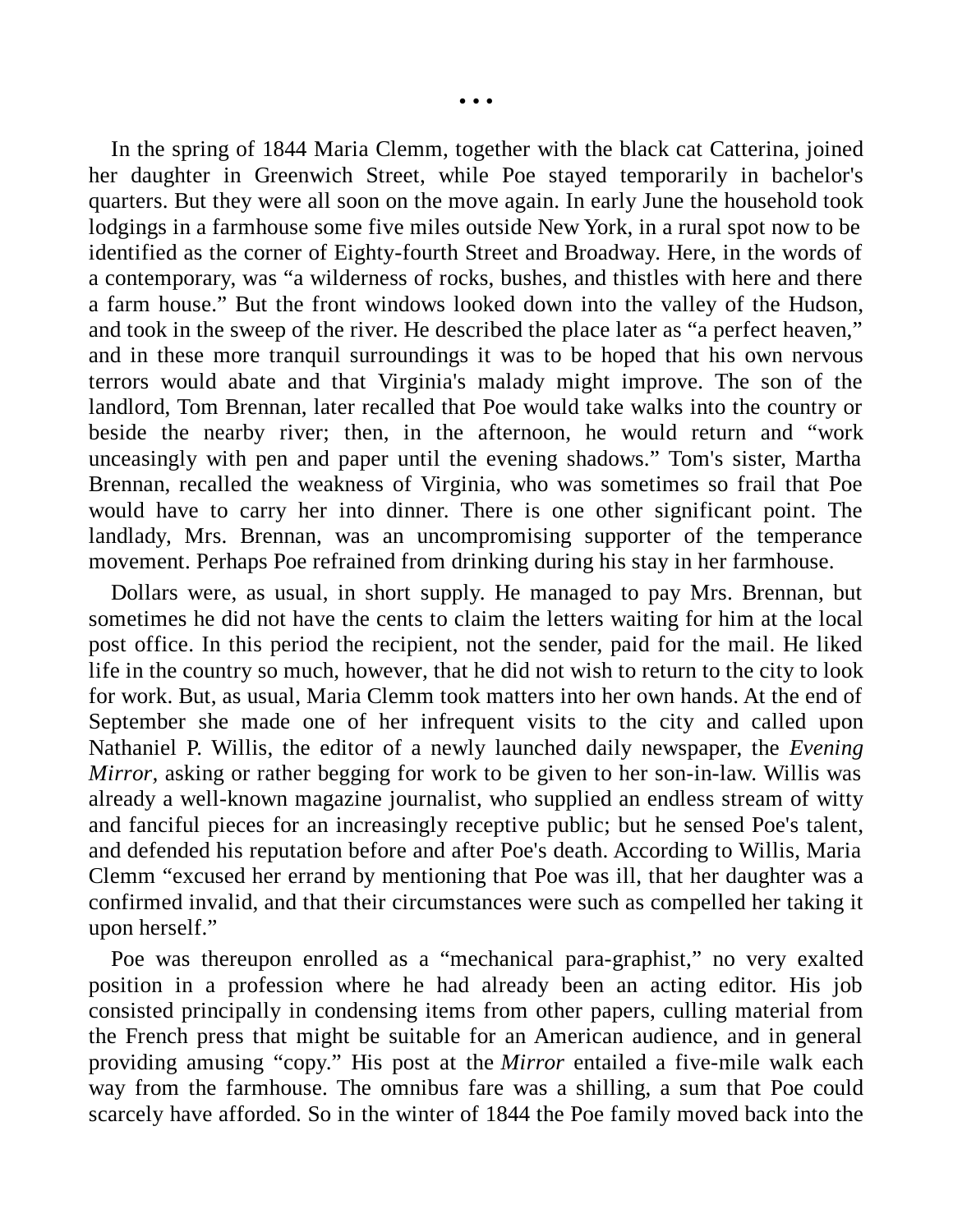city, and took rented apartments once more in Greenwich Street. He was now close to his work.

Willis recalled to a colleague "how absolutely and how good-humouredly ready he was for any suggestion, how punctually and industriously reliable … how cheerful and present-minded in his work when he might excusably have been so listless and abstracted." This is an account of Poe to be placed beside the more lurid and dramatic notices of his intoxication. In the right circumstances, even in the face of his young wife's lingering disease, he was courteous and industrious. He was dogged by poverty, and cursed by lack of success; yet he seemed to some of his contemporaries to be patiently enduring his fate. Stoicism was not the least of his remarkable qualities. Willis also reflected upon "the presence and magnetism of a man of genius" and Poe's "mysterious electricity of mind." But, he added, "he was a man who never smiled."

While staying at the Brennans, earlier that year, Poe had once more been contemplating the prospect of a literary journal. He had been corresponding with such literary men as Charles Anthon, professor of Greek and Latin at Columbia University, on the merits of the scheme. To Anthon he outlined his plan to publish his collected stories in five volumes. He volunteered the fact that "I have reached a crisis of my life, in which I sadly stand in need of aid," and lamented his "long & desperate struggle with the ills attendant upon orphanage, the total want of relatives etcetera." All his old woes had come back, at this low point in his fortunes, but in truth they had never really gone away. He carried them with him everywhere. He might seem cheerful and persevering to his journalistic colleagues, but he harboured a morbid and melancholy mind. Yet even as he complained of "crisis," there came a sudden and overwhelming success.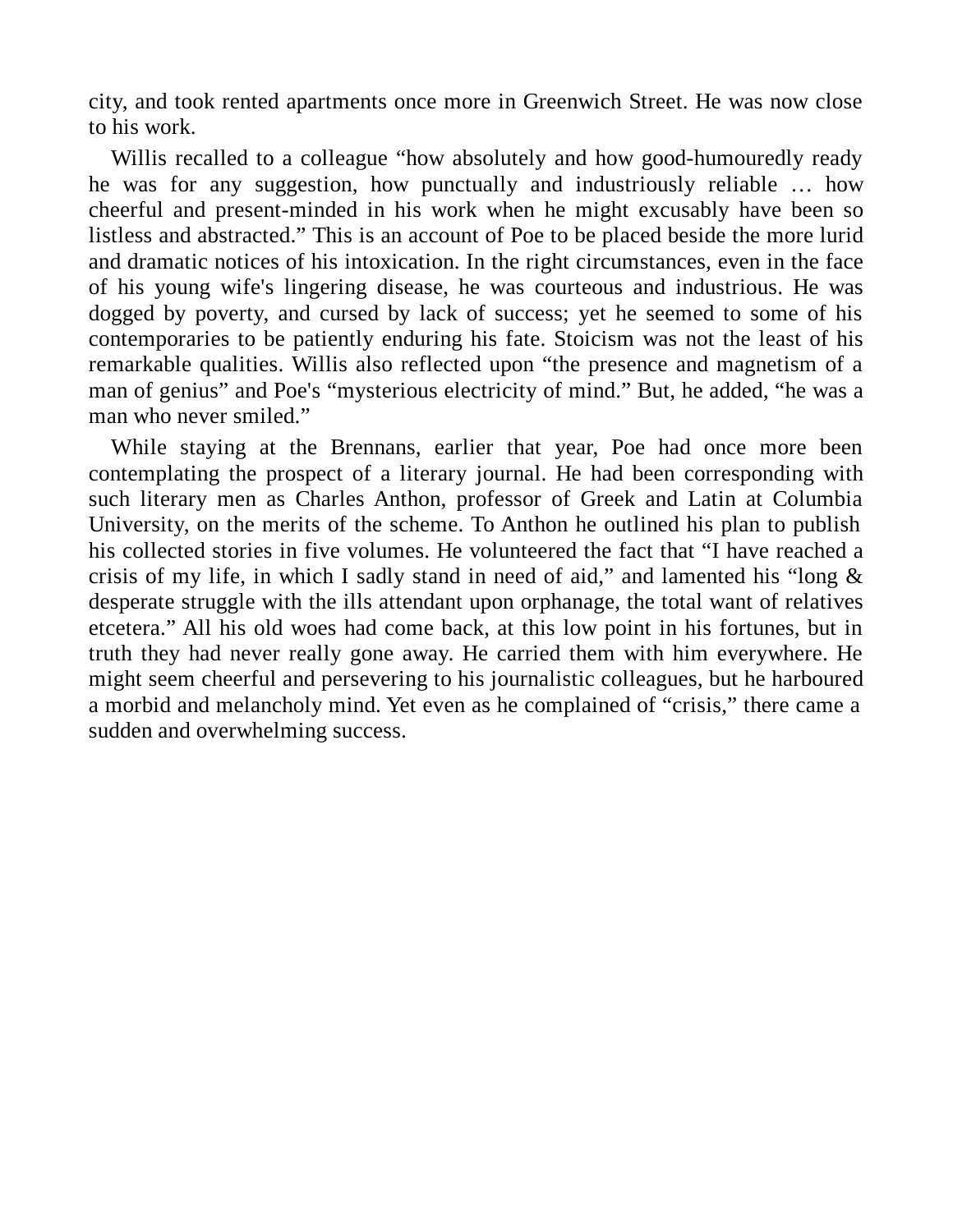### CHAPTER EIGHT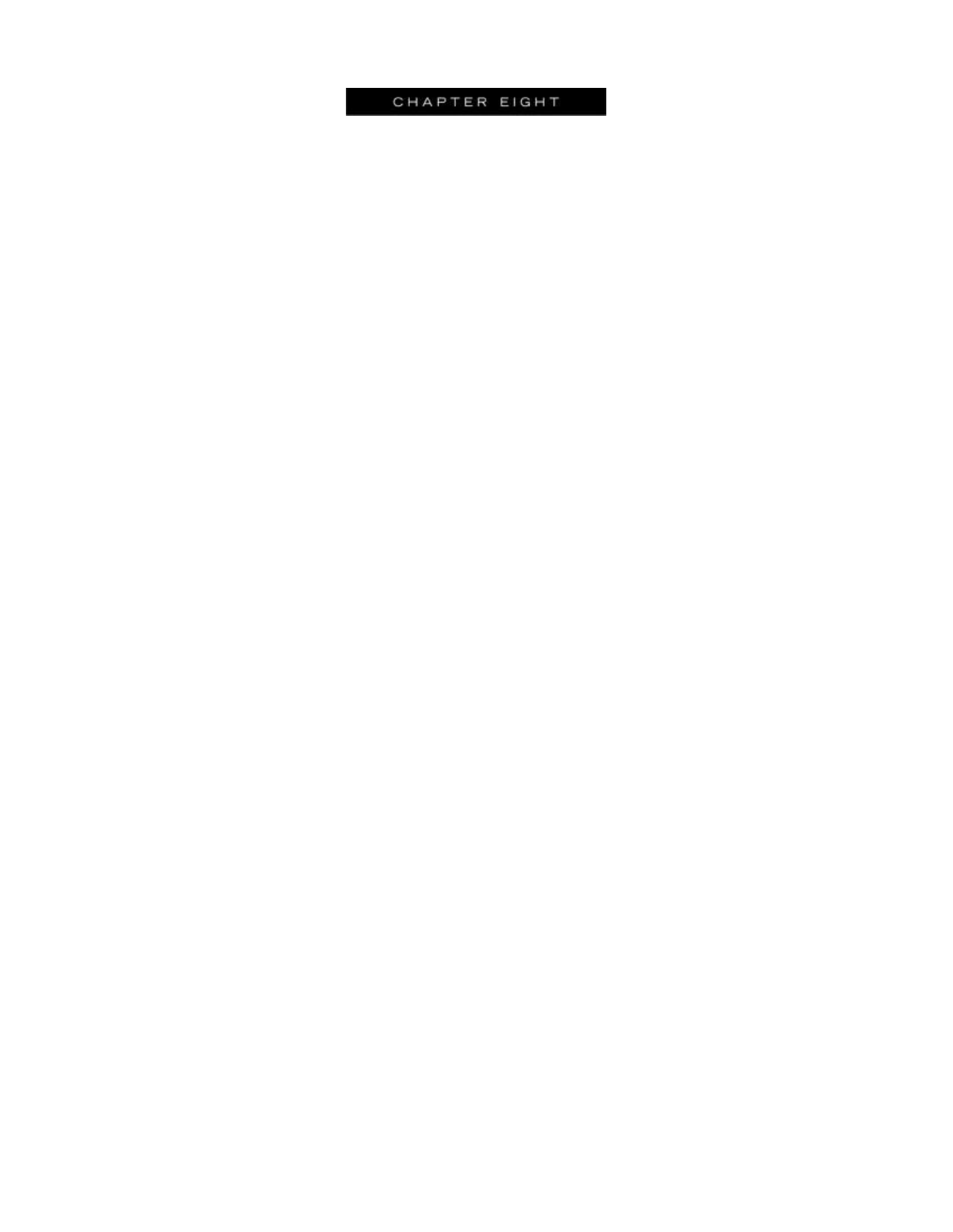# **The Bird**

 $A_t$  the beginning of 1845 Poe met a journalistic friend in a New York street and confided in him.

"Wallace," said Poe, "I have just written the greatest poem that ever was written." "Have you?" replied Wallace. "That is a fine achievement."

"Would you like to hear it?" asked Poe.

"Most certainly," said Wallace.

Thereupon Poe recited the verses of "The Raven." He had been working on it during the period of retreat in the Brennan farmhouse, and he put the last touches to it in the apartment on Greenwich Street. On January 29 it was published in the *Evening Mirror,* and was reprinted in other New York periodicals. It became a sensation. It was his most celebrated poem, and indeed remains one of the most famous poems in American literature:

Once upon a midnight dreary, while I pondered, weak and weary,

Over many a quaint and curious volume of forgotten lore—

While I nodded, nearly napping, suddenly there came a tapping,

As of someone gently rapping, rapping at my chamber door.

" Tis some visitor," I muttered, "tapping at my chamber door—

Only this and nothing more."

So begins the poem that is a reverie and a lament, a threnody and a hymn, with its cadences so melodious and powerful that they still haunt the American poetic imagination. And there is, too, the plangency of the continual refrain of "Nevermore." The narrator, mourning the death of a loved one, is visited by the bird of ill omen whose baleful presence increases his loneliness and desolation. The poem was extolled by one critic as "despair brooding over wisdom." Poe described the black bird as an evocation of *"Mournful and Neverending Remembrance."*The *New York Express* acclaimed it as surpassing "anything that has been done even by the best poets of the age," while the *Richmond Examiner* proclaimed it to have "taken rank over the whole world of literature." The *New World,* more plainly, described it as "wild and *shivery*." It was reprinted ten times, and soon earned the tribute of numerous parodies.

A contemporary noted that "soon the Raven became known everywhere, and everyone was saying 'Nevermore.' " Actors introduced it into their dialogue. It became a catchword. Poe became known as "the Raven," and his habitual appearance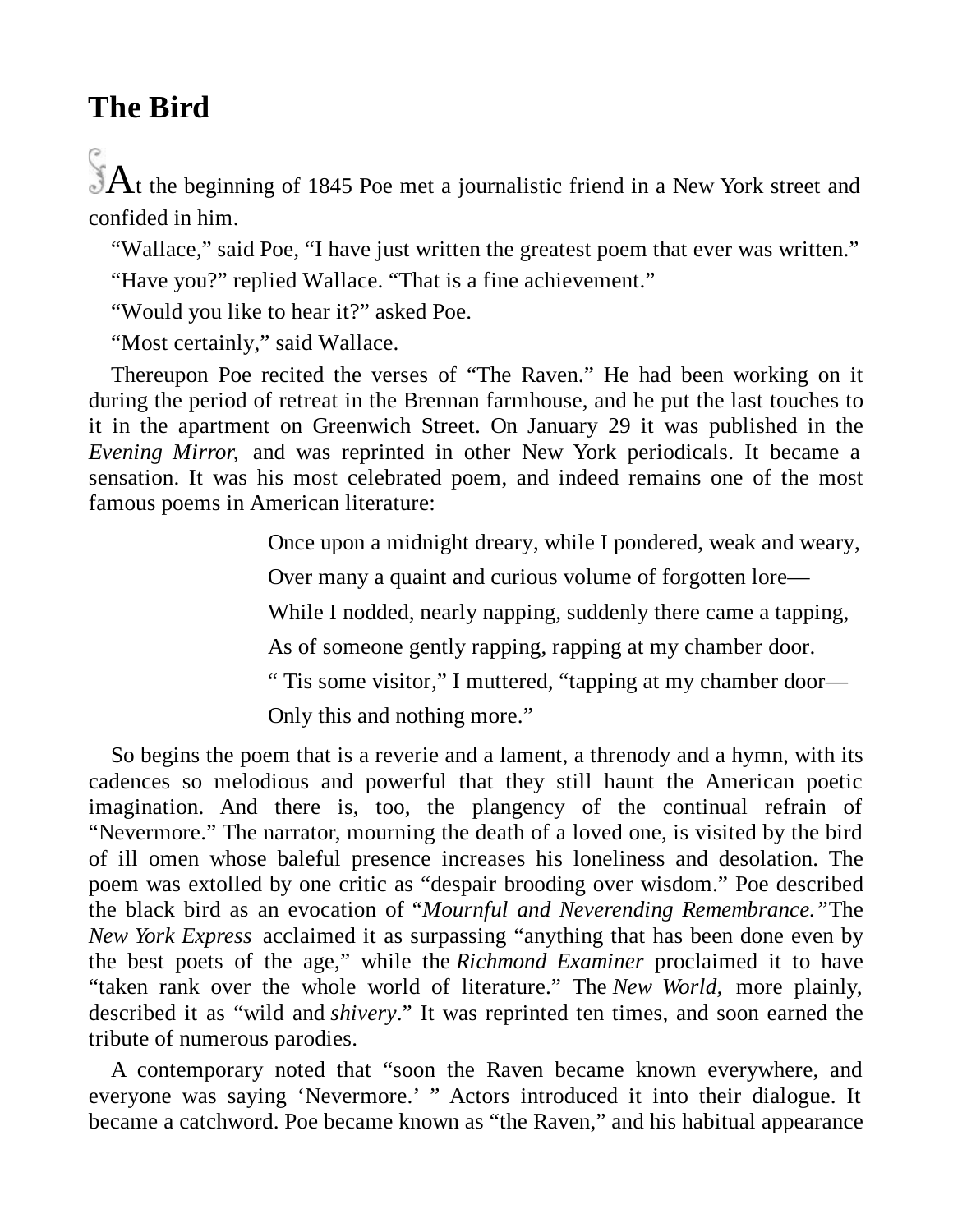in black did not harm the impression. On one occasion he came back to his newspaper office in the company of a then-famous actor. Poe sat at his desk, brought out a manuscript of the poem, and then summoned the entire office to listen to a rendition of the verses by the actor. The office boy recorded that "I was entranced." Poe was soon celebrated in the literary salons of the city, too, and at very little notice he could be prevailed upon to recite the poem in his own particular and mournful manner. He "would turn down the lamps till the room was almost dark," one contemporary remembered, "then standing in the center of the apartment he would recite those wonderful lines in the most melodious of voices … So marvellous was his power as a reader that the auditors would be afraid to draw breath lest the enchanted spell be broken."

There are several accounts of his sudden prominence. "Everyone wants to know him," one contemporary wrote, "but only a very few people seem to get well acquainted with him." He appeared at the salons of Miss Lynch on Waverly Place and of Mrs. Smith in Greenwich Street. These literary ladies were known as the "starry sisterhood." He was always neatly dressed, with "the bearing and manners of a gentleman." He was never drunk. He was "polite and engaging … quiet and unaffected, unpretentious, in his manner." Virginia Poe would sometimes accompany her husband to these *conversaziones,* as they were known, and demonstrated "the greatest admiration for her husband's genius, and fairly worshipped him." She was not alone. Mrs. Smith revealed that Poe "did not affect the society of men, rather that of highly intellectual women … Men were intolerant of all this, but women fell under his fascination and listened in silence." They recognised his need, perhaps, and his orphan's sense of privation. One specimen of his conversation has been preserved in the diary of Mrs. Smith:

> "Ah Mr. Poe, this country affords no arena for those who live to dream." "Do you dream? I mean sleeping dream?" "Oh yes, I am a perfect Joseph in dreaming, except that my dreams are of the unknown, the spiritual." "I knew it. I knew it by your eyes."

Poe was no doubt delighted by the acclaim and attention. He had always wished for fame and now, in a way he had found it. "No man lives," he is once reported to have said, "unless he is famous." He also enjoyed being praised. Nevertheless he contrived to be somewhat ironical about the poem's success. "The Raven has had a great 'run,' Thomas," he wrote to Frederick Thomas, "—but I wrote it for the express purpose of running—just as I did the 'Gold-Bug' you know. The bird beat the bug, though, all hollow." The tone of calculation here is thoroughly familiar. He was writing poetry exactly as most people perceived poetry to be. He was writing poetry for a specific market. He told a journalistic colleague that he wished "to see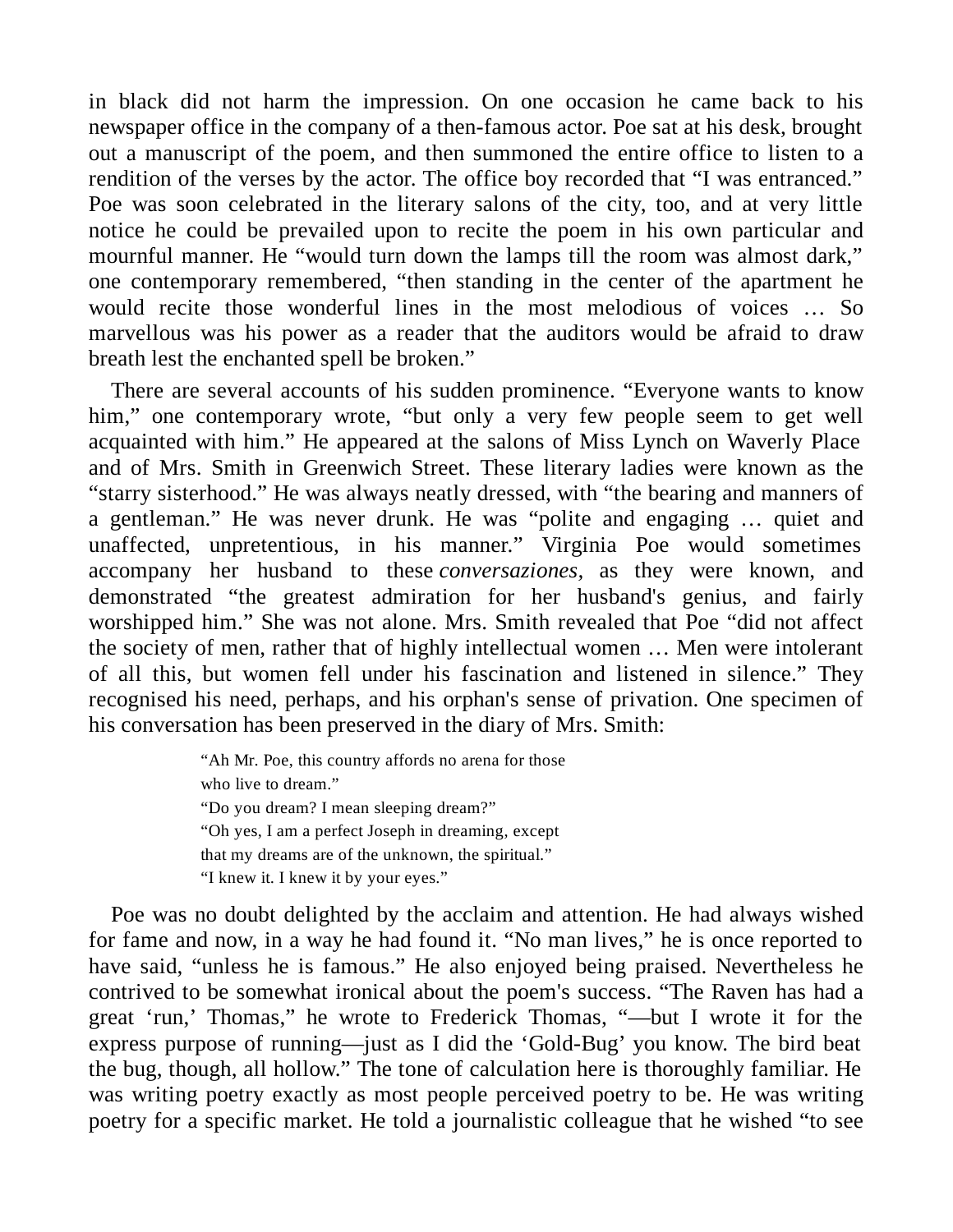how near to the absurd I could come without overstepping the dividing line."

Poe even wrote an essay, "The Philosophy of Composition," in which he outlined the principles of his art and provided an anatomy of the poem stanza by stanza. He set down the proper length of a poem, and the most appropriate tone of "sadness;" he elucidated the required "effects," and the importance of a significant refrain. He stated that the work proceeded, step by step, to its completion with the precision and rigid consequence of a mathematical problem. "It was a thoroughly methodical and technical handbook for the writing of a great poem. In the course of this supposedly objective analysis he announced that "the death, then, of a beautiful woman is, unquestionably, the most poetic topic in the world" without revealing his reasons for the choice. He set down, in order, his tricks and devices; it was a need for orderliness, similar to that which had sent him into the Army and West Point.

This apparently cynical and impersonal account, however, should be placed beside the confession to a friend that reciting the poem "set his brain on fire." What remains is not its technical audacity, or its melodic control, but the horror of its morbid despair. Poe's impersonality resembles the apparent calmness of the frenzied narrators of his stories.

• • •

In the flush of success he left his post as "para-graphist" on the *Evening Mirror* and joined the rival *Broadway Journal,* where he began to reprint some of his earlier published tales and poems. He also continued a round of literary hostilities, initiated in the *Evening Mirror,* in which he attacked the poetry and reputation of Henry Wadsworth Longfellow. Longfellow was at this time one of the senior poetic figures in America, but his status was only likely to excite Poe's wrath. Poe reviewed an anthology edited by Longfellow, *The Waif,* and accused the older poet of excluding any poets deemed to rival Longfellow himself; he also accused him of gross and obvious plagiarism. He described him as a "determined imitator and a dexterous adapter of the ideas of other people," and denounced him for plagiarism of Tennyson that was "too palpable to be mistaken … [and] which belongs to the most barbarous class of literary robbery."

It was in part a means of providing "copy" for his new journal. But it was also a ploy to provoke public attention; he even went so far as to compose an imaginary riposte to his own charges, under the name of "Outis," or "Nobody," simply to continue the public debate for a little longer. He succeeded in that, at least, and the onesided battle between Poe and Longfellow rendered it one of the most famous literary feuds in American literary history. Poe's writing on the subject amounted to one hundred pages. He compounded the offence by lecturing at the New York Society Library on "Poets and Poetry of America." This had been the title he had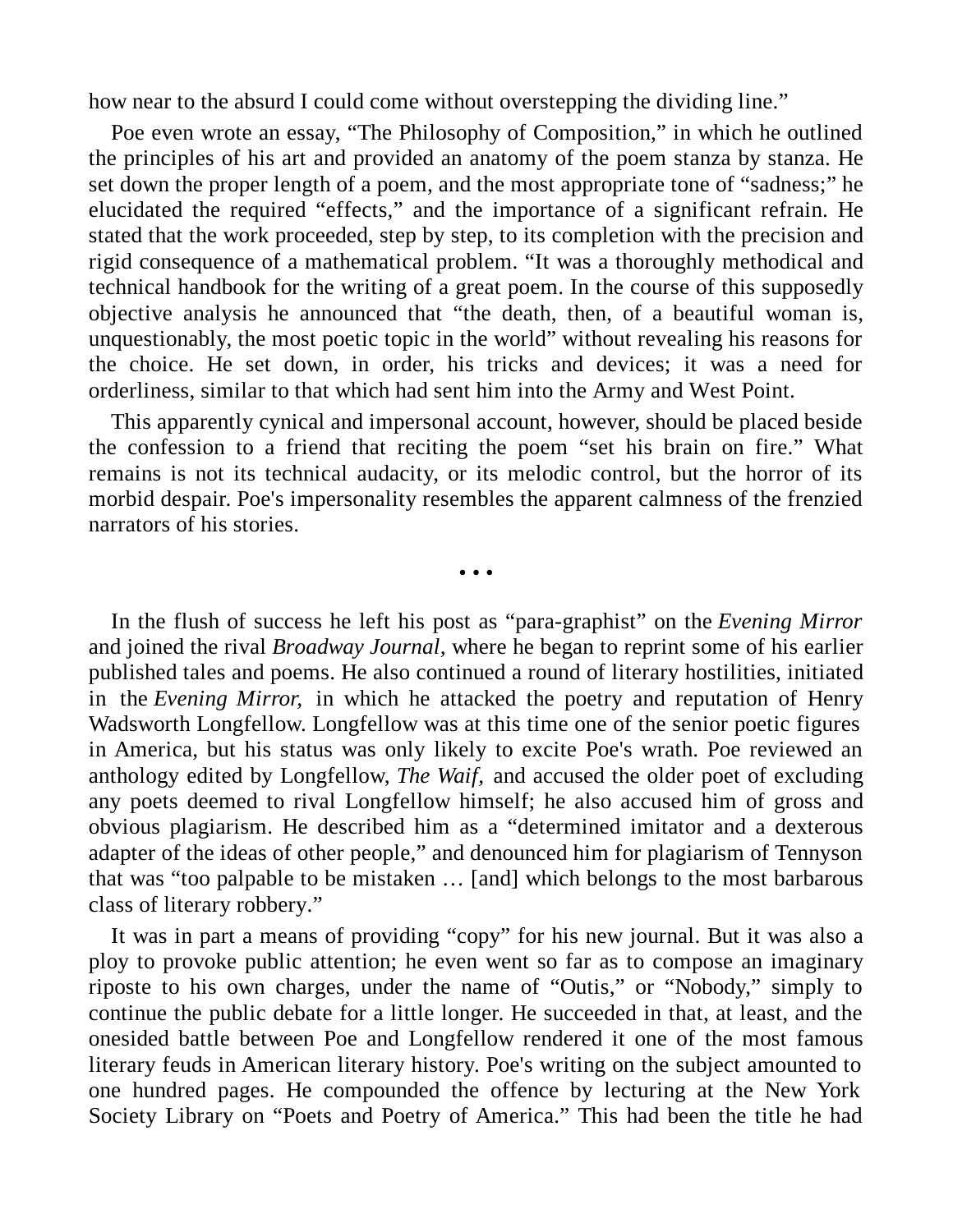given to his lecture a year before, but on this occasion he broadened his assault by including Longfellow and in particular his "fatal alacrity at imitation." Longfellow never deigned to reply to his accuser's charges in public, but he commented later that Poe's attacks upon him had been provoked by "the irritation of a sensitive nature chafed by some indefinite sense of wrong." In that diagnosis he was probably correct.

Poe was not only executioner in chief on the *Broadway Journal.* He was also its theatrical critic. He was not a benign one, and one theatrical manager withdrew Poe's name from the free list of critics after a particularly vicious review of his company's *Antigone.*

The office boy, Alexander Crane, remembered that Poe was "a quiet man about the office, but was uniformly kind and courteous to everyone, and, with congenial company, he would grow cheerful and even playful." He arrived at nine each morning, and worked "steadily and methodically" until three or four in the afternoon. On one occasion Crane fainted in the heat, and revived to discover Poe "bending over me bathing my wrists and temples in cold water." So he was considerate as well as courteous.

• • •

But the move from the relative seclusion of the farmhouse, and the excitement derived from the reception of "The Raven," once more propelled him towards drink. Alexander Crane recalled that, the morning after one of his lectures had been cancelled as a result of bad weather, he came into the office "leaning on the arm of a friend, intoxicated with wine." He had obviously been drinking all night. A New York magazine presented a fictitious list of forthcoming books, with one entitled "A treatise on Aqua Pura,' its uses and abuses, by Edgar A Poe." So his drinking habits were well known.

He had been asked to prepare a poem for recitation at a society of New York University, but found that he could not perform the task. He became worried about this failure and, according to Thomas Dunn English, "as he always does when troubled—drank until intoxicated; and remained in a state of intoxication during the week." The records of his drunken "sprees," as he used to call them, suggest that New York was not the proper place for him. He informed one acquaintance that he was about to recite "The Raven" to Queen Victoria and the royal family. He told him, also, that other writers were conspiring against him. So the over-indulgence in alcohol could lead him perilously close to madness.

A colleague, Thomas Holley Chivers, walking down Nassau Street, recognised him "tottering from side to side, as drunk as an Indian." When Poe saw Chivers he cried out, "By God! Here is my friend now! Where are you going? Come, you must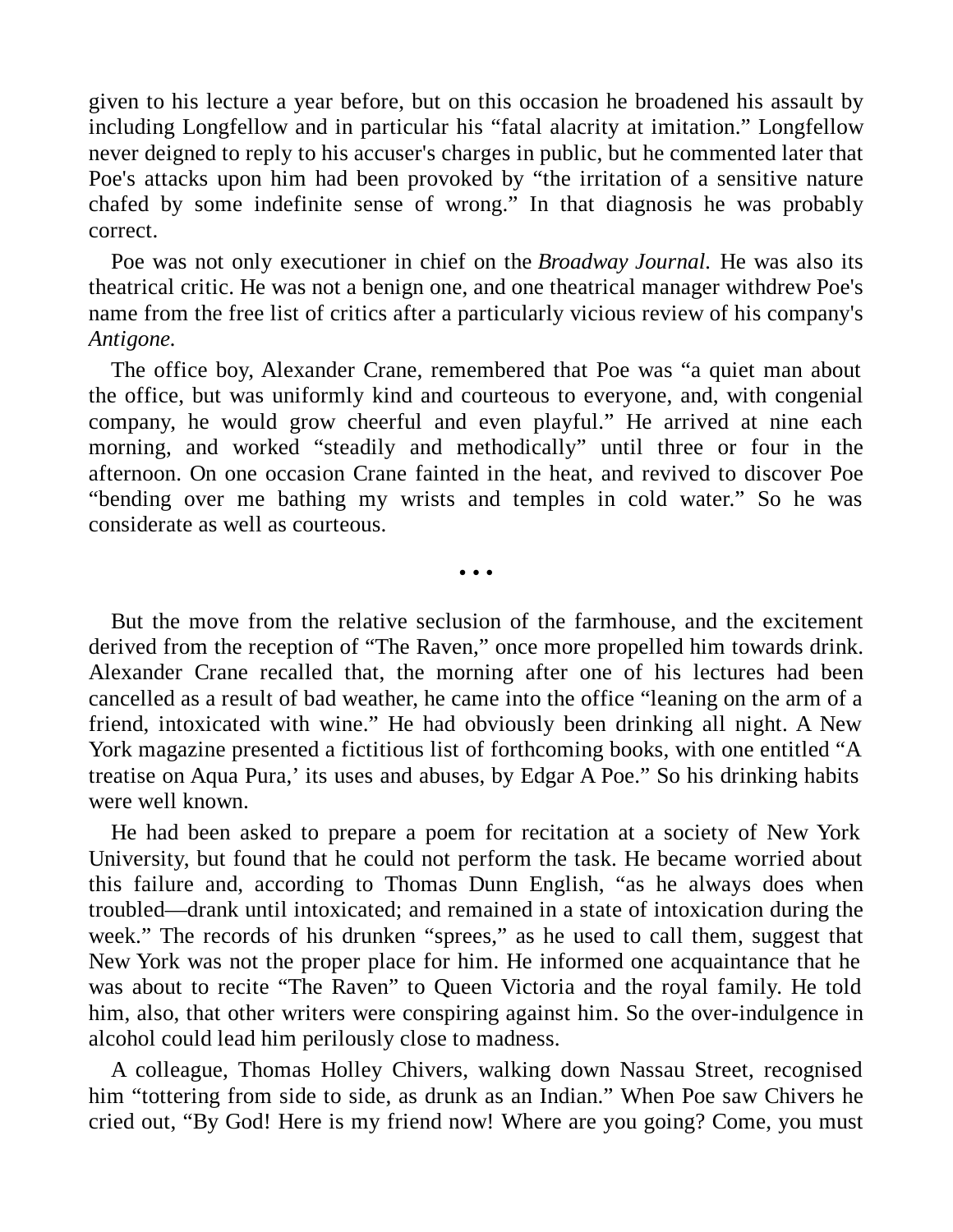go home with me." He became generally over-excited and, seeing a rival editor across the street a few minutes later, was barely restrained by Chivers from attacking him. Chivers then escorted him home. When Virginia saw them from an upstairs window, she retreated into her room and locked the door. Maria Clemm greeted her errant son-in-law, according to Chivers, with a refrain of "Oh! Eddy! Eddy! Eddy! Come here, my dear boy. Let me put you to bed." She also apparently confided to Chivers, "I do believe that the poor boy is deranged!" It is clear enough that Virginia, wasting from day to day, could not bear to see her husband in this condition. She may even have believed that Poe's despair at her illness helped to provoke his heavy drinking. She may just have been too frail to cope with her husband's frantic and tiresome behaviour. According to Chivers, Maria Clemm lamented the illness of her daughter, with the claim that "the Doctors can do her no good. But if they could, seeing this continually in poor Eddy, would kill her … would to God that she had died before she had ever seen him." The memory of Maria Clemm's words may not be altogether accurate, but she was clearly blaming Poe in part for Virginia's suffering. Another colleague wrote in a diary entry at this time, "There is Poe with coolness, immaculate personal cleanliness, sensitiveness, the gentleman, continually putting himself on a level with the lowest blackguard through a combination of moral, mental and physical drunkenness."

Poe knew as much himself, and in the summer of 1845 *Graham's Magazine* published his "The Imp of the Perverse." It was a narrative of rueful contemplation in which the narrator muses upon the human capacity to act in a contrary manner "for the reason that we should *not."* To do that which is forbidden—to do that which goes against all our instincts of self-love and self-preservation—therein lies the power of the imp. Never to stay long in any employment; to be drawn towards young women who were dying; to quarrel continually with friends; to drink excessively, even when told that the indulgence would kill him. Therein dwells the imp.

• • •

James Russell Lowell, a young poet of considerable gifts, visited the Poe household during this spring and summer of 1845. Some months before, Lowell had written a long and favourable criticism of Poe's work for *Graham's Magazine,* in which he gave the opinion that "we know of none who has displayed more varied and more striking abilities." It was the first long article about Poe that had not been deliberately engineered by Poe himself. There had been a correspondence between the two writers, and Lowell already considered Poe to be a "dear friend." But their encounter was not altogether a success. Poe was "a little tipsy, as if he were recovering from a fit of drunkenness." He seemed to Lowell to be in an unhappy and sarcastic mood. His manner was "rather formal, even pompous." He was not at his best. Lowell noticed, too, that Poe's ailing wife had an "anxious expression." (Five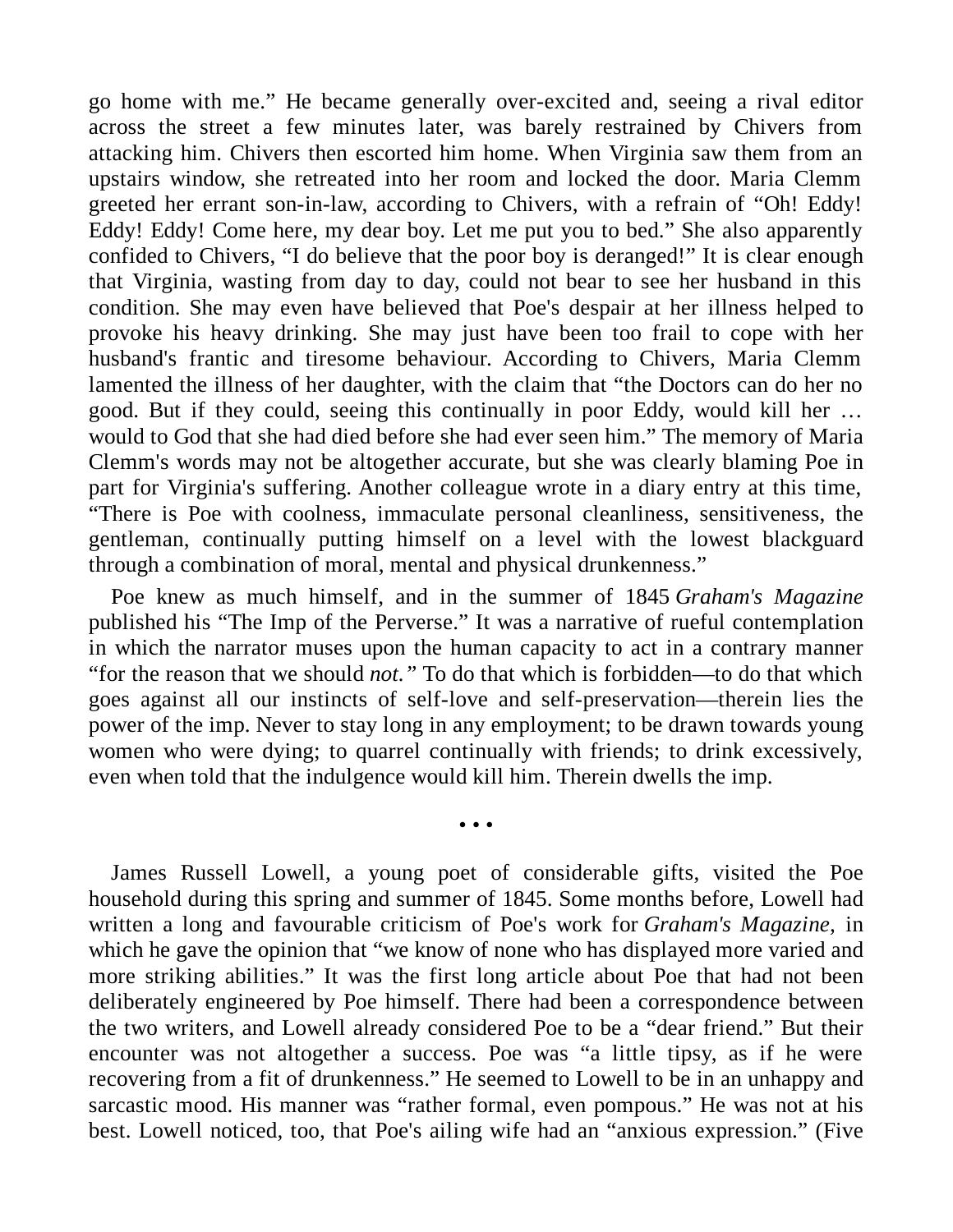years later Maria Clemm wrote to apologise to Lowell, informing him that "the day you saw him in New York he was not himself.") But then Poe attacked Lowell's poetry in print, and even accused him of plagiarising material from Wordsworth. Lowell retaliated by suggesting that Poe was bereft of "that element of manhood which, for want of a better name, we call character." Poe was weak, in other words.

But what was his character, in the most general sense? He has alternately been described as ambitious and unworldly, jealous and restrained, childlike and theatrical, fearful and vicious, self-confident and wayward, defiant and self-pitying. He was all of these, and more. One acquaintance described him as "unstable as water," and another as a "characterless character." To one who became his enemy he was "the merest shell of a man."

Like the salamander he could only live in fire. But the fire was often started by himself. He stumbled from one passionate outburst to the next. He hardly seemed to know himself at all, but relied upon the power of impassioned words to create his identity. He would sometimes tear at himself, heaping misery upon himself, estranging others even while realising that it was wrong to do so. He moved from disaster to calamity and back again. His entire life was a series of mistakes and setbacks, of disappointed hopes and thwarted ambitions. He proceeded as if he were the only one in the world—hence the spitefulness of his criticism. He drew attention to his solitary state in defiance and celebration, even as he lamented it in his letters. Thus, at the centre of his work, was anger against the world. He had a heart always about to break.

There was a curious incident in the summer of 1845 that justified the bad opinions that some held of him. A young poet, R.H. Stoddard, had submitted a poem for the *Broadway Journal.* Having received no reply, he sought out Poe at his lodgings. Poe then assured him that the poem would appear in the next number of the periodical, but it did not. Instead there was a notice: "To the author of the lines on the 'Grecian Flute.' We fear that we have mislaid the poem." Then, in the following month, another "notice" appeared, to Stoddard's astonishment, remarking that "we doubt the originality of the 'Grecian Flute,' for the reason that it is too good at some points to be so bad at others." This is the authentic Poe tone. In dismay Stoddard visited the offices of the *Journal,* to encounter Poe "irascible, surly and in his cups." Poe stared up "wildly" at the unfortunate young poet, and then accused him of plagiarism. "You never wrote the Ode to which I lately referred." He abused Stoddard and, in the young man's words, threatened him "with condign personal chastisement"—that is, a thrashing—and ordered him to leave the office.

In this period Poe was professing himself once more to be depressed and "dreadfully unwell, and fear that I shall be very seriously ill." The household had been regularly moving lodgings—from Greenwich Street to East Broadway and from East Broadway to Amity Street near Washington Square. But now Poe resolved to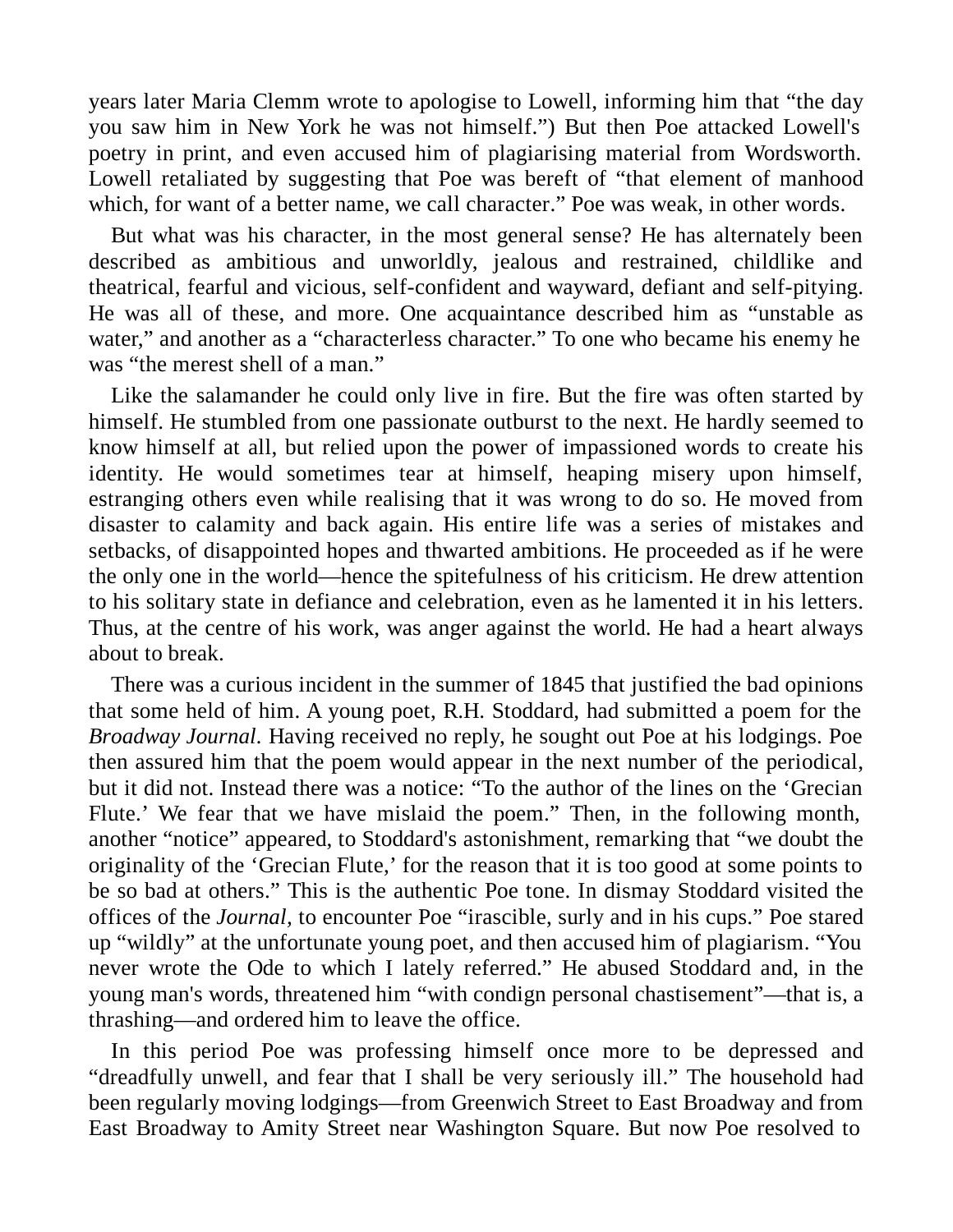return to the countryside, in order to regain his health and his composure, and as a result wished to give up his post on the *Broadway Journal.* He was trying to sell his "interest" in the newspaper. His partner, Charles Frederick Briggs, was not unhappy to see him leave. Poe's drinking had made him unreliable. "I shall haul down Poe's name," he wrote. "He has lately got into his old habits and I fear will injure himself irretrievably." But then Poe changed his mind. He had told Thomas Dunn English that the "comparative failure" of *t*he *Journal* was a consequence of "the fact that he had it not all in his own hands." He is reported to have said, "Give me the entire control, and it will be the great literary journal of the future." So he had transferred his hopes for an ideal literary magazine to the *Broadway Journal*itself.

In the summer of 1845, too, there appeared a volume of twelve stories by Poe. *Tales* was published by the New York firm of Wiley and Putnam, and included "The Murders in the Rue Morgue" and "The Black Cat." If it was an attempt to capitalise on the fame Poe had achieved with "The Raven," it succeeded in part. The small volume was praised by the *American Review* as "one of the most original and peculiar ever published in the United States," and by *Graham's Magazine* as "among the most original and characteristic compositions in American letters." Of all the books published in Poe's lifetime, it was the most successful. Four months after publication, according to his own estimate, it had sold approximately fifteen hundred copies, thus earning Poe a royalty of over one hundred dollars. It was not munificent, but it was gratefully received.

In July he made an unexpected trip to Providence, Rhode Island, for which he had to borrow ten dollars from a friend. It was a secret journey, which he could not finance with the help of Maria Clemm. Poe had in mind a form of assignation.

• • •

In one of his drunken fits he had divulged that he was involved "in the damnedst amour." His wife, of course, was not to be told. The lady in question was Mrs. Frances Osgood, a literary "blue-stocking" (or "blue," as the race was known), who composed verses and tales for New York periodicals. Poe had praised "Fanny" Osgood in his lecture on American poets, and eventually met her in the drawing room of the Astor Hotel in New York. She recalled the meeting at a later date with all the enhanced recollection of hindsight. "With his proud and beautiful head erect," she said, "his dark eyes flashing with the elective light of feeling and thought, a peculiar, an inimitable blend of sweetness and hauteur in his expression and manner, he greeted me calmly, gravely, almost coldly …"

The coldness must soon have vanished, however. They exchanged verses, and Poe printed several of her poems in the *Broadway Journal.* It was a highly public and publicised romance, if romance it was. It is more likely to have been a fussy and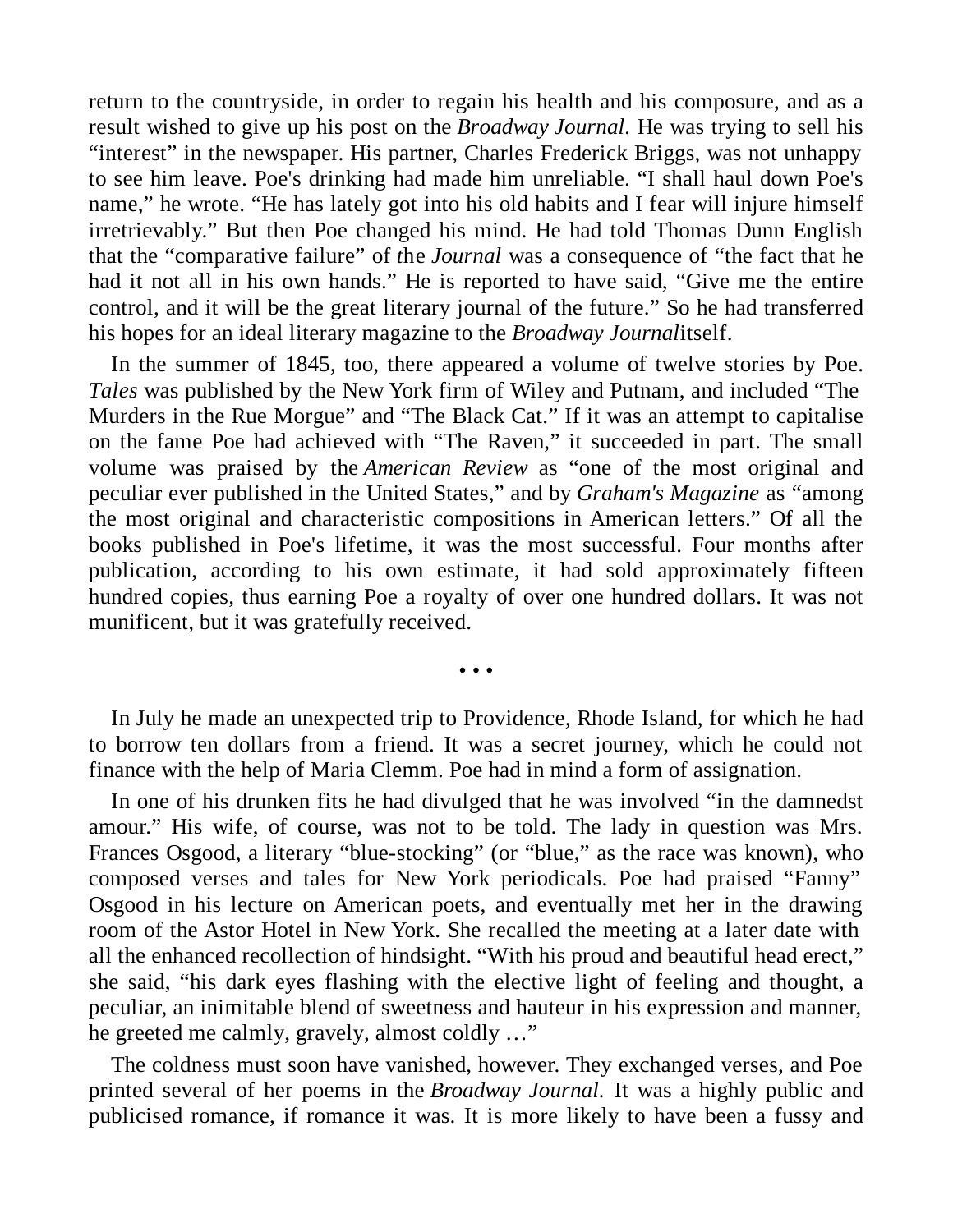excitable literary friendship, lent added fervour by Poe's desperate need for the comfort and protection of women. They exchanged letters as well as verses, but the correspondence has since been lost. Poe's poems to her were not necessarily inspired by passionate devotion. One poem, "To F———S O———D," had in fact been written for Virginia eleven years before; another tribute, "To F," had been written in 1835 at which stage it was composed "To Mary." He was not averse to recycling his emotions.

Frances Osgood's New York publisher recalled that "when she was with my family, Poe called every day and generally spent the evening remaining invariably until midnight." She was often present at the literary parties to which Poe was now a frequent visitor. Another writer recalled "the child-like face of Fannie Osgood suffused with tears under his [Poe's] wizard spell." Thomas Dunn English also described "little Mrs. Osgood doing the infantile act… her face upturned to Poe." She clearly had an advanced case of literary hero-worship, a form of adoration that Poe did his best to maintain. He courted her a little too ardently, however, and Mrs. Osgood described at a later date how "I went to Albany, and afterwards to Boston and Providence to avoid him." She added that "he followed me to each of these places and wrote to me, imploring me to love him." It sounds very much like a long pursued affair except for the fact that Mrs. Osgood's husband, the painter Samuel Osgood, was well aware of their association. Possibly it was an innocent, or unthreatening, dalliance. Adultery was not then generally acceptable, even in New York.

• • •

When Fanny Osgood visited the Poe household in New York, she found him working on a series of papers entitled "The Literati of New York." He always wrote on narrow strips of paper, pasted into long rolls, and on this occasion he showed the various lengths of them to Fanny. His wife was present at the time. "Come, Virginia," Mrs. Osgood remembered him saying, "help me!" Together they unrolled each piece until "at last they came to one which seemed interminable. Virginia laughingly ran to one corner of the room with one end and her husband to the opposite with the other." Mrs. Osgood asked about whom this effusion was written. "Hear her," he said, "just as if that little vain heart didn't tell her it's herself!" It is a mawkish episode, not relieved by the fact that Poe did indeed compose rather nauseous tributes to Mrs. Osgood's poetry. He had no steadiness in critical matters. He was swayed by private passion and personal rivalry. The fact that Fanny Osgood visited husband and wife, however, reinforces the impression that Fanny and Poe were not engaged in any sexual relationship. It seems that Mrs. Poe even asked Mrs. Osgood to continue her correspondence with Poe, on the grounds that their friendship helped to keep him sober. He found comfort in Fanny Osgood.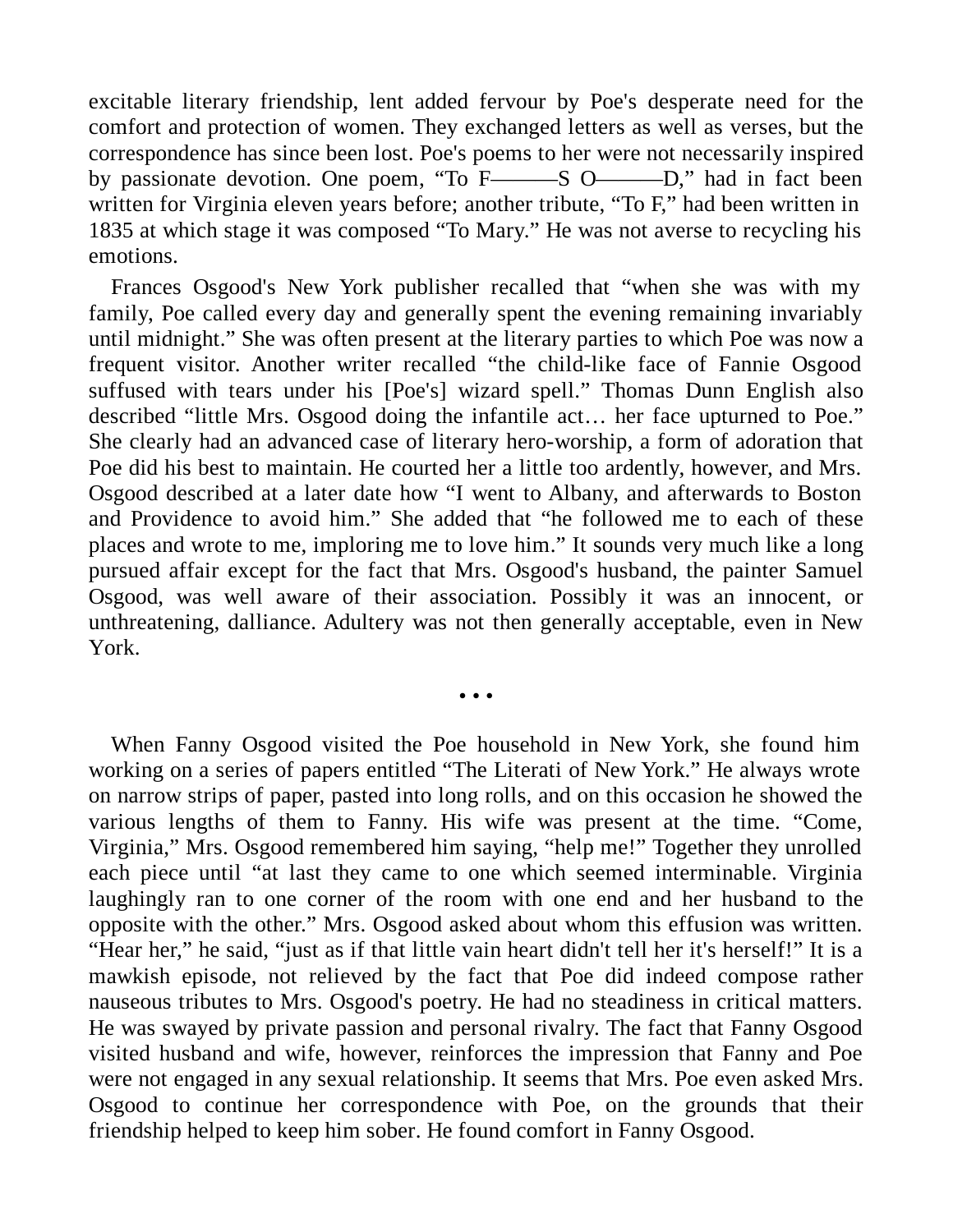It is significant that, in one character portrait of her, Poe described her "hair black and glossy: eyes a clear, luminous gray, large, and with singular capacity for expression." This might be a description of one of the doomed women of his tales. It might almost be a description of his mother. Four years later, Fanny Osgood did indeed die of consumption. Could he have already noticed the signs of it upon her he was preternaturally sensitive to such things—and thus have been drawn to her?

Margaret Fuller, the most dispassionate and most intelligent of his observers, believed that his love affairs were in truth part of a "passionate illusion, which he amused himself by inducing, than of sympathy." She believed that he had no friends, and that he was "shrouded in an assumed character." It is possible that he was indeed playing a part, taking on a Byronic aspect for the sake of his female admirers, but was at the same time desperate and unbalanced. He became the part, living it with an intensity that belied its artificial nature.

• • •

Throughout the summer of 1845 he was working sporadically upon a book of poems. *The Raven and Other Poems* would be the first such collection since 1831. It was a significant publication, therefore, not least because he believed that he would earn five hundred dollars from its sales. His hopes were, as always, unfulfilled. He chose some thirty poems for the collection, among them such early works as "Tamerlane" and "Al Aaraaf." In a preface he declared that "events not to be controlled have prevented me from making, at any time, any serious effort in what, under happier circumstances, would have been the field of my choice. With me poetry has been not a purpose, but a passion." Unfortunately, the critics were not as well disposed towards the poems as to the tales. And the volume did not sell. It would be the last collection of Poe's poetry in his lifetime.

He professed to be abstaining from alcohol, or "the ashes" as he called it, but by the autumn he was drinking again. He was always prone to spectacular miscalculations about the effect of his behaviour, and a reading in Boston proved to be what one critic has described as the beginning of his "downfall." He had been invited to read at the event, in order to celebrate a new series of lectures in the Boston Lyceum. He was called upon to recite a new work at the end of a lecture by a Massachusetts politician, Caleb Cushing, but spent "some fifteen minutes with an apology for not delivering, as is usual in such cases, a didactic poem." Poe did not write didactic poems; for him poetry and didacticism were antithetical. Poetry was concerned with the pursuit of the "beautiful" only—what was for him "supernal beauty" or "the beauty above."

This was the stirring message he delivered to the Bostonians. One Harvard student, present at the occasion, recalled that "he stood with a sort of shrinking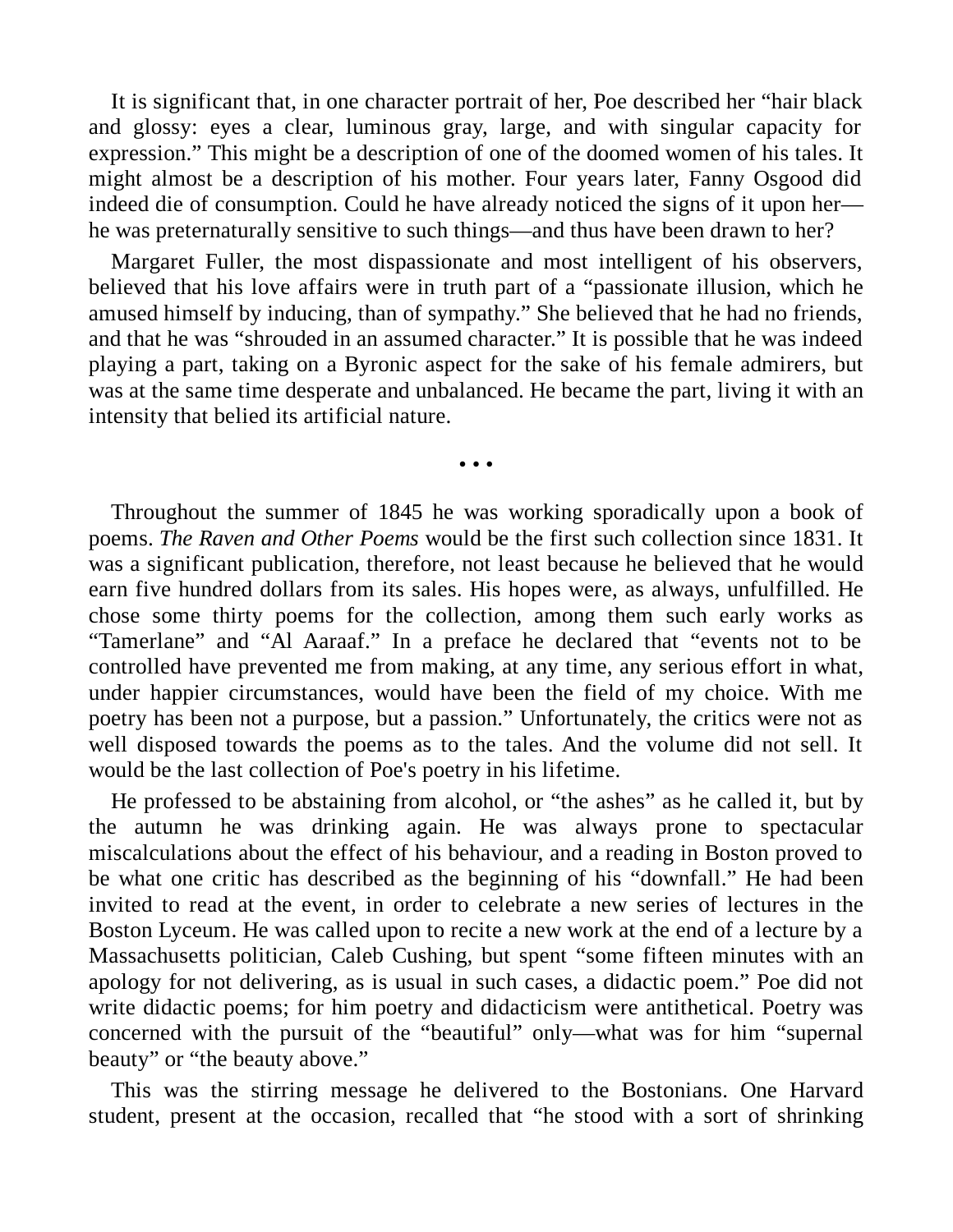before the audience and then began in a thin, tremulous, hardly musical voice, an apology for his poem, and a deprecation of the expected criticism of a Boston audience." The student also noticed his "look of oversensitiveness which when uncontrolled may prove more debasing than coarseness." Poe was, in other words, nervous and expecting the worst from a difficult group. Then he proceeded to recite "Al Aaraaf," a poem that he had written sixteen years previously. Some of his auditors grew restive under the strain of understanding this juvenile performance, and so Poe was prevailed upon to read "The Raven" at the close of the proceedings. Members of the audience, however, were already leaving with much noisy vacating of seats.

It was not a particularly glorious night, but then Poe, over "a bottle of champagne," compounded the offence by revealing to some Bostonian writers and journalists that "Al Aaraaf" was indeed a poem of his youth. They were not pleased by the intelligence, assuming it to be an insult both to Boston and to the Lyceum. The editor of the *Boston Evening Transcript,* Cornelia Wells Walter, disclosed that the poem had been composed *"before its author was twelve years old."* Poe, in one of his flights of fancy, may even have stated this improbable fact. Miss Walter continued in a vein of thinly concealed sarcasm, "a poem delivered before a literary association of adults, as written by a boy! Only think of it! Poh! Poh!" He retaliated in kind. "Well, upon the whole we must forgive her," he wrote, "—and do. Say no more about it, you little darling!" The last expression was considered to be unwholesome.

It should be remembered that Poe was a Southerner. He was a Virginian, if not by birth, at least by inclination. He disliked the culture of New England in general, and of Boston in particular; he despised in equal measure Transcendentalism and Abolitionism. He was in spirit if not in practice a Southern gentleman. That accounts for the somewhat florid classicism, and the melodic intensity, of his prose. "It is high time," he once wrote, "that the literary South took its own interests into its own charge." So in Boston he had entered the den of his enemies.

He retaliated to the resulting abuse by proudly claiming to have "quizzed," or made fun of, the Bostonians. In the *Broadway JournalPoe* revealed that "we like Boston. We were born there—and perhaps it is just as well not to mention that we are heartily ashamed of the fact… the Bostonians have no soul." He added salt to the wound, or fuel to the flame, by adding that "it *could* scarcely be supposed that we would put ourselves to the trouble of composing for the Bostonians anything in the shape of an original poem… it did well enough for a Boston audience." This was, at the very least, ungracious.

Cornelia Walter herself then returned to the attack by noting that "it must be confessed that he did *out-Yankee* the managers of the Lyceum since he not only emptied their pockets but emptied the house." The general impression, assiduously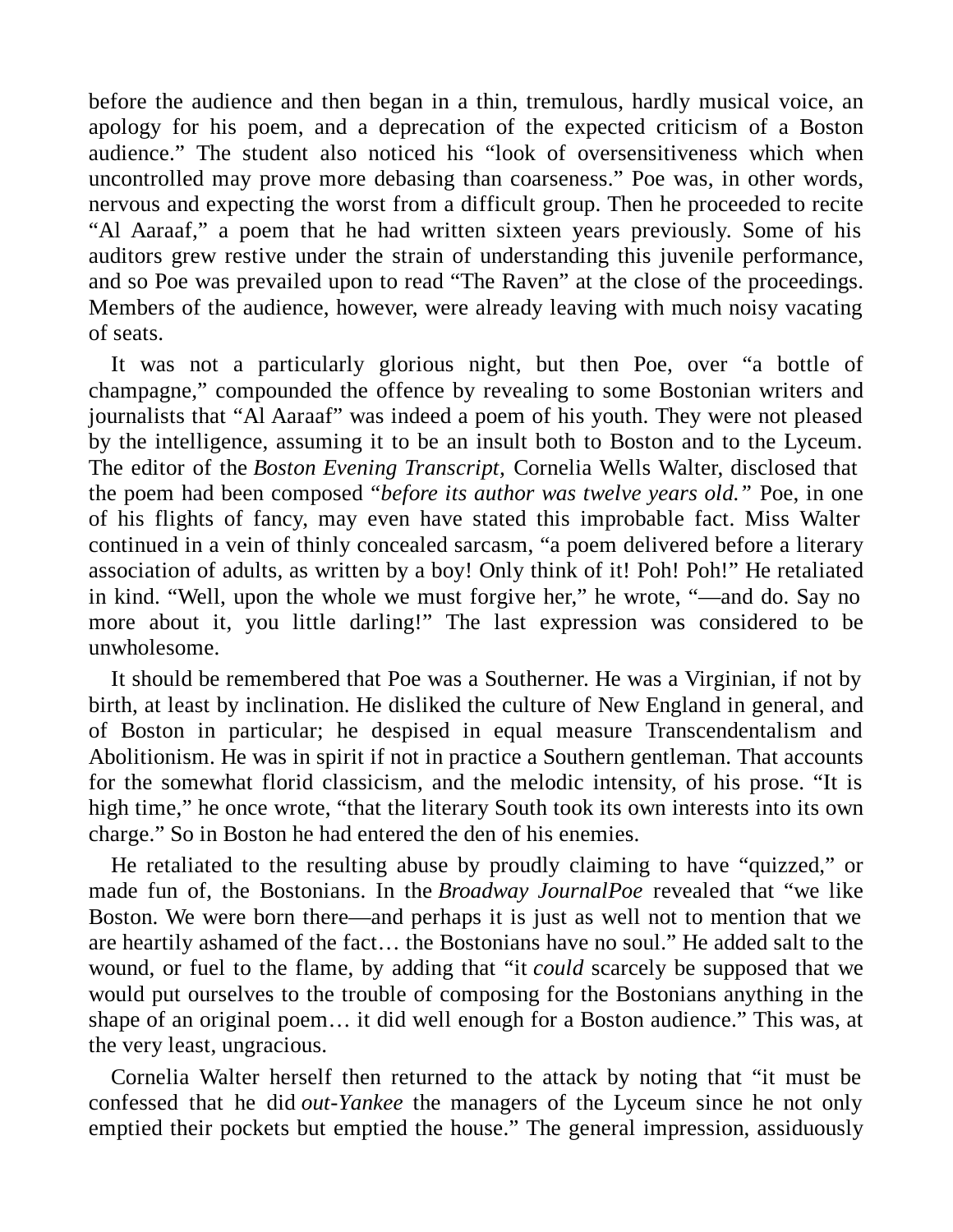spread by Miss Walter and others, was of Poe as unreliable and discourteous. He was not serious. He was a charlatan and a drunkard.

• • •

In this inauspicious month Poe also took charge of the *Broadway Journal.* In a series of negotiations and schemings he bought out his erstwhile partners. "By a flurry of manoeuvres almost incomprehensible to myself," he wrote, "I have succeeded, one by one, in getting rid, one by one, of all my associates." He also raised funds from friends and even issued an advertisement in the *Journal* itself proclaiming "A RARE OPPORTUNITY" for an investment in the enterprise. He begged money, he borrowed money, he promised money. Then, on 25 October 1845, Poe's name was blazoned on the masthead of *the Journal* as "Editor and Proprietor." "I have to do *everything myself"* he wrote, "edit the paper—get it to press—and attend to the multitudinous *business* besides."

One of his erstwhile partners, Charles Frederick Briggs, was happy to relinquish any interest in the magazine. He regarded Poe as a liability, calling him "the merest shell of a man," "a drunken sot," and the "most purely selfish of human beings." He added for good measure that Poe quoted from the German without being able to understand a word of the language. This is likely to have been true. Briggs also believed that, in retaliation, Poe was spreading lies about him in New York: "I cannot conceive of such wanton malice, as Poe has been guilty of towards me."

As sole proprietor, Poe was not a success. He curtailed the coverage of *the Journal,* for want of funds, and could not afford to pay any decent contributors. He republished his own work, and printed the poems of the "starry sisterhood" and other poetasters. The magazine's circulation was uneven, and its publication was fitful. Six weeks after acquiring the editorship he sold half of his interest to Thomas H. Lane, a Customs House employee he had met in Philadelphia. "For the first time during two months," he told one acquaintance, "I find myself entirely myself— dreadfully sick and depressed, but still myself. I seem to have just awakened from some horrible dream… I really believe that I have been mad." He had been "mad" at the Lyceum, "mad" in his pursuit of Mrs. Osgood, "mad" in his decision to take up the editorship of the *Journal.* The madness, if such it was, had come from the combined effects of drink and intolerable strain. A month after signing the agreement with Lane, according to English, Poe succumbed to "one of his drunken sprees." Lane closed down the magazine on 3 January 1846. It was the last editorial position Poe would ever hold.

The day before the *Broadway Journal* closed Poe witnessed an agreement by which Maria Clemm relinquished her claim to a piece of Baltimore property, worth twenty-five dollars; the family must have been desperate indeed to sign away their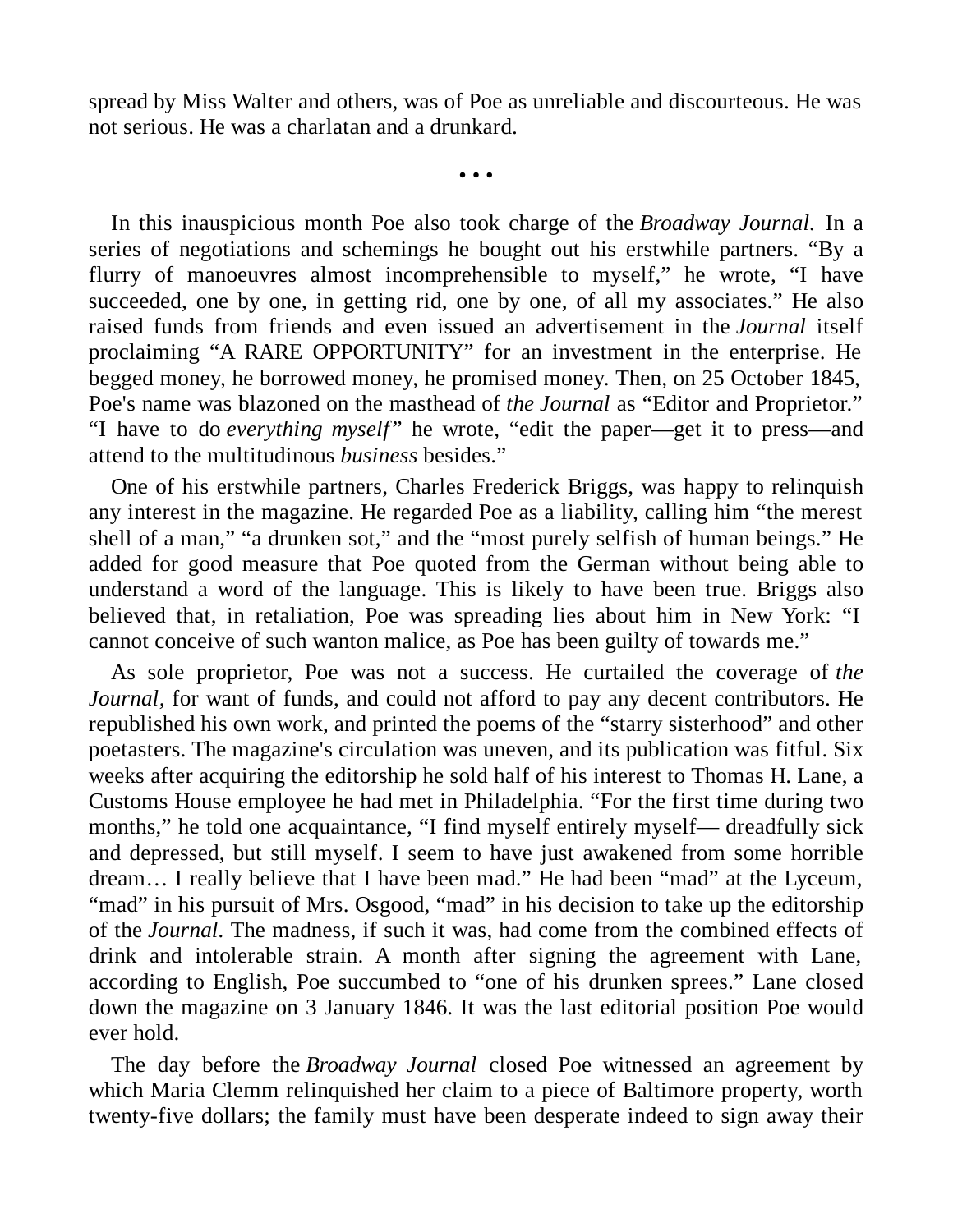last piece of capital.

In the previous November Stoddard had passed Poe in the street. It was raining heavily, and for a moment Stoddard considered sharing his umbrella with him. But "something—certainly not unkindness—withheld me. I went on and left him there in the rain, pale, shivering, miserable … There I still see him, and always shall,— poor, penniless, but proud, reliant, dominant." In the same month Poe wrote to a relation, George Poe, "I have perse-veringly struggled, against a thousand difficulties, and have succeeded, although not in making money, still in attaining a position in the world of Letters, of which, under the circumstances, I have no reason to be ashamed."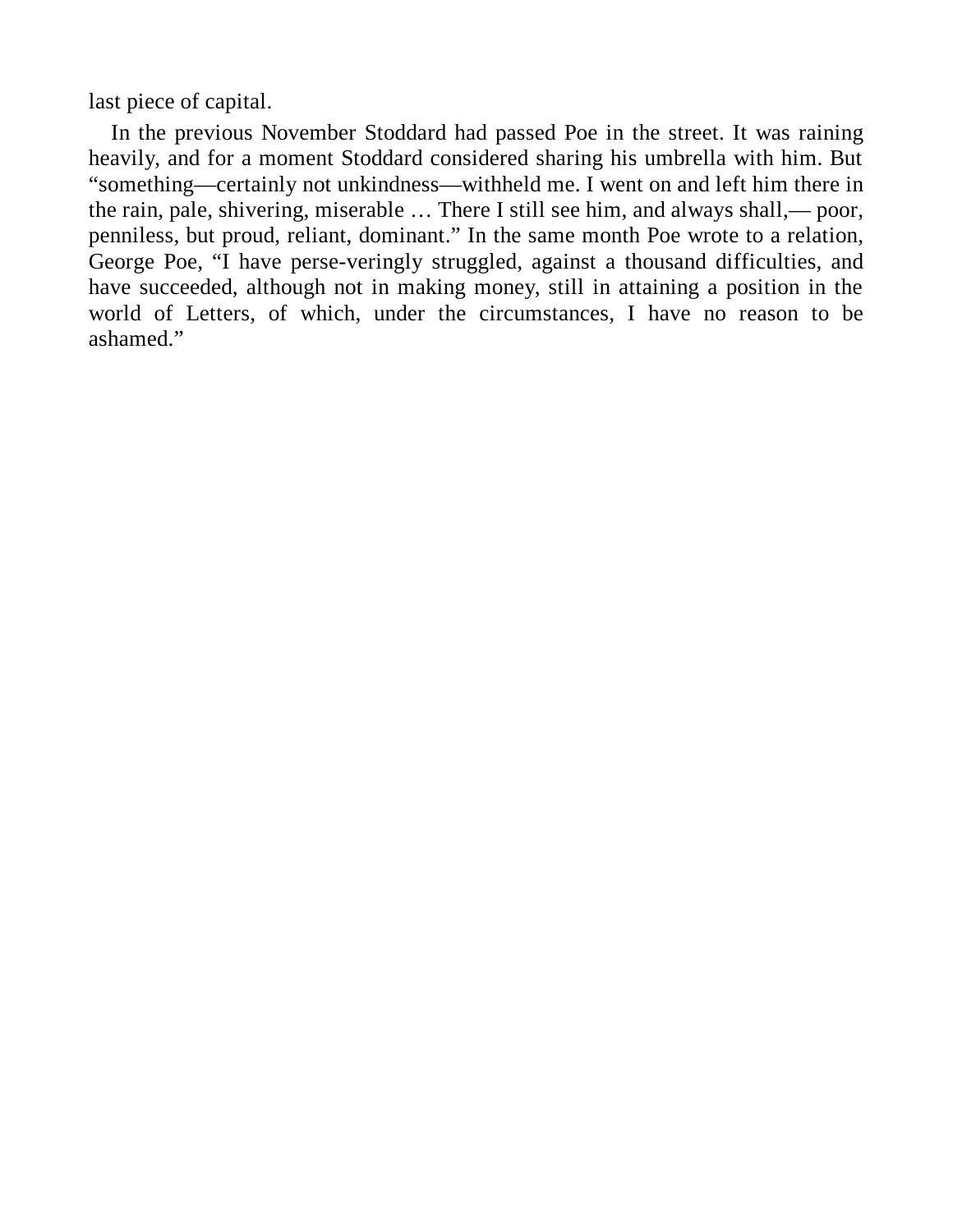### CHAPTER NINE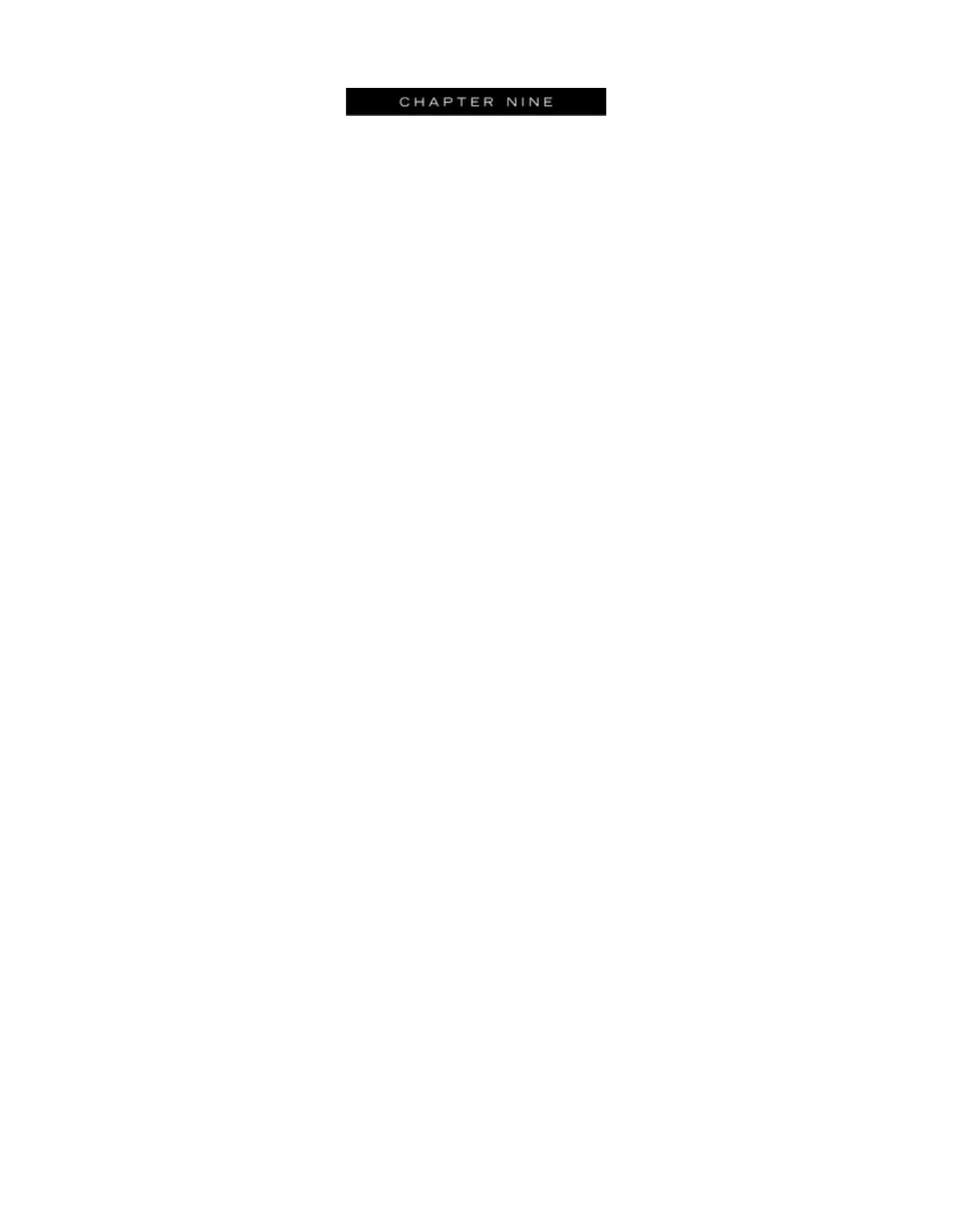## **The Scandal**

**P** oe believed that he had many enemies. He blamed the failure of the *Broadway*<br>
in the facing many and **Property** the *n Journal* "on the part of one or two persons who are much imbit-tered against me," and he declared that "there is a deliberate attempt now being made to involve me in ruin." It is not clear who these "one or two persons" were, if they existed at all, but they may have been rival newspaper editors or writers unhappy about Poe's often scathing critical notices. But he was right to sense persecution. At the beginning of 1846, he was involved in unwelcome scandal. It came from an unexpected quarter.

In his life there were certain literary females who vied for his attention. Principal among them were Elizabeth F. Ellet, Fanny Osgood, Margaret Fuller, and Anne Lynch. Fanny Osgood, the poetess of New York, was by now a family friend. Margaret Fuller was a writer and reviewer who, four years before, had edited a Transcendentalist quarterly the *Dial;* she had met Poe at a soirée in New York. Anne Lynch was a poetess and teacher, who hosted some of these soirées. Elizabeth Ellet was a poet and novelist whose work Poe had printed and praised in the *Broadway Journal.* Fanny Osgood, in perhaps not the most charitable spirit, remarked that Elizabeth Ellet "followed him everywhere."

Elizabeth Ellet and Fanny Osgood had written rapturous letters to Poe that, to a prurient reader, might have erred on the side of indiscretion. Expressions of poetic devotion, as he himself knew well enough, are not the same thing as true passion. Yet that is not how it seemed at the time, when the two women became incensed and then alarmed at the manner in which their missives were being treated.

Early in 1846, Mrs. Ellet decided one day to call upon Poe at his home in Amity Street. When she came up to the house, she heard laughter, and on gaining entrance discovered Fanny Osgood in the parlour with Virginia Poe. It soon became evident that they were laughing at a letter. It was still in Fanny Osgood's hand, and it was Mrs. Ellet's letter to Poe. Mrs. Ellet snatched it up, and marched out. That is one version.

There is another. Mrs. Ellet called at Amity Street and, in the course of her visit, Virginia read out to her a letter to Poe from Mrs. Osgood. (If this version of the story is true, it is difficult to know why Virginia was being indiscreet.) Mrs. Ellet professed to be somewhat alarmed by the tone of Mrs. Osgood's letter. No doubt aching with excitement, she went immediately to see Mrs. Osgood herself to advise her to retrieve all her letters to Poe. The question was one of womanly modesty.

The two other literary ladies now entered the scene. Margaret Fuller and Anne Lynch, dear friends from the soirées, visited Poe and formally demanded the return of Mrs. Osgood's letters. Poe was naturally resentful. He responded that Fanny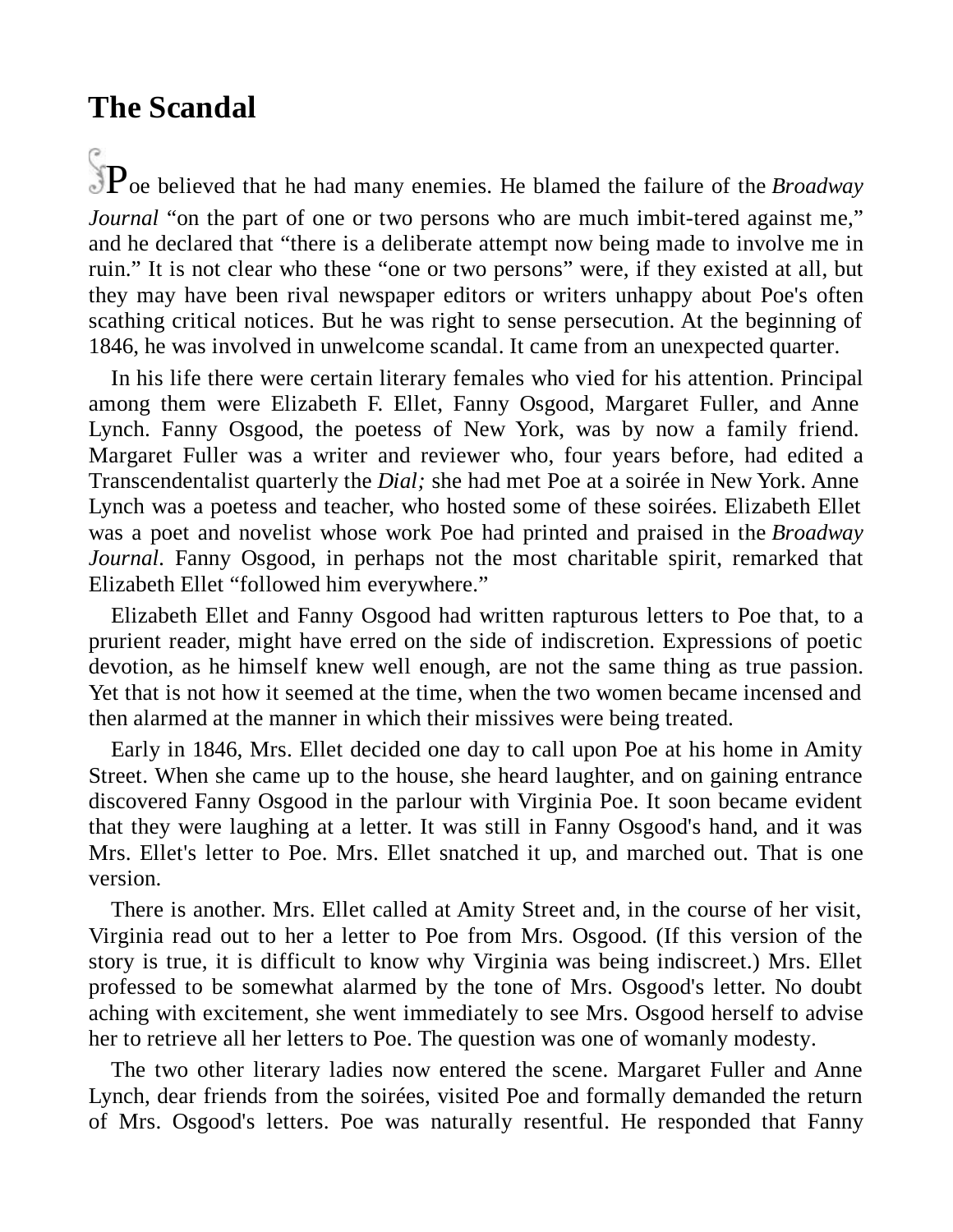Osgood was not alone. Elizabeth Ellet's letters were also open to misinterpretation.

In the meantime Elizabeth Ellet had asked her brother to call upon Poe and demanded the return of her letters. Poe insisted to him that he had already sent them back to Mrs. Ellet. But the brother did not believe him and threatened to kill him if he did not produce them. Poe then visited Thomas Dunn English, and asked for the use of his pistol. English denied the request, and insinuated that Poe never did possess any letters from Mrs. Ellet in the first place. The two men engaged in some kind of tussle. It sounds like the most absurd fiction, but somewhere in the welter of claim and counter-claim there was a genuine imbroglio.

Poe retreated to his bed after his encounter with English, and then persuaded his physician to deliver an apologetic letter to Mrs. Ellet. He denied making any improper claims about her correspondence but added that, if he did make any such remarks, he must have been suffering from temporary insanity. Mrs. Osgood was also incensed about the mockery of her own letters, and persuaded Virginia Poe to write her a letter confirming what she called "my innocence."

Poe never saw Elizabeth Ellet, or Fanny Osgood, again. Mrs. Ellet declared him to be "steeped in infamy." He was ostracised from the salons of the starry sisterhood. According to Anne Lynch, Poe "said & did a great many things that were very abominable." At a later date he was to excoriate "the pestilential society of *literary women.* They are a heartless, unnatural, venomous, dishonorable *set,* with no guiding principle but inordinate self-esteem."

Anne Lynch described him as having "no moral sense." It should be added that his stories have no "moral sense," either, and that he disdained any such principle. Is "moral sense" to be expected of the man rather than the writer?

• • •

Yet his appetite for controversy was not extinguished. During this period a friend and journalist, William Gilmore Simms, wrote to him that "you are now perhaps in the most perilous period of your career—just in that position—just at that time of life—when a false step becomes a capital error—when a single leading mistake is fatal in its consequences." Poe was not one to listen to advice, however well meant; nor was he ever likely to learn from his mistakes. His presiding deity was, after all, the imp of the perverse.

And so, perversely, in the spring of 1846, he began a series of essays for *Godey's Lady's Book* entitled "The Literati of New York: Some Honest Opinions at Random Respecting their Authorial Merits, with Occasional Words of Personality." Poe was in fact planning to bring out a volume of critical essays, entitled *The American Parnassus,* and these sketches were the first airing of a number of pieces, critical or respectful, on the merits of the more celebrated authors of the day. He resented the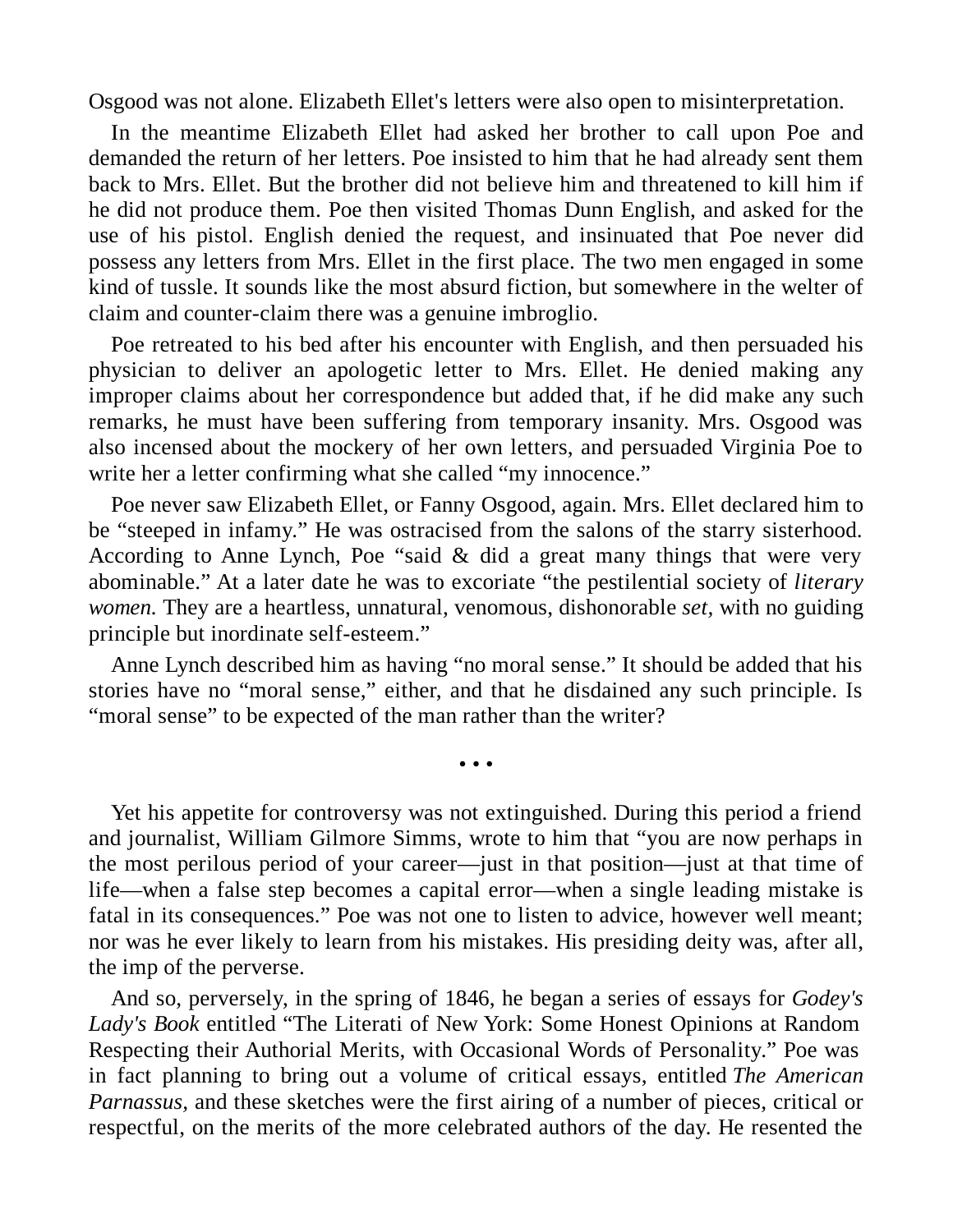undue praise and "puffery" expended on what he considered to be "unworthy" writers and, as a result, he could at times be exceedingly satirical. Indeed he launched a full-scale attack on the literary cliques and circles that controlled the publication and reception of American literature; they represented what he called "the corrupt nature of our ordinary criticism."

Of Lewis Gaylord Clark, the editor of the *Knickerbocker,* Poe wrote that "as a literary man, he has about him no determinateness, no distinctiveness, no point—an apple, in fact, or a pumpkin has more angles … he is noticeable for nothing in the world except for the marked-ness by which he is noticeable for nothing." Of Thomas Dunn English, erstwhile friend but now confirmed enemy, Poe wrote that "I do not personally know him." This false denial was followed up by a swipe at English's appearance: "he exists in a perpetual state of vacillation between moustachio and goatee." Poe excelled at this kind of ad hominem criticism; it was immensely readable at the time, of course, with three editions of some issues being printed to keep up with sales. Poe was the most controversial, and most widely discussed, literary journalist in the country. It is not clear, however, that his reputation as a writer was improved.

Some of his victims also had an unfortunate habit of fighting back. Lewis Gaylord Clark retorted, in the *Knickerbocker,* that Poe was "a wretched inebriate" and a "jaded hack." He quoted from an unnamed source, most likely Clark himself, that "he called at our office the other day, in a condition of sad imbecility, bearing in his feeble body the evidences of evil living and betrayed by his talk such radical obliquity of sense … He was accompanied by an aged female relative who was going a weary round in the hot streets, following his steps to prevent his indulging in a love of drink; but he had eluded her watchful eye by some means, and was already far gone in a state of inebriation."

There was worse to come. Thomas Dunn English also responded in kind with an attack upon Poe in the *New York Mirror,* in which severe remarks about his personal appearance were mingled with more serious charges; English accused Poe of forgery, of acquiring money under false pretences and of plagiarism. Poe promptly sued the *Mirror* for libel.

He had already removed himself from the city. The streets were too treacherous, and offered too many temptations. The tranquillity and purer air of the countryside were also deemed necessary for Virginia Poe's slowly fading health. In February the Poe household settled near the East River. A nine-year-old neighbour recalled how Poe would "run over every little while to ask my father to lend him our rowboat, and then how he would enjoy himself pulling at the oars over to the little islands just south of Blackwell's Island, for his afternoon swim." Poe loved the water. The girl added that "I never liked him. I was afraid of him. But I liked Mrs. Clemm, she was a splendid woman, a great talker and fully aware of 'Eddie's failings'—as she called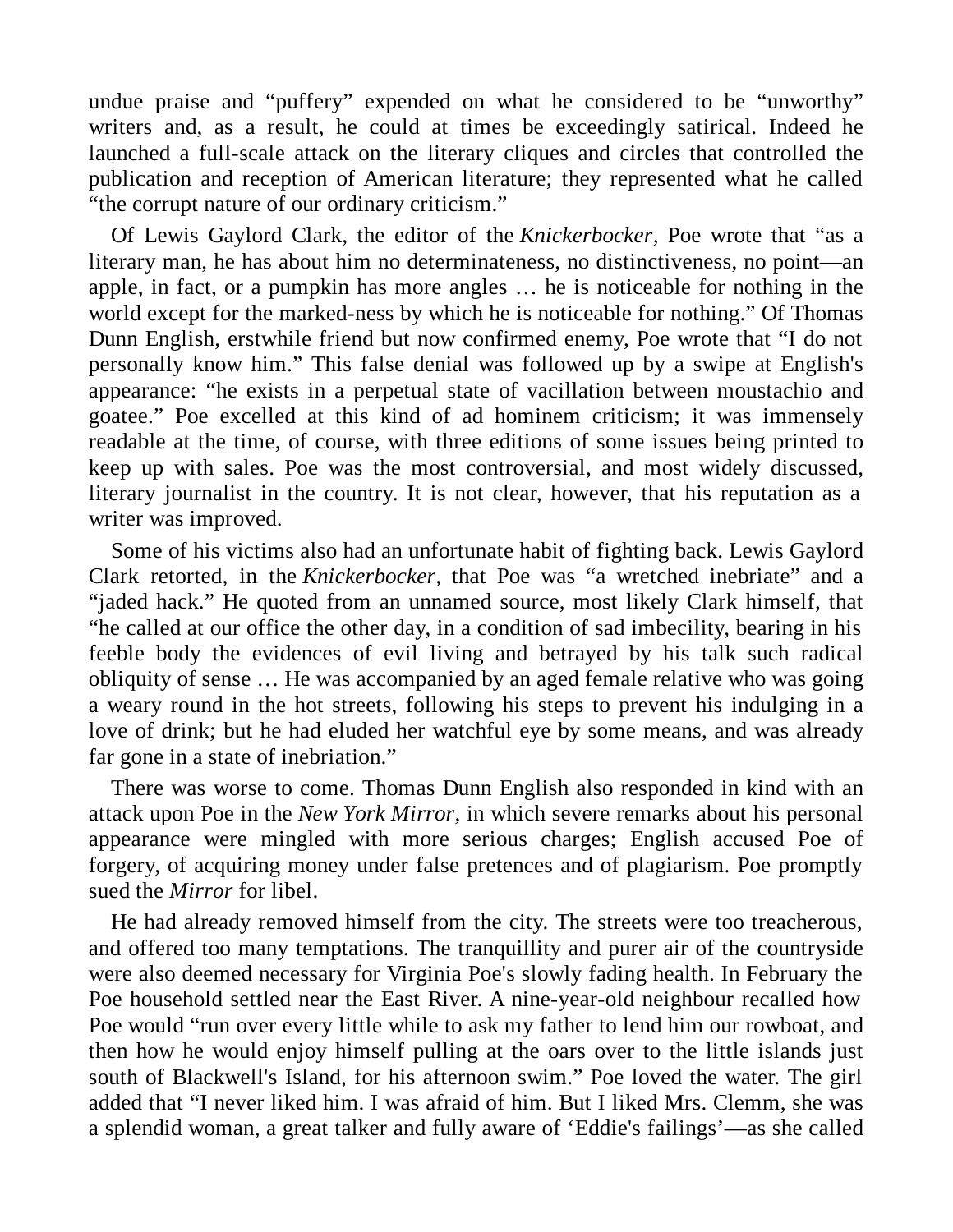them." Of Virginia Poe she remembered that she was "pale and delicate" but "patient in her suffering." The little girl recalled Virginia talking to Poe. "Now, Eddie," she said, "when I am gone I will be your guardian angel, and if at any time you feel tempted to do wrong, just put your hands above your head, so, and I will be there to shield you." It is a sad remembrance.

• • •

Four months later the Poe family moved further out to Fordham, a village thirteen miles to the north of New York, where they found a small cottage half-buried in blossom and fruit trees. Virginia was "charmed" by the place, according to Poe, and they rented the property "for a very trifling sum." The house faced west. There were lilac bushes, and a cherry tree, in the small front garden, while beyond were apple orchards and a wood. It was to be their last home on earth together. It was, as always, an impoverished one. Maria Clemm resorted to digging up the turnips meant for the cattle. She was seen gathering dandelions and other greens in the country lanes to make up a palatable salad. "Greens," she used to tell neighbours, "are cooling for the blood. Eddie's fond of them." But Eddie had little choice in the matter.

The not infrequent callers would bring baskets of produce for the family. Maria Clemm was also in the habit of "borrowing" money from their visitors. Since some of these visitors were aspiring writers there were occasions when Poe would be obliged to repay their generosity with little "puffs" of his own in the public prints. Maria Clemm seems to have managed the business very well.

There are small glimpses of life at Fordham. A neighbour was passing their cottage, one morning, when she saw Poe picking cherries from the tree and throwing them down to Virginia. But then she saw that Virginia's white dress was "dashed with blood as bright as the cherries she had caught." She would never forget the expression on Poe's face as he carried his wife into the cottage. "They were awful poor," she said. Maria Clemm wrote that it "was the sweetest little cottage imaginable. Oh, how supremely happy we were in our dear cottage home! We three lived only for each other. Eddie rarely left his beautiful home. I attended to his literary business; for he, poor fellow, knew nothing about money transactions."

He could not, however, wholly escape the attentions of the city. Fordham was on the Harlem Railroad, running from Williamsbridge to City Hall, and the trains departed every four hours. Certainly he was in New York on one evening in June 1846, because he composed a letter to his wife on a piece of pocket notebook paper. "My dear Heart," he began. He hoped that "the interview I am promised, will result in some *substantial good* for me … in my last great disappointment, I should have lost my courage *but for you*." The nature of the "interview," and of the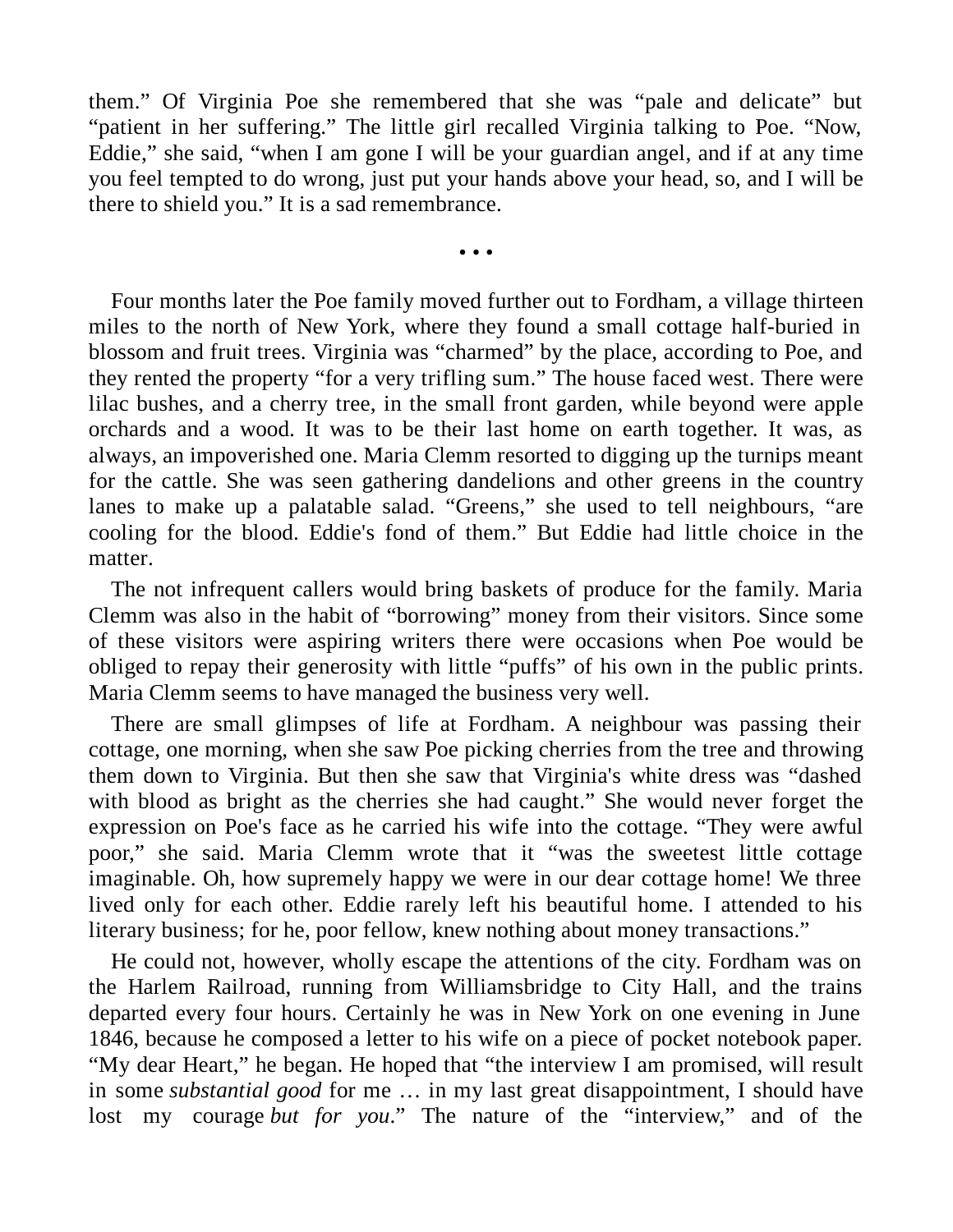"disappointment," are not known. He added that "my darling wife you are my *greatest* and *only* stimulus now. To battle with this uncongenial, unsatisfactory and ungrateful life."

It had become uncongenial in every sense. There had already been rumours circulating in the public prints about Poe's "insanity." According to the *Saturday Visiter* of Baltimore, in April, Poe "labors under mental derangement, to such a degree that it has been determined to consign him to the Insane Retreat at Utica." These tales were the direct result of the unfortunate letter Poe had persuaded his doctor to write, on the subject of the correspondence with Mrs. Ellet, in which he had claimed that he was suffering from a fit of temporary insanity. As the news of his explanation spread, so did the gossip.

The gossip was fanned by the libel suit he was still pursuing. He was suing the *New York Mirror,* which had published English's claims of forgery and plagiarism. Poe's lawyer submitted a suit for libel in the Superior Court of New York, claiming that Poe's "good name, fame and credit" had been wilfully injured; he demanded damages of five thousand dollars. The case was put back, and then put back again, but the coverage of the New York journals was generally hostile to Poe. "This is rather small business," commented the New York *Morning News,* "for a man who has reviled nearly every literary man of eminence in the United States."

Poe was now physically, if not mentally, unstable. He was forced to turn down a commencement event at the University of Vermont, as a result of "serious and, I fear, permanent ill health." One newspaper interpreted this as "brain fever." It is as good an explanation as any. That summer, from the cottage at Fordham, he wrote a long letter to Chivers in which he confessed that "I have been for a long time dreadfully ill." He spoke of those intending to "ruin" him. "My dreadful poverty," he wrote, "also, has given them every advantage. In fact, my dear friend, I have been driven to the very gates of death and a despair more dreadful than death …" So did fate choose to pursue Poe throughout his life.

He and his household now also became the object of sustained press attention. On 15 December 1846, the New York *Morning Express* carried an item headlined ILLNESS OF EDGAR A. POE. "We regret to learn," the journalist wrote, "that this gentleman and his wife are both dangerously ill with the consumption, and that the hand of misfortune lies heavy upon their temporal affairs—We are sorry to mention the fact that they are so far reduced as to be barely able to obtain the necessaries of life." The same facts were reprinted, with one or two embellishments, in several other newspapers. Even the *Mirror,* against which he had issued the libel writ, came to his aid with an appeal for contributions. Money was indeed taken up on the family's behalf. One newspaper editor collected fifty or sixty dollars, and anonymous donors sent gifts of ten dollars or more.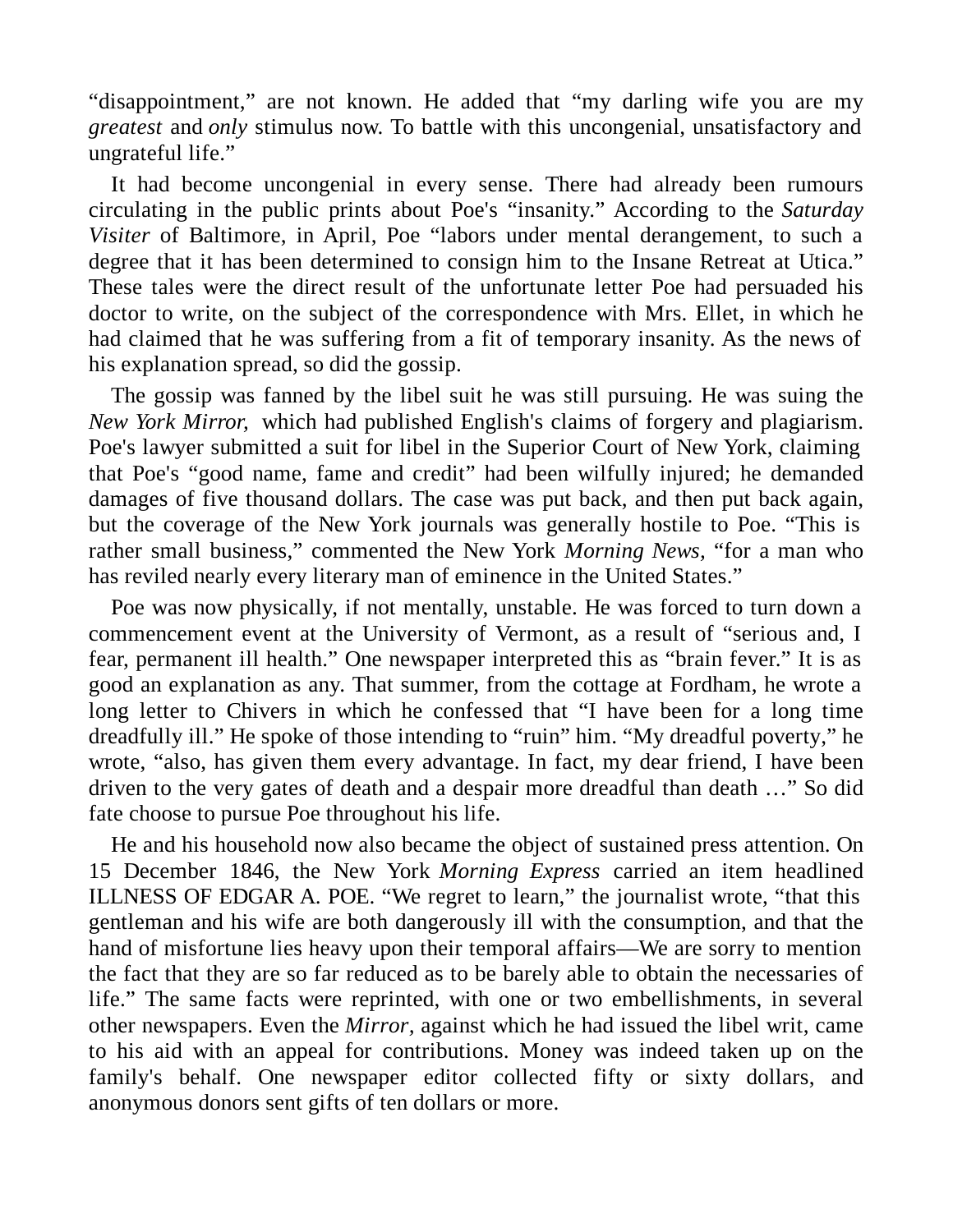Poe was alternately grateful and resentful. He needed the money, clearly, but he did not like to be paraded as an object of public charity. Nor was he pleased that his wife's mortal illness was also being publicised. At the end of the year he sent one newspaper editor a letter in which he regretted the fact that "the concerns of my family are thus pitilessly thrust before the public." He claimed "that I have ever materially suffered from privation, beyond the extent of my capacity for suffering, is not altogether true. That I am 'without friends' is a gross calumny…" (Friendlessness was a condition about which he had often complained.) He added that "even in the city of New York I could have no difficulty in naming a hundred persons" to whom he could apply for aid without humiliation. He concluded the letter with a defiant declaration. "The truth is, I have a great deal to do; and I have made up my mind not to die till it is done." He did in fact protest too much, and admitted later that his exculpatory words had put him to "the expense of truth at denying those necessities which were but too real."

They were real enough to enlist the active help and sympathy of some New York ladies who had become aware of the Poes' plight during the late autumn and winter of 1846. One of them, Mrs. Gove-Nichols, recalled seeing Virginia Poe lying on a straw bed "wrapped in her husband's greatcoat, with a large tortoise shell cat in her bosom. The wonderful cat seemed conscious of her great usefulness. The coat and the cat were the sufferer's only means of warmth, except as her husband held her hands and her mother her feet." She informed a friend, Mrs. Shew, who promptly organised a subscription for the unhappy family. A feather bed and bed clothing were supplied, followed by a gift of sixty dollars.

By the beginning of 1847 it was clear that Virginia Poe was failing. She had said to a caller, "I know I shall die soon; I know I can't get well; but I want to be as happy as possible, and make Edgar happy." She suffered from fever and sweating, an inability to draw breath, and severe chest pain, spitting of blood and perpetual coughing. These had also been the symptoms of Poe's ailing mother. Indeed Virginia Poe died at the same age as Eliza Poe. The fatal coincidence could not have been lost upon Poe himself. A visitor to Fordham, in these last months of her life, found him "lost in a stupor, not living or suffering, but existing merely." Maria Clemm recalled that Poe "was devoted to her till the last hour of her life, as his friends can testify." But, in addition, the distress of Maria Clemm herself was "dreadful to see."

Friends and relations gathered at the little cottage in Fordham. Among them was Poe's old acquaintance from Baltimore, Mary Devereaux, now Mrs. Jennings. She found the dying woman seated in the parlour. "I said to her, 'Do you feel any better today?' and sat down by the big armchair in which she was placed. Mr. Poe sat on the other side of her. I had my hand in hers, and she took it and placed it in Mr. Poe's, saying 'Mary, be a friend to Eddie and don't forsake him.' " That evening Poe wrote a letter to his benefactress, Mrs. Shew, observing that "My poor Virginia still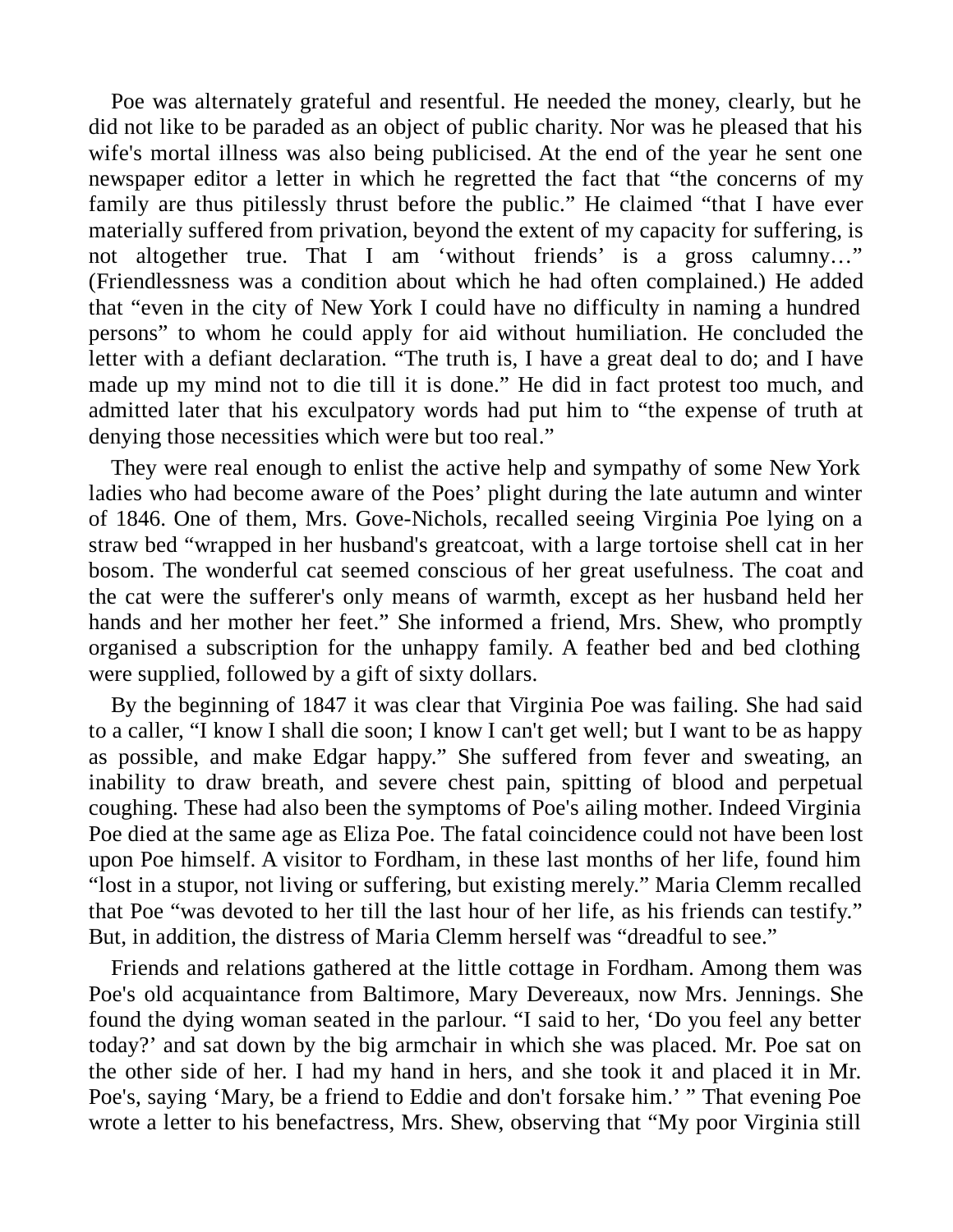lives, although fading fast and now suffering much pain … Lest she may never see you more— she bids me say that she sends you her sweetest kiss of love and will die blessing you." And he added, "Yes, I *will* be calm."

The next morning, 30 January 1847, Mary Devereaux returned to Fordham, accompanied by Mrs. Shew. Virginia was still just alive, and gave Mrs. Shew a portrait of Poe together with a jewel box that had been owned by Poe's sister, Rosalie.

Virginia expired soon after. It was then realised that no portrait of her existed, and so one of the ladies quickly finished a watercolour of her likeness. It survives still.

Mrs. Shew had purchased a shroud of fine linen. On the day of the funeral the coffin was placed on Virginia's husband's desk, beside which she had so often sat in the past. It was a bitterly cold day. Poe, wrapped in the greatcoat he had owned since his days at West Point, followed her coffin to the grave with a few friends. On his return to the cottage he collapsed.

• • •

Then he lapsed into a state of fever or of delirium. He told an admirer, six weeks later, "I was overwhelmed by a sorrow so poignant as to deprive me for several weeks of all power of thought or action." Maria Clemm wrote to Mrs. Shew imploring her aid. "Eddie says you promised Virginia to come every other day for a long time," she said, "or until he was able to go to work again. I hope and believe you will not fail him."

Mrs. Shew was so alarmed by his condition that she expected him to succumb. She believed that he suffered from a "lesion" on his brain, which on occasions might provoke madness. She raised another subscription on his behalf, and helped to nurse him through his nervous prostration. She believed fish was a sovereign remedy for "brain fever," as it was known, but she also offered more spiritual consolations. She persuaded him to attend a midnight service with her, but on the recital of the words "he was a man of sorrows and acquainted with grief," Poe rushed out of the church. He was not, in any case, a man of conventional religious beliefs. He had never willingly attended a church service in his life. Maria Clemm claimed that she had "wished to die" in this period, but that she *"had to* live to take care of… poor disconsolate Eddie."

There was one small consolation. In a bizarre but unavoidable chain of events (which in other circumstances he might have relished), Poe's libel suit against the *Mirror* was heard before the New York Superior Court on the day before Virginia's funeral. In his deposition against Poe, Thomas Dunn English reported the character of Poe to be "that of a notorious liar, a common drunkard and of one utterly lost to all the obligations of honour." These were serious charges, enough to uproot any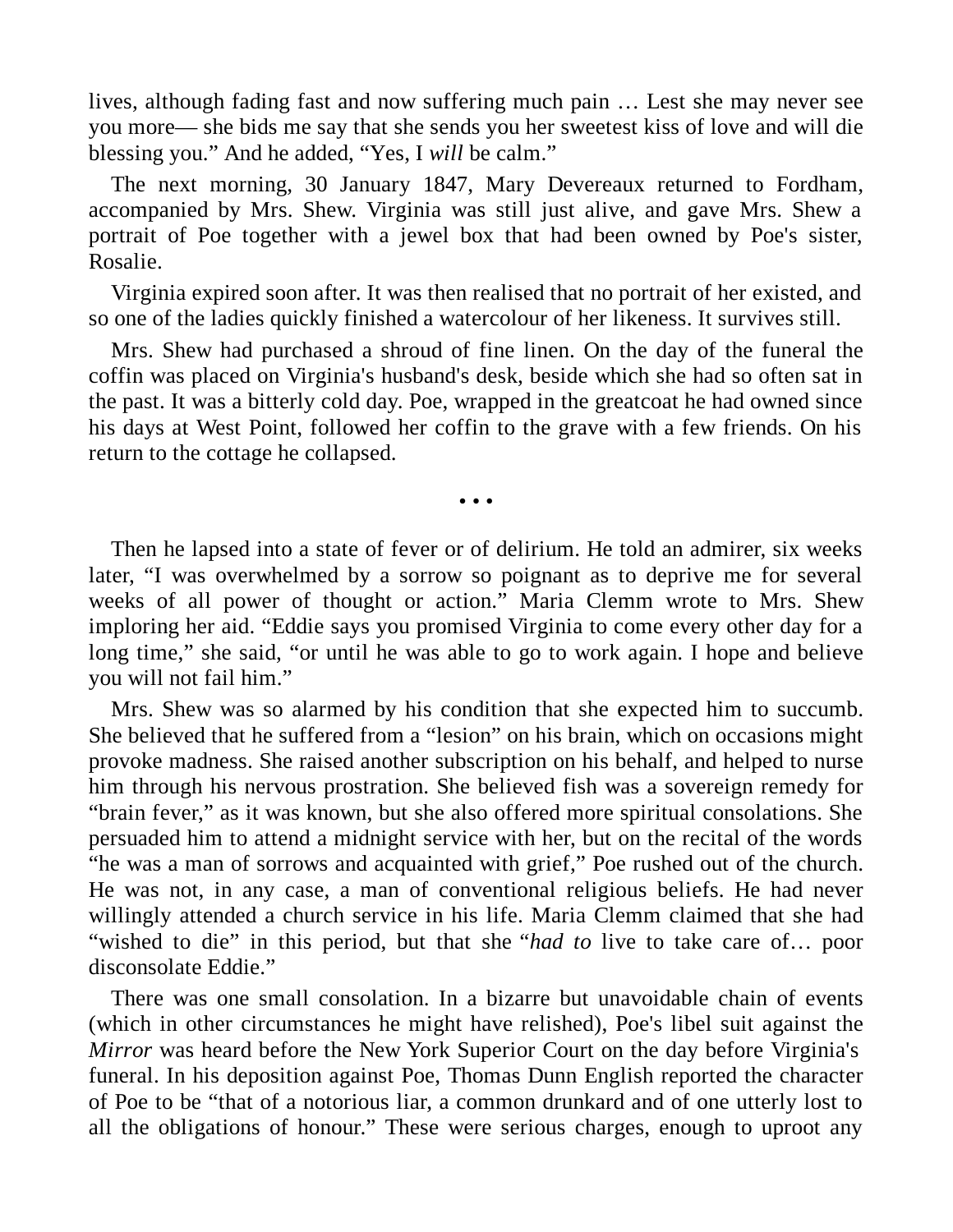reputation Poe might have acquired in New York. But the jurors were not disposed to believe English. The case went in Poe's favour. One witness denied ever having said the words reported of him. Another testified that he had "never heard anything against him except that he is occasionally addicted to intoxication." But drunkenness did not imply either forgery or larceny. The jurors found for the plaintiff, and returned a verdict of \$225.06 in libel damages and \$101.42 in costs. It was one of the largest single sums of money that Poe had ever received. "Pretty well," he said, "considering that there was *no* actual 'damage' done to me." He went out and purchased a new suit—black, as always—as well as a carpet and table for the cottage in Fordham.

He was not out of danger, however. Mrs. Shew continued to visit him and to nurse him. According to her later account Poe would speak continually of the past. But it was not his true past. He told her that he had fought a duel over a woman in France. He told her that he had been rescued from subsequent illness by a cultured Scotswoman, who had visited him daily for thirteen weeks. He told her that he had written an autobiographical novel, *Life of an Unfortunate Artist,* that had been falsely credited to the pen of Eugene Sue. He told her, also, that his "beautiful mother" had been born at sea. He added that "it was the regret of his life, that he had not vindicated his mother to the world." This may or may not be an allusion to the supposed illegitimacy of his sister. But, in his excited state, it does not really matter. From his earliest life he harboured within himself an emptiness—a yearning for consolation and love and protection. And at the same time he was lost in the world, fantasising about his identity.

Slowly he recovered. Maria Clemm would sit beside him as he lay restless in his bed, continually smoothing his brow and applying "soothing" lotions to his forehead.

• • •

There are many reminiscences of his new life at Fordham, in the company of Maria Clemm and Catterina the cat. Catterina would settle herself on his shoulders, while he was writing, and purr with delight. A visitor said that "she seemed possessed." Poe entertained visitors with tea, and took rambles with them along the banks of the Bronx River. On one occasion he engaged in a game of leaping, at which he had excelled as a schoolboy; he excelled again, but at the cost of a pair of broken gaiters. He sat on a garden seat beneath the cherry tree, whistling to the pet birds whose cages hung in the branches. He ate fruit, and buttermilk, and curds. He told one correspondent that "I have never been so well… I rise early, eat moderately, drink nothing but water, and take abundant and regular exercise in the open air."

Now he needed to restore his life. One cause of drinking and of despair had at least been removed. In a letter he wrote some months after Virginia's funeral he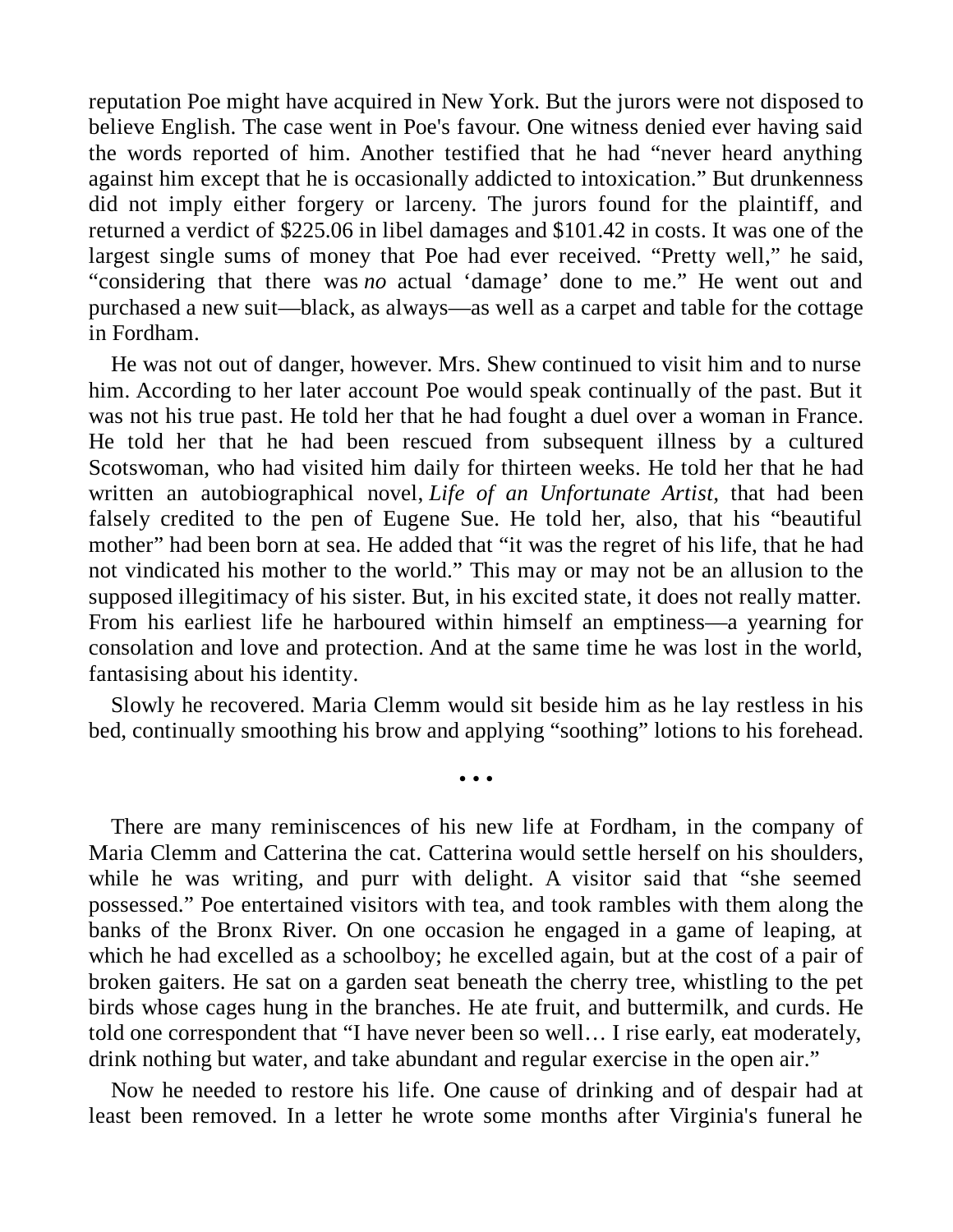revealed that he had been intoxicated even to madness and "I had indeed, nearly abandoned all hope of a permanent cure when I found one in the *death* of my wife." This might have been a line out of his fiction, but the truth was there. It was the crippling anxiety induced by her condition, and the fatal progress from hope to despair, that had materially influenced his drinking. Now, he said, "my ambition is great." Once more he began to revive hopes of publishing his own literary magazine.

In the summer of 1847 he visited Washington and Philadelphia with the intention both of gaining subscribers and of placing articles in the local magazines. He was spotted in the garden of the Episcopal High School in Virginia, near Washington, and was persuaded to recite "The Raven" to "the delight of all who were present." Without the restraining presence of Maria Clemm, however, and despite his own earnest protestations, he fell back into drink. To one associate in Philadelphia he wrote, on returning to Fordham, "Without your aid, at the precise moment and in the precise manner in which you rendered it, it is more than probable that I should not now be alive to write you this letter …" He said that he was "exceedingly ill—so much so that I had no hope except in getting home immediately." "Ill" was often, for Poe, a euphemism for being drunk. No force on earth could now restrain him from the bottle. There was never any connection between his protestations and his behaviour, just as there was no relation between his reminiscences and his real life. His words sprang freely from his imagination, his actions from need and obscure desire.

During these months at Fordham, however, away from the temptations of the bottle, he began to contemplate a long scientific essay. On 3 February 1848, the newspapers of New York announced that Poe would be lecturing that evening on "The Universe" at the Society Library on the corner of Broadway and Leonard Street. The proceeds were supposed to help to finance the *Stylus.* But it was a stormy night, and only sixty people attended. Poe spoke for some two and a half hours on the mysteries of the cosmos, and one young lawyer in the audience recalled "his pale, delicate, intellectual face and magnificent eyes. His lecture was a rhapsody of the most intense brilliancy. He appeared inspired, and his inspiration affected the scant audience almost painfully. He wore his coat tightly buttoned across his slender chest…"

The newspaper accounts were on the whole laudatory, although it is not at all clear that the journalists present fully grasped Poe's analysis of "divine essence" and "infinite space." Yet the *Morning Express* concluded that "this brilliant effort was greeted with warm applause by the audience, who had listened with enchained attention throughout." Others were not so enthusiastic. One contemporary regarded it as "a mountainous piece of absurdity for a popular lecture." Of the newspaper reviews Poe commented that "all praised it… and all absurdly misrepresented it." He predicted that his work would be appreciated two thousand years hence.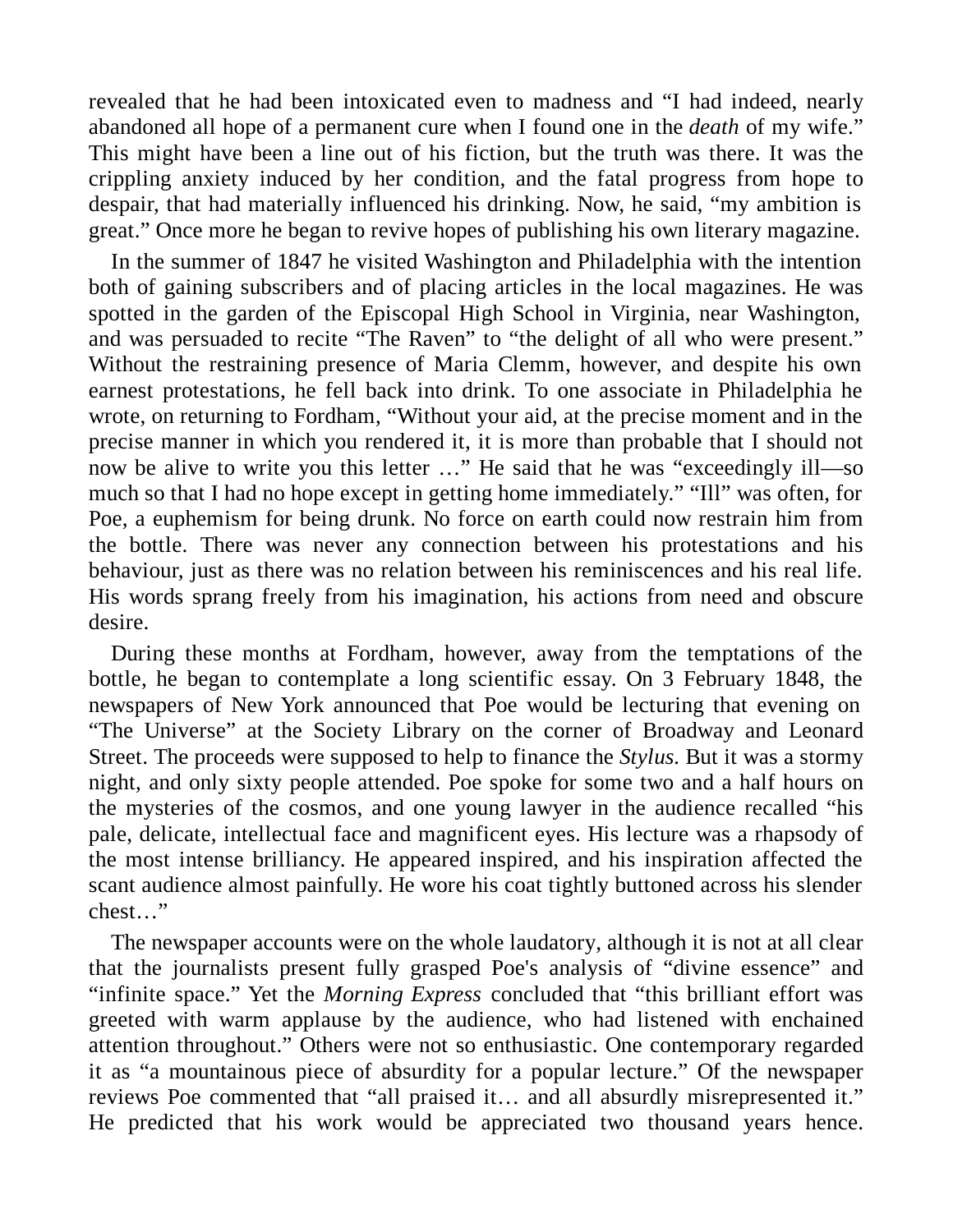Nevertheless Poe was emboldened by its more immediate success. Two months later he approached George P. Putnam in his publishing offices on Broadway.

Putnam recalled the meeting when Poe "seated at my desk, and looking at me a full minute with his 'glittering eye' he at length said 'I am Mr Poe.' I was 'all ear,' of course, and sincerely interested." Poe then paused. "I hardly know," he said, "how to begin what I have to say. It is a matter of profound importance." He then went on to claim that he proposed the publication of a work that would throw into the shade Newton's discovery of gravitation, and that the book "would at once command such universal and intense attention that the publisher might give up all other enterprises, and make this one book the business of his lifetime." He proposed a first printing of fifty thousand copies. Putnam was "impressed" but not "overcome," he said, and promised a response two days later. Then Poe asked him for a small loan.

Putnam thought over the matter, purchased the manuscript, and eventually printed five hundred copies of *Eureka.*

In the meantime Poe lingered in New York. He dined with his literary friend Rufus Griswold and unfortunately became inebriated. He sent a request for assistance to Mrs. Shew, who dispatched a doctor and a friend to minister to him. They "found him crazy-drunk in the hands of the police, and took him home to Fordham (eleven miles), where we found poor Mrs. Clemm waiting for him." He had been away from home for three days, and had spent all the money given to him. So his rescuers left Maria Clemm five dollars for immediate necessities.

Mrs. Shew was in any case reaching the limit of her toleration for the eccentricities of her erstwhile patient. She never complained of his drunkenness or his excitability; for her these were merely the symptoms of a fatally weakened constitution. But she objected to Poe's beliefs, stated in his lecture on the universe. He had already prepared his notes for publication, and at the end of his discussion he made a clear argument for a version of pantheism. A clerical friend of Mrs. Shew, the Reverend John Henry Hopkins, had discussed the matter with Poe. In a letter to Mrs. Shew he described how "a strange thrill nerved and dilated for an instant his slight figure, as he exclaimed, 'My whole nature utterly *revolts* at the ideas that there is any Being in the Universe superior to *myself.'* " Poe was hardly a Christian at all.

This is not what the pious Mrs. Shew wished to hear. She could not consort with a heretic. Her trips to Fordham became infrequent. She became more formal, and more restrained. When she uttered a faint "amen" for the grace before dinner, Poe claimed that "I felt my heart stop, and I was sure I was then to die before your eyes." In the early summer Mrs. Shew sent him a letter of leavetaking. He replied that "for months I have known you were deserting me." It should be remembered that, of all the calamities he most feared, that of female withdrawal was by far the most painful.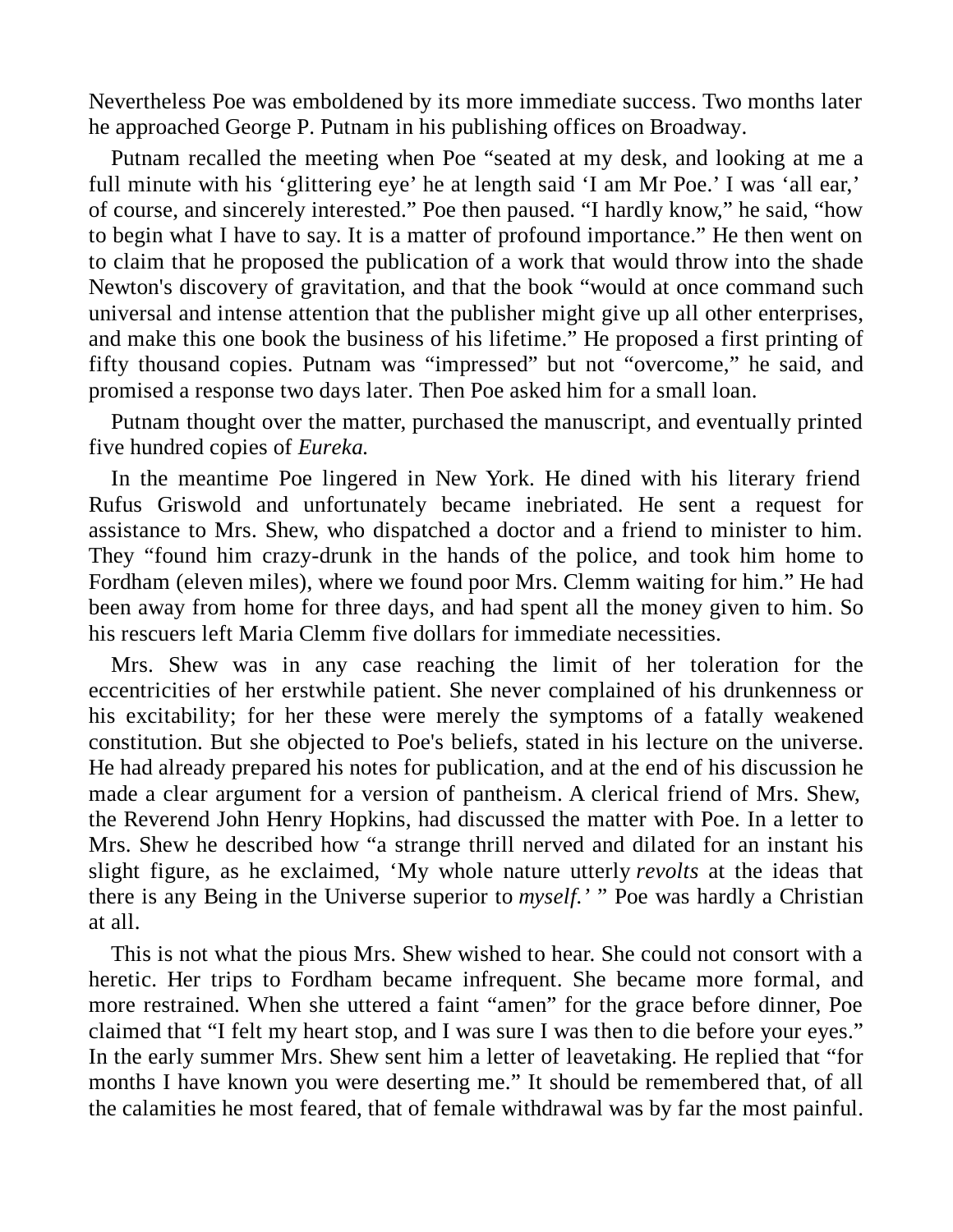It was connected with the death of his mother, and the deaths of the other young women to whom he had been devoted. So to Mrs. Shew he called out as from the depths—"for me alas! Unless some true and tender and pure womanly love saves me, I shall hardly last a year longer!" He added that "it is too late you are floating away with the cruel tide. I am a coward to write this to you, but it is not a common trial, it is a fearful one to me." It was the last letter she ever received from him.

Even before Mrs. Shew's defection, however, Poe had been surveying the horizon for another and more impressionable young woman. In May 1848, he wrote an impassioned if not exactly passionate letter to Jane E. Locke; he called her "Sweet friend, dear friend" and alluded ruefully to his "hermit life …buried in the woods of Fordham." He claimed that "my whole existence has been the merest Romance—in the sense of the most utter unworldliness." He wanted to learn more, much more, about her personal history. There was one question "which I 'dare not even ask' of you." That question was, no doubt, concerning her marital status. It turned out that she was married. She went from being "My Dear Friend" to "My Dear Mrs. Locke." His plans had again been thwarted. But within a few weeks he was set to try again.

• • •

*Eureka* was published in the summer of 1848. It was the last of his works to be issued in his lifetime, and is in certain respects the most puzzling. The confusion is not helped by his preface in which he declared the composition to be "an Art-Product alone: let us say as a Romance; or, if I be not urging too lofty a claim, as a Poem." It purports to be an account of the origin and the history of the universe, couched in the most recondite prose, but it is also a record of the obsessions and preoccupations that had animated Poe's fiction and poetry. It begins with the general proposition that, *"In the Original Unity of the First Things lies the Secondary Cause of All Things, with the Germ of their Inevitable Annihilation."* Poe surveyed the universality of gravitation before suggesting that the gravitational principle was simply one manifestation of the desire of all things to return to some original state of unity. "I am not so sure that I speak and see," he wrote, "that my heart beats and my soul lives … as I am of the irretrievably bygone *Fact* that All Things and All Thoughts of Things, with all their ineffable Multiplicity of Relation, sprang at once into being from the primordial and irrelative *One"* But all things yearn to return to that original "unity" and that primaeval "nothingness" or, as he put it, "their source lies in the principle, *Unity. This* is their lost parent." The reference to "lost parent" may be significant. Was he contemplating that yearned-for return to the mother? There may be some buried allusion to his own loss in the belief that a "diffusion from Unity, under the conditions, involves a tendency to return into Unity—a tendency ineradicable until satisfied." Is there perhaps here some explanation for his excessive drinking, in the desire to return to some state of infantile bliss and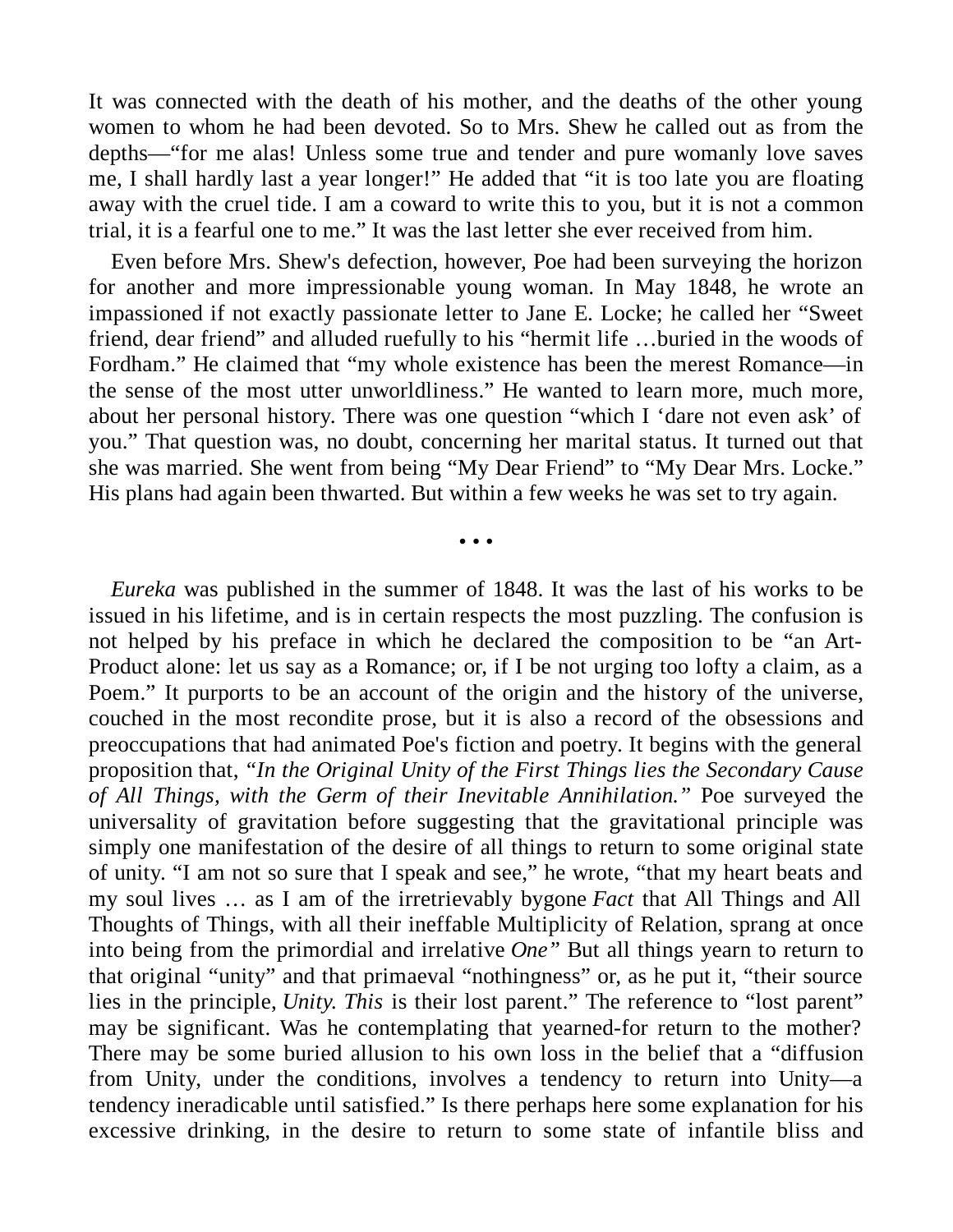tactility?

But then in the return to that original unity, that womb, "the processes we have here ventured to contemplate will be renewed forever, and forever, and forever; a novel Universe swelling into existence, and then subsiding into nothingness, at every throb of the Heart Divine. And now—this Heart Divine—what is it? *It is our own"* The tell-tale heart beats within Poe, and within every one of us. The universe is within us. It is an ancient doctrine, which Poe might have derived from Paracelsus or from Blake, but it is likely to have been found anew by Poe himself. In a letter to one correspondent he stated that "What I have propounded will (in good time) revolutionise the world of Physical and Metaphysical Science. I say this calmly but I say it." Some cosmologists have claimed that Poe is the harbinger of Einstein and the first theorist of "black holes," but it might be suggested that Poe is simply applying his ever restless and perplexed imagination to the world of matter and of spirit. He added, in this context, "The plots of God are perfect. The Universe is a plot of God." Poe gives himself too little credit.

• • •

In the same period Poe composed two of his most famous poems, "Ulalume" and "The Bells," that come as close to "sound poetry" as any verse he ever wrote. It is said that he designed the first of them as an exercise in elocution or recitation, and that in the other he wished to reproduce the effect of the pealing of bells. He told some journalists in Richmond that he wished "to express in language the exact sounds of bells to the ears." In both cases he succeeded, but at the cost of sense and perhaps of significance. They are exercises in "pure poetry," where cadence and the suggestive melody of rhyme are employed for their own sake. He wished to create "this poem which is a poem and nothing more—this poem written solely for the poem's sake." Its object was pleasure, not truth, and its effect was one of indefinite rather than definite pleasure; it consisted solely in "the *Rhythmical Creation of Beauty*." This theory is equivalent to the doctrine of art for art's sake, adumbrated by Pater and Swinburne for a later generation. Yet there was something more. There was also his statement that "the origin of Poetry lies in a thirst for a wilder Beauty than Earth supplies," for a "supernal Loveliness" to be glimpsed in "the glories beyond the grave;" he is invoking the yearning for something irremediably lost, something missing for ever.

His late poems, then, could be seen as complementary to his speculations in *Eureka.* It was poetry like this that appealed to the French Symbolist poets and guaranteed his preeminent reputation among poets such as Baudelaire and Mallarmé. But the same work was less enthusiastically received by Anglo-American poets and critics, who have deemed it "juvenile" or a form of "nonsense poetry" in the line of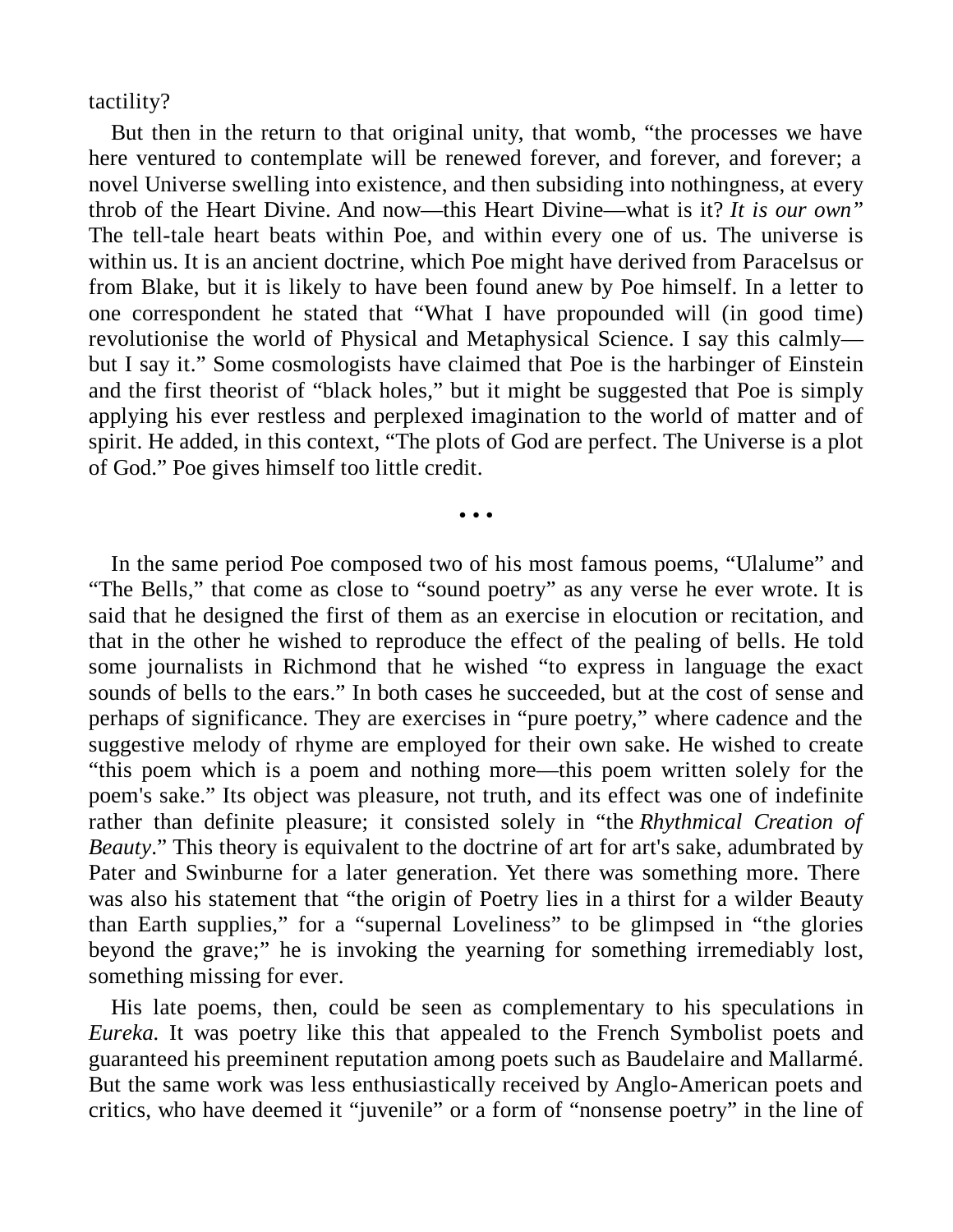Edward Lear. That disparity of judgement exists still.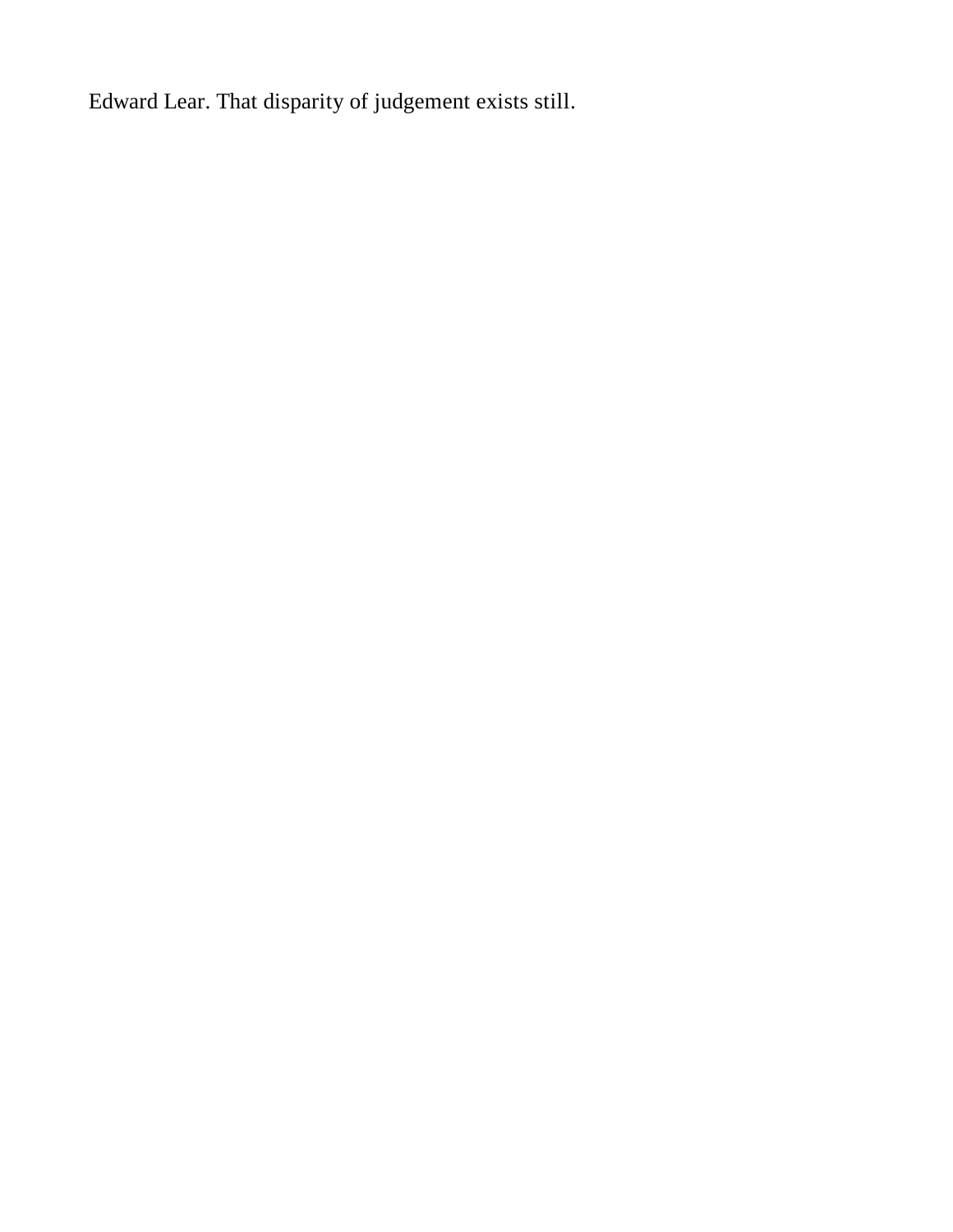### CHAPTER TEN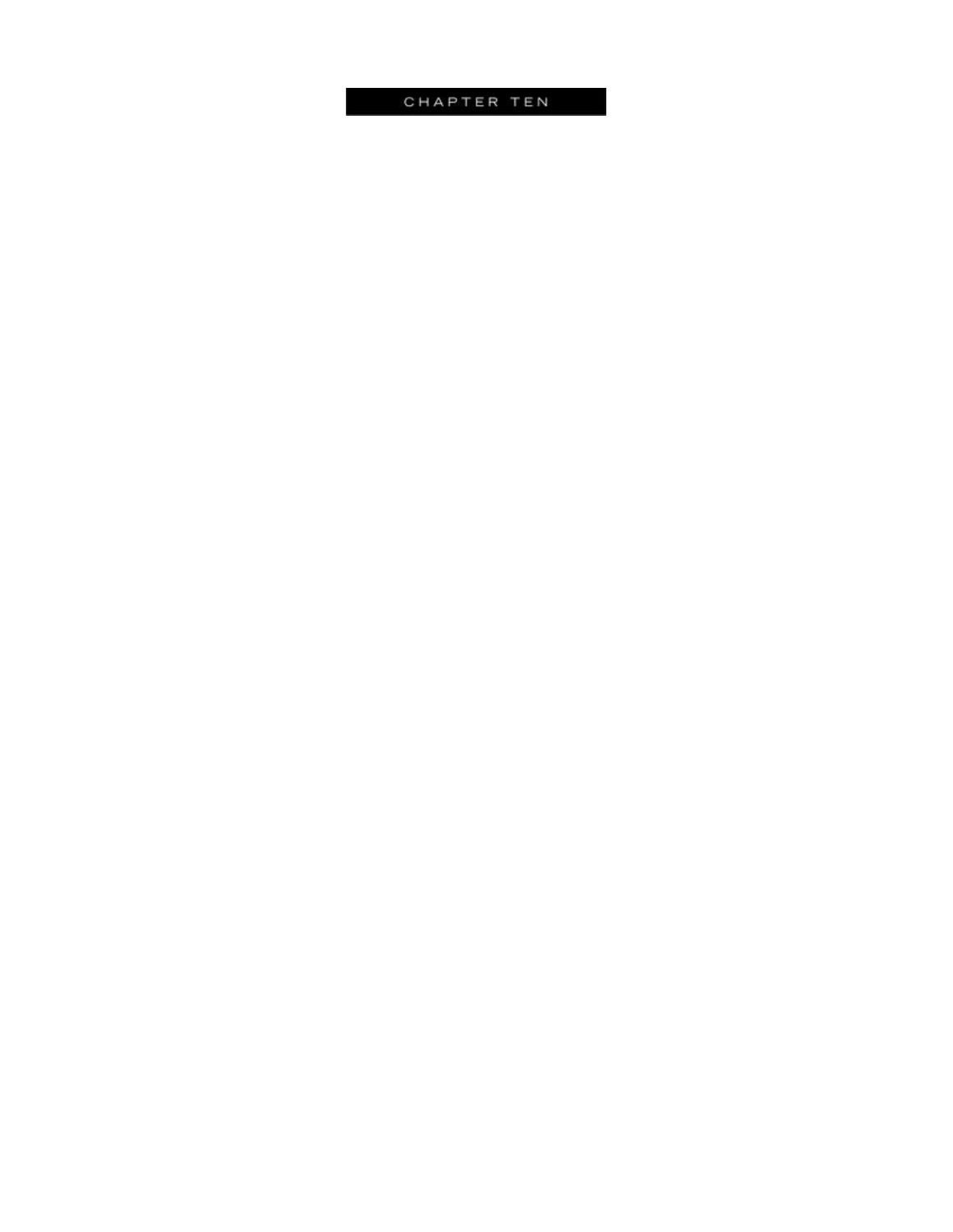### **The Women**

 $T$  he departure of Mrs. Shew, and the false start with Mrs. Locke, had not materially affected Poe's passionate desire for female companionship. In the summer of 1848 he visited Mrs. Locke and her husband at Lowell, in Massachusetts, where he was about to deliver a lecture on "The Poets and Poetry of America." Mrs. Locke then introduced him to a neighbour, a young woman named Annie Richmond. At a later date, in a fictional essay, he claimed that he was smitten at first sight. "As she approached, with a certain modest description of step almost indescribable, I said to myself, Surely here I have found the perfection of natural, in contradistinction from artificial *grace*… So intense an expression of *romance,* perhaps I should call it, or of unworldliness, as that which gleamed from her deepset eyes, had never so sunk into my heart of hearts before." Her eyes were "spiritual." Perhaps he deemed her even capable of an early death.

After he had given his lecture he spent the rest of that evening, and much of the following day, with Annie Richmond. He may also have been in the company of her husband and her brother, but that does not seem to have lessened his enthusiasm. Jane Locke had already been forgotten. Annie Richmond herself recalled that "he seemed so unlike any other person… all the events of his life, which he narrated to me, had a flavour of *unreality* about them, just like his stories." They may have been much closer to his fiction than she ever imagined. He was per-manently incomplete, passionately attaching himself to anyone who showed affection or even kindness. Hence his espousal of abstract "beauty" as the source of all wisdom and consolation. But at the same time he was a ferocious analyst and calculator of his position, examining all the objects that made up his prison.

In the same month as his meeting with Annie Richmond, for example, he made discreet enquiries about Sarah Helen Whitman, a poet from Providence, Rhode Island, who had lately sent him a Valentine poem. He asked one correspondent, "Can you not tell me something about her—anything—everything you know …" The tone of his letter suggests that he was in a state of some desperation: he needed the love and comfort of someone, anyone, with whom he felt a poetic affinity. He was the orphan crying for more.

Then in July he travelled down to Richmond, his boyhood home, ostensibly to gather subscribers for his literary magazine. There are reports of his drinking, however, and of his reciting passages from *Eureka* in the public bars and taverns. One contemporary, the editor of the *Southern Literary Messenger,* reported that "his entire residence in Richmond of late was but a succession of disgraceful follies." This sounds like an exaggeration.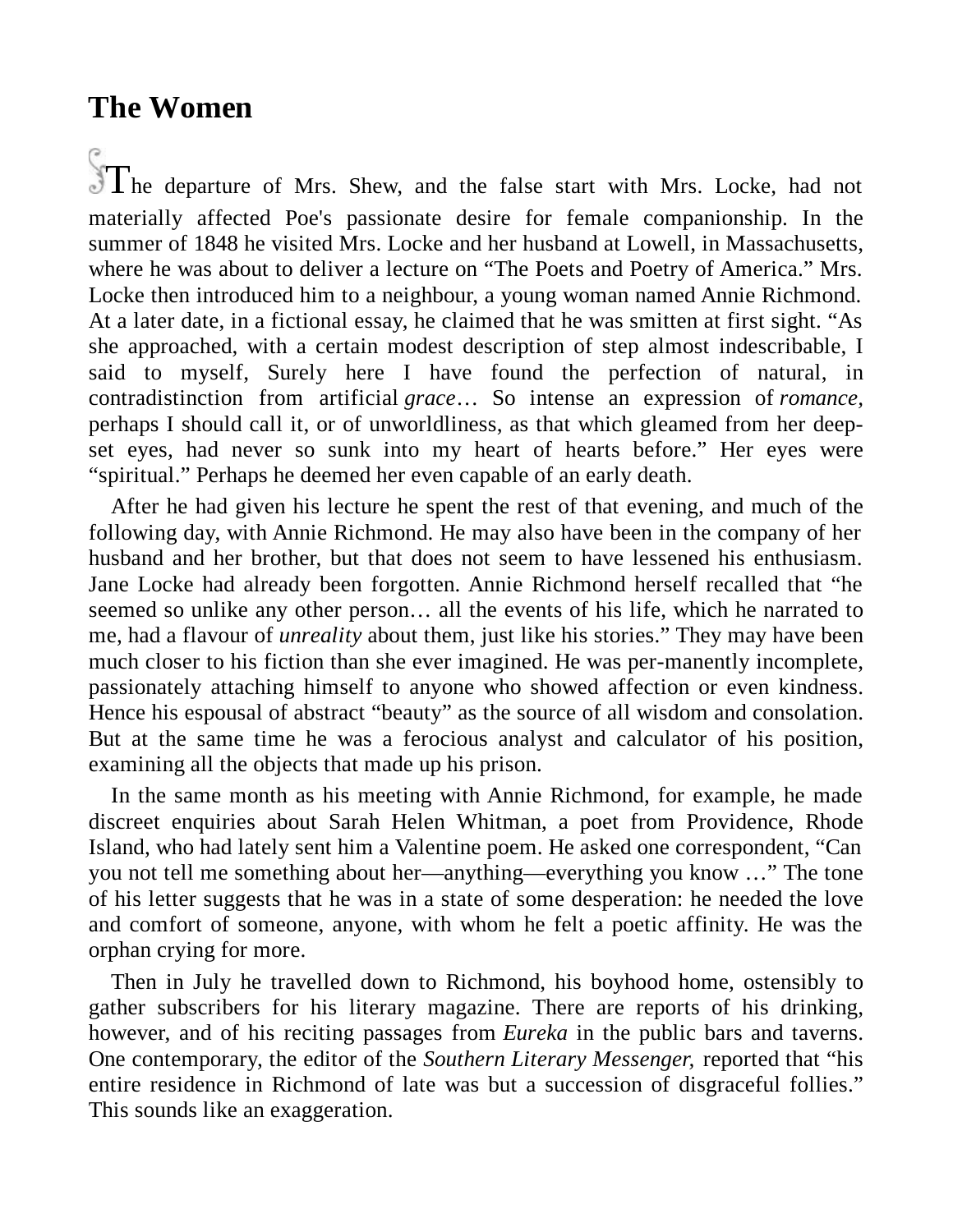He was collected enough, for example, to seek an interview with one of his erstwhile loves. Elmira Royster, by whom he had been enamoured before he had gone to the University of Virginia, had now become an affluent widow, Mrs. Shelton. She recalled later that Poe was excited by their meeting after many years. "He came up to me in the most enthusiastic manner and said, 'Oh!, Elmira, is this you.'" It is likely that he considered proposing to her, but a newly composed poem from the other widow, Sarah Helen Whitman, changed his plans. It concluded with the immortal line, "I dwell with *'Beauty which is Hope*.' " After he received the poem, through the agency of Maria Clemm, he left Richmond and made his way towards Providence. We may apply to him what he wrote to an earlier correspondent: "You need not attempt to shake off, or to banter off, Romance. It is an evil you will never get rid of to the end of your days. It is a part of your self—a portion of your soul." And so it proved for Poe.

Mrs. Whitman possessed an ethereal temper. She was known as the "Seeress of Providence"—whether the town, or futurity itself, is open to question. She was distracted and absentminded; she swathed herself in veils, which invariably became entangled, and was continually dropping or losing little items such as fans and shawls. She was said to flutter "like a bird." She was a great exponent of table rapping and other communications beyond the grave. She was also addicted to ether, with which she liberally soaked her handkerchiefs in more than usually distressing moments. There were many such moments ready to engulf her.

Poe reached New York at the beginning of September 1848, and wished to satisfy himself that Helen Whitman was in residence at Providence by sending an anonymous letter asking for her autograph. It was one of the little "hoaxes" that he enjoyed. Two weeks later he presented himself in person, with a formal letter of introduction from a mutual friend. Then he gave her a signed volume of *The Raven and Other Poems* with a dedication "from the most devoted of her friends. Edgar A. Poe." The next morning they visited the Athenaeum Library where Mrs. Whitman, somewhat disingenuously, asked him whether he had ever read "Ulalume." To her infinite surprise, Poe revealed himself to be the author.

That evening Poe was introduced to the circle of Helen Whitman's closest friends. One of those present recalled that "Poe and Helen were greatly agitated. Simultaneously both arose from their chairs and walked towards the center of the room. Meeting, he held her in his arms, kissed her; they stood for a moment, then he led her to her seat. There was a dead silence through all this strange proceeding."

On the following day they visited a local cemetery, overlooking the Seekonk River. In these affecting surroundings Poe proposed marriage. Helen Whitman recalled later that "he endeavoured … to persuade me that my influence and my presence would have power to lift his life out of the torpor of despair which had weighed upon him, and give an inspiration to his genius, of which he had as yet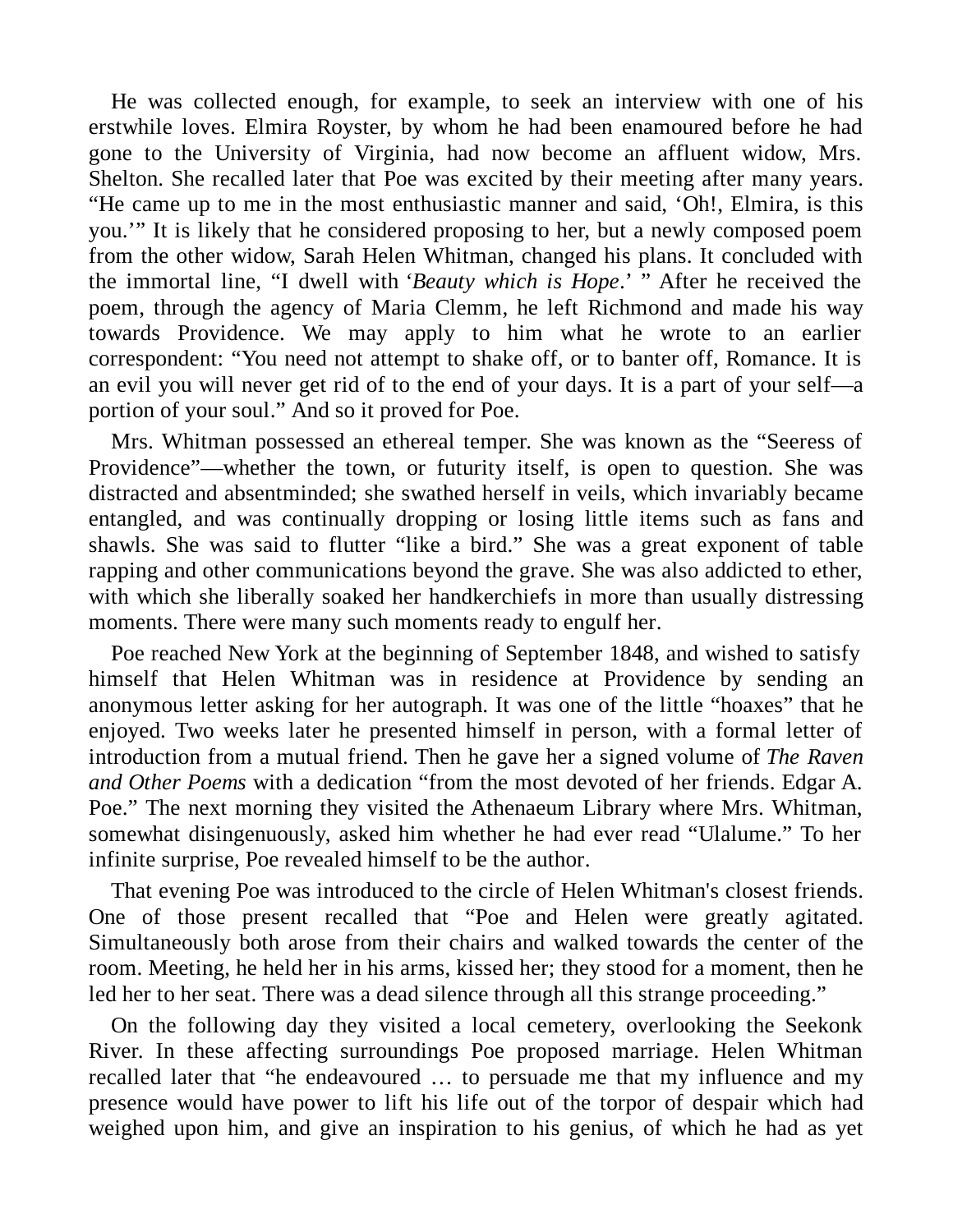given no token." She declined, or perhaps prevaricated, citing the need to support an elderly mother. She promised instead to write to him, with a fuller explanation. Two days later Poe left for New York, to which place he was followed by a letter from Mrs. Whitman claiming that she was too old and too fragile to become the second Mrs. Poe. She was in fact only six years his senior, but the protestation of a weak nervous constitution rings true. He was not a man for a faint-hearted female.

On the following day Poe replied in a letter of several thousand words, beginning "I have pressed your letter again and again to my lips, sweetest. Helen—bathing it in tears of joy or of a 'divine despair.' " There was a great deal more in the same vein of theatrical, or elevated, sentiment in the course of which he renewed his claim for her affections and insisted that under his care she "would get better, and finally well." He also provided her with a potted history of their brief relationship, recounting his emotions on first seeing her in Providence where "I felt, for the first time in my life, and tremblingly acknowledged, the existence of spiritual influences altogether out of the reach of reason. I saw that you were *Helen*—*my* Helen— the Helen of a thousand dreams."

Helen Whitman replied eight days later, once more excusing herself from marriage on the grounds that she had taken responsibility for her mother and her unmarried younger sister. She could not abandon them for married life, however high-minded. She also asked Poe, somewhat tactlessly, the reason for his bad reputation among certain people. She had heard it said that "he has great intellectual power, but *no* principle—*no* moral sense."

He replied at once, with another extraordinarily long and impassioned letter. He interpreted the eight days' delay as a token of the fact that *"You do not love me."* He lamented "that my heart is broken—that I have no farther object in life—that I have absolutely no wish but to die." He was particularly upset about Mrs. Whitman's questions concerning his moral character. "Until the moment when these horrible words first met my eye," he claimed, "I would not have believed it possible that any such opinions could have existed at all…" Since he had regularly viewed similar opinions in the public prints, and had even instigated a suit for libel, his surprise was a little forced.

He promised to reveal "the truth or nothing." He claimed that "I deliberately threw away from me a large fortune, rather than endure a trivial wrong." Of his marriage to Virginia Clemm he stated that "I did violence to my own heart, and married for another's happiness, when I knew that no possibility of my own existed." There was very little "truth" in either statement, and the second complaint reads like a monstrous betrayal of his first wife. There then followed some obscure hints about his relationship with Fanny Osgood. It was by his standards a poor performance. It is certain that for him words, and the cadence of words, created their own reality. In the process of composition he may have believed it all. But here he was rewriting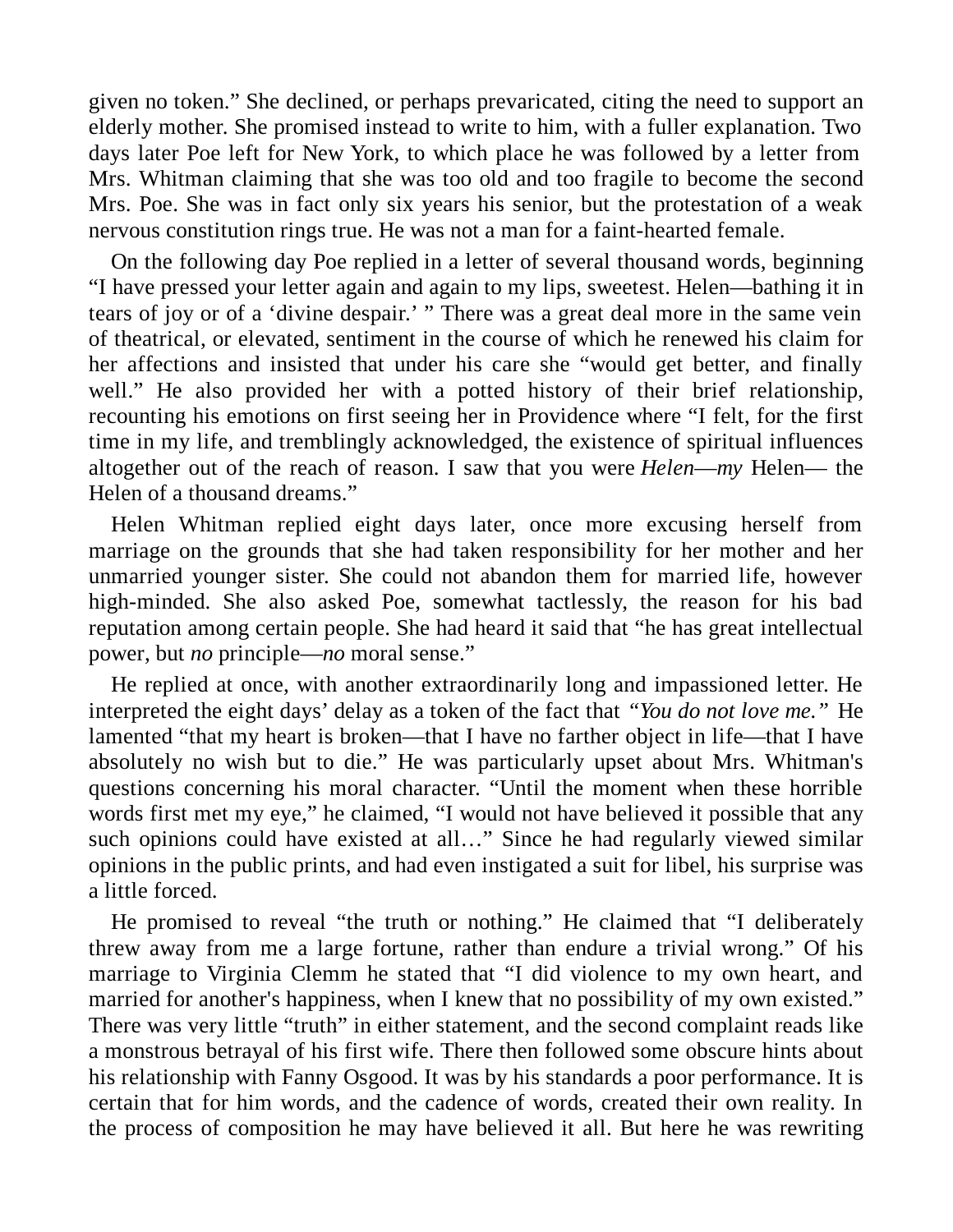and revising his own life.

In "Berenice" the narrator confesses that "my passions always were of the mind," and we may infer this to be a partial diagnosis of Poe's own condition. His yearnings were always of an idealised and spiritual nature. In his work, he was never interested in any sensual pleasure. In his life, whenever any physical union seemed to become a possibility, he fled into drink. A contemporary described him as "of all the men that I ever knew, he was the most *passionless*." In his art and in his life, he fell in love with dying women.

Even before Helen Whitman received the letter, Poe appeared before her. Once more he asked her to entertain his offer of marriage. He was on his way to Lowell, where he was about to deliver a lecture, and he asked her to send a further message to him there.

But, at Lowell itself, he was once more in the presence of the other woman whom he adored in equal measure— Annie Richmond. After spending a little time with Mr. and Mrs. Locke, he moved to Annie's house nearby. This change in his affections altogether disrupted his friendship with Jane Locke, but sealed that with Annie Richmond. He became her inseparable companion, and her sister recalled him "sitting before an open wood fire, in the early autumn evening, gazing intently into the glowing coal, holding the hand of a dear friend—Annie'—while for a long time no one spoke." This may have been in the presence of Annie's compliant husband, who clearly deemed Poe to be no threat.

But Poe had also recently written to Helen Whitman that he would joyfully "go down *with* you into the night of the Grave."

A few days after his visit to Lowell he wrote a letter to Annie Richmond in which he asked, "Why am I not *with* you now *darling*…" His affections were infinitely malleable. He even consulted Annie Richmond on his future with Helen Whitman, and it seems that Mrs. Richmond counselled matrimony. He was not necessarily grateful, however, for her advice. *"Can* you, *my* Annie," he wrote, "bear to think I am another's?" He left her in "an agony of grief," and travelled once more to Providence.

Even before seeing Helen Whitman, he broke down. He endured a "long, long, hideous night of despair" before purchasing two ounces of laudanum the following morning. He travelled on to Boston, where he wrote a letter to Annie in which he reminded her of her "promise that under all circumstances, you would come to me on my bed of death." So he implored her to come at once to Boston, and named the place where he could be found. He seemed seriously to be contemplating suicide. But he was principally reacting to the thought of actually going through with the marriage to Helen Whitman. He explained to Annie "how my soul revolted from saying the words which were to be said." Then he swallowed an ounce of the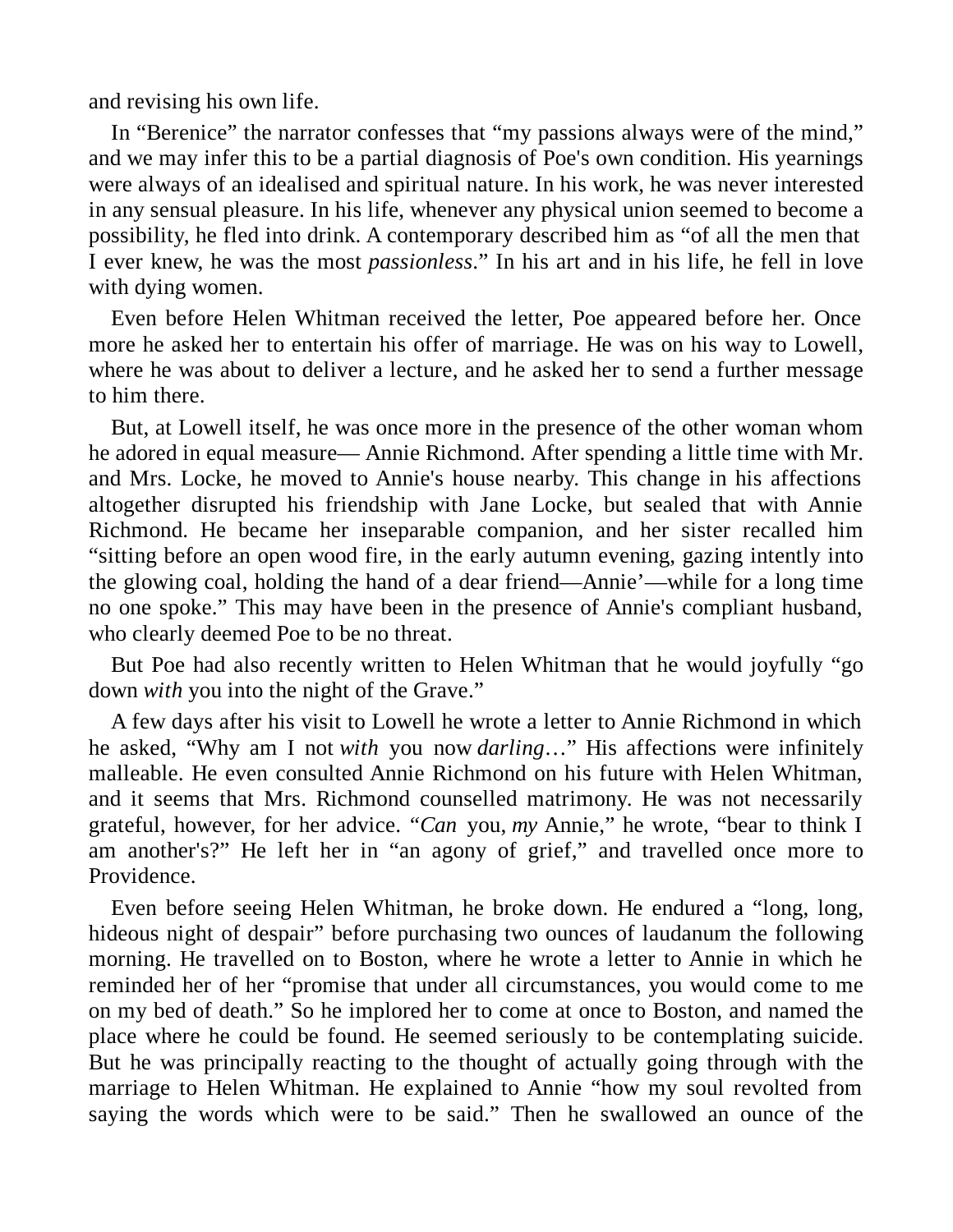laudanum.

The effects were immediate and profound, suggesting that contrary to rumour he was not an inveterate taker of opium. His cousin, Elizabeth Herring, indicated that during the period of Virginia's illness he was "often in sad condition from the use of opium." It was a natural reaction to his anxiety and despair. It would in fact be surprising if he had not used opium or tincture of laudanum occasionally, given its efficacy and ready availability. It would have been a useful alternative to alcohol. But the evidence does not suggest that he was an habitual imbiber of the drug. On this occasion in Boston, for example, he lost command of his reason and an unnamed "friend" helped him to cope with "the awful horrors which succeeded."

Two days later, on 7 November, he was composed enough to journey to Providence. Helen Whitman was too agitated to see him, having been troubled by his absence of two days. So he sent her a note ordering her to "write me *one word to* say that you *do* love me and that, *under all circumstances,* you will be mine." The changes in his mood are bewildering and extreme; they do suggest, at the very least, a temporary derangement fuelled either by the laudanum or by alcohol. She agreed to meet him, at the Athenaeum library, half an hour later. In the course of this interview he recounted all that had happened to him in Boston. They met again in the afternoon, when Mrs. Whitman once more prevaricated over his proposal of marriage. She also read him a letter, from someone in New York, in which his character had been abused. He seemed "deeply pained."

That evening Poe began drinking. In his intoxicated state he despatched a "note of renunciation and farewell" to Mrs. Whitman. She assumed that he had travelled back to New York, but he had in fact stayed at Providence in the care of a Mr. MacFarlane. MacFarlane, on the following morning, persuaded Poe to sit for a daguerreotype. It shows him quizzical, sarcastic, subdued with that strange alteration in both halves of his visage. His face looks puffy, there are rings under his eyes, his mouth seems twisted in a sneer, his eyes are deep-set and thoughtful. After being photographed Poe rushed around to Helen Whitman's house "in a state of wild & delirious excitement, calling upon me to save him from some terrible impending doom." His voice was "appalling … never have I heard anything so awful, even to sublimity." He was in the throes of a condition akin to madness.

Mrs. Whitman's mother sat with him for two hours, in an attempt to calm him, but when Helen eventually entered the room "he clung to me so frantically as to tear away a piece of the muslin dress I wore." A doctor was called, and he diagnosed "cerebral congestion." Poe was then removed to the house of a friend of Mrs. Whitman, where he recuperated for two or three days. There were several more interviews, during which Helen agreed to a "conditional engagement"—the condition being that Poe stopped drinking altogether. But Helen's mother was stubbornly opposed to the match, telling Poe that her daughter's death would be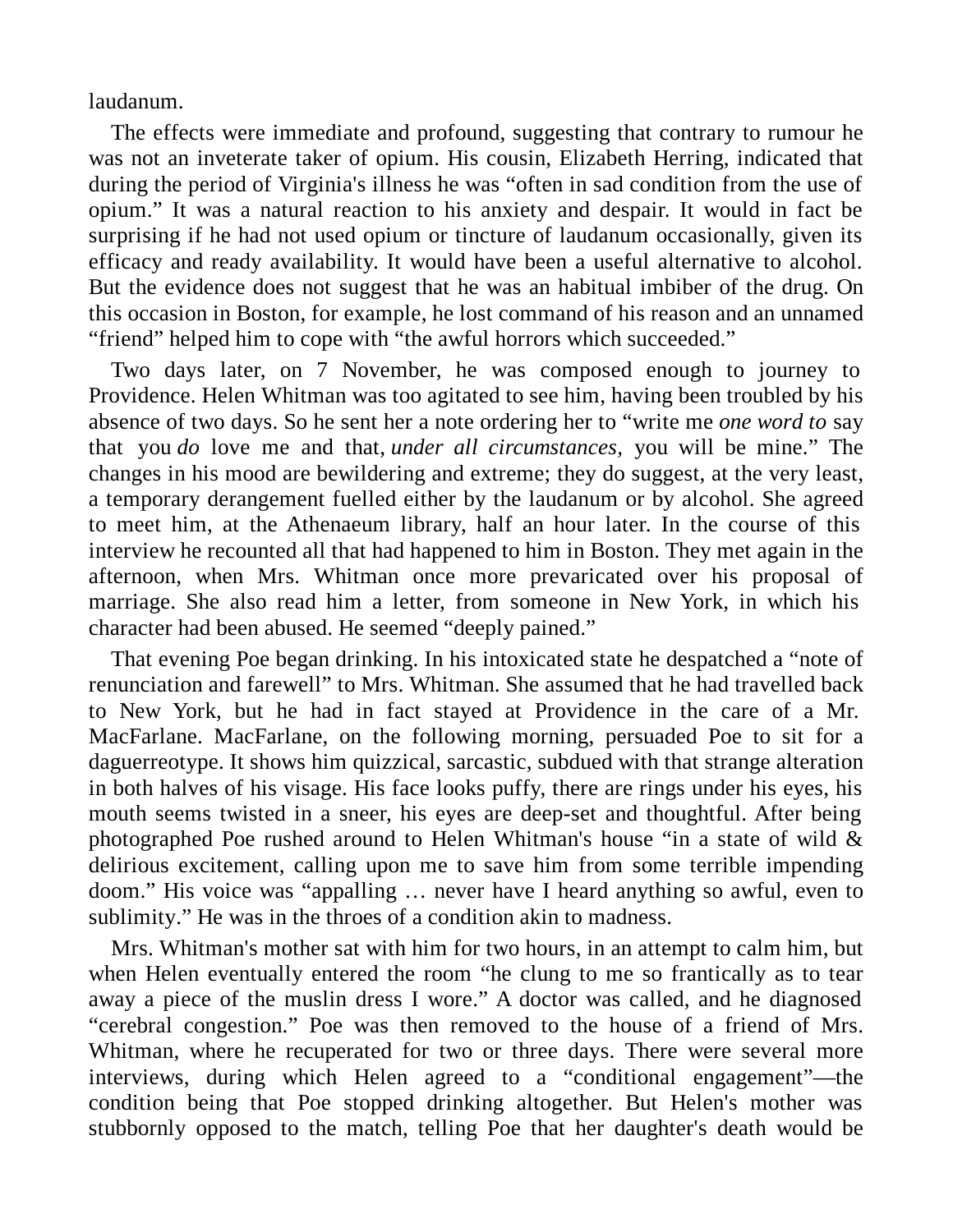preferable to any union with him. On the evening of 13 November, frustrated in his muddled desire for marriage, Poe left on a steamer for New York.

From New York he composed a note to Mrs. Whitman, explaining that he felt "your dear love at my heart" but that he sensed "a strange shadow of coming evil." He then took the train to Fordham, where he was at last reunited with Maria Clemm. Mrs. Clemm wrote to Annie Richmond saying that "God has … returned my poor darling Eddy to me. But how changed! I scarcely knew him." Poe also wrote to Annie another long and agonised letter, in which he said that "you *know* I love you, as no man ever loved woman … oh, *my darling, my* Annie, my own sweet *sister* Annie, *my pure* beautiful angel—*wife* of my soul…"

But he had not entirely lost his sense of reality. Four days later he was writing to a putative benefactor, asking for two hundred dollars for the establishment of his proposed literary magazine. He slowly began to recover from the excitement induced by recent events, his composure only slightly ruffled by the news that Helen Whitman's mother had taken entire control of the Whitman estate.

• • •

Then on 20 December, Poe returned to Providence in order to deliver a lecture on "The Poetic Principle." Any other motive must remain in doubt. One poet of his acquaintance, Mary E. Hewitt, asked if he was also going to Providence for his marriage. He is supposed to have replied, "That marriage will never take place." He lectured before some eighteen hundred people in the Franklin Lyceum, with Mrs. Whitman among the audience. On the following day she agreed to an "immediate marriage," with the familiar stipulation that he would never drink again. Poe attended an evening reception at her home, where he remained very quiet. On the morning of the next day he was seen to take a glass of wine. He called upon Helen, with profuse apologies. The apologies were apparently accepted, for on the following day he wrote a note to the minister of the local Episcopal church asking him to publish the banns for the forthcoming marriage. Poe then wrote to Maria Clemm that "we shall be married on Monday [Christmas Day], and will be at Fordham on Tuesday."

These well-laid plans came to nothing. On the day he had written to Maria Clemm, he had ridden out in a carriage with his intended bride. They visited one of the many libraries in the city, where a note was placed in Mrs. Whitman's hand. It was a "poison pen" letter of the most vicious kind, informing her "of many things in Mr. Poe's recent career" and in particular of his continued drinking. It may also have alluded to his association with Annie Richmond. This was too great a strain for Helen Whitman. When they returned to the Whitman home, she stupefied herself with ether and sank upon the sofa. Poe knelt down beside her, and begged for one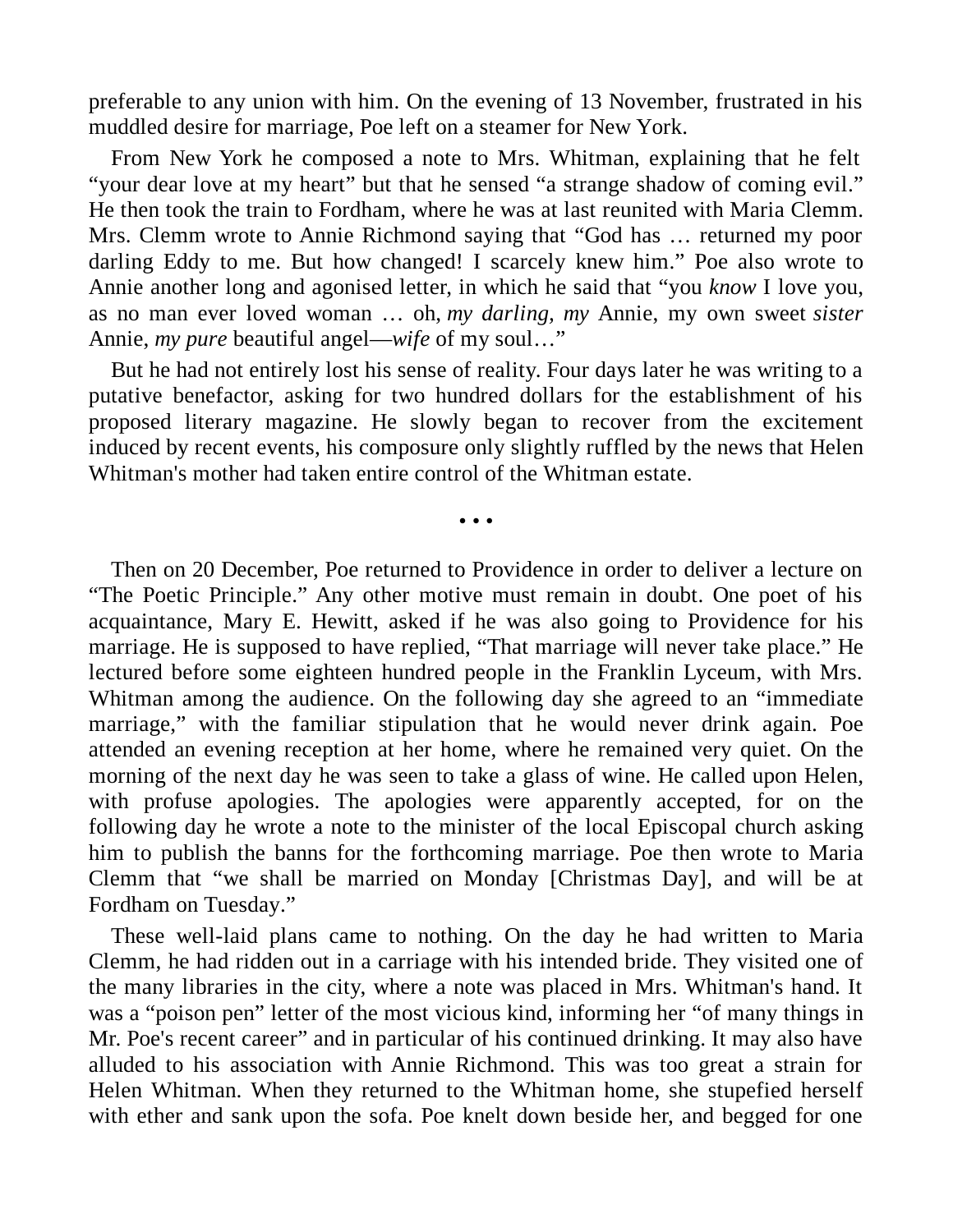word.

"What *can* I say?" "Say that you love me, Helen."

*"I love you."*

Then the unhappy and confused woman collapsed into unconsciousness.

Poe had a less passionate interview with Mrs. Whitman's mother, in which she made it very clear that his presence was no longer required. The result was that he left the house, complaining of "intolerable insults," and boarded the steamer to New York. He never saw Helen Whitman again.

It is a strange story, rendered even more bizarre by Poe's baffling and incoherent conduct. He was writing passionate and devoted letters to two women at the same time, promising undying love to both. He was like a cuttlefish floundering in its own ink. He had traduced his dead wife's memory. He had expressed the wish to die in Annie Richmond's arms; he had expressed something like infantile dependence upon both women. And, significantly, he knew well enough that both women were ultimately unobtainable. In that respect, at least, they resembled the idealised image of his own mother. There was one difference. To Helen, in his signatures, he was "Edgar." To Annie, he was "Eddy." It is as if two people inhabited the same body the adult Edgar and the infant Eddy. It was Eddy who wrote that "I need not tell you, Annie, how great a burden is taken off my heart by my rupture with Mrs. W…"

There was one further complication. The family of Annie Richmond's husband lived in Providence, and were busily retelling all the gossip about Poe and Helen Whitman, including the information that Mrs. Whitman had withdrawn the marriage banns. This was untrue. The marriage banns had never been published at all. But the suspicion was, of course, that it was Mrs. Whitman, not Poe, who had sundered their relationship and that she had done so on the basis of some new evidence against him. Poe wrote to Helen Whitman towards the end of January 1849, explaining "that *you* Mrs. W have uttered, promulgated or in any way countenanced this pitiable falsehood, I do not & cannot believe … It has been my intention to say simply, that our marriage was postponed on account of your ill health."

Perhaps on the same day Poe wrote to Annie Richmond complaining that "I felt *deeply* wounded by the cruel statements of your letter." He enclosed his letter to Mrs. Whitman, which he had post-dated, asking Annie to read it, seal it, and send it on. It was his best opportunity of clearing his name. Helen Whitman never replied.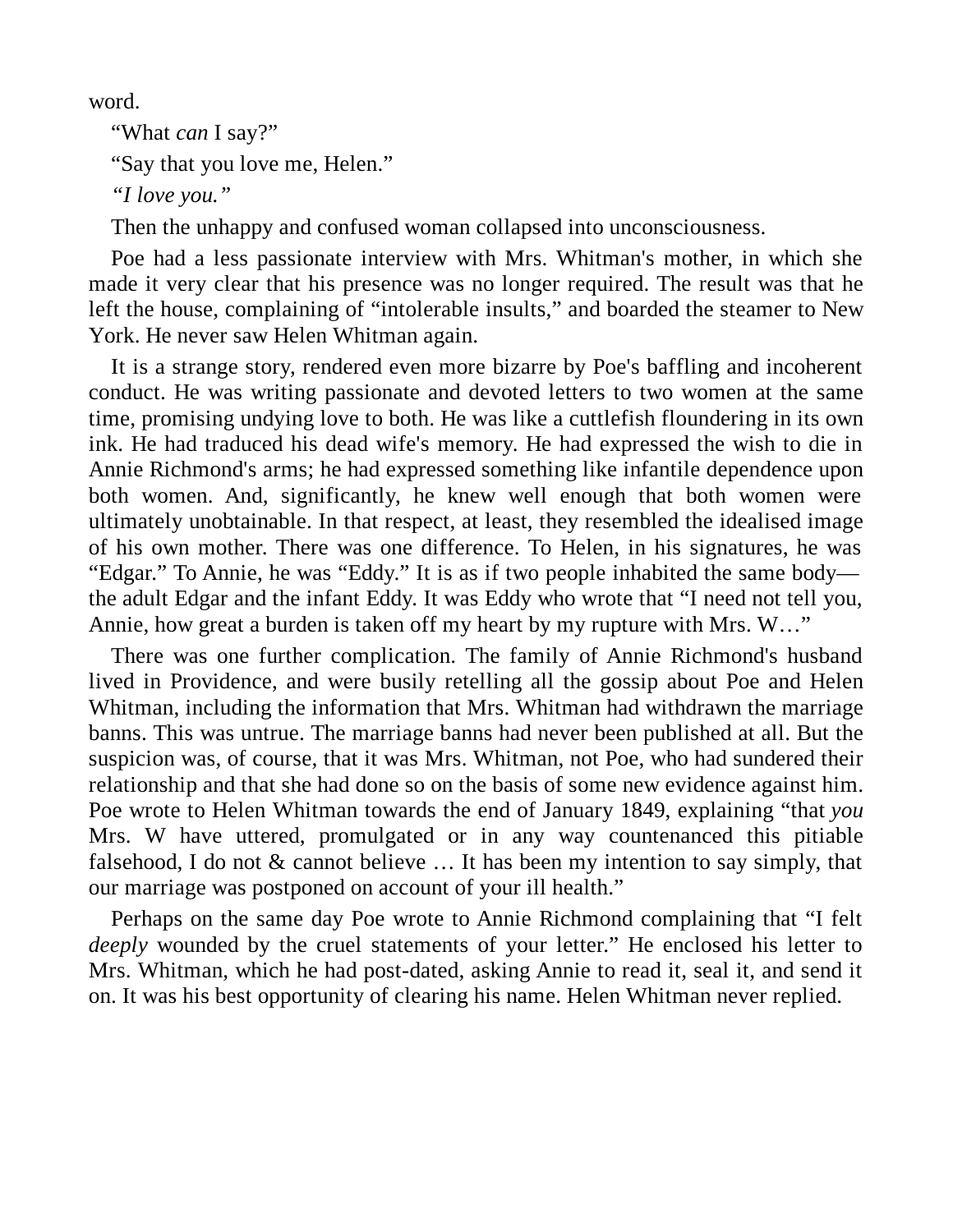### CHAPTER ELEVEN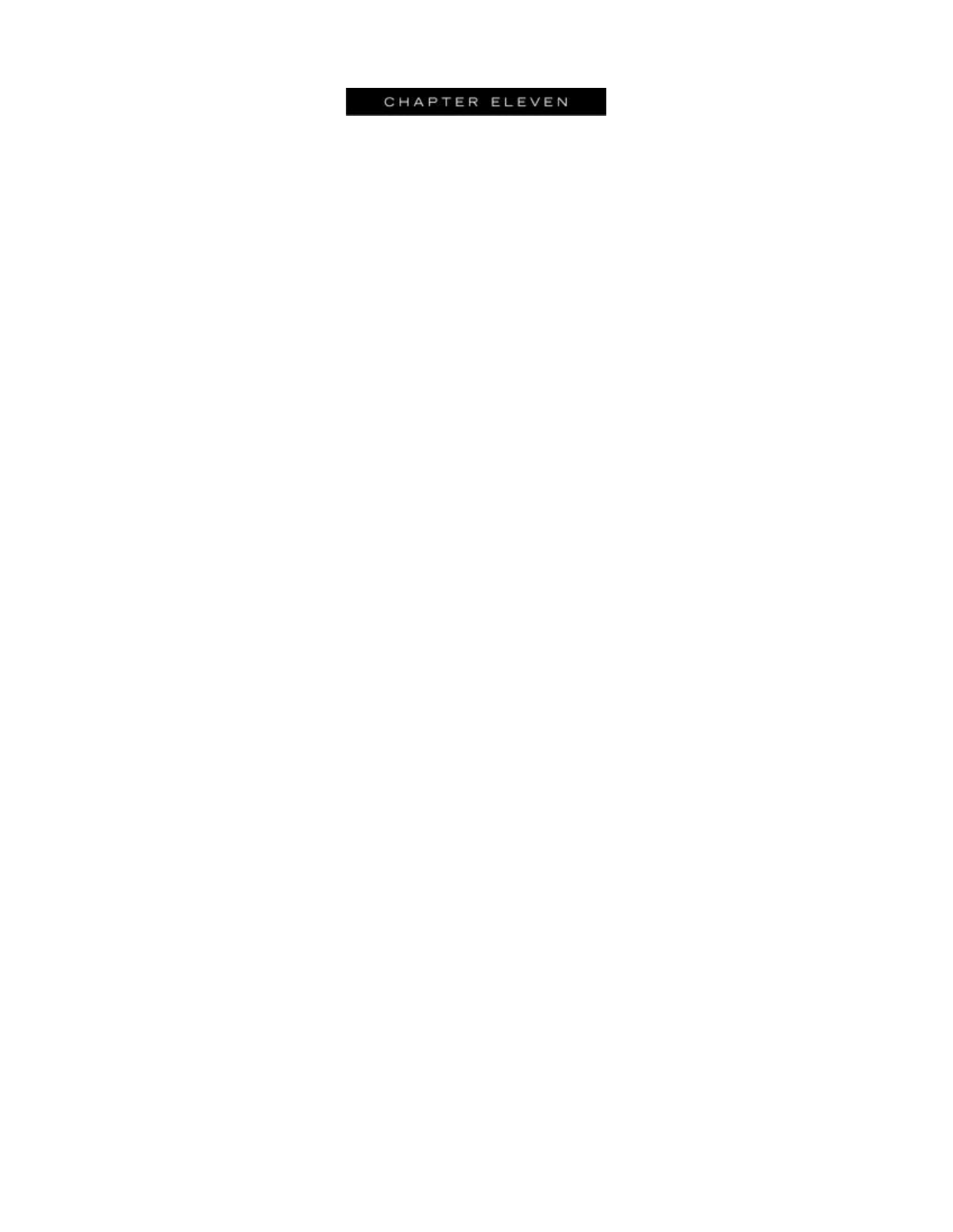# **The Last Year**

 $H_{e}$  was trying to look ahead. In February 1849 he wrote a relatively optimistic letter to his old friend Frederick Thomas, in which he claimed that "I shall be a *litterateur* at least all my life." In the same period he told Annie Richmond that "I have not suffered a day to pass without writing from a page to three pages." By the spring he completed the final version of "The Bells" and began the poem he entitled "Annabel Lee;" he was also writing one of his most peculiar stories, "Hop Frog," about the vengeance wreaked by a dwarfish clown forced to entertain various noble and royal patrons. He also wrote a "hoaxing" story, "Von Kempelen and His Discovery," on the possibility of turning lead into gold. He claimed that he had not been drinking and, indeed, that he was "in better health than I ever knew myself to be." He and Maria Clemm had taken the cottage at Fordham for another year. There was another reason for confidence. A prospective patron for the *Stylus* had unexpectedly emerged. A young admirer of Poe, Edward Patterson of Oquawka, Illinois, had offered to subsidise a literary magazine under Poe's exclusive control. Poe wrote back in enthusiastic terms. All would be well.

But then there came the inevitable reaction. The journals, from which he had been hoping for funds for his contributions, collapsed one after the other. By April Poe had become once more seriously unwell. "I thought," Maria Clemm wrote to Annie Richmond, "he would *die* several times." He had relapsed into nervous despair. He reported to Annie that "my sadness is *unaccountable,* and this makes me the more sad. *Nothing* cheers or comforts me. My life seems wasted—the future looks a dreary blank." It was the necessary response to that period of hysterical turmoil in his twin pursuit of Annie Richmond and Helen Whitman.

Yet once more he travelled down to Richmond, in order to deliver a series of lectures. He may also have welcomed the opportunity of renewing his approaches to Elmira Shelton, the wealthy widow who had once been his belle. And he wanted to find new subscribers for the proposed journal. "I am now going to Richmond," he told one correspondent, "to 'see about it.' "

So, on 29 June 1849, Maria Clemm saw him off on the steamboat to Philadelphia. His words of farewell, according to her memory, were "God bless my own darling Muddy do not fear for your Eddy see how good I will be while I am away from you, and will come back to love and comfort you." He was, essentially, going home. She never saw him again.

• • •

He had intended to travel through Philadelphia on his way to Richmond, but a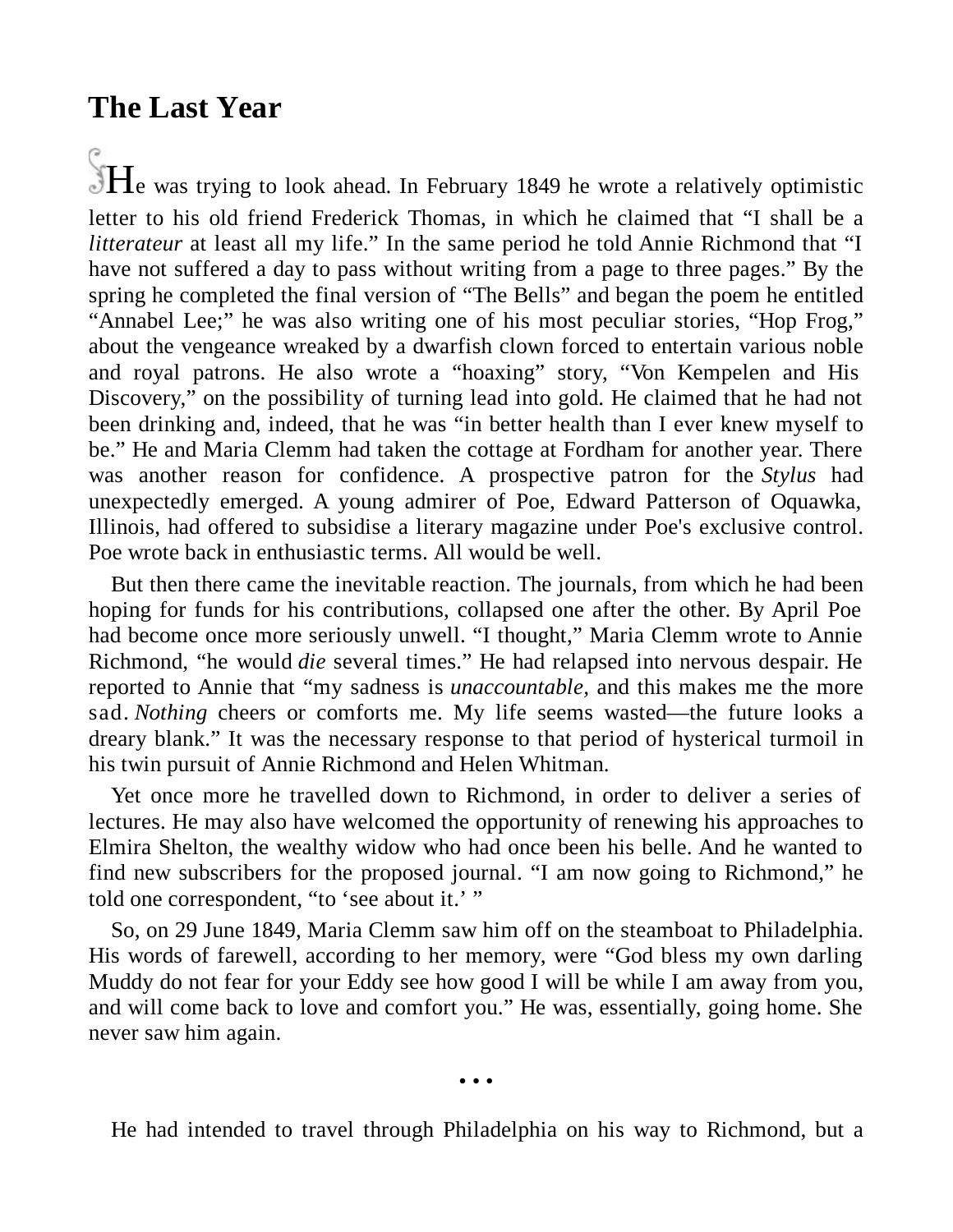recurrence of his old sickness detained him. He began to drink. His suitcase, which contained two of the lectures he was about to deliver at Richmond, was lost at the railway station. This was not a good sign. The next two or three days are enveloped in a haze. Poe told Maria Clemm, in an hysterical letter written a week later from Philadelphia, that "I have been taken to prison once since I came here for getting drunk; but *then* I was not. It was about Virginia." The only problem with his confession is that the available prison records show no evidence of Poe ever being arrested. In turn it has been suggested that he was detained for his own safety; that he was recognised in court, and acquitted. But the most likely explanation seems to be that Poe was suffering from delirium tremens or some form of paranoiac hallucination.

On the day after his supposed arrest, for example, he called upon an old acquaintance, the engraver and publisher John Sartain, looking "pale and haggard, with a wild and frightened expression in his eyes." He pleaded with him for protection and explained that "some men" were about to assassinate him. Then in his tormented state he entertained the prospect of suicide and asked Sartain for a razor. He wished only to shave off his moustache, however, so that he could escape detection from the possible murderers. Sartain then performed the deed with a pair of scissors. (Here we may entertain a cavil of doubt about Sartain's memory. Poe had a moustache on his arrival in Richmond soon afterwards.)

That evening they made an expedition to the local waterworks by the Schuylkill River where, according to Sartain's account, foolishly they mounted the steps to the reservoir. Poe then confided to him his visions, or hallucinations, while incarcerated in the Philadelphia jail. They included the sight of Maria Clemm being frightfully mutilated. He went into a "sort of convulsion," and Sartain had to help him carefully down the steep steps to safety.

Poe stayed with his protector for two or three nights, and on the second morning he was recovered sufficiently to leave the house unaccompanied. On his return he confided that his recent delusions were "created by his own excited imagination." Sartain may have already come to that conclusion. A few days later Poe wrote to Maria Clemm, complaining that "I have been so ill—have had the cholera, or spasms quite as bad." He asked her to come to him immediately on receipt of the letter, with the ominous warning that "we can but die together. It is no use to reason with me *now;* I must die." He sent the letter to the care of Sarah Anne Lewis, in Brooklyn, but Mrs. Lewis wisely did not pass it on to Maria Clemm. Mrs. Clemm, meanwhile, fretted and worried about poor Eddy.

Poe was still ill and impoverished. He visited a Philadelphia reporter, George Lippard, in his offices. He was wearing only one shoe. He had no money, and had not eaten. He said that he had no friends, having conveniently forgotten about Sartain. Lippard quickly raised some money from sympathetic local publishers, and Poe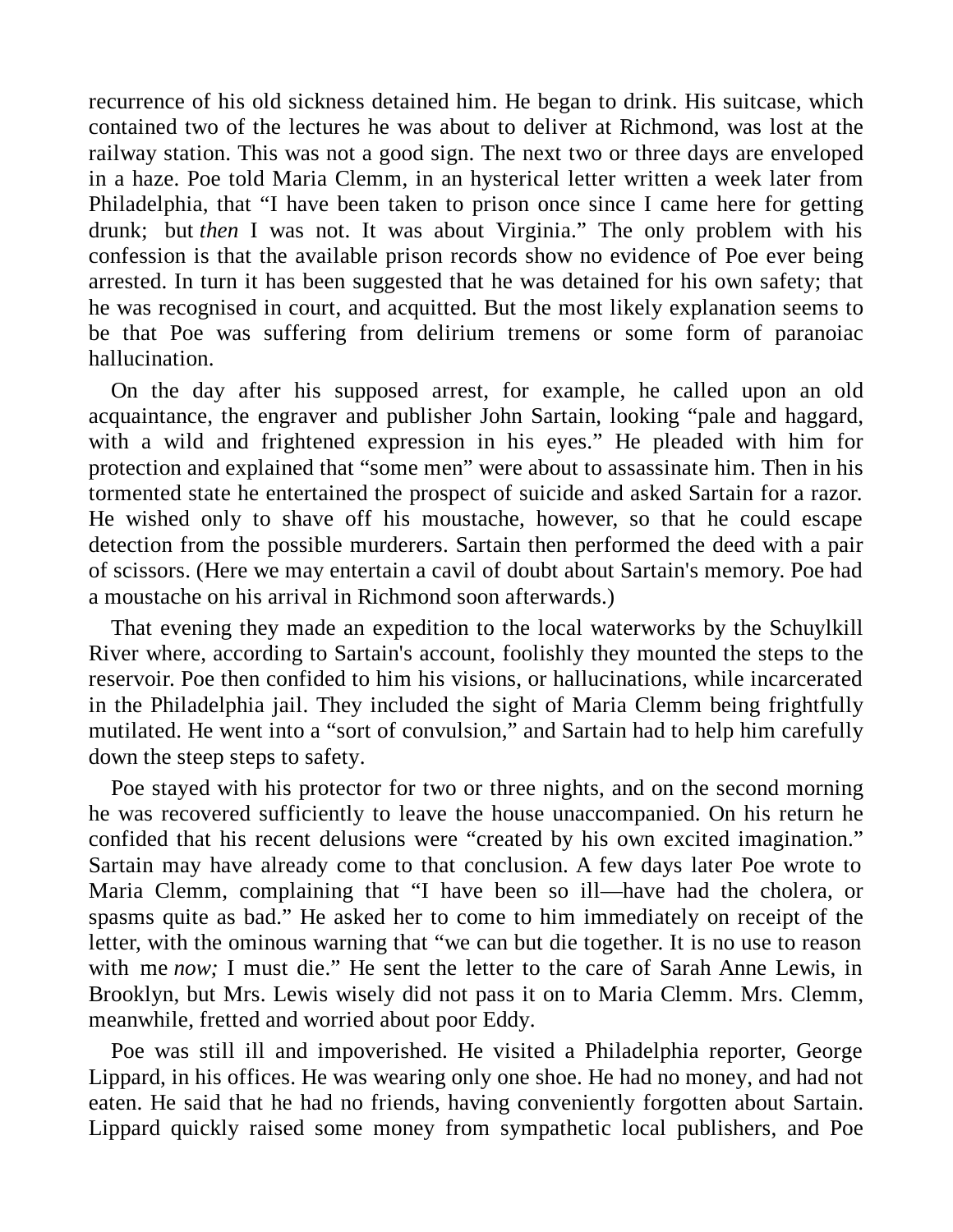finally scraped together the fare to make his way to Richmond.

He found his suitcase at the railway station; but, to his dismay, it had been opened and his lectures stolen. It is not clear what thief would have been interested in Poe's lucubrations on the state of American poetry.

Richmond had been his destination all along, but he arrived much later than he expected. The whole experience in Philadelphia became for him a phantasmagoria of suffering, brought on by what he described as *"mania-a-potu,"* or alcoholic madness. It is the first indication that he realised the nature of his true condition. The sequence of events in Philadelphia is not at all clear, and it is not wise to take the later recollections of Sartain or of Lippard at face value. There is always much myth-making in stories of Poe. That he did face some kind of crisis, however, is not in doubt. Lippard later recalled that, on their leave-taking at Philadelphia, "there was in his voice, look and manner something of a Presentment that his strange and stormy life was near its close." This is known as the benefit of hindsight.

• • •

As soon as Poe arrived in Richmond he wrote to Maria Clemm, explaining that for the last weeks "your poor Eddy has scarcely drawn a breath except of intense agony." He added towards the end that "my clothes are *so horrible,* and I am so *ill*." Then five days later, he seems to have recovered his spirits. He was in better health and wrote to Maria Clemm that "all may yet go well. I will put forth all my energies." He had the most extraordinary powers of recuperation—or it may be that the wild alterations in his moods (and in his physical well-being) had more to do with words than with realities. He took lodgings in the Swan Tavern, and paid calls upon old friends and acquaintances. He renewed his ties with his sister, Rosalie, with whom he had previously lost contact. And he began earning money by lecturing. He was, in fact, something of a public figure. "Mr. Poe is a native of this city and was reared in our midst," one newspaper reported, "… he reappears among us with increased reputation, and a strong claim upon public attention." He reported to Maria Clemm, in August, that "I *never was* received with so much enthusiasm."

There are several descriptions of him in Richmond, generally of a contrary quality. To one contemporary he seemed "invariably cheerful, and frequently playful in mood." To another his mouth displayed "firmness mingled with an element of scorn and discontent." In general he was, when sober, cordial and courteous; he seemed rarely to smile, but to exercise an overwhelming self-control. There was "much sadness in the intonation of the voice." There were times when he lapsed into old habits. On one occasion he was taken so ill from excessive consumption of alcohol that he had to be nursed by friends. It was said by a Richmond contemporary that for some days "his life was in imminent danger" and that it was the opinion of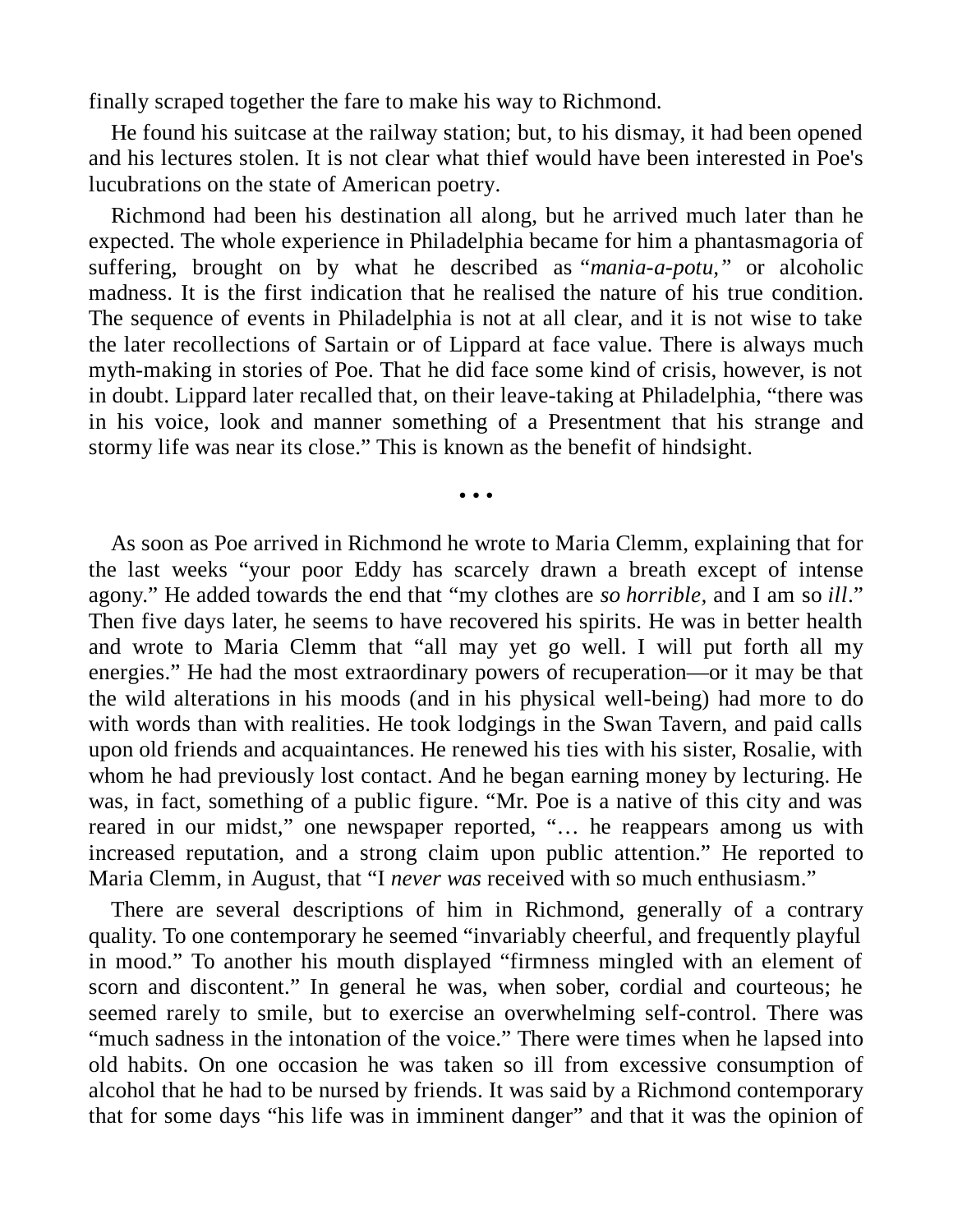his doctors that "another such attack would prove fatall." He is supposed to have replied that "if people would not tempt him, he would not fall." Under the circumstances, it was not perhaps the most convincing response. He spent some time in the offices of the *Richmond Examiner,* however, where he was surrounded by convivial spirits who might indeed have "tempted" him. Mint julep was a favourite drink in Richmond.

He was sturdy enough, however, to renew his advances towards Elmira Shelton. He called upon her several times, and by the summer there were widespread rumours that he had become engaged to her. One contemporary reported, at a later date, that "the lady was a widow, of wealth and beauty, who was an old flame of his." But the path of true love is not often smooth. Two of Mrs. Shelton's children apparently opposed the match, and her dead husband had bequeathed his estate to her on condition that she did not remarry. Poe's intentions were also not entirely clear. He wrote a letter to Maria Clemm in which he suggested that she leave Fordham and remove herself to Richmond. And he added that "I want to live near Annie … Do not tell me anything about Annie—I cannot bear to hear it now—unless you can tell me that Mr. R. is dead." So on the brink of an engagement with Elmira Shelton he was still expressing his devotion to another woman. Three weeks later he had softened somewhat towards Mrs. Shelton. "I think she loves me more devotedly than any one I ever knew," he wrote to Maria Clemm, "& I cannot help loving her in return. Nothing is yet definitely settled." Four days later, on 22 September, an engagement was tentatively envisaged. On the same day Elmira Shelton wrote to Maria Clemm explaining that "I am fully prepared to *love* you, and I do sincerely hope that our spirits may be congenial." She assured her that Poe was "sober, temperate, moral, & much beloved." So he had made a considerable effort to reassure his new inamorata. On the same day, too, it was reported that he had joined the local temperance society.

He was invited to lecture on "The Poetic Principle," two days later, and Mrs. Shelton sat in the front row before his lectern. A contemporary noted "her straight features, high forehead and cold expression of countenance … a sensible, practical woman, the reverse of a poet's ideal." And so it proved. Mrs. Shelton said later, when questioned about the alleged affair, that "I was not engaged to Poe when he left here, but there was a partial understanding, but I do not think I should have married him under any circumstances." As in all matters concerning Poe, the stories are convoluted and difficult to unravel.

• • •

There was another task to which he had to attend. A piano manufacturer from Philadelphia, John Loud, had offered Poe one hundred dollars for the task of editing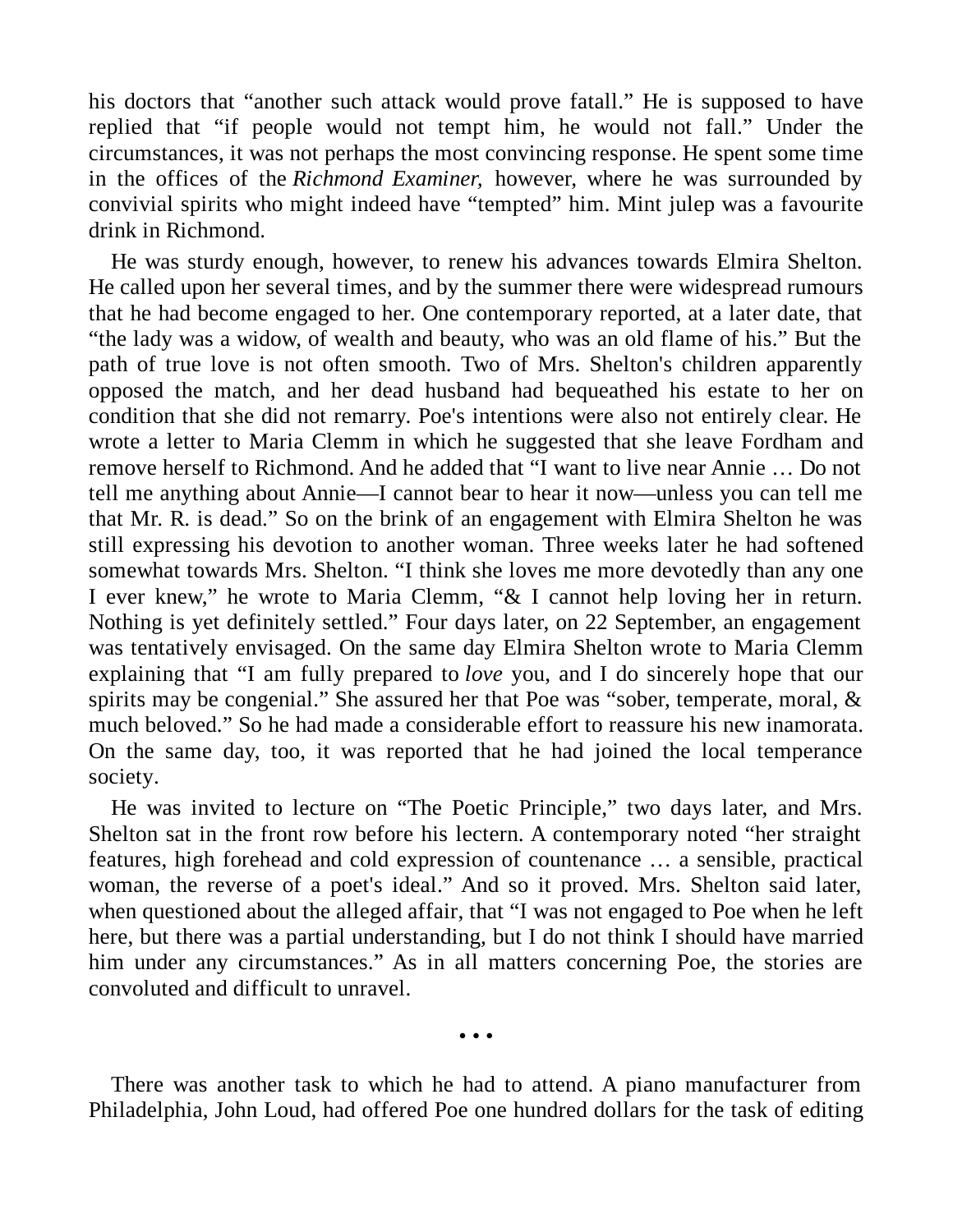a volume of his wife's poems. As Poe had written to Maria Clemm at the time, "Of course, I accepted his offer." So he was planning to leave Richmond for a while, to complete this remunerative but no doubt wearisome task. He calculated that it would take him three days. He also wished to travel on to New York, where he would make preparations for his new literary magazine.

Two evenings before he left Richmond he visited some old friends, the Talleys, to whom he expressed himself confident and hopeful. He declared that "the last few weeks in the society of his old and new friends had been the happiest that he had known for many years" and that he believed he was about to "leave behind all the trouble and vexation of his past life." Susan Talley had a postscript to this cheerful meeting. "He was the last of the party to leave the house. We were standing on the portico, and after going a few steps he paused, turned, and again lifted his hat, in a last adieu. At the moment, a brilliant meteor appeared in the sky directly over his head, and vanished in the east."

On the following evening, the last before his departure, he visited Elmira Shelton. At a later date she wrote to Maria Clemm explaining that "he was very sad, and complained of being quite sick. I felt his pulse, and found he had considerable fever." Mrs. Shelton believed that he was too ill to travel the next day but, to her chagrin and surprise, she discovered that he had indeed taken the steamboat to Baltimore. He was beginning the fateful journey that would end in his death, as related in the first chapter of this book. He was found, six days later, slumped in a tavern in Baltimore. No one knew where he had been, or what he had done. Had he been wandering, dazed, through the city? Had he been enlisted for the purposes of vote-rigging in a city notorious for its political chicanery? Had he suffered from a tumour of the brain? Had he simply drunk himself into oblivion? It is as tormenting a mystery as any to be found in his tales. He died in a hospital, on Sunday, 7 October 1849, a sad and beleaguered end to an unhappy and harassed life. He was forty years old.

• • •

On the day after his burial Maria Clemm wrote to Mrs. Richmond, "ANNIE, my Eddy *is dead.* He died in Baltimore yesterday. Annie! Pray for me, your desolate friend. My senses *will leave me*."

She may have been following Poe's stated wishes when she left the work of collecting Poe's papers to Rufus Griswold, but the decision had profound consequences for Poe's posthumous reputation. Griswold composed a memoir, as a preface to the third volume of Poe's works, which was part slander and part abuse. The tone had been set in Griswold's obituary of Poe, published the day after the funeral, in which he stated that his death "will startle many, *but few will be grieved*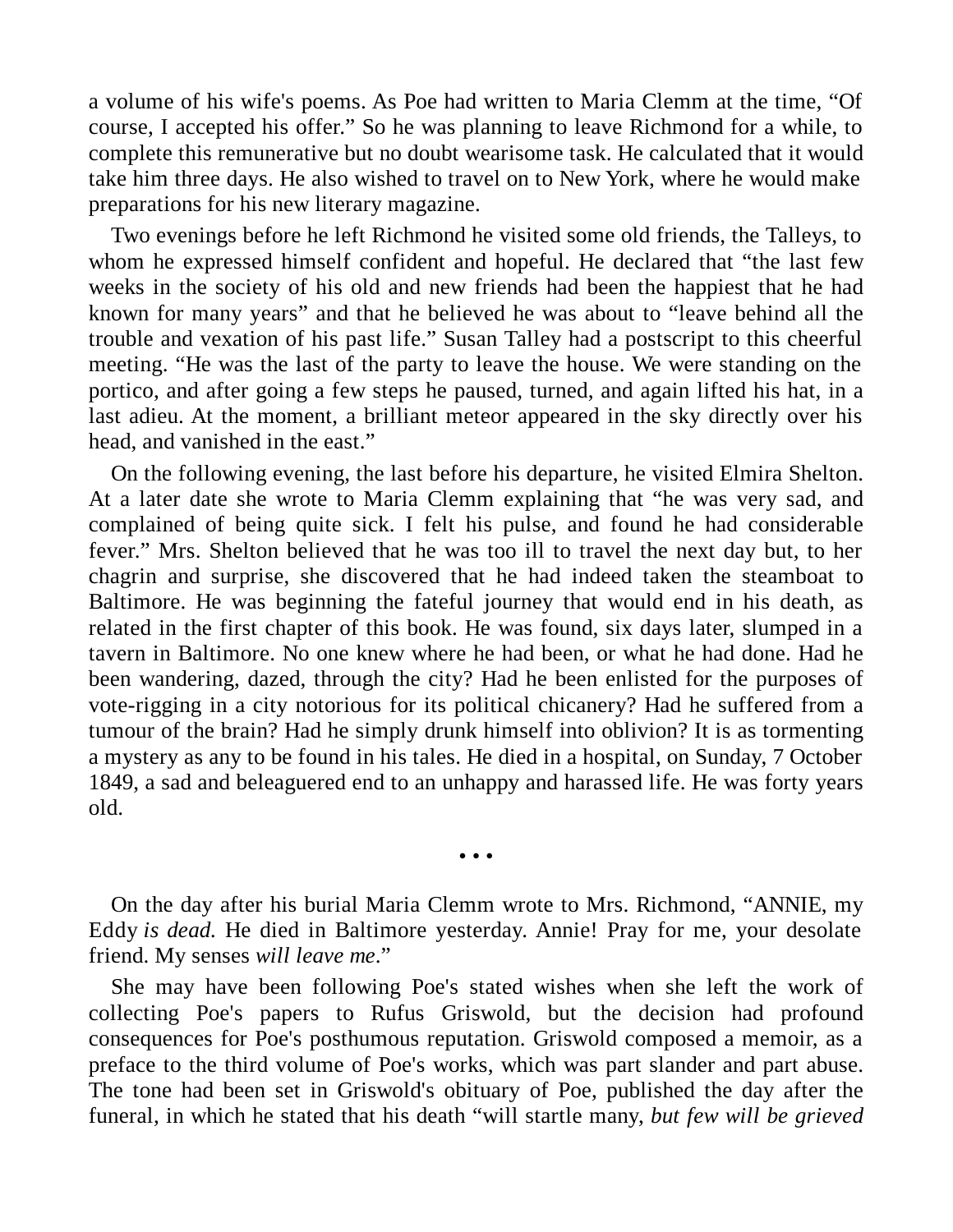*by it… he had few or no friends*." The vituperation of the memoir itself was such that it provoked several rejoinders, but the libels against Poe's name became common currency for the rest of the nineteenth century.

Charles Baudelaire once remarked that "this death was almost a suicide, a suicide prepared for a long time." In truth Poe believed himself to have been marked out by an unlucky destiny from the day of his birth. He had been well versed, from his early days, in what he once called "the iron clasped volume of Despair." In one of his earliest stories, "MS Found in a Bottle," his narrator had written that "it is evident that we are hurrying onward to some exciting knowledge—some never to be imparted secret, whose attainment is destruction." Poe was fated to die in ignominy. He was fated to die raving. He once said that "I have often thought I could distinctly hear the sound of the darkness as it stole over the horizon." That darkness was always rushing towards him.

Maria Clemm settled with the Richmonds for some time, and then became a guest in other sympathetic households; it is clear, however, that she sometimes wore out her welcome. Eventually she found a last refuge in the "Church Home and Infirmary" at Baltimore.

Poe's reputation continued to grow in the years immediately after his death, especially in England and in France. He profoundly affected Verlaine and Rimbaud; Mallarmé and Baudelaire both translated "The Raven" in homage to an American poet who in certain respects seemed to be a precursor of European Romanticism and in particular the harbinger of Symbolism and of Surrealism. Baudelaire declared that, on reading Poe's poems and stories, he had found "not simply certain subjects, which I had dreamed of, but *sentences* which I had thought out, written by him twenty years before." Rémy de Gourmont declared, in fact, that Poe belonged to French rather than to American literature. Valéry told Gide that "Poe is the only impeccable writer. He is never mistaken."

Tennyson described him as "the most original genius that America has produced," worthy to stand beside Catullus and Heine. Thomas Hardy considered him to be "the first to realise in full the possibility of the English language," and Yeats believed that he was "certainly the greatest of American poets." The science fiction works of Jules Verne and H.G. Wells are heavily indebted to him, and Arthur Conan Doyle paid tribute to Poe's mastery of the detective genre. Nietzsche and Kafka both honoured him, and glimpsed in his sad career the outline of their own suffering souls. He was admired by Fyodor Dostoyevsky, Joseph Conrad, and James Joyce, who saw in him the seeds of modern literature. The orphan, in the end, found his true family.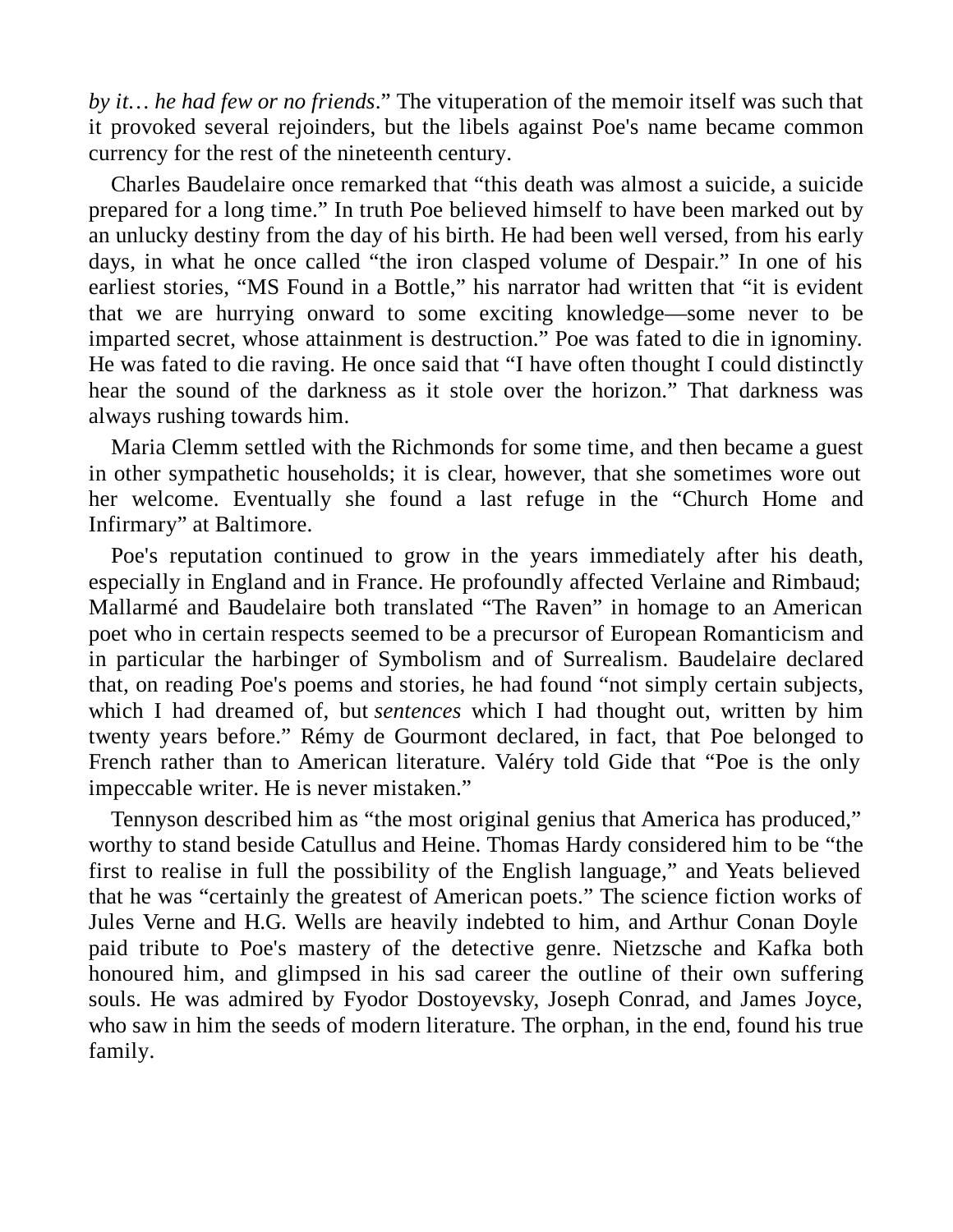#### POE'S PRINCIPAL PUBLICATIONS

- 1827—Poe's first book, *Tamerlane and Other Poems*
- 1829—Poe's second book, *Al Aaraaf, Tamerlane and Minor Poems*
- 1831—Poe's *Poems*
- 1838 (July)—Poe's *The Narrative of Arthur Gordon Pym*
- 1839—Poe's *Tales of the Grotesque and Arabesque*
- 1843 (July)—Poe's *Prose Romances*
- 1845—Poe's *Tales* and *The Raven and Other Poems*
- 1848 (about 15 July)—Poe's prose poem, *Eureka*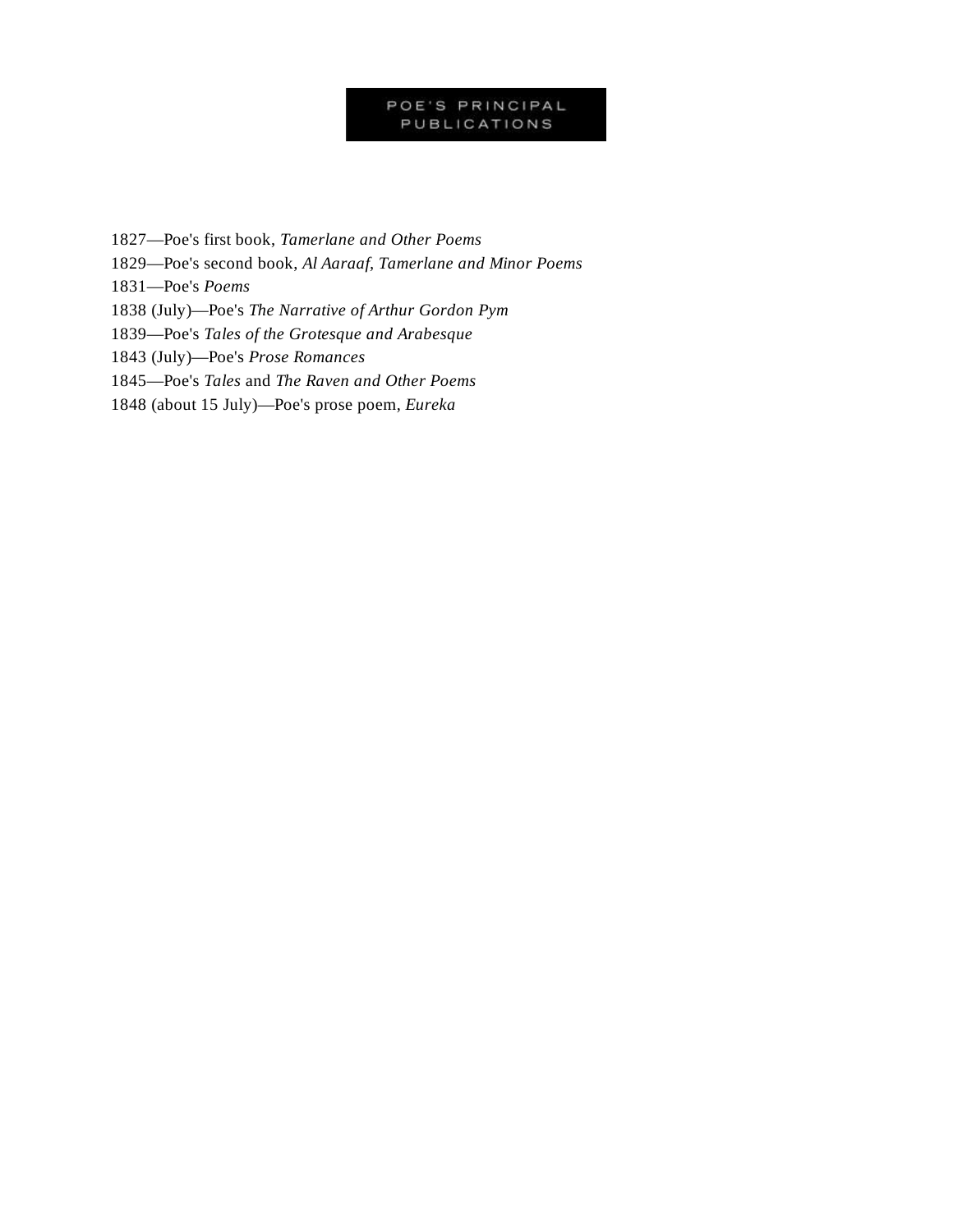#### **BIBLIOGRAPHY**

Hervey Allen: *Israfel. The Life and Times of Edgar Allan Poe.* Two volumes (London, 1927). Harold Bloom (editor): *Edgar Allan Poe, Modern Critical Views* (New York, 1985). Marie Bonaparte: *The Life and Works of Edgar Allan Poe* (London, 1985). David Halliburton: *Edgar Allan Poe, A Phenomenological View* (Princeton, 1973). Kevin J. Hayes (editor): *The Cambridge Companion to Edgar Allan Poe* (Cambridge, 2002). Daniel Hoffman: *Poe, Poe, Poe, Poe, Poe, Poe* (New York, 1972). Jeffrey Meyers: *Edgar Allan Poe* (London, 1992). Sidney P. Moss: *Poe's Literary Battles* (Carbondale, Illinois, 1969). John Ward Ostrom (editor): *The Letters of Edgar Allan Poe.* Two volumes (New York, 1966). Mary E. Phillips: *Edgar Allan Poe the Man.* Two volumes (Chicago, 1926). Una Pope-Hennessy: *Edgar Allan Poe* (London, 1934). Arthur Hobson Quinn: *Edgar Allan Poe* (New York, 1941). Kenneth Silverman: *Edgar A. Poe* (London, 1992). Floyd Stovall: *Edgar Poe, the Poet* (Charlottesville, Virginia, 1969). Julian Symons: *The Tell-Tale Heart* (London, 1978). Dwight Thomas and David K. Jackson: *The Poe Log* (Boston, 1987). Edward Wagenknecht: *Edgar Allan Poe, the Man Behind the Legend* (New York, 1963). I.M. Walker (editor): *Edgar Allan Poe, The Critical Heritage* (London, 1986).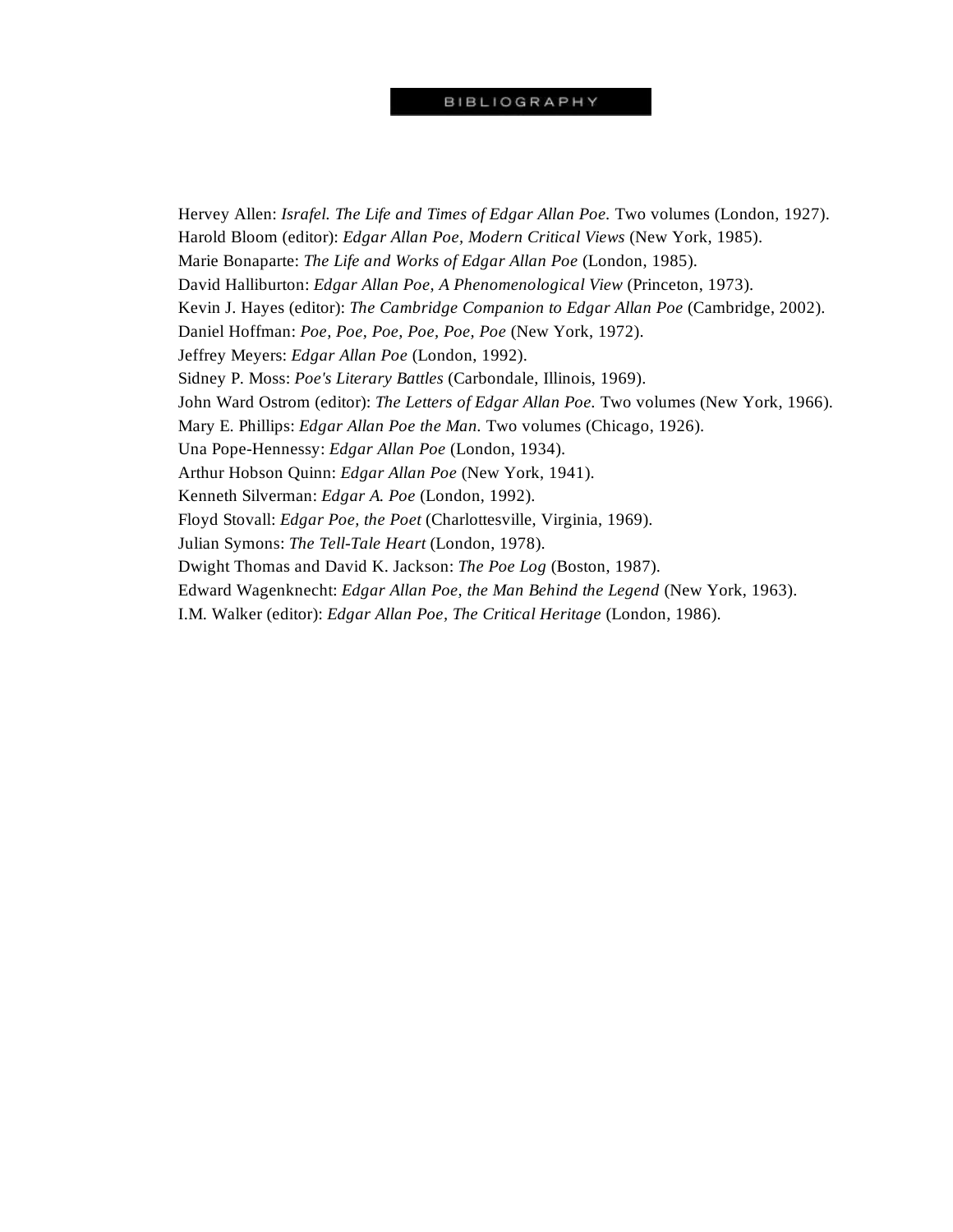## *A NOTE ABOUT THE AUTHOR*

**Peter Ackroyd** is the biographer of William Shakespeare, T. S. Eliot, Dickens, Blake, and Thomas More, and the author of the bestselling *London: the Biography.* The subject of his previous *Brief Life* was Isaac Newton. He has won the Whitbread Biography Award, the Royal Society of Literature's William Heinemann Award (jointly), and the James Tait Black Memorial Prize, and is the holder of a CBE for services to literature. He is the author of *Thames: The Biography.* His novels include *The Last Testament of Oscar Wilde* (winner of the Somerset Maugham Award), *Hawksmoor* (Guardian Fiction Prize), *Chatterton* (shortlisted for the Booker Prize), and most recently *The Fall of Troy.* He lives in London.